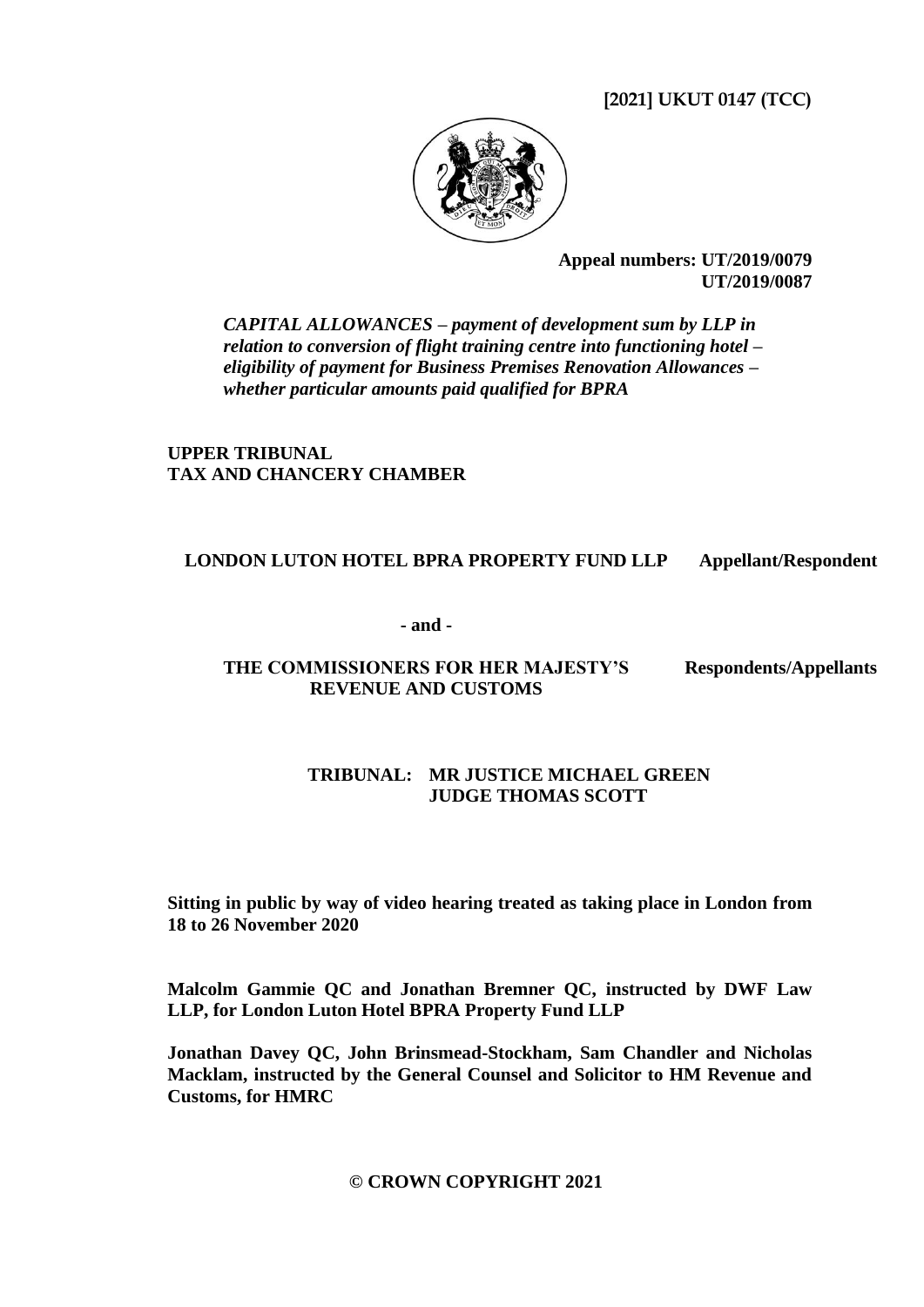### DECISION

1. This is our decision on the appeals by London Luton Hotel BPRA Property Fund LLP (the "LLP") and HMRC against the decision of the First-tier Tribunal (the "FTT") reported at [2019] UKFTT 212 TC (the "Decision").

# **Background**

2. In its tax return for the year ended 5 April 2011 the LLP claimed £12,478,201 of business premises renovation allowances ("BPRA"), a form of capital allowances.

3. That expenditure had been incurred by the LLP under an agreement entered into between the LLP and OVL (Bankfield) LLP<sup>1</sup> ("OVL" or the "Developer") which provided for the conversion of a former flight training centre near London Luton Airport into a Ramada Encore hotel.

4. HMRC opened an enquiry into the tax return and issued a closure notice<sup>2</sup> on 5 February 2016 which reduced the BPRA claim. HMRC subsequently revised the amount so disallowed, with the result that £5,255,761 of the claim was disallowed and a claim for BPRA of £7,222,439 was allowed.

5. The basis of the disallowance by HMRC was that the following items of expenditure, discussed in detail below, were not qualifying expenditure under the BPRA legislation:

(1)The Interest Amount.

(2)The Capital Amount.

(3)IFA (Independent Financial Adviser) fees.

(4)Promoter fees.

(5)Legal fees.

(6)Franchise costs.

(7)Fixtures, Fittings and Equipment.

(8)Part of the Residual amount.

6. The LLP appealed against the closure notice. The LLP's primary case was that the entirety of the sum paid to OVL qualified for BPRA, and it was not appropriate to enquire into the constituent elements of OVL's expenditure. The LLP further argued that, if the FTT did not accept that case, the constituent elements disallowed by HMRC were all eligible for BPRA.

<sup>&</sup>lt;sup>1</sup> OVL later changed its name to Cannock Projects LLP, and is referred to by the FTT in the Decision variously as OVL and Cannock.

<sup>2</sup> Under s28B Taxes Management Act 1970.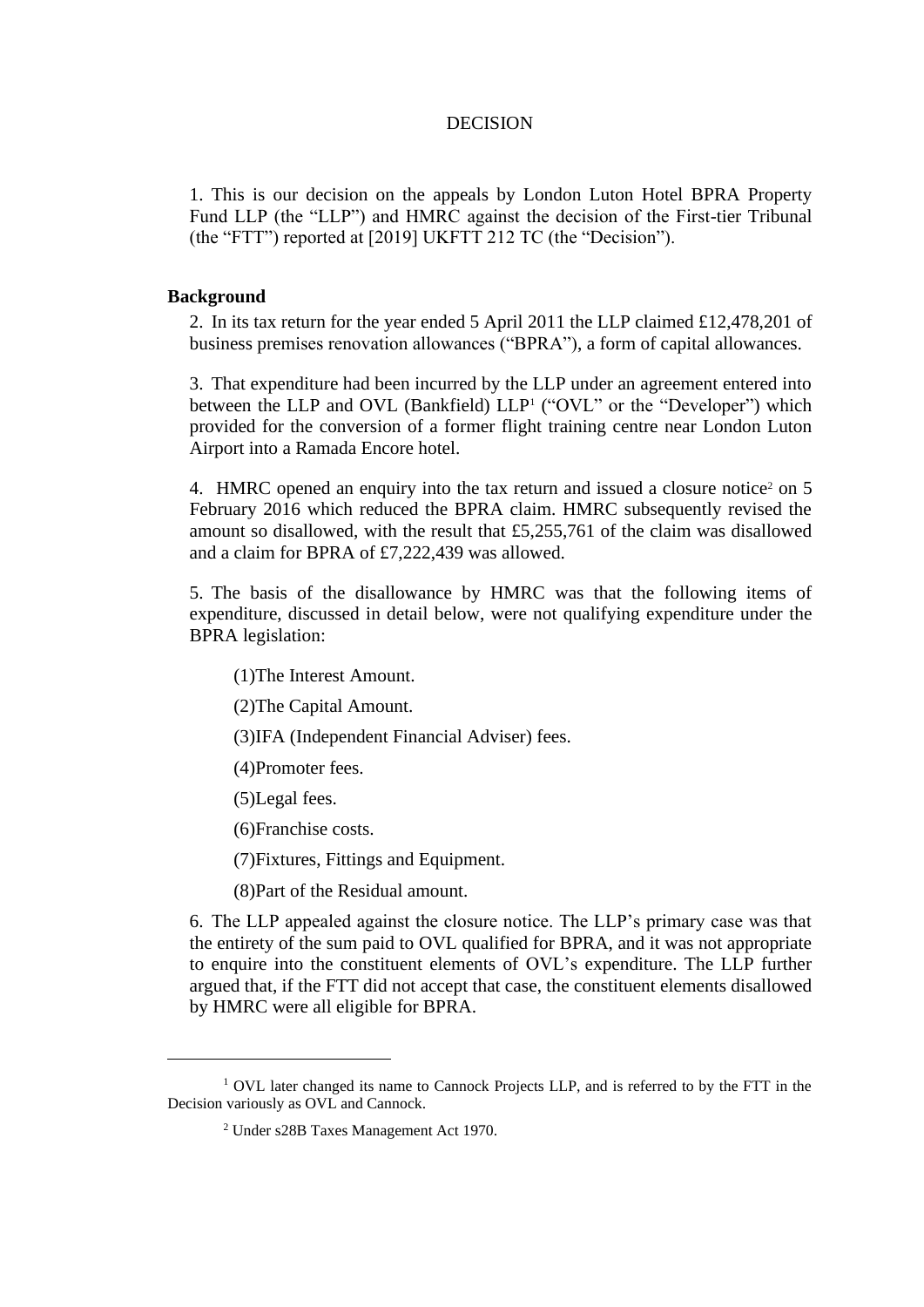7. The FTT rejected the LLP's primary case.

8. In relation to the eligibility for BPRA of the constituent elements of expenditure disallowed by HMRC, the FTT allowed the LLP's appeal in part. Its conclusions were as follows:

(1)The Interest Amount qualified.

(2)The Capital Amount did not qualify.

(3)The IFA Fees qualified.

(4)The Promoter Fees qualified.

(5)"Most of" the Legal Fees did not qualify, but some did, with the specific amounts left to be agreed by the parties.

(6)As regards the Franchise Costs, part (the "Sanguine Payment") did not qualify, and part (the "Ramada Payment") did.

(7)The Fixtures, Fittings and Equipment qualified.

(8)The Residual amount must be apportioned between qualifying and nonqualifying amounts, with the precise apportionment being left to the parties to calculate.

9. With the permission of the FTT, the parties appeal most of the grounds on which each of them failed before the FTT.

10. The LLP appeals against the FTT's decision on its primary case, and also against the FTT's decisions that: the Capital Amount; "most of" the Legal Fees; the Sanguine Payment and the non-qualifying element of the Residual amount did not qualify for BPRA.

11. HMRC appeal against the FTT's decisions that: the Interest Amount; the IFA Fees; the Promoter Fees; the qualifying portion of the Legal Fees and the Fixtures, Fittings and Equipment (as regards certain items only) did qualify for BPRA.

12. The hearing before us took place remotely over a two-week period. The Tribunal is grateful to all Counsel for their assistance and patience in ensuring that the hearing dealt with the considerable volume of documentation and issues efficiently and within the allotted time.

## **Summary of the key facts and documents**

13. We deal below in detail with the contractual provisions relevant to the issues in this appeal, but the following is a summary of the key facts and documentation.

14. As will be seen below, the BPRA legislation provides 100% capital allowances for capital expenditure incurred on or in connection with specified activities which bring certain business premises in designated areas called Enterprise Areas back into productive use. In 2009, the Developer identified a building known as Blush House (the "Property") near London Luton Airport as having the potential to be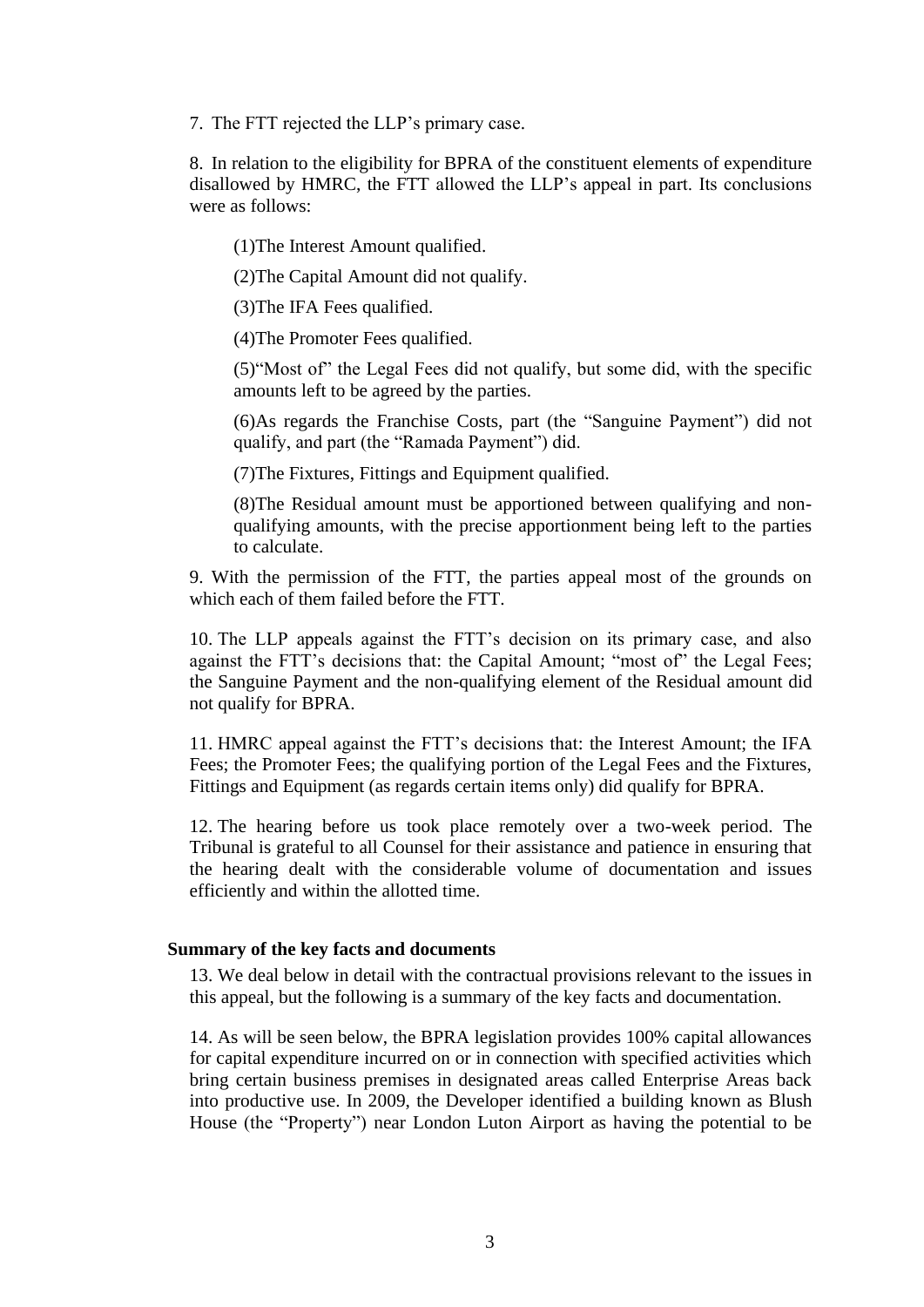renovated and to qualify for BPRA. Blush House was a vacant business property which had formerly been used as a flight training centre.

15. By 2011 OVL had developed a proposal to raise the necessary finance to convert Blush House into a fully functioning 124-bedroom Ramada Encore hotel. OVL would manage and oversee the conversion and development, and the converted property would be owned by investors, who, it was hoped and intended, would be eligible for BPRA on the qualifying element of their investments. OVL engaged the services of Downing LLP ("Downing") as sponsors of the fund (the "Fund") which it had worked with on five previous development projects designed to attract BPRA. The LLP was established in order to enable investors to invest in the conversion project. The project was to be financed through a combination of debt and equity.

16. Downing issued an Information Memorandum in relation to the proposals, which was provided to potential investors and to IFAs. On 25 March 2011 individual investors subscribed in aggregate £7.2 million for interests in the LLP. Under a Facility Agreement between the Co-Operative Bank (the "Co-op") and the LLP dated 25 March 2011 (the "Co-op Loan Agreement") the LLP drew down a loan of £7 million (the "Co-op Loan"). OVL also lent the LLP £1,985,000 under a Developer Loan Agreement entered into that day (the "Developer Loan").

17. For the purposes of obtaining the Co-op Loan OVL procured that a valuation of the converted hotel be carried out by Edwards Symmons. The valuation was produced in a report to the Co-op dated 15 February 2011 (the "Valuation").

18. On 25 March 2011 the LLP then entered into two transactions. It purchased the freehold of Blush House, including the access land and car parking, for £2.85 million from Chainridge Limited, an independent third party. The LLP and its wholly owned subsidiary, London Luton Hotel 2010 Limited (the "Operating Company") also entered into a development agreement (the "Development Agreement") with OVL for the conversion of Blush House into the Ramada Encore hotel. Under the Development Agreement the LLP appointed OVL to procure the carrying out of the development works in return for a fixed price of £12,513,200 excluding VAT (the "Development Sum").

19. On the same day, OVL, the LLP and the Co-op entered into a deed (the "Intercreditor Deed"). This document related to the liabilities of OVL to the LLP and the Co-op. It is discussed in detail below.

20. On 24 March 2011 OVL had entered into an agreement with Multibuild (Construction and Interiors) Limited ("Multibuild"). Under that agreement (the "Design and Build Contract"), in consideration of £5,894,555<sup>3</sup> Multibuild agreed to design, carry out and complete the physical conversion of Blush House.

 $3$  The sum initially provided in the Contract was £5,721,914, which the parties subsequently agreed to increase to £5,894,555.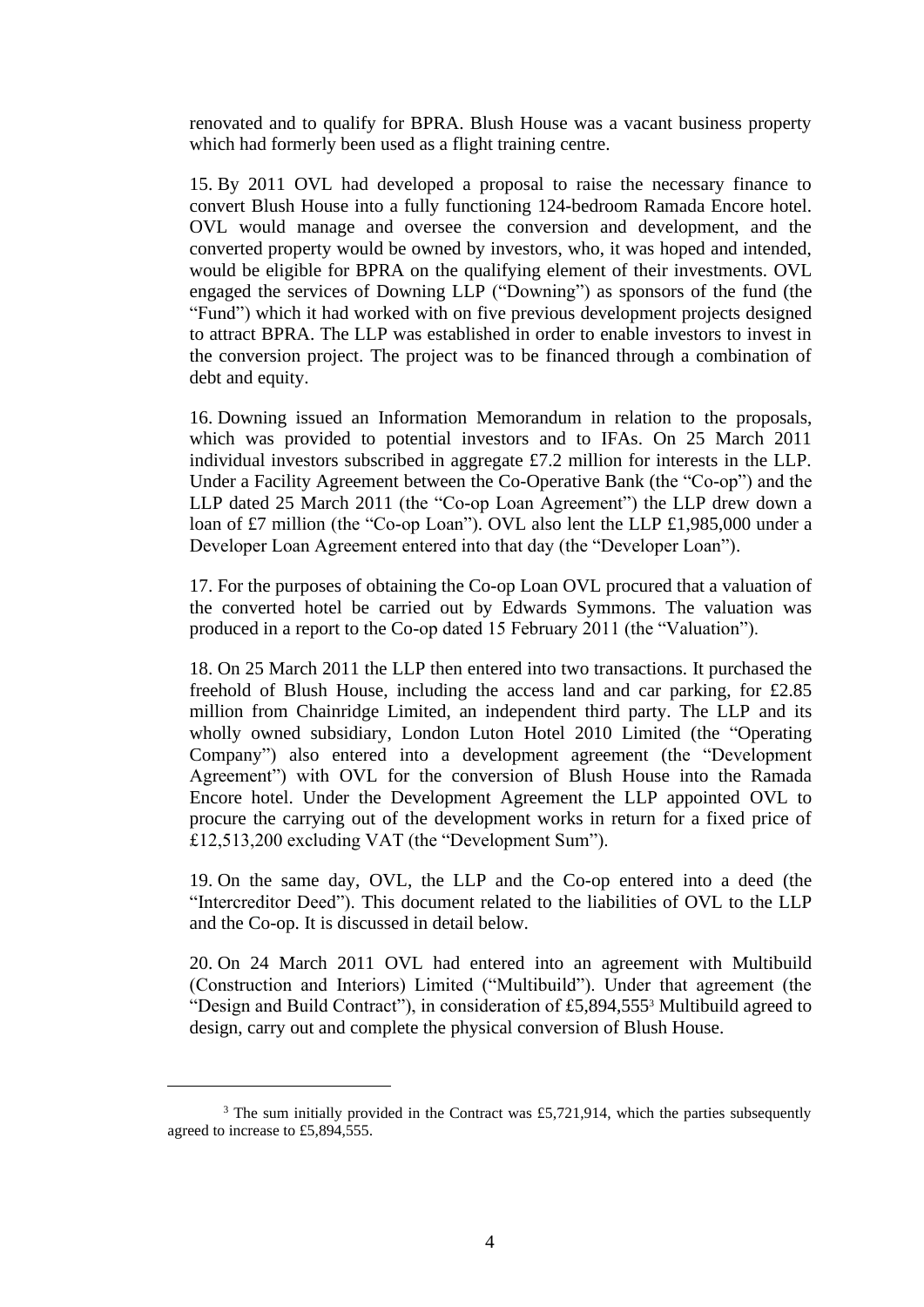21. OVL also entered into agreements with other parties in relation to the conversion, including a project manager, surveyor and architect.

22. OVL set up an account with the Co-op with a deposit of £2 million (the "Capital Account"). OVL also entered into a Capital Account Deed with the LLP, the Co-op and Blakes Partnership LLP ("Blakes") (a partnership co-owned by the founding partner of Downing). Both of these documents are discussed in detail below.

23. OVL paid £350,000 (the "Interest Amount") into an account with the Co-op, withdrawals from which were regulated by a Licence Deposit Deed entered into between OVL and the LLP. Under the Licence Deposit Deed, OVL was obliged to pay an amount to the LLP by way of a quarterly licence fee for the occupation of the property so as to carry out the development works. Again, these documents are discussed in detail below.

24. The LLP granted a 25 year lease of the property to the Operating Company. The Operating Company entered into a hotel management agreement with ThenHotels LLP for the day-to-day operation and management of the completed hotel.

25. OVL made a loan of £685,000 to the LLP to fund the supply of furniture, fittings and equipment for the hotel.

26. The Operating Company took out a loan from OVL of £250,000 for working capital purposes.

27. OVL entered into an agreement dated 24 March 2011 with Multibuild for the supply of fixtures, fittings and equipment for £735,541<sup>4</sup> (the "FF&E Agreement").

28. Blush House was duly converted, renovated and refurbished as contracted for by the LLP, and Wyndham (owner of the Ramada brand) permitted its opening as a Ramada Encore hotel.

29. Subsequently, in 2014 the management of the hotel was changed in response to commercial pressures, partly arising from the opening of a competing hotel in the close vicinity. The brand was changed to Holiday Inn in September 2015. The LLP refinanced the Co-op debt through National Westminster Bank, and the Capital Account arrangements were restructured. The converted hotel continues to be owned by the LLP and operated by the Operating Company.

## **Relevant legislation**

30. The BPRA legislation as in force at the relevant time was contained in Part 3A of the Capital Allowances Act 2001 as amended by the Finance Act 2005

<sup>4</sup> Initially agreed at £685,000.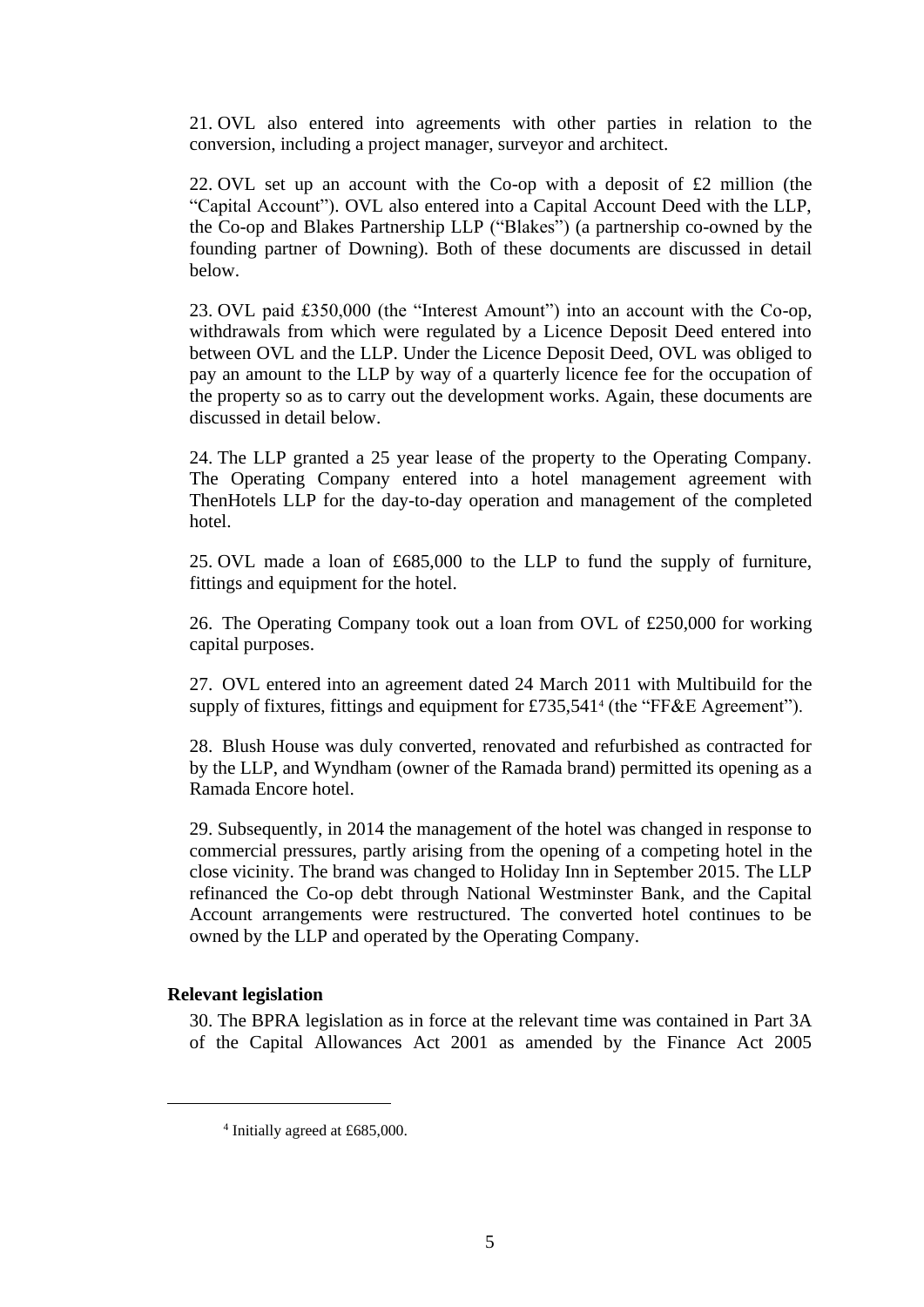("CAA"). All references below are, unless otherwise stated, to the provisions of the CAA in force at that time.

31. Capital allowances are provided for in the CAA for certain categories of capital expenditure. Generally, an amount of capital expenditure is treated as incurred when there is an unconditional obligation to pay it: s5.

32. BPRA were introduced by the Finance Act 2005 to provide a 100% allowance for expenditure incurred on or in connection with the repair, renovation or conversion of unused business property in certain designated disadvantaged areas. The allowances are available for expenditure incurred on or after 11 April 2007<sup>5</sup>.

33. Section 360A provides as follows:

#### **360A Business premises renovation allowances**

(1) Allowances are available under this Part if a person incurs qualifying expenditure in respect of a qualifying building.

(2) Allowances under this Part are made to the person who—

- (a) incurred the expenditure, and
- (b) has the relevant interest in the qualifying building.
- 34. An allowance at 100% is provided for by s360G:

#### **360G Initial allowances**

(1) A person who has incurred qualifying expenditure in respect of any qualifying building is entitled to an initial allowance in respect of the expenditure.

(2) The amount of the initial allowance is 100% of the qualifying expenditure.

(3) A person claiming an initial allowance under this section may require the allowance to be reduced to a specified amount.

(4) The initial allowance is made for the chargeable period in which the qualifying expenditure is incurred.

35. So, the two key concepts in the legislation are "qualifying expenditure" and a "qualifying building".

36. "Qualifying expenditure" is defined by s360B as follows:

### **360B Meaning of "qualifying expenditure"**

(1) In this Part "qualifying expenditure" means capital expenditure incurred before the expiry date on, or in connection with—

(a) the conversion of a qualifying building into qualifying business premises,

<sup>5</sup> The Finance Act 2005, s92 and Schedule 6, (Appointed Day) Order 2007 (SI 2007/949) paragraph 2.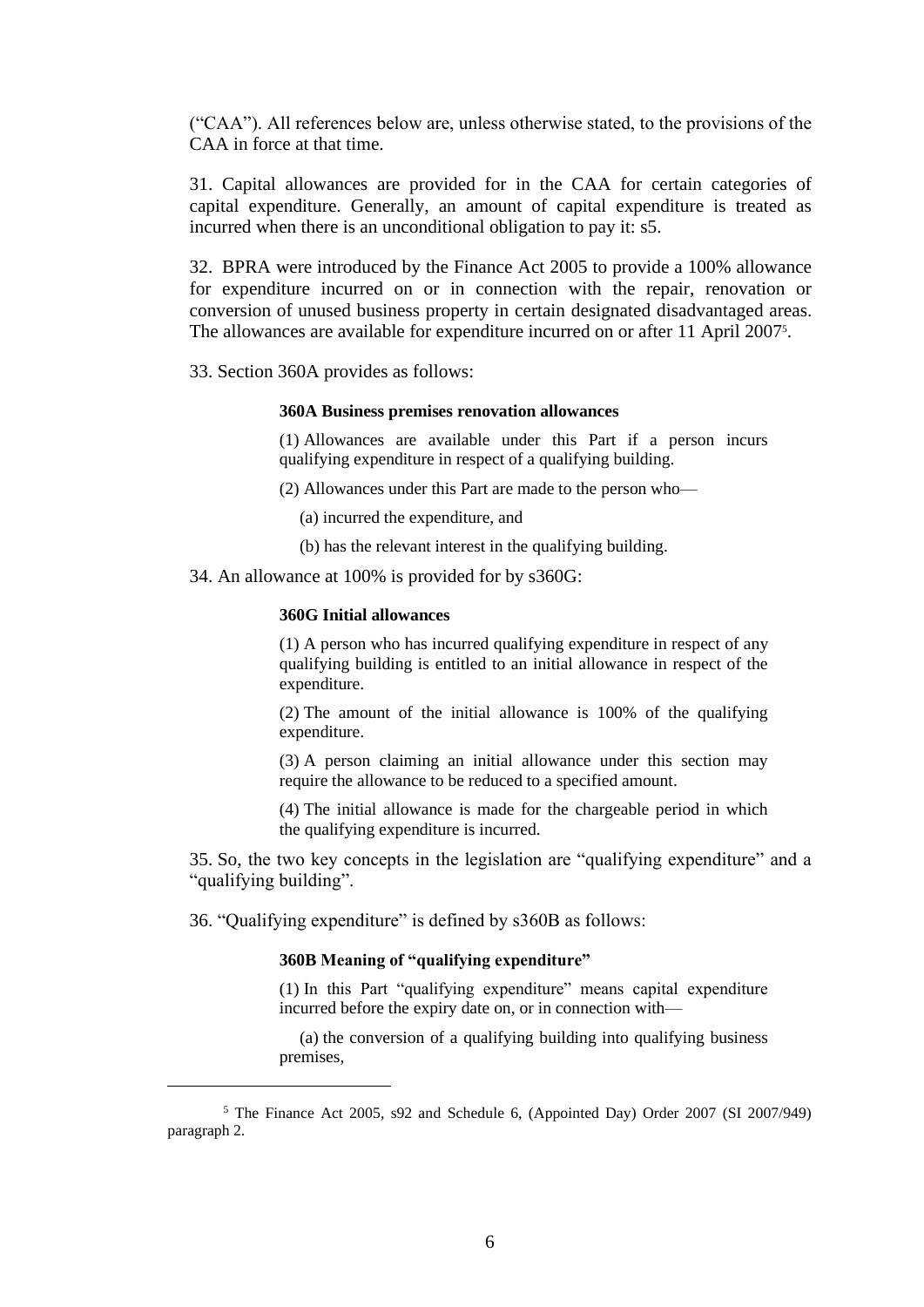(b) the renovation of a qualifying building if it is or will be qualifying business premises, or

(c) repairs to a qualifying building or, where the qualifying building is part of a building, to the building of which the qualifying building forms part, to the extent that the repairs are incidental to expenditure within paragraph (a) or (b).

(2) In subsection (1) "the expiry date" means—

(a) the fifth anniversary of the day appointed under section 92 of FA 2005, or

(b) such later date as the Treasury may prescribe by regulations.

(3) Expenditure is not qualifying expenditure if it is incurred on or in connection with—

(a) the acquisition of land or rights in or over land,

(b) the extension of a qualifying building (except to the extent required for the purpose of providing a means of getting to or from qualifying business premises),

(c) the development of land adjoining or adjacent to a qualifying building, or

(d) the provision of plant and machinery, other than plant or machinery which is or becomes a fixture as defined by section 173(1).

(4) For the purposes of this section, expenditure incurred on repairs to a building is to be treated as capital expenditure if it is not expenditure that would be allowed to be deducted in calculating the profits of a property business, or of a trade, profession or vocation, for tax purposes.

(5) The Treasury may by regulations make further provision as to expenditure which is, or is not, qualifying expenditure.

37. Therefore, with exceptions for expenditure on or in connection with land (s306B(3)), qualifying expenditure is capital expenditure incurred on or in connection with the conversion etc of a "qualifying building" into "qualifying premises". These terms are defined by sections 360C and 360D respectively. These provide as follows:

#### **360C Meaning of "qualifying building"**

(1) In this Part "qualifying building", in relation to any conversion or renovation work, means any building or structure, or part of a building or structure, which—

(a) is situated in an area which, on the date on which the conversion or renovation work began, was a disadvantaged area,

(b) was unused throughout the period of one year ending immediately before that date,

(c) on that date, had last been used—

(i) for the purposes of a trade, profession or vocation, or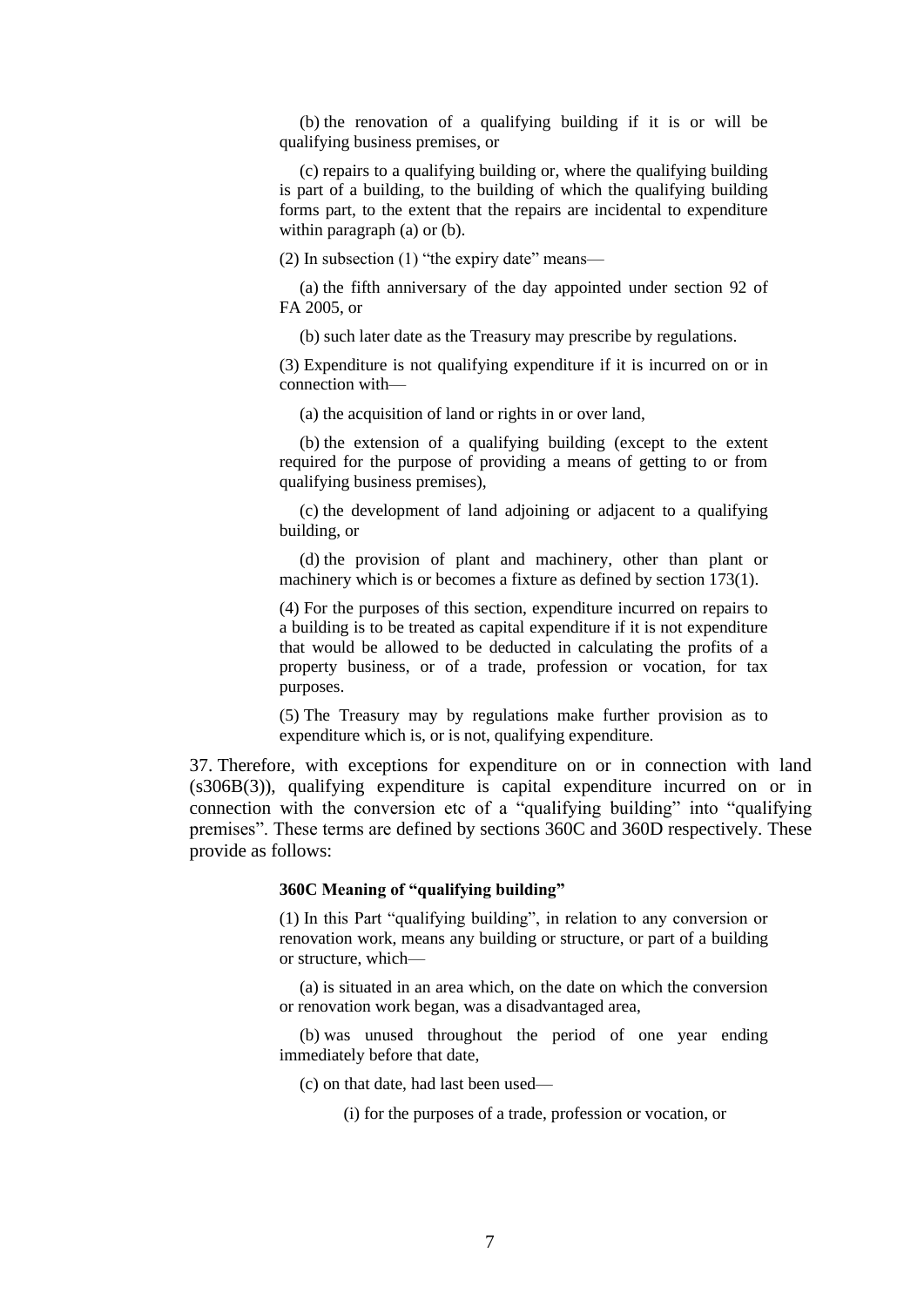(ii) as an office or offices (whether or not for the purposes of a trade, profession or vocation),

(d) on that date, had not last been used as, or as part of, a dwelling, and

(e) in the case of part of a building or structure, on that date had not last been occupied and used in common with any other part of the building or structure other than a part—

(i) as respects which the condition in paragraph (b) is met, or

(ii) which had last been used as a dwelling.

(2) In this section "disadvantaged area" means—

(a) an area designated as a disadvantaged area for the purposes of this section by regulations made by the Treasury, or

(b) if no regulations are made under paragraph (a), an area for the time being designated as a disadvantaged area for the purposes of Schedule 6 to [FA] 2003 (stamp duty land tax: disadvantaged areas relief).

(3) Regulations under subsection (2)(a) may—

(a) designate specified areas as disadvantaged areas, or

(b) provide for areas of a description specified in the regulations to be designated as disadvantaged areas.

(4) If regulations under subsection (2)(a) so provide, the designation of an area as a disadvantaged area shall have effect for such period as may be specified in or determined in accordance with the regulations.

(5) Regulations under subsection (2)(a) may—

(a) make different provision for different cases, and

(b) contain such incidental, supplementary, consequential or transitional provision as appears to the Treasury to be necessary or expedient.

(6) Where a building or structure (or part of a building or structure) which would otherwise be a qualifying building is on the date mentioned in subsection (1)(a) situated partly in a disadvantaged area and partly outside it, only so much of the expenditure incurred in accordance with section 360B as, on a just and reasonable apportionment, is attributable to the part of the building or structure located in the disadvantaged area is to be treated as qualifying expenditure.

(7) The Treasury may by regulations make further provision as to the circumstances in which a building or structure or part of a building or structure is, or is not, a qualifying building.

#### **360D Meaning of "qualifying business premises"**

(1) In this Part "qualifying business premises" means any premises in respect of which the following requirements are met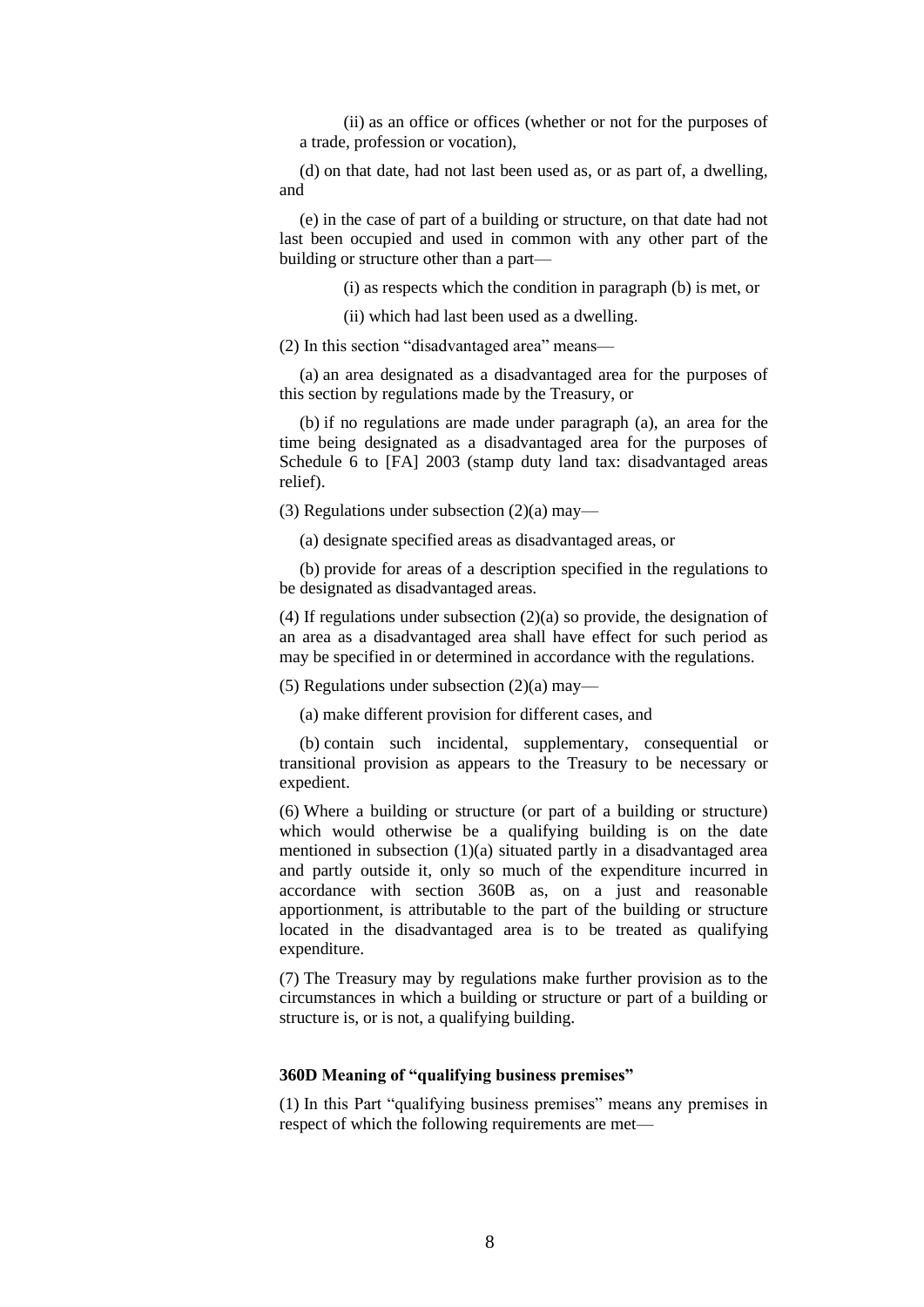(a) the premises must be a qualifying building,

(b) the premises must be used, or available and suitable for letting for use,—

(i) for the purposes of a trade, profession or vocation, or

 (ii) as an office or offices (whether or not for the purposes of a trade, profession or vocation),

(c) the premises must not be used, or available for use as, or as part of, a dwelling.

(2) In this section "premises" means any building or structure or part of a building or structure.

(3) For the purposes of this Part, if premises are qualifying business premises immediately before a period when they are temporarily unsuitable for use for the purposes mentioned in subsection  $(1)(b)$ , they are to be treated as being qualifying business premises during that period.

(4) The Treasury may by regulations make further provision as to the circumstances in which premises are, or are not, qualifying business premises.

## **The FTT's findings of fact**

38. We discuss below how the appeal was framed before and by the FTT. It is first helpful to discuss two areas of general relevance to the FTT's findings.

*Evidence*

39. The FTT considered over 1,000 pages of submissions and transcripts, 55 files of documents and 9 bundles of authorities: [6]. It also heard from eight witnesses for the LLP and seven for HMRC, some giving expert evidence.

40. The FTT recorded (at [42]-[43]) various arguments raised by Mr Gammie (who, with Mr Bremner, also represented the LLP before the FTT) as to the weight to be afforded to the evidence given by two of HMRC's witnesses as to valuation. The FTT dealt with one of those arguments (discussed below) but made no comment on the others. Moreover, it expressed no view as to the credibility or reliability of the evidence given by any of the witnesses. It described the approach it adopted to the evidence, taking account of the passage of time, as one of "placing greater reliance on contemporaneous documents than the recollections of the individuals concerned": [47].

41. While neither party challenges the FTT's findings of primary fact, certain of the detailed arguments are in substance allegations of *Edwards v Bairstow*<sup>6</sup> type

<sup>6</sup> [1956] AC 14.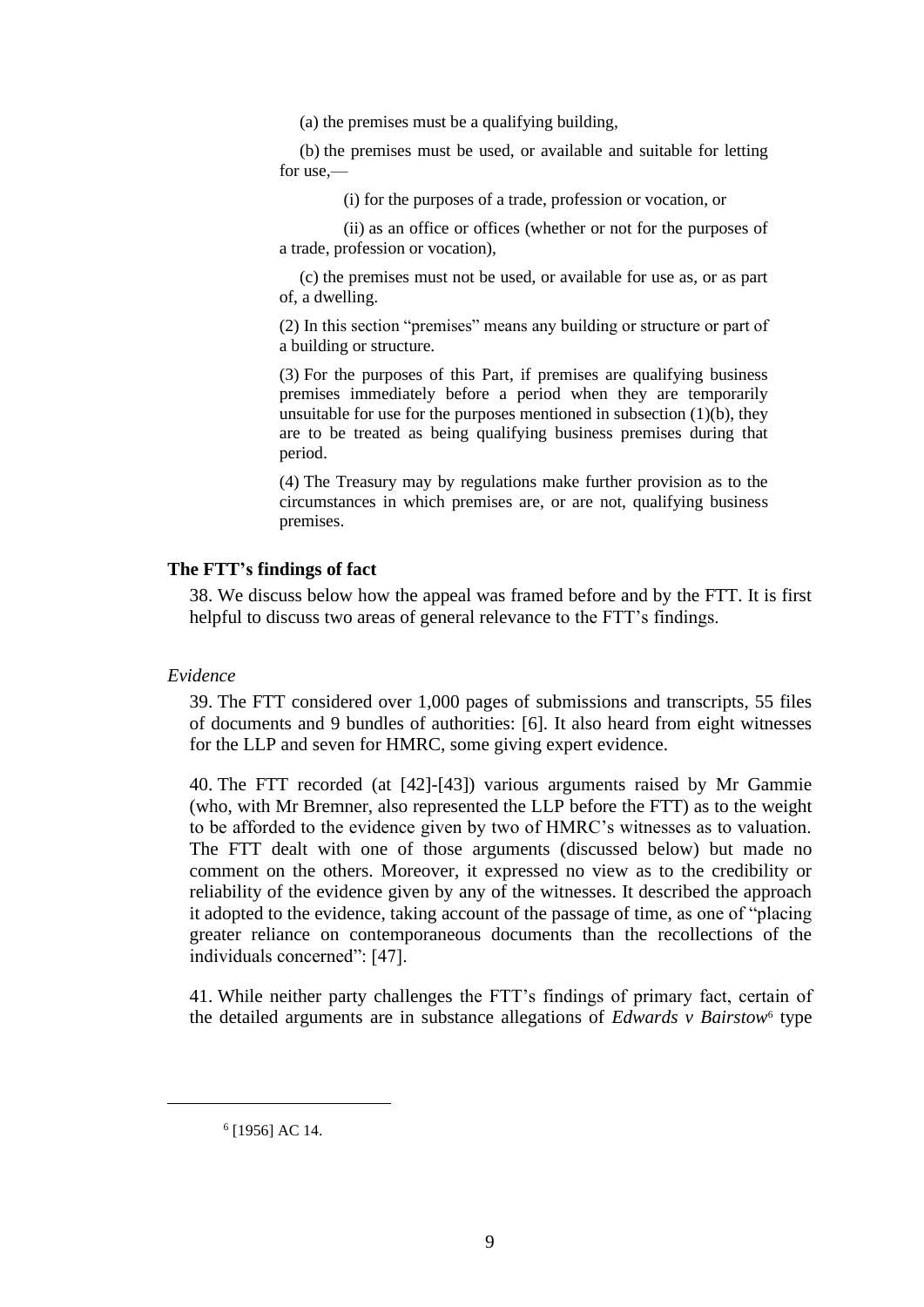errors, in other words assertions that findings were irrational<sup>7</sup> on the facts. It is unhelpful in considering those challenges to be lacking any assessment by the FTT of the reliability of the evidence given by the various witnesses. In the absence of any indication in the Decision or submissions by the parties to the contrary, we have assumed that there is no reason to doubt the veracity of any of the witness evidence, but that, where any conflict arises, evidence provided by contemporaneous documentation is to be given greater weight.

### *Relationships between the parties and the LLP's intentions*

42. It is apparent that HMRC sought to demonstrate before the FTT that the transaction was deliberately structured with the intention of "ramping up" the LLP's claim for BPRA. That much is recorded at [171], though without any view being expressed by the FTT. Counsel for HMRC reasserted that claim before us.

43. We can see that this issue might arguably be relevant. However, in the hearing before the FTT it appears to have become subsumed within the question of whether various parties had been acting at arm's length. The full discussion of the issue by the FFT was as follows, at  $[132]$  to  $[136]$ :

> 132. Although HMRC did not go quite as far as to allege collusion between the parties, particularly Cannock and the LLP, to increase the BPRA claim, the argument advanced did not stop far short of that. In closing, Mr Davey contended that it was fundamental to recognise that the nature of the relationship between the parties was put in issue by the LLP and points to its skeleton argument in support which states:

"The Development Agreement, like all agreements which have been entered into in relation to the Property, was negotiated at arm's length. Thus, the Development Sum was the amount which the [LLP] was required to pay in order to secure the conversion of the Property into an hotel."

133. Mr Davey contends that such an assertion is "fundamentally flawed" in that, as Mr Lewis [founder of Downing] accepted, there was no record of any negotiation between Downing, the LLP and Cannock. However, it is not disputed that prior to their transactions concerning the Property, Cannock and Downing had worked together and had an established business relationship (see paragraph 48, above). As such, it is perhaps not surprising that there were not drawn out detailed and documented negotiations between them leading to an agreement on the services to be provided by Downing and for what fee.

134. Moreover, as Mr Gammie argues, the notion of parties being "connected" is a statutory concept of which there are many examples, eg s 286 of the Taxation of Chargeable Gains Act 1992 which provides how, "the question of whether one person is connected to another" for the purposes of that Act is to be determined. Clearly, neither Cannock, Downing or the LLP are "connected" in a statutory sense and, as such,

<sup>7</sup> Adopting the terminology of Lord Diplock in *Council for Civil Service Unions v Minister for the Civil Service* [1985] AC 374, at 410F-411A.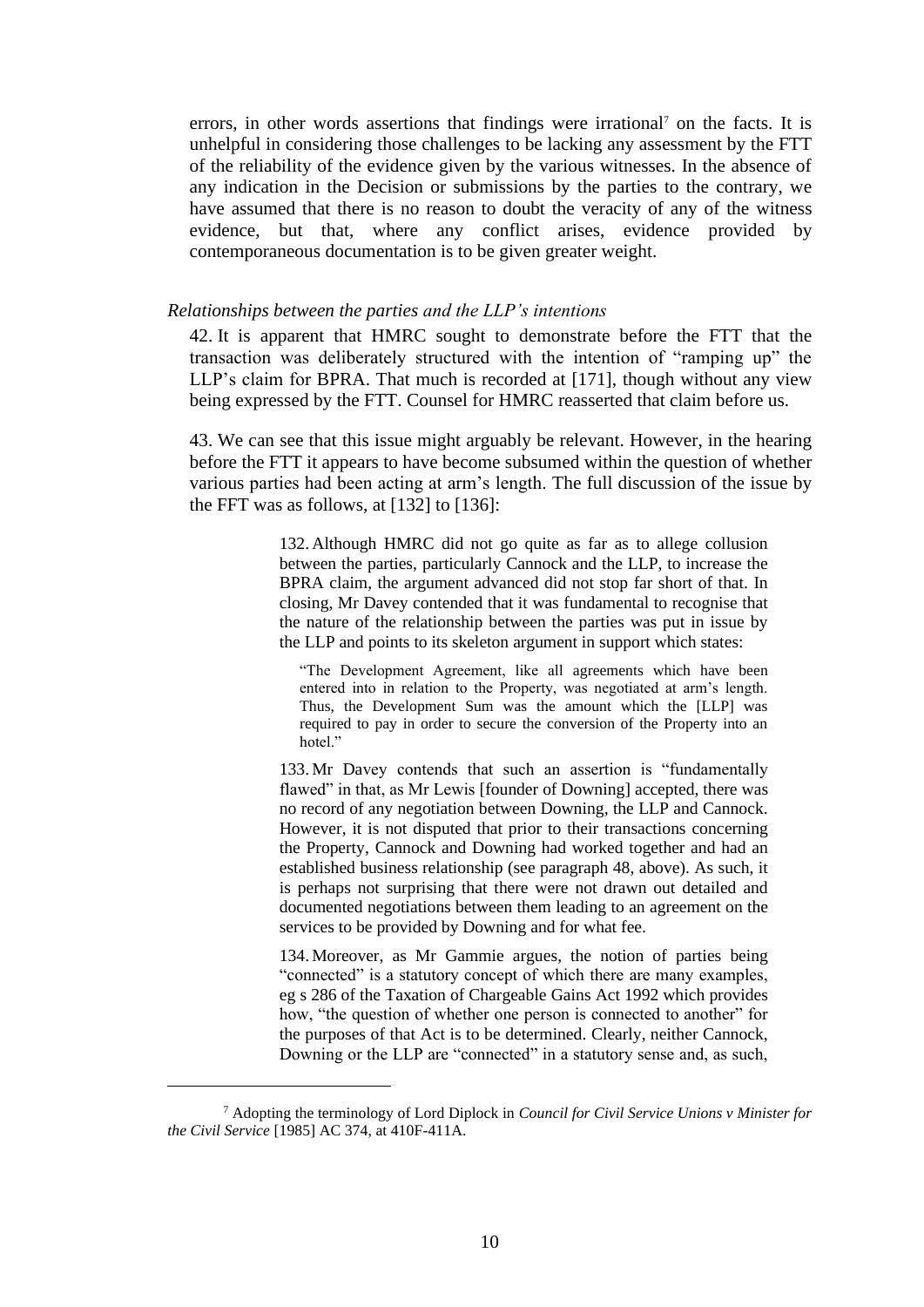any transactions between them are to be regarded as being at "arm's length" commercial transactions.

135. HMRC have also queried the independence of the Co-op and Mr Matthews [senior development manager at the Co-op] in relation to the transactions citing in particular the valuations and reports of Edward Symmons and Gleeds in the light of the emails sent to Mr Matthews on 17 January 2011 by Mr Tracey asking him to "ensure" that Edward Symmons "can be appointed as [the] banks valuers" (see paragraph 69, above) and by Carl Ridgely of Edward Symmons on 2 February 2011, referring to "our customer", Mr Bantoft seeking formal instructions from the Co-op to proceed with the valuation (see paragraph 76, above).

136. However, we fully accept the evidence of Mr Matthews (see paragraphs 83 and 84, above) that neither Edward Symmons nor Gleeds would take the risk of opening themselves up to a claim for breach of contract, professional negligence or professional misconduct or jeopardise their relationship with the bank for the sake of a "oneoff" valuation and that if he had any doubt of the integrity or accuracy of the reports or their independence the Co-op would not have accepted the reports relationship between the bank notwithstanding the "very tight time frame" involved<sup>8</sup>.

44. A number of points arise in relation to this passage.

45. First, apparently in response to the way in which Mr Davey (who also represented HMRC below) framed his argument in closing, the discussion appears to assume that the question of whether the parties were acting at arm's length turned on the extent to which transaction documentation was negotiated. That is at best a considerable oversimplification.

46. Second, the conclusion in the final sentence of [134] that because the various parties were not "connected" within any statutory definition "as such, any transactions between them are to be regarded as being at "arm's length" commercial transactions" involved an error of law. The existence of a statutory "connection" between parties may (depending on the relevant legislation) have the result that transactions between them are deemed not to be at arm's length, but its absence does not mean that such transactions are arm's length. That question must be determined on the facts. Furthermore, there was no statutory "connected" test in the legislation under consideration in these appeals.

47. Finally, having concluded (albeit in part on an erroneous basis) that the relevant transactions were at arm's length, the FTT does not go on to consider the substantive submission by HMRC that the transactions were deliberately structured with the aim of inflating the LLP's BPRA claim. That was the substantive question because even if the parties had been acting otherwise than at arm's length, *of itself* that would not have caused the relevant BPRA claim to fail. If, however, the FTT had found as a fact, for example, that all or elements of the expenditure incurred by

<sup>8</sup> Some wording has obviously been omitted from the closing lines of this paragraph.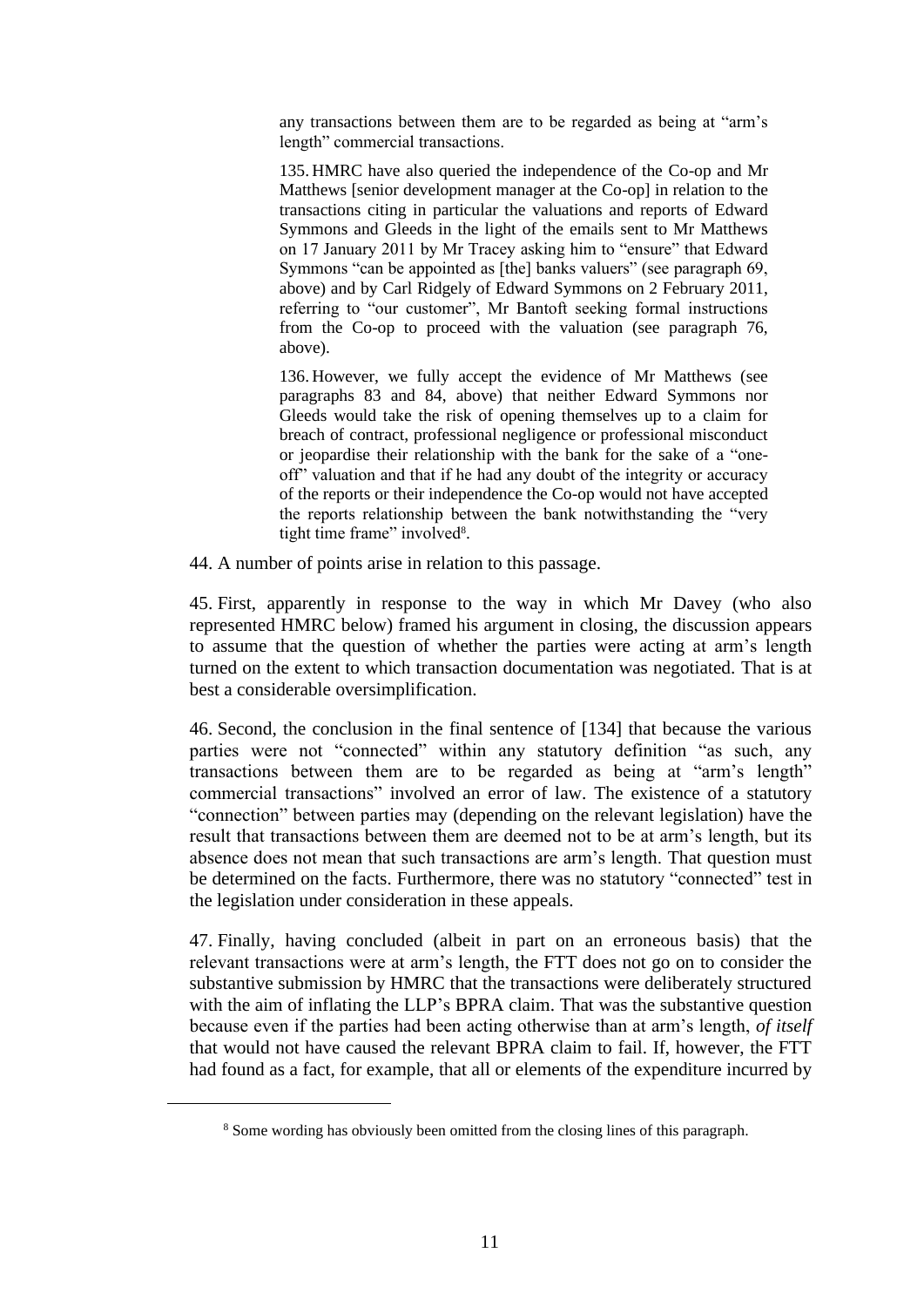the LLP had been incurred solely in order to increase BPRA, that might have been a relevant issue to take into account.

48. In considering both parties' appeals, we have therefore proceeded on the basis that there were no findings of fact to support the assertion by HMRC that the motivation or purpose of structuring the LLP's payments to OVL as they were structured under the Development Agreement was to inflate the LLP's claim for BPRA.

### **Whether expenditure was incurred not in issue**

49. Importantly, the FTT did not need to determine whether the LLP "incurred" expenditure when it paid the Development Sum to OVL.

50. HMRC applied very shortly before the FTT hearing to amend its statement of case to enable it to argue that certain elements of the LLP's expenditure were not expenditure "incurred" so as to be capable of qualifying for BPRA. The FTT dismissed the application. HMRC initially appealed against that decision, but subsequently withdrew that appeal.

#### **Determining the issues in the appeal**

51. It is a striking feature of this appeal that troublesome issues arise from the way in which the LLP's appeal was (a) framed before the FTT, (b) determined by the FTT, and (c) argued before us.

52. Under the Development Agreement the LLP appointed OVL to procure the carrying out of the development works in return for a fixed price. The obligations on OVL to allocate and apply that sum in certain stated ways were contained not in the Development Agreement but primarily in the Intercreditor Deed.

53. So, an obvious question which arises in relation to the LLP's claim for allowances, which entails determining what the LLP's expenditure was incurred on or in connection with, is whether the LLP obtained in return for the sum incurred the development obligation (under the Development Agreement) or (or in addition) a package of distinct obligations (under the Intercreditor Deed).

54. However, rather than this question forming part of a consideration of the relevant legislation as applied to the facts, before the FTT it was framed as a freestanding ground of appeal by the LLP: see FTT [3]-[5] set out in [75] below.

55. The FTT found for HMRC on the LLP's "primary case". That is the LLP's first ground of appeal before us. The point to highlight before we consider that appeal is the way in which that primary case was framed. The question was not framed as to whether the LLP obtained a single obligation (under the Development Agreement) or a series of separate obligations (under the Intercreditor Deed), but whether it was necessary in determining the LLP's entitlement to allowances to investigate the uses *the Developer* made of the Development Sum.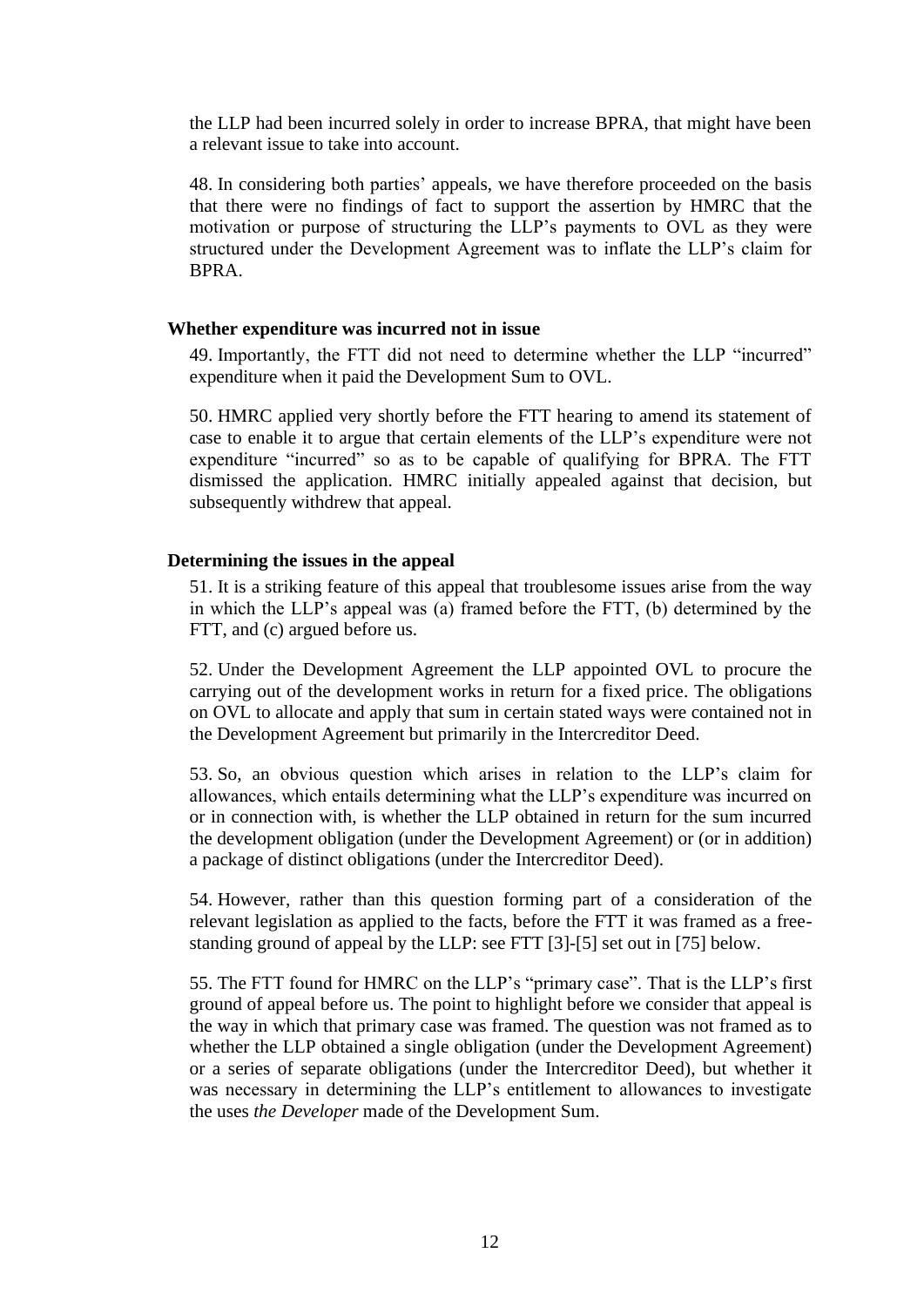56. With respect to the parties and the FTT, that is a quite different question. As discussed below, the fact that the question was framed and determined in this way is material not only in relation to the LLP's appeal in relation to its "primary case", but also in establishing with clarity what further questions must be asked if the LLP does not prevail in that appeal.

57. The parties referred to the LLP's appeal against the FTT's decision on its primary case as "Issue One", and to the various appeals and cross-appeals in respect of its decisions on detailed items (which must be determined if that decision is upheld) as "Issue Two". We adopt that terminology in our decision.

## **Issue One: The FTT's Decision**

58. The parties' respective positions on Issue One were initially summarised by the FTT at [3]-[5], set out at [75] below. The next relevant reference was at [129]- [130] of the decision:

> 129. In essence, the dispute between the parties concerns whether the LLP is entitled to BPRA on the entire £12,478,201 claimed, ie the £12,513,200 it paid to Cannock under the Development Agreement (see paragraph 103, above) less £34,999 deducted in respect of estimated legal fees incurred for the costs of acquisition of the Property paid by the LLP to Cannock (see paragraph 124, above). HMRC contend that it is therefore first necessary to consider whether it is permissible to examine what Mr Davey refers to as the constituent elements of the Development Sum, ie to consider the various payments made by Cannock and if so, to examine the following elements and ask whether they meet the definition of "qualifying expenditure" contained in the legislation:

- (1) The Interest Amount (£350,000);
- (2) The Capital Account  $(\text{\pounds}2,000,000)$ ;
- (3)IFA fees (£372,423.40);
- (4) Promoter fees (£310,000);
- (5) Legal fees (£135,409.89);
- (6) Franchise costs (£272,862);
- (7) FF&E and other non-qualifying amounts (£587,556.35); and
- $(8)$  Residual amount/profit  $(£1,209,510)$ .

130. For the LLP Mr Gammie and Mr Bremner contend that not only this is [sic] the wrong approach but that it is not supported by the language of the statute or authority. Rather than examine and disqualify the expenditure of Cannock they say we should consider whether the LLP has incurred the capital expenditure and, if so, what was that expenditure incurred on or in connection with. This, they say, does not require a two stage approach as HMRC contend but merely an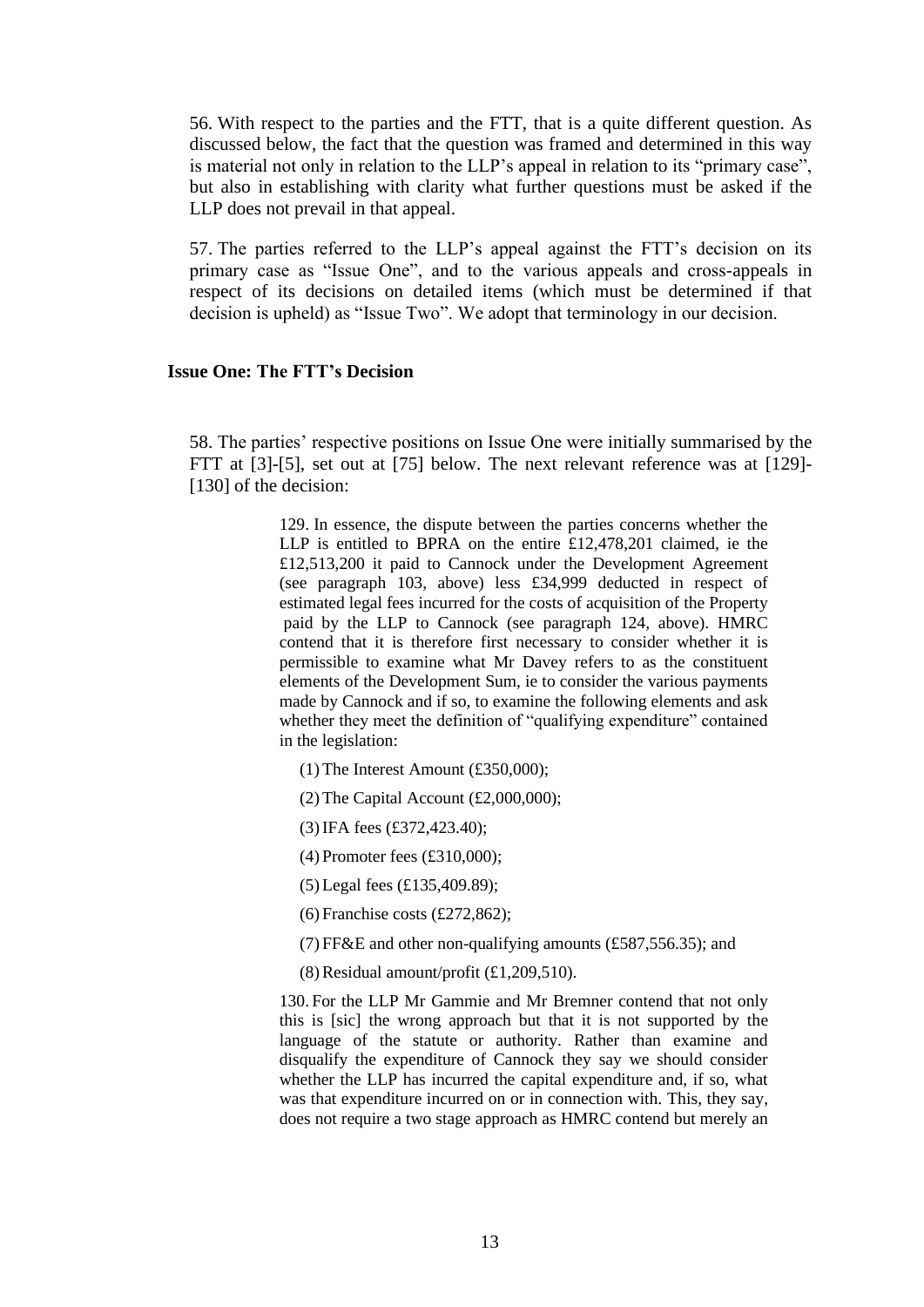answer to the second, straightforward question, whether the expenditure was incurred "on or in connection" with the conversion of the Property which can be contrasted with the usual statutory language entitling particular expenditure on allowances which solely refers to expenditure "on" the construction of a building or "on" the provision of plant and machinery.

59. The reference to legal fees of £34,999 being deducted from the Development Sum in the LLP claim for BPRA is explained at [123]-[124]:

> 123.On 5 May 2011 after completion of the contractual arrangements regarding the Property but before the BPRA claim had been submitted there was a meeting attended by Mr Malcolm Smith of HMRC, Mr Lewis and Mr Pierre Clarke of Downing and Mr Robert Jones of Adducere LLP in respect of a different project. Mr Lewis explained that Mr Smith had "highlighted the need to deduct any legal costs that we incurred in relation to the acquisition of the building in respect of future BPRA claims". However, Mr Smith could not recall whether he had said this as he had not been provided with a note of the meeting prepared Mr Jones.

> 124.Therefore, although Downing did not agree with such an approach, still considering that all of the Development Sum paid by the LLP to Cannock should qualify for BPRA, it was decided, as Mr Lewis said, "in the spirit of compromise and in order to work constructively with HMRC to obtain early settlement of what was not, we thought at the time, considered by HMRC to be a contentious BPRA claim," to accept an adjustment to the legal fees in connection with the acquisition of the Property. Accordingly, £34,999 was deducted from the Development Sum of £12,513,200 (see paragraph 103, above) reducing the BPRA claim to £12,478,201. This was seen as a simply pragmatic decision by Downing which was intended to remove a possible objection by HMRC in the hope the BPRA claim could be concluded swiftly.

60. The FTT's discussion of Issue One is set out at [144]-[171]. It was not in dispute between the parties that the converted property was a "qualifying building" which at completion of the conversion comprised "qualifying business premises". The issue was the extent to which the Development Sum comprised expenditure on or in connection with the conversion, renovation or repair of the property.

61. References henceforth to "Conversion" are to any of the processes of conversion, renovation or repair falling within Section 360B(1).

62. HMRC's central submission was that because the BPRA legislation was focussed on physical works, in order for expenditure to be "qualifying expenditure" it must be closely connected to the physical processes of Conversion of the building. The FTT concluded that there was nothing in the legislation to restrict qualifying expenditure to that on physical works. Rather, it was necessary to construe the words "on or in connection with": [146].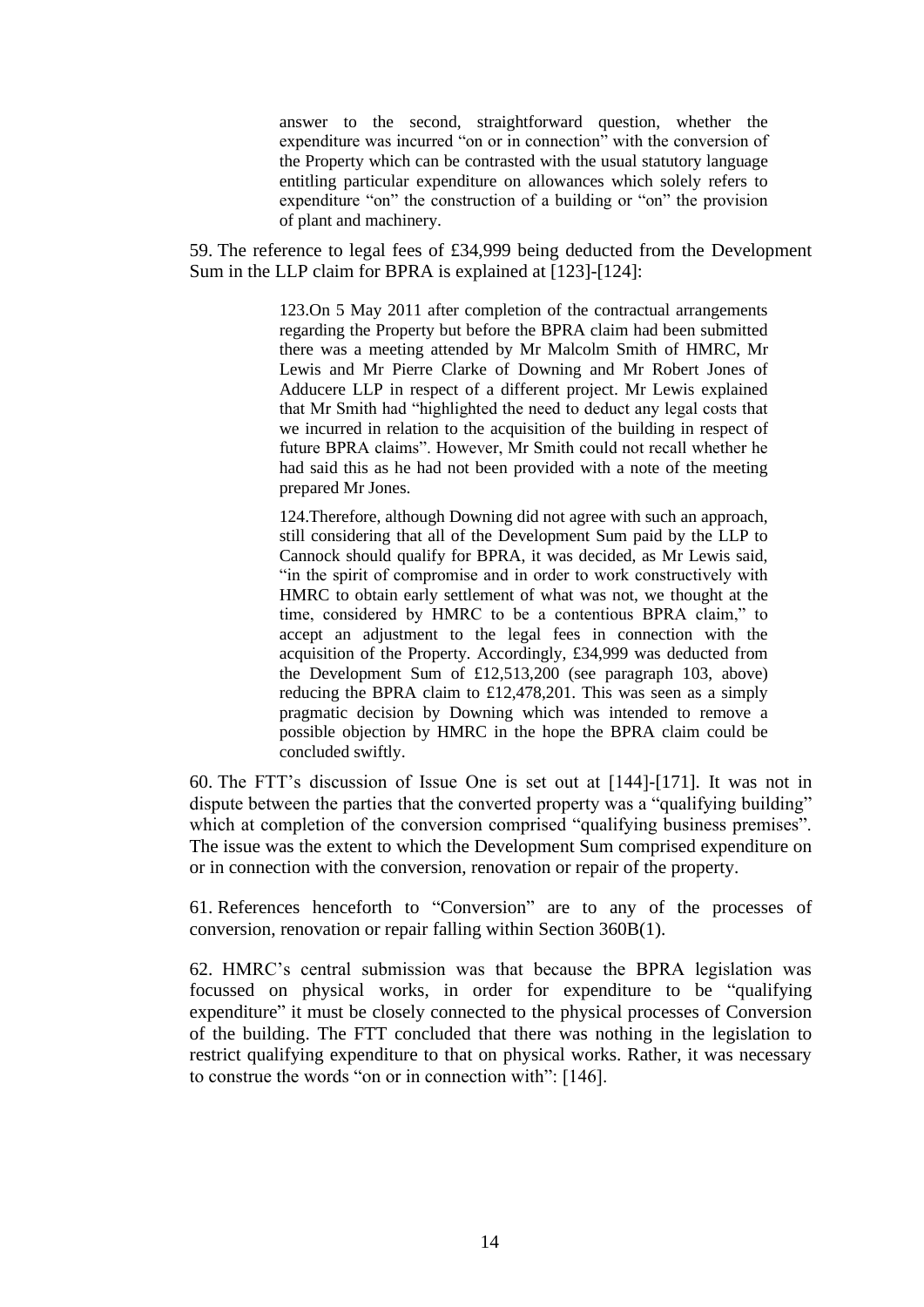63. The FTT considered that the interpretation of those words depended on the statutory context, citing authorities including *Barclays Bank plc & Anor v HMRC* [2007] EWCA Civ 442 and *J&A Young (Leicester) Limited v HMRC* [2015] UKFTT 638 (TC). The FTT further drew from the authorities that "in connection with" is a broad expression which must be given a wide construction.

64. However, the FTT appeared to accept at least part of HMRC's argument, at  $[155]$ :

> 155.It is also clear from the legislation that for the expenditure concerned to be "qualifying expenditure" it must be incurred on or in connection with the building, ie in this case the Property and its conversion from a flight training centre into hotel premises and not given so wide a construction so as to provide an entitlement to relief on all expenditure associated with creating a fully functioning hotel business.

65. The FTT then turned to HMRC's contention that in determining what expenditure had been incurred "on or in connection with", it was necessary to consider, among other things, the purpose of the taxpayer in making the payment. Mr Davey relied in support of that proposition on *Tower MCashback LLP 1 and another v HMRC* [2011] UKSC 19 ("*Tower MCashback*"), *Acornwood LLP and others v HMRC* [2016] UKUT 361 (TCC) ("*Acornwood*") and *Marathon Oil UK LLC v HMRC* [2017] UKFTT 822 (TC). Mr Gammie contended that *Acornwood* did not assist HMRC as it concerned a different statutory test. He suggested that HMRC's construction appeared to be rooted in the approach of Park J in the High Court in *Barclays Mercantile Business Finance Ltd v Mawson (Inspector of Taxes)* [2002] STC 1068 ("*BMBF*"). However, neither the Court of Appeal nor House of Lords accepted that such an approach was correct.

66. The FTT accepted Mr Davey's submission for HMRC that it was necessary to adopt "a realistic view of the facts taking account of all the relevant circumstances of the case" ([165]) and "a practical commercial approach to the reality of the expenditure and whether it was actually used on or in connection with the conversion or renovation of the property": [167]. It rejected Mr Gammie's argument that while the LLP may have had knowledge of how OVL would utilise the Development Sum, that did not mean the LLP intended the sum to be so used. Its conclusion on Issue One is set out at [169]-[170]:

> 169. Despite being initially somewhat attracted to this argument it is clear from the Intercreditor Deed, to which the LLP was a party and which directs how the Development Sum was to be spent, that the LLP in addition to having the knowledge also intended how the Development Sum should be utilised. In the circumstances it is therefore necessary to consider what Mr Davey referred to as the "constituent elements" of the Development Sum which were paid by Cannock and whether these are "qualifying expenditure" as defined by the legislation.

> 170. We also consider that, by excluding £34,999 as relating to the acquisition of land from its BPRA claim, the LLP may have implicitly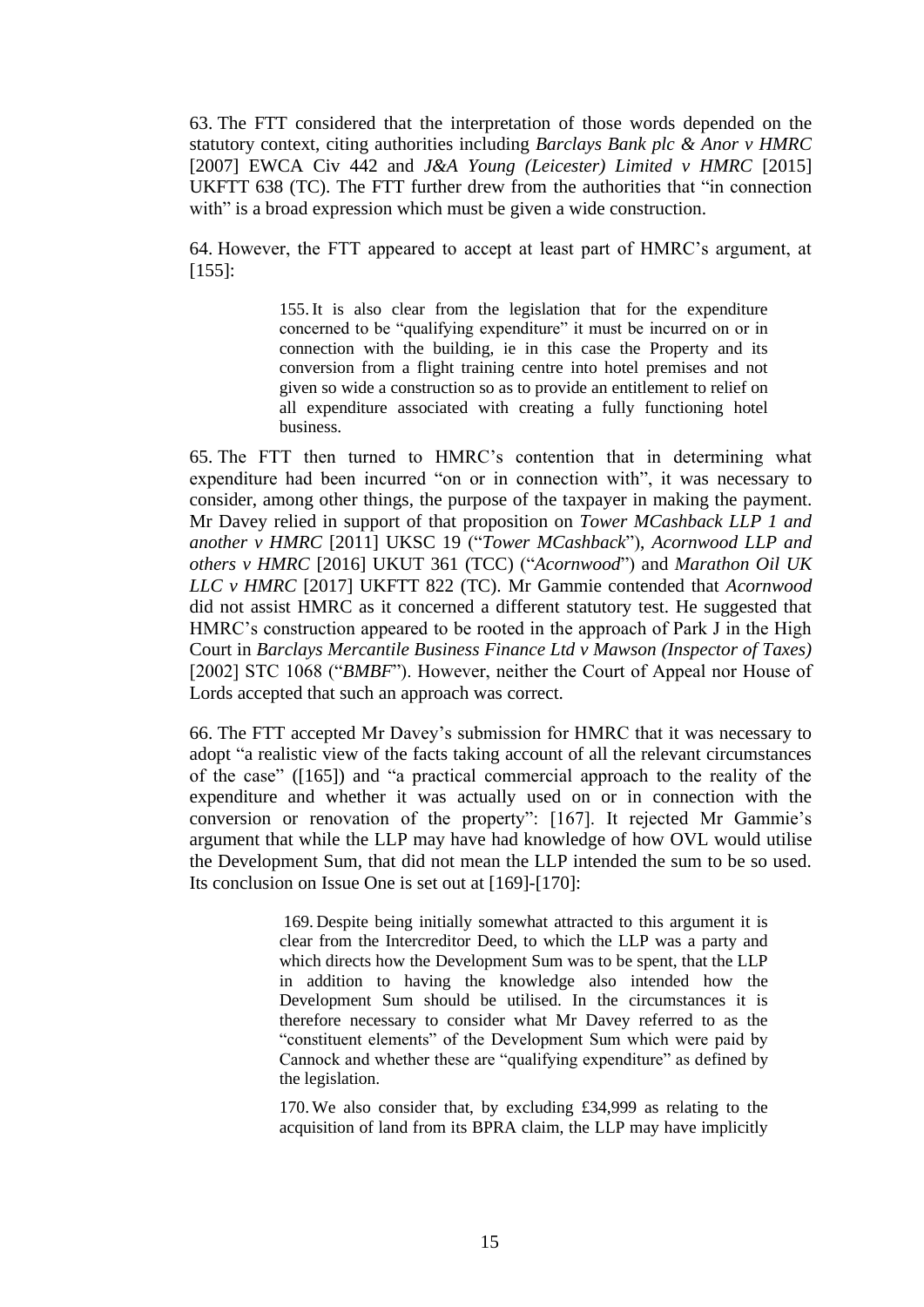accepted such an approach despite its attempts to explain it away as a pragmatic compromise.

### **Issue One: Submissions of the parties**

67. Mr Gammie made the following points in arguing that the FTT's conclusion on Issue One was wrong:

(1)This was not a case (in contrast to many of the authorities cited by HMRC) in which the claim to allowances had been inflated with non-existent or unrealistic valuations of the asset in respect of which expenditure was claimed to have been incurred. The LLP paid a market price for the development project.

(2)The evident purpose of BPRA is to encourage expenditure on bringing longer-term vacant business properties in disadvantaged areas back into business use. That is clear from the definition of "qualifying business premises". It is also supported by relevant contemporaneous Parliamentary and other material. That is exactly what happened here.

(3)The relevant question posed by the legislation is "what did the LLP get for its money?". The only answer to that question in this case is that the Development Sum was the expenditure that the LLP was obliged to pay and did pay in order to acquire a converted Blush House. That is what it contracted to acquire and that is what it got. All of that sum was expenditure incurred "on" or, in any event, "in connection with" the Conversion of Blush House.

(4)The FTT asked itself the wrong question. It concluded that Issue One should be determined by the use made of the Development Sum by OVL. That was wrong: there was no basis for splitting the Development Sum into "constituent elements" by reference to what OVL did with the money it received in return for its obligation to deliver to the LLP a converted Blush House.

(5)The "on, or in connection with" test is deliberately broad and encompasses the entire Development Sum.

(6)The statutory test must be answered by reference to the time when the expenditure is incurred, not by reference to what happens subsequently.

(7)The FTT's conclusion failed to take into account its findings that the development was an arm's length commercial transaction, concluded at the market price.

68. In support of the proposition that the object of statutory scrutiny is the expenditure incurred by the LLP, Mr Gammie referred to *BMBF*; *Tower MCashback*; *Ensign Tankers (Leasing) Limited v Stokes* [1992] 1 AC 655 ("*Ensign*"); *The Vaccine Research Limited Partnership v HMRC* [2014] UKUT 389 (TCC) ("*Vaccine Research*"), and *The Brain Disorders Research Limited Partnership v HMRC* [2017] UKUT 176 (TCC) ("*Brain Disorders*"). The two concepts that link these authorities, he submitted, are whether the taxpayer had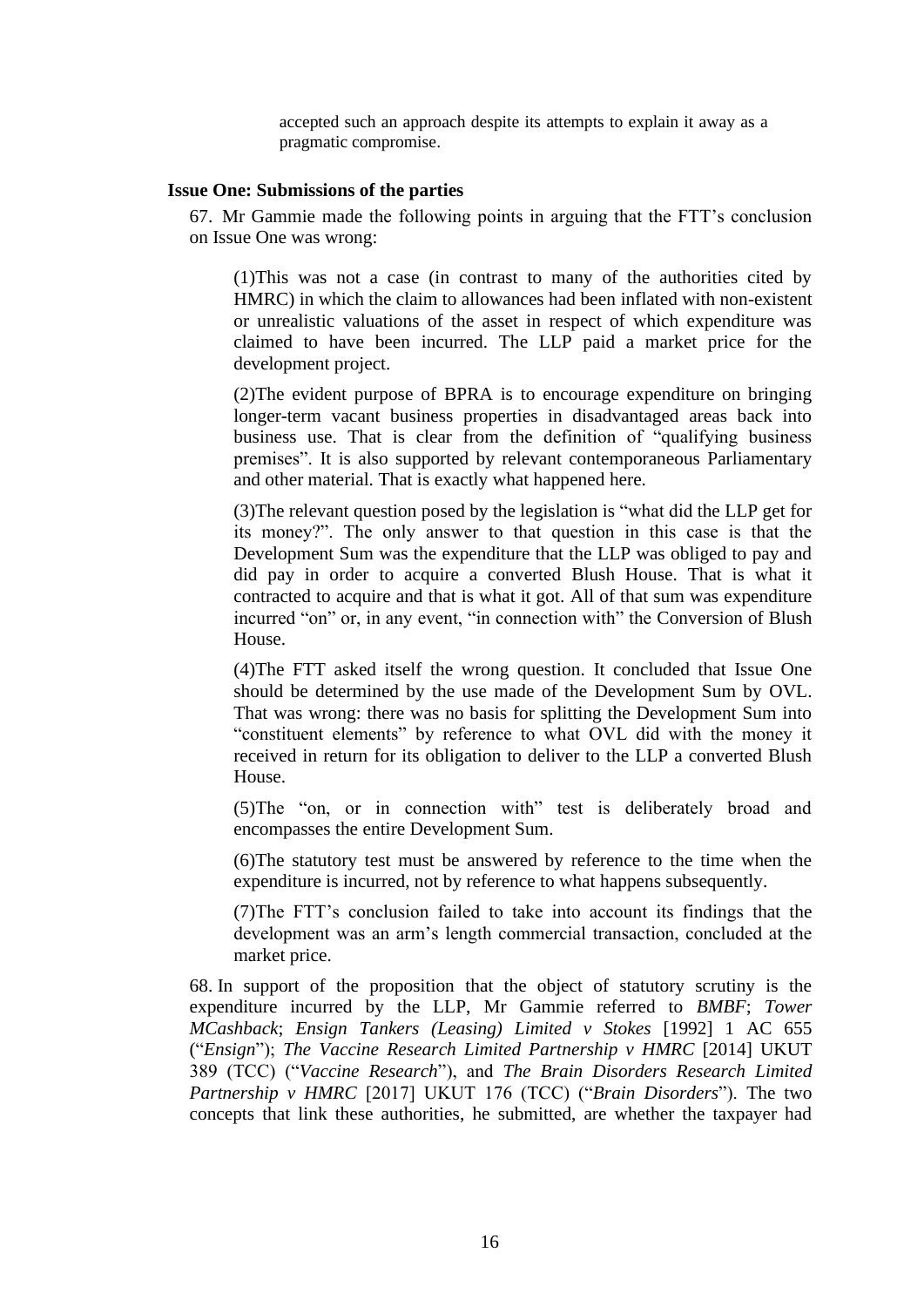actually incurred the expenditure it claimed and, to the extent that it had, what the taxpayer got for its expenditure. The FTT's reliance on *Acornwood* was misplaced, because that case concerned the different question of whether expenditure had been incurred wholly and exclusively for the purposes of the taxpayer's trade. In this appeal, the LLP's subjective reasons why expenditure was incurred and its knowledge of what the recipient would do with the Development Sum are irrelevant.

69. The FTT concluded (at [155]: see paragraph 64 above) that "on, or in connection with" was not to be given so wide a construction as to provide relief for all expenditure associated with creating a fully functioning hotel business. That was an error of law, said Mr Gammie, as was evident from the non-statutory materials relating to BPRA. The FTT failed to take account of the evident purpose of BPRA.

70. The fact that OVL was prepared to place part of the so-called profit it derived from selling the Blush House development on secured deposit with the Co-op via the Capital Account was entirely irrelevant. Similarly, OVL's willingness to meet stated expenses associated with the project was irrelevant. Those factors did not affect what the LLP got for its money.

71. In their skeleton argument, HMRC summarised their position as follows (footnotes omitted):

> The law on this issue is clear and settled. In determining what expenditure by a taxpayer has been incurred "on" (and, by analogy in the present case, "on, or in connection with"), the Tribunal must adopt a "practical, commercial approach to the reality of the expenditure". This requires the Tribunal to consider the expenditure in the light of the entire factual background in order to determine both: (i) what the taxpayer acquired in return for the expenditure; and (ii) the taxpayer's purpose in incurring the expenditure. The correct analysis of the contractual position is of fundamental importance to both of these (related) questions.

> In the present case, the relevant evidence pointed overwhelmingly towards the conclusion that the Development Sum was paid by the LLP for a package of discrete rights and benefits (ie HMRC's contention) and not simply for the conversion, renovation and incidental repair of the Property (ie the LLP's contention).

72. HMRC made the following further points:

(1)As a matter of straightforward contractual analysis, it was clear that the LLP did not pay the Development Sum simply for the Conversion of the Property. The LLP entered into the Development Agreement as one document in a suite of contractual documents that formed a composite transaction. The entirety of that suite of documents must be read together in order to determine their legal effect. Read together, in particular with the Intercreditor Deed, those documents show that the LLP acquired a number of specific rights and obligations as against the Developer. Further, the relevant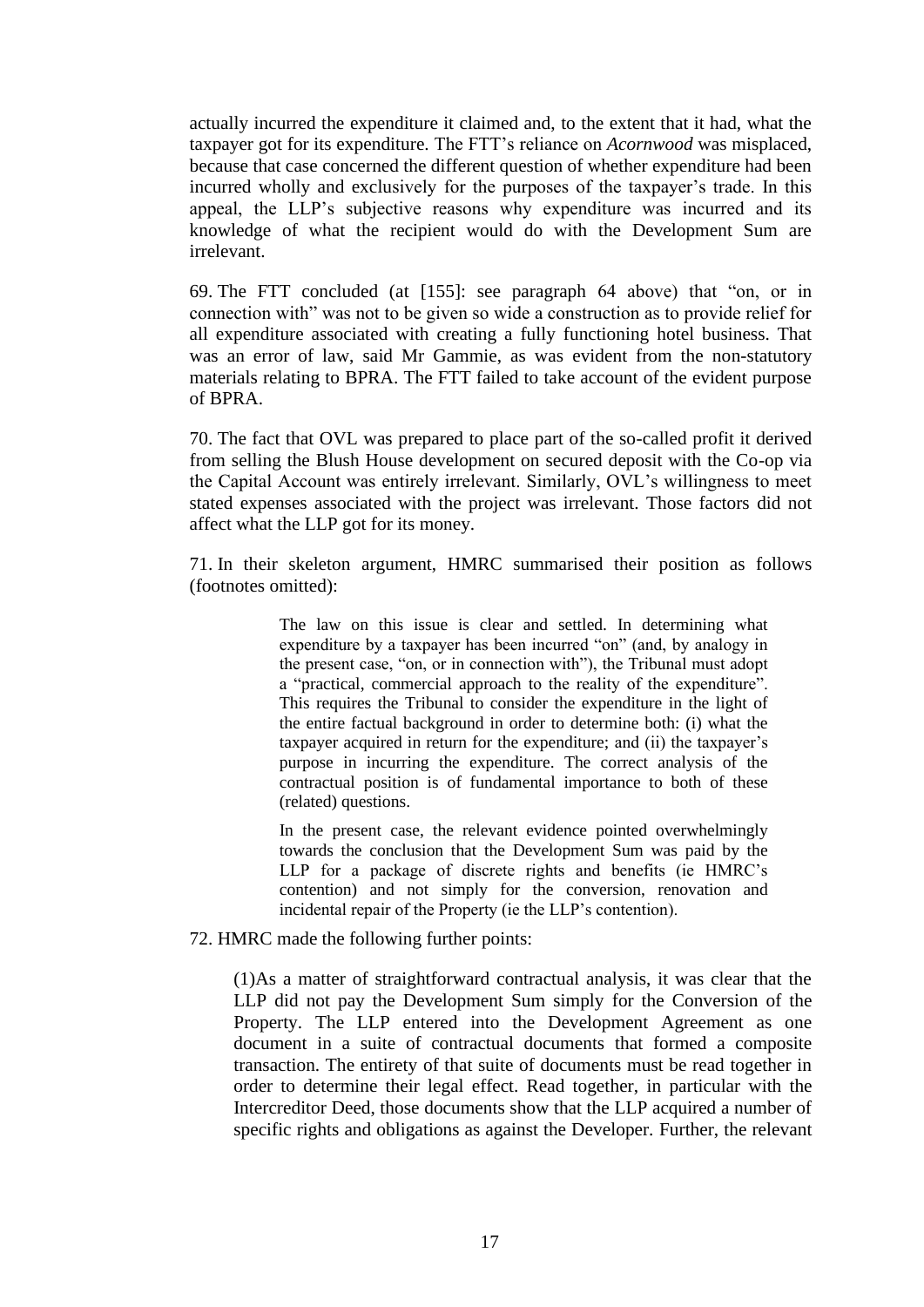evidence other than the contractual documents showed that the LLP knew and intended that the Development Sum would be used in the manner set out in the Intercreditor Deed.

(2)The FTT asked the right question, namely what the LLP acquired for its expenditure, and took into account in answering that question the use to which OVL put the Development Sum. What OVL did with the sum was a relevant factor to take into account in determining the BPRA entitlement, on the authority of *Tower MCashback*.

(3)In concluding that the parties acted at arms' length because they were not "connected" in any statutory sense, the FFT erred in law. The FTT's findings in relation to the valuation of Blush House were also unclear.

### **Issue One: Discussion**

73. The LLP appeals against the FTT's conclusion on Issue One. Therefore, it is first necessary to clarify what the FTT decided on this issue and the reasons it gave for that decision.

74. Mr Davey and Mr Brinsmead-Stockham asserted that in deciding Issue One the FTT had determined, and only determined, that the LLP had obtained a package of obligations from OVL, each of which needed to give rise to qualifying expenditure, and not a single obligation from OVL. The FTT had not focussed on the expenditure by OVL "as an end in itself".

75. That analysis is not supported by the terms of the Decision. It is clear that the FTT rejected the LLP's case that the entire Development Sum (less the excluded land-related expenditure) was qualifying expenditure. However, it did so on the basis that the correct test for determining eligibility to BPRA was to scrutinise the individual payments made by the Developer, rather than the sum paid to the Developer by the LLP. This is evident from the outset, when we look at the terms in which the FTT presented the parties' positions (highlights added to original):

> 3. HMRC, represented by Jonathan Davey QC, John Brinsmead-Stockham, Ruth Hughes, Sam Chandler, Nicholas Macklam and Hugh Cumber**,** contend that the total price paid under the contract with the developer was part of a total price paid for an "entire package" of assets and services that constituted a fully operational branded hotel business together with the cost of, amongst other things, borrowing. Although it is accepted that the sum paid to the developer did include "qualifying expenditure" of £7,222,439.36 for BPRA purposes, HMRC do not accept that this extends to the entire £12,478,201 claimed and contend that **the payments, listed above, by the developer out of the sum it received from the LLP do not come within the definition of "qualifying expenditure"** under Part 3A of the Capital Allowances Act 2001 for BPRA purposes:

> 4. Malcolm Gammie QC and Jonathan Bremner QC for the LLP contend that as all of the £12,478,201 paid by the LLP to the developer is expenditure incurred "on or in connection with the conversion,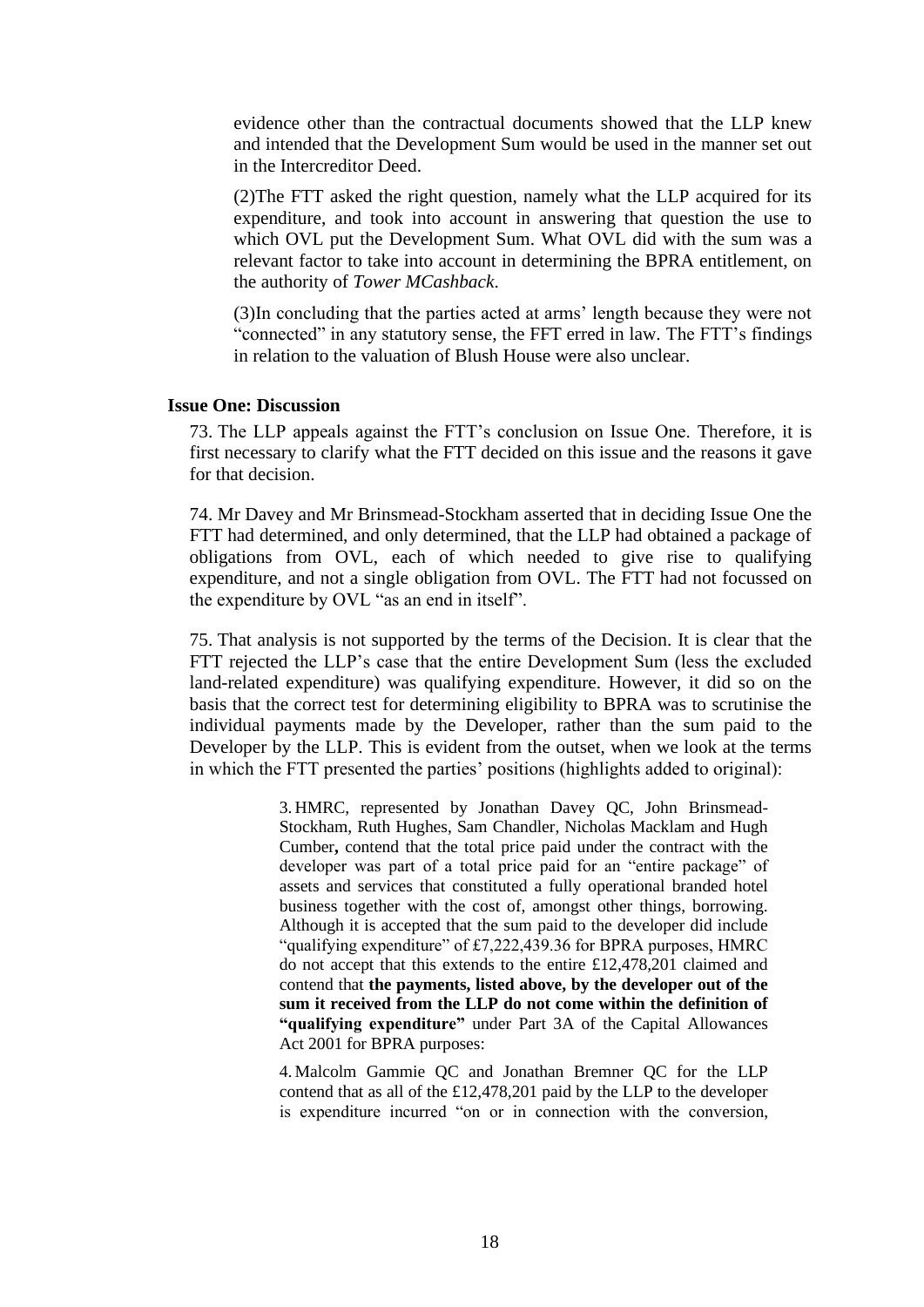renovation or repair" of the Property, the LLP is entitled to BPRA on the entire sum claimed and that **it is not appropriate to undertake an investigation into the use of the money by the developer.**

5. However, if contrary to the LLP's primary case, we were to find such an investigation to be appropriate, it is argued that the LLP would still be entitled to BPRA on the full amount claimed as **each item of expenditure by the developer which is disputed by HMRC is "qualifying expenditure"** for BPRA purposes.

76. The FTT's focus on payments made by Cannock (OVL) and the expenditure of Cannock is also evident in [129] and [130] (set out in [58] above), including in particular the following highlighted passage :

> HMRC contend that it is therefore first necessary to consider **whether it is permissible to examine what Mr Davey refers to as the constituent elements of the Development Sum, ie to consider the various payments made by Cannock and if so, to examine the following elements and ask whether they meet the definition of "qualifying expenditure"** contained in the legislation:

…

77. The decision reached by the FTT was described in terms which are entirely consistent with this approach at [169]:

> **In the circumstances it is therefore necessary to consider what Mr Davey referred to as the "constituent elements" of the Development Sum which were paid by Cannock and whether these are "qualifying expenditure" as defined by the legislation.**

78. So, by its interpretation of Issue One, the FTT decided that in order to determine the LLP's entitlement to BPRA, it was necessary to consider the various payments made by the Developer and whether those payments constituted qualifying expenditure.

79. In considering the reasons given by the FTT for this conclusion, it is necessary to piece these together from various passages. The FTT rejected one of HMRC's primary contentions, namely that qualifying expenditure had to be closely connected with physical works: [145]-[146]. Four possible reasons may then be discerned behind the FTT's decision on Issue One, as follows:

(1)It was clear from the Intercreditor Deed that in addition to having knowledge, the LLP also intended how the Development Sum should be utilised by OVL: [169].

(2)By excluding from the BPRA claim £34,999 of the Development Sum as relating to the acquisition of land, "the LLP may have implicitly accepted [HMRC's suggested] approach despite its attempts to explain it away as a pragmatic compromise": [170].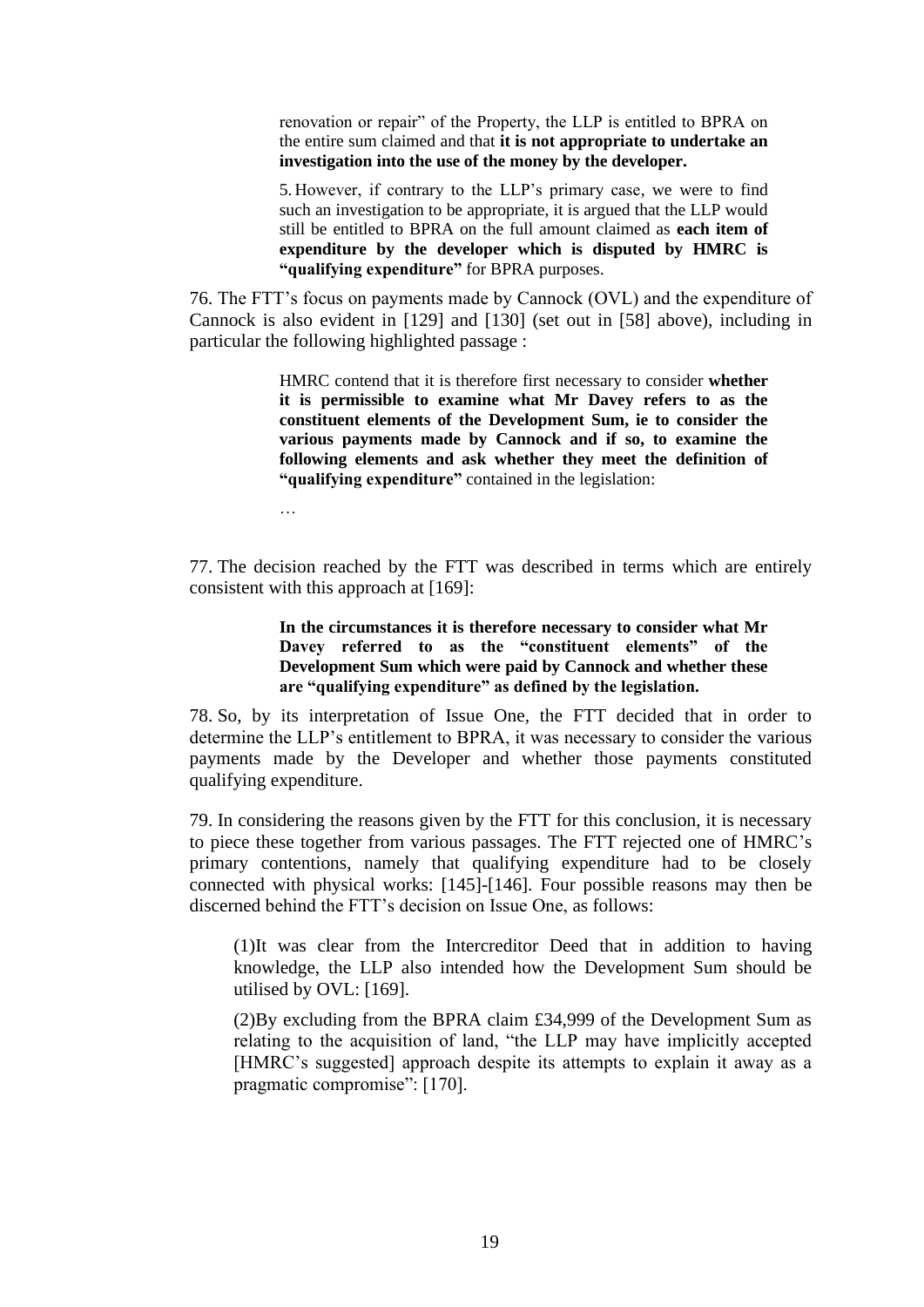(3)It was necessary to adopt "a realistic view of the facts taking account of all the relevant circumstances of the case so as to identify the true legal and tax effects of the transactions avoiding affording primacy to purported form over substance": [165]. In doing so, "it is necessary to consider the economic realities of the transactions and examine the extent that [sic] the Development Sum comprises qualifying expenditure": [166].

(4)The legislation must not be given so wide a construction "as to provide an entitlement to relief on all expenditure associated with creating a fully functioning hotel business".

80. Did the FTT err in law in reaching this decision?

81. The starting point is that there is nothing in the legislation to support the view that the eligibility of expenditure for BPRA is determined by considering anything other than the expenditure of the claimant. Section 360A(2) states explicitly that allowances are made to the person who incurred the expenditure: in this case, the LLP, not the Developer. The 100% allowance is provided by s360G in the following terms:

> (1) A person who has incurred qualifying expenditure in respect of any qualifying building is entitled to an initial allowance in respect of the expenditure.

82. The relevant question is therefore whether the expenditure incurred by the LLP, namely the payment of the Development Sum, was incurred on or in connection with the Conversion of a qualifying building into qualifying business premises. Contrary to the FTT's decision, entitlement to BPRA is not determined by the uses to which the LLP's counterparty put the sum it received.

83. That proposition becomes self-evident when one considers one of the substantial items of expenditure in the appeal which HMRC contended did not qualify for allowances, namely that proportion of the "residue" which, per HMRC, related to non-qualifying expenditure. The residue was described, somewhat loosely as we shall see, as the Developer's "profit" from the development, being that part of the Development Sum not specifically earmarked by the Intercreditor Deed. There is no meaningful sense in which any part of the Developer's profit can be categorised, let alone scrutinised, as what the FTT described as one of the "payments made by Cannock"<sup>9</sup> or one of "the "constituent elements" of the Development Sum which were paid by Cannock"<sup>10</sup>. Profit retained is the opposite of a sum paid.

84. We discuss in detail below the various authorities referred to by the parties. However, at this stage we consider only the extent to which the relevant authorities support the FTT's decision on Issue One, in view of the terms in which that decision was made.

<sup>9</sup> FTT [129].

<sup>&</sup>lt;sup>10</sup> FTT [169].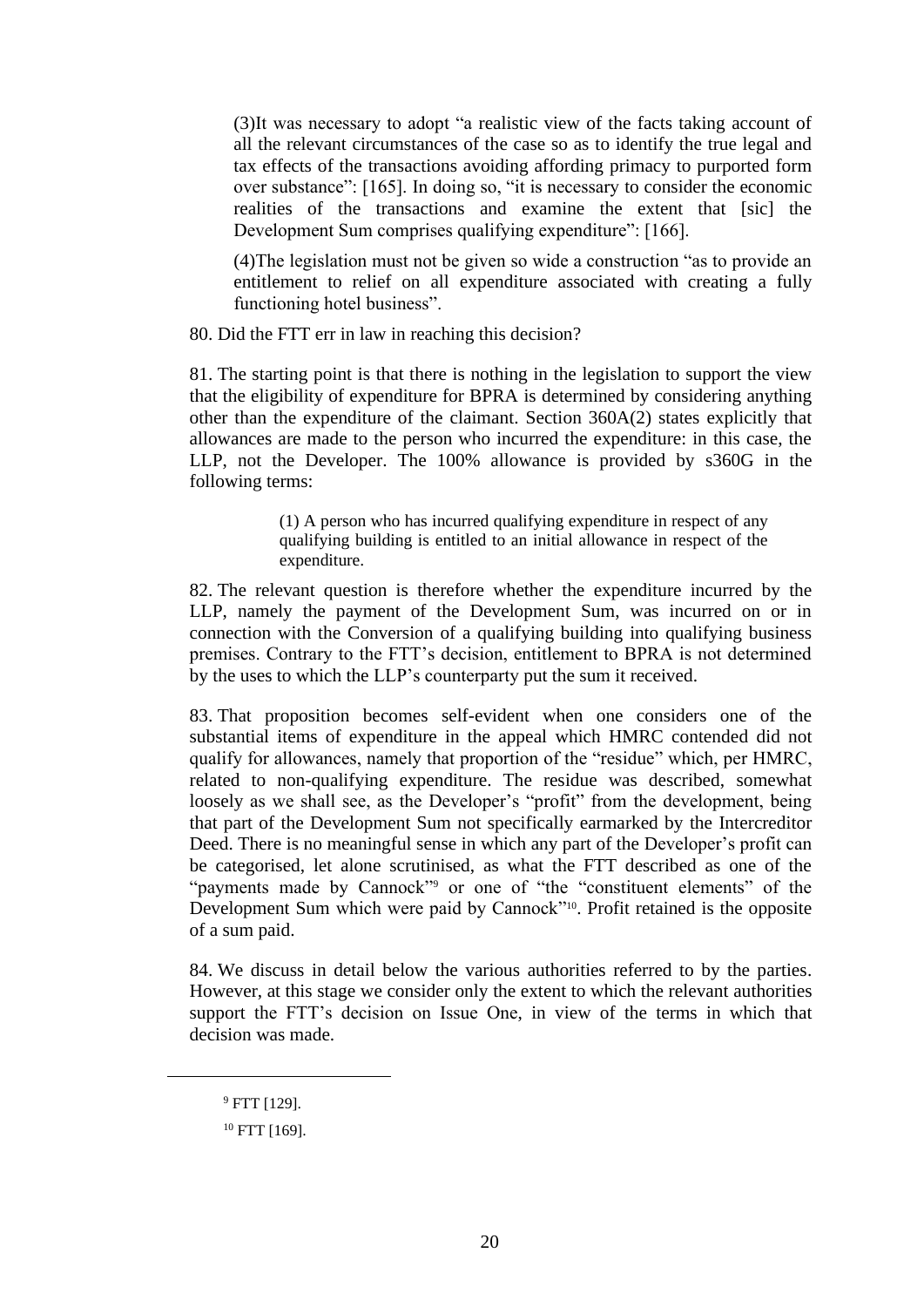85. Mr Gammie relied in particular on the decision of the House of Lords in *BMBF*  as demonstrating that the legislative focus in a claim for capital allowances is on the acts and purposes of the person claiming the allowances. That case concerned finance leasing transactions. As part of a composite transaction, a company ('BGE') sold an oil pipeline to BMBF for £91m. BMBF granted a lease back of the pipeline to BGE in return for lease rentals. BGE granted a sublease of that pipeline to its UK subsidiary ('BGE UK'). BGE UK agreed to assume direct responsibility to BMBF for BGE's obligations to pay rent under the head lease. BMBF had borrowed the £91m paid for the pipeline from Barclays Bank. Barclays Bank also provided a guarantee to BMBF of BGE's obligations in respect of the lease rentals. As counter-security for its potential liability under the guarantee, Barclays Bank required BGE to provide a charge over the £91m. This was achieved via a complex series of agreements between BGE, BGE (UK), Barclays Bank and certain other entities. The effect of the arrangements was that BGE, having sold the pipeline, could not get its hands on the purchase price, and the benefit obtained by BGE was entirely attributable to BMBF being able to pass on the benefit of its capital allowances to BGE through the terms of the financing.

86. The question in *BMBF* was whether BMBF had "incurred capital expenditure on the provision of machinery and plant". The House of Lords upheld the decision of the Court of Appeal, reversing the decisions of the Special Commissioner and Park J in the High Court. The passages relied on by Mr Gammie are at [39]-[42], as follows:

> 39. The present case, like *MacNiven*, illustrates the need for a close analysis of what, on a purposive construction, the statute actually requires. The object of granting the allowance is, as we have said, to provide a tax equivalent to the normal accounting deduction from profits for the depreciation of machinery and plant used for the purposes of a trade. Consistently with this purpose, section 24(1) requires that a trader should have incurred capital expenditure on the provision of machinery or plant for the purposes of his trade. When the trade is finance leasing, this means that the capital expenditure should have been incurred to acquire the machinery or plant for the purpose of leasing it in the course of the trade. In such a case, it is the lessor as owner who suffers the depreciation in the value of the plant and is therefore entitled to an allowance against the profits of his trade.

> 40. These statutory requirements, as it seems to us, are in the case of a finance lease concerned entirely with the acts and purposes of the lessor. The Act says nothing about what the lessee should do with the purchase price, how he should find the money to pay the rent or how he should use the plant. As Carnwath LJ said in the Court of Appeal [\[2003\] STC 66,](http://www.bailii.org/cgi-bin/redirect.cgi?path=/ew/cases/EWCA/Civ/2002/1853.html) 89, para 54:

"There is nothing in the statute to suggest that 'up-front finance' for the lessee is an essential feature of the right to allowances. The test is based on the purpose of the lessor's expenditure, not the benefit of the finance to the lessee."

41. So far as the lessor is concerned, all the requirements of section 24(1) were satisfied. Mr Boobyer, a director of BMBF, gave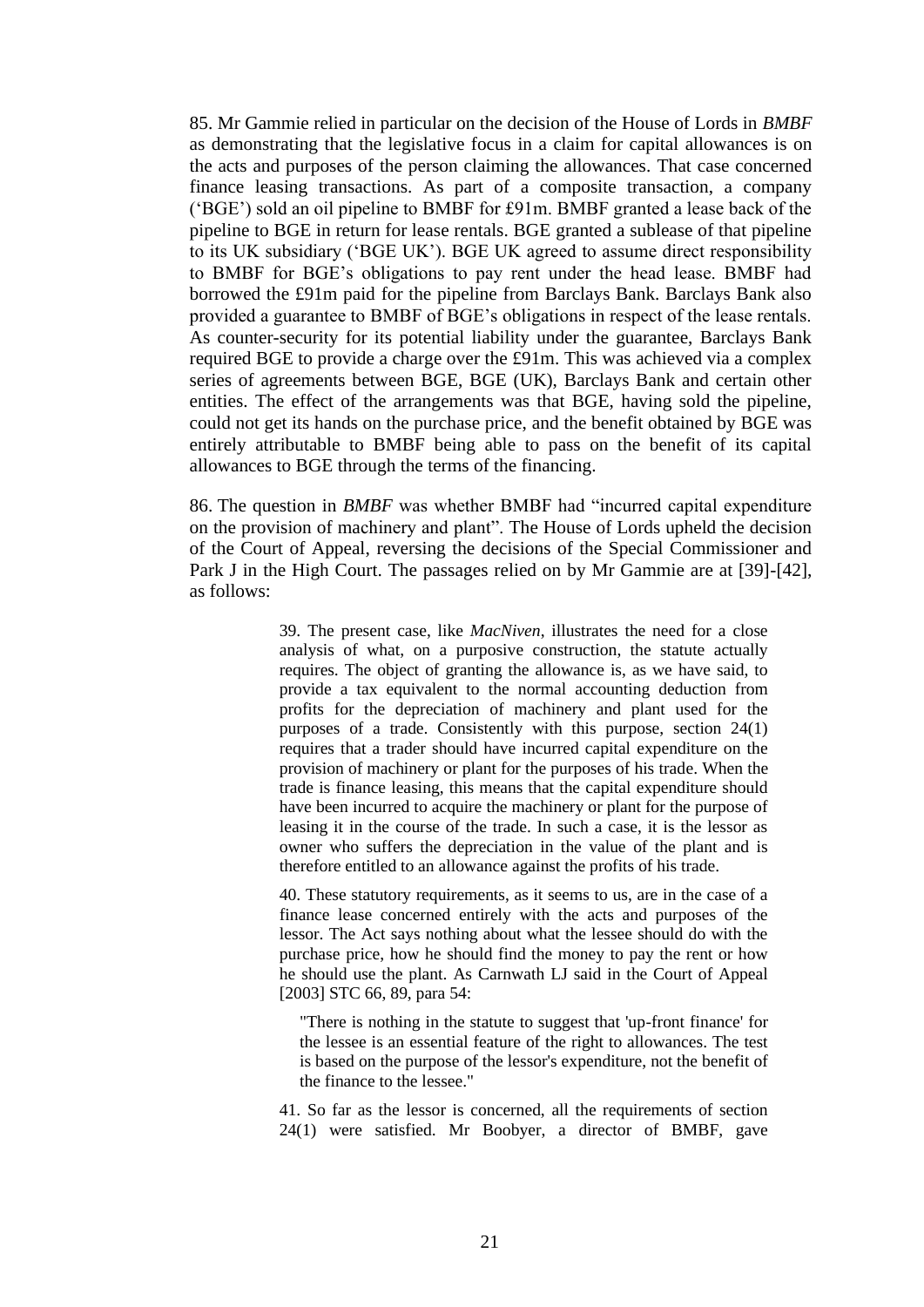unchallenged evidence that from its point of view the purchase and lease back was part of its ordinary trade of finance leasing. Indeed, if one examines the acts and purposes of BMBF, it would be very difficult to come to any other conclusion. The finding of the special commissioners that the transaction "had no commercial reality" depends entirely upon an examination of what happened to the purchase price after BMBF paid it to BGE. But these matters do not affect the reality of the expenditure by BMBF and its acquisition of the pipeline for the purposes of its finance leasing trade.

42. If the lessee chooses to make arrangements, even as a preordained part of the transaction for the sale and lease back, which result in the bulk of the purchase price being irrevocably committed to paying the rent, that is no concern of the lessor. From his point of view, the transaction is exactly the same. No one disputes that BMBF had acquired ownership of the pipeline or that it generated income for BMBF in the course of its trade in the form of rent chargeable to corporation tax. In return it paid £91m. The circularity of payments which so impressed Park J and the special commissioners arose because BMBF, in the ordinary course of its business, borrowed the money to buy the pipeline from Barclays Bank and Barclays happened to be the bank which provided the cash collateralised guarantee to BMBF for the payment of the rent. But these were happenstances. None of these transactions, whether circular or not, were necessary elements in creating the entitlement to the capital allowances.

87. HMRC argued that any reliance placed by the LLP on *BMBF* in relation to Issue One was misplaced. The facts of that case were materially different, because in *BMBF* the taxpayer had paid the entirety of the expenditure for the plant in question, and the taxpayer had no knowledge or concern as to what the recipient did with the money. Further, the similarities relied on by the LLP between various features present in *BMBF* and this appeal were wrong and in any event irrelevant, since the issues to be determined are largely questions of fact. Finally, the contention that the legislative provisions are not concerned with what the counterparty does with the money it is paid is unsustainable in the light of the Supreme Court's judgment in *Tower MCashback*, on which HMRC rely.

88. In *Tower MCashback*, the relevant statutory question was whether the taxpayers had incurred capital expenditure on the provision of plant and machinery for the purposes of s11 CAA. Tower MCashback had developed software that allowed manufacturers to promote products to retail customers by offering free airtime on their mobile phones. Manufacturers paid Tower MCashback "clearing fees" for the use of that software. The taxpayer LLPs paid consideration for the grant of software licences which would entitle the LLPs to a proportion of the clearing fees that Tower MCashback received. The LLPs funded the consideration payable out of the subscriptions paid by members for their membership interest. 25% of the subscriptions was provided out of the individuals' own resources and the remaining 75% was provided by loans made to the individual members, limited in recourse to their shares in the LLP. Tower MCashback placed around 82% of the consideration it received on deposit which was used as security for the loans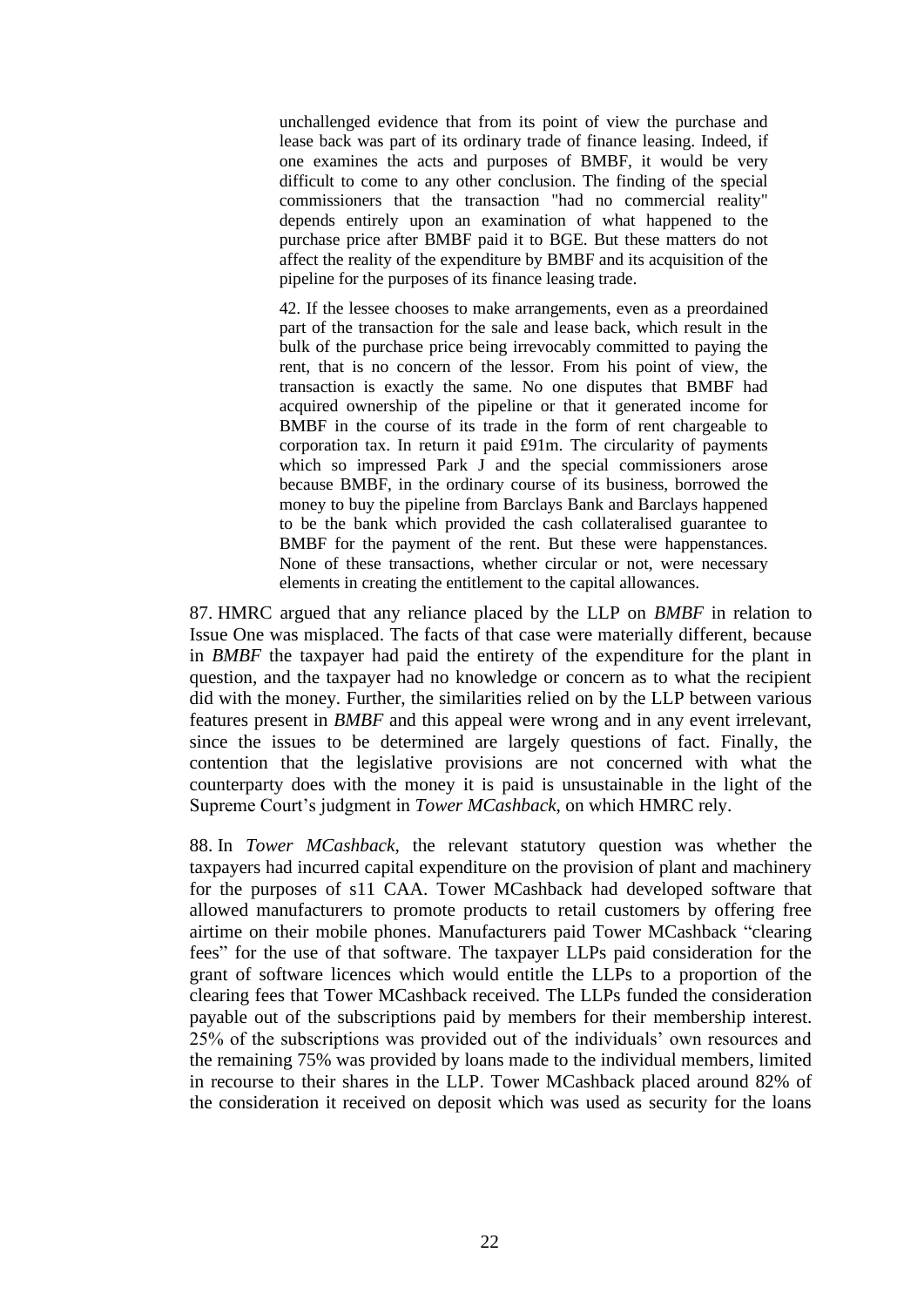made to the individual members. The Special Commissioner<sup>11</sup> found as facts that (i) while the scheme was not a sham, it was pre-ordained and designed as a composite whole; (ii) the market value of the software licences was "very materially below" the price that the LLPs ostensibly paid for those rights and (iii) there was little chance that the loan to the members would be repaid in full within ten years. The Special Commissioner concluded that the LLPs had not incurred the full amount of expenditure that they had claimed, essentially because 75% of that expenditure was "filtered back" to the LLPs.

89. In the High Court, Henderson J (as he then was) reversed this conclusion<sup>12</sup>, deciding that on the authority of *BMBF* the LLPs had incurred the full amount they claimed on the provision of plant for the purposes of s11, and it was irrelevant that the market value of the software licences was materially below the sums the LLPs claimed to have incurred in acquiring them. The Court of Appeal dismissed HMRC's appeal<sup>13</sup>.

90. The Supreme Court reversed the decision of the Court of Appeal. Lord Walker considered (at [75]) that 75% of the capital raised, although not a sham, "was really being used in an attempt to quadruple the investor members' capital allowances." While there was a genuine loan "there was not, in any meaningful sense, an incurring of expenditure of the borrowed money in the acquisition of software rights. It went into a loop in order to enable the LLPs to indulge in a tax avoidance scheme." The relevant question was not simply whether there was real expenditure but whether there was real expenditure "on the acquisition of software rights": [209]. At [77] Lord Walker distinguished *BMBF* on the basis that in that case the full £91m had been borrowed, and the pipeline had been acquired, on fully commercial terms. In contrast, in *Tower MCashback*, "the borrowed money did not go to MCashback, even temporarily; it passed, in accordance with a solicitor's undertaking, straight to R&D where it produced no economic activity … until clearing fees began to flow from MCashback to the LLPs …". The Supreme Court reduced the taxpayer's allowances to 25% of the amount claimed.

91. This is not the first appeal, nor doubtless the last, in which the taxpayer points to *BMBF* and HMRC point to *Tower MCashback*. The disagreement between the parties as to whether *Tower MCashback* was decided on the basis that part of the claimed expenditure was not incurred, or on the basis that it was incurred, but not on eligible items, is readily explicable by the "tortuous course"<sup>14</sup> of its procedural history stemming from the way in which the issues were initially reframed by the Special Commissioner. *Tower MCashback* was decided on the basis that not all of the expenditure was incurred "on" plant and machinery, but the result was the same as if it had been decided that a portion of it (funded by the circular loan) had not been "incurred" at all.

<sup>11</sup> [2008] STC (SCD) 1.

<sup>12</sup> [2008] EWHC 2387 (Ch).

<sup>13</sup> [2010] EWCA Civ 32.

<sup>14</sup> The words of Lord Walker in *Tower MCashback* at [3].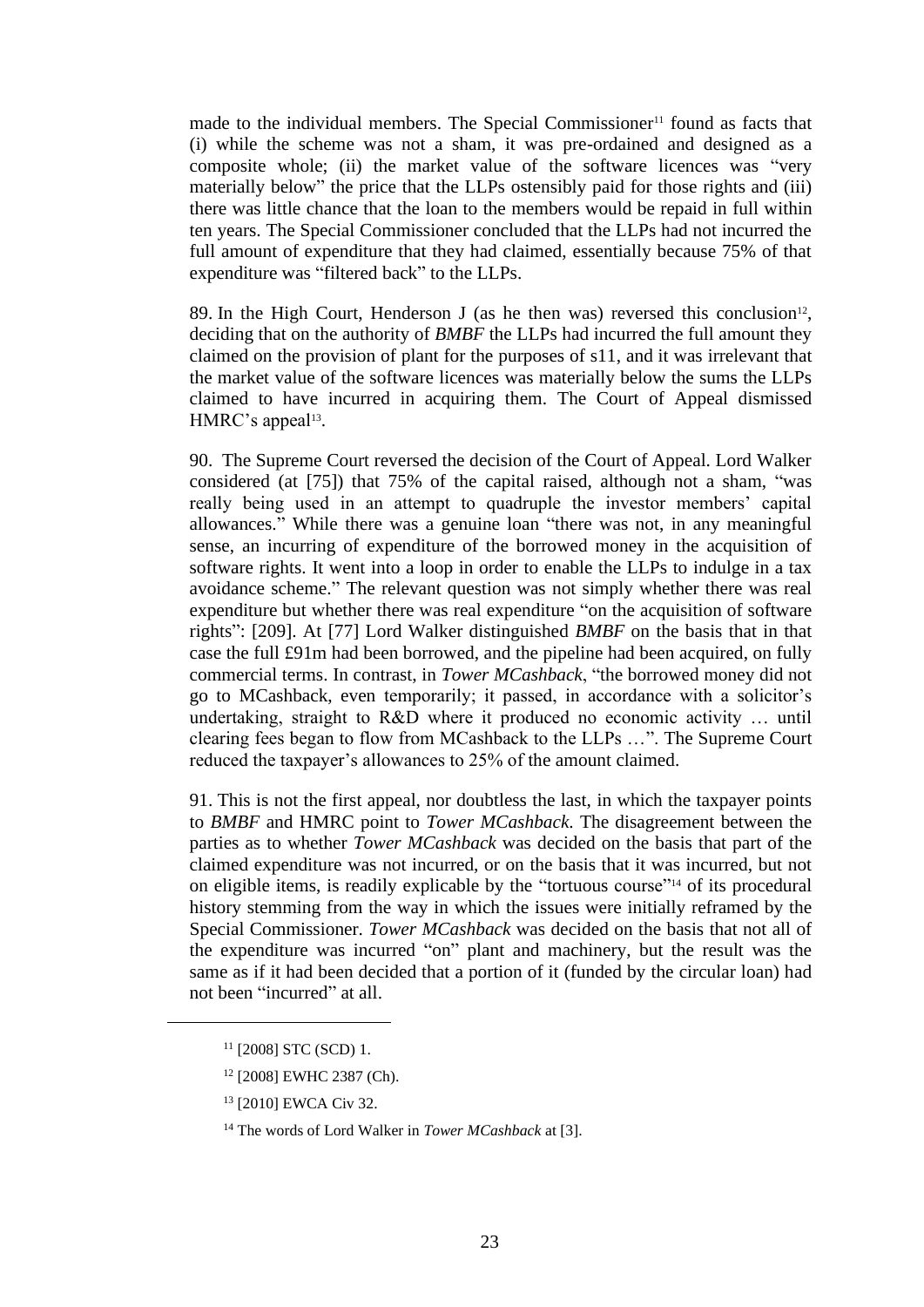92. We do not consider that differences or similarities in fact patterns between the *BMBF* and *Tower MCashback* decisions or between this appeal and those decisions are of great assistance; what matters are the principles which can be drawn from the decisions. As to those principles, we agree with the analysis of the Upper Tribunal in *R (Cobalt Data Centre 2) LLP v HMRC* [2019] UKUT 342 (TCC) ("*Cobalt*"), where the issue was the extent to which sums were paid "for" a relevant interest so as to qualify for Enterprise Zone Allowances, and at [210], it said as follows:

> …for present purposes we merely note that the comparison of the facts of other cases with the facts before us is of limited assistance. What is important is the principles to be derived from the authorities. As to that, we derive the following propositions from *BMBF* and *TowerM*:

> (1) The first step is to construe, purposively, the relevant statutory provision.

> (2) It is then necessary to analyse the contractual arrangements to determine whether, in accordance with a purposive construction of the statutory provisions, they fall within them.

> (3) Matters such as the presence or absence of circularity of funding, or the valuation of the assets ostensibly acquired, are relevant considerations, but only as part of the process identified in (1) and (2) above.

93. Applying these propositions to Issue One, we consider that (1) the relevant statutory question is "on or in connection with what was the LLP's expenditure incurred?", (2) the relevant statutory question is not "on or in connection with what was the developer's expenditure incurred?", and (3) all matters and circumstances should be taken into account insofar as they are relevant to answering question (1).

94. The FTT's decision on Issue One was, as we have described, in substance a decision that the relevant statutory question was question (2). That was an error of law, because such a conclusion is contrary to both the statutory provisions and case law. None of the reasons given by the FTT (summarised at [79] above) justified that decision.

### **Issue One: Decision**

95. Having found that in relation to Issue One the making of that decision "involved the making of an error on a point of law", we may (but need not) set it aside. If we set it aside we may either remake it or remit it to the FTT: section 12 Tribunals, Courts and Enforcement Act 2007.

96. We are clear that since the error was material that part of the Decision must be set aside.

97. We consider that we have all the necessary facts and information to remake it. In doing so, it is necessary to be completely clear as to the relevant question to be determined.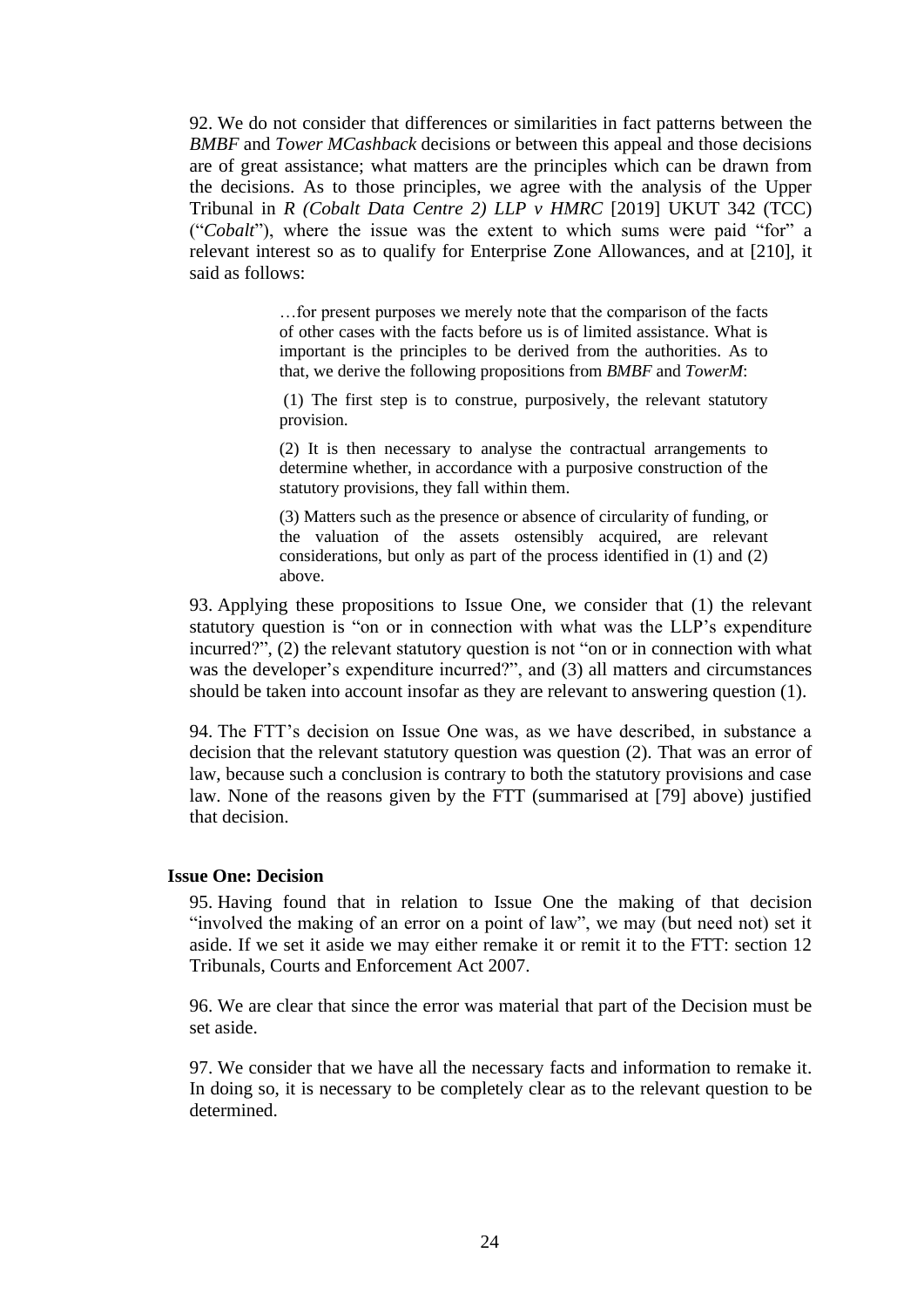98. The error which we have found was made by the FTT is encapsulated in the words in FTT [129] (see [58] above) "ie to consider the various payments made by Cannock". If those words are deleted from [129], we consider that the paragraph fairly sets out the first issue in this appeal. We accept HMRC's description in its skeleton argument, as follows:

> The first issue the FTT had to decide was whether the Development Sum ought properly to be analysed as comprising a number of elements of expenditure, some of which qualified for BPRA and some of which did not (HMRC's position) or whether the whole of the Development Sum had been paid for "*the conversion of the Property under the Development Agreement*" [quoting the LLP's skeleton argument for the FTT hearing] and therefore qualified for BPRA in its entirety (the LLP's position).

99. There was considerable discussion before the FTT and before us of the meaning and relevance of the "purpose" of the LLP's expenditure. Mr Gammie produced an interesting analysis of the capital allowances authorities divided into cases involving the acquisition of an asset, those involving the acquisition of an asset to be constructed or manufactured and those involving expenditure with a particular purpose or object. In this appeal, while we accept that the authorities establish that it is necessary to determine the purpose of the expenditure, we do not find that a particularly helpful starting point in determining the initial question as properly framed. That initial question was well expressed by Mr Gammie as "what did the LLP get for its money?". Essentially, that entails determining whether the specific rights and obligations set out in the Intercreditor Deed on the part of OVL were or were not part of what the LLP got for its money.

100. Only once that question has been answered can it be determined whether all or part of the expenditure was incurred on or in connection with Conversion, so as to qualify for BPRA. In so determining eligibility, the proper construction of the statutory provisions and their application to the facts becomes determinative. But the answer to the necessarily prior question of what the LLP got for its money is found not in the statute but in the contractual documents.

101. The two documents critical to this question are the Development Agreement and the Intercreditor Deed. We set out the key provisions of those documents in the Appendix to this decision.

102. As to what the LLP got for its money, Mr Gammie and Mr Bremner set out the LLP's position on this issue in their skeleton argument as follows:

> The question whether BPRA are available is to be addressed by analysing the nature and quality of the expenditure incurred by the LLP. The relevant question is: *what did the LLP get for its money?* Or, put another way to reflect the legislative expression "incurred on, or in connection with", *how much did the LLP spend to get what it got?*

In the present case, there is only one answer to those questions: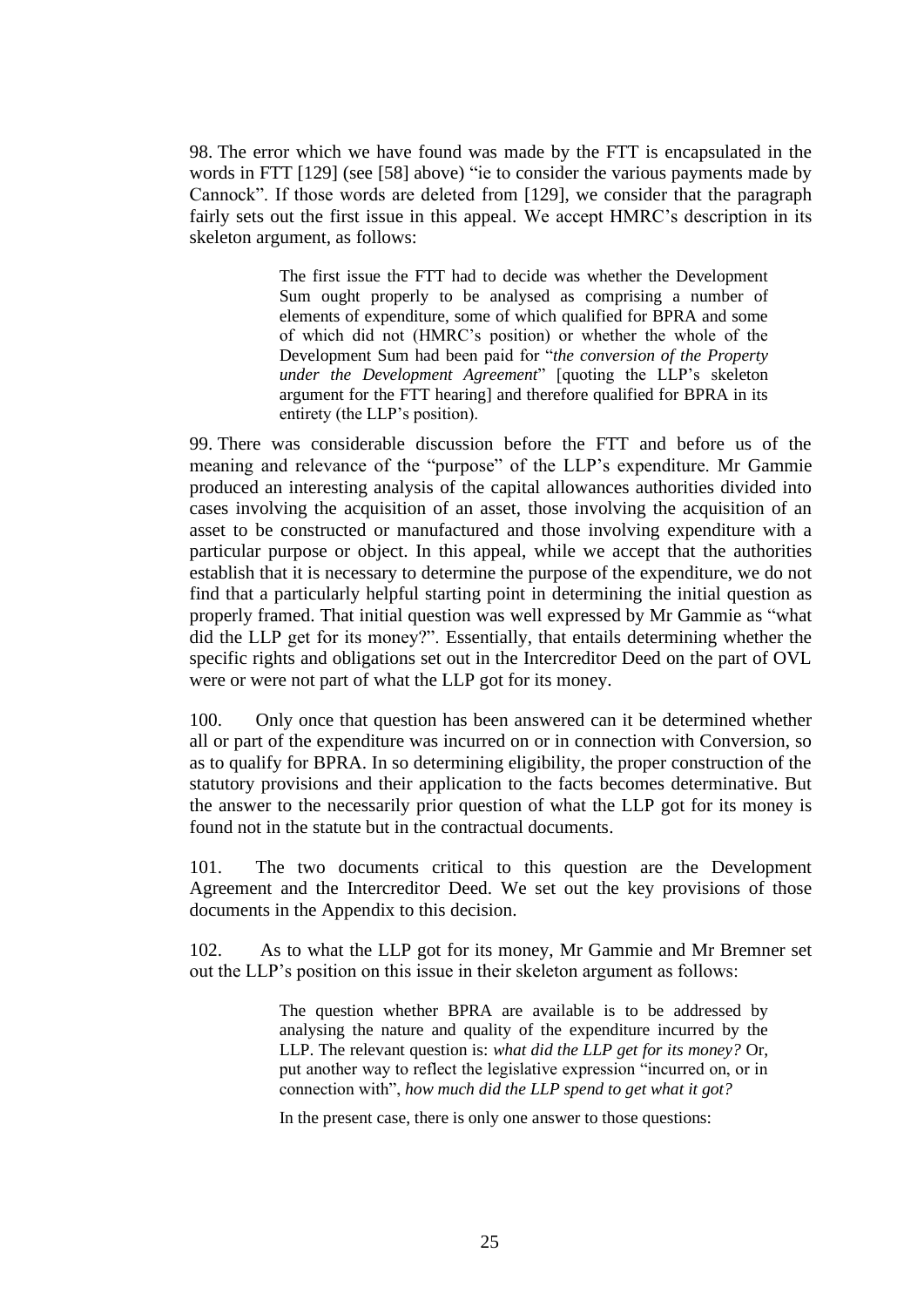(1) The Development Sum was the expenditure that the LLP was obliged to pay and did pay (and which it therefore incurred or spent) in order to acquire a converted Blush House - converted from a disused flight training centre into a hotel. That is what it contracted to acquire – a converted Blush House – and that is what it got.

(2) The Development Sum is what the LLP spent (it being conceded that it was incurred) to get what it got. All of the Development Sum is therefore expenditure incurred "on" or, in any event, "in connection with" the conversion (etc) of Blush House.

103. Mr Gammie argues that the LLP's approach is supported by both the policy objective and wording of the BPRA legislation. He points out that in contrast to many of the tax avoidance cases in recent years, there is no question in this case of the LLP inflating its entitlement to capital allowances with nonexistent or unrealistic valuations in respect of the project. The development was an arm's length commercial transaction concluded at the market price. The Development Sum was the amount which the LLP was required to pay in order to secure the conversion of Blush House into a hotel. The fact that the price the LLP paid was to be used by OVL in various recognised ways in order to achieve that objective was of no relevance to the statutory question.

104. We agree that in the circumstances of this appeal there was no finding by the FTT that the LLP was "ramping up" its claim to BPRA. As to the issue of valuation, which we discuss further below, it is clear from *Tower MCashback* that this is not to be dismissed as irrelevant. It is, in a case where it is accepted that all the expenditure was incurred, relevant only in enquiring into on (and, by extension, in connection with) what the LLP's expenditure was incurred. However, in this appeal, while there is room for debate about what the Valuation was valuing, there is no evidence of such a striking discrepancy between the claimed expenditure and the valuation of the completed project as was present in *Tower MCashback* and some of the other authorities to which we were referred. The relevance of this is that in this appeal issues of valuation do not in our opinion call into question the plausibility of the claimed expenditure being incurred in order to deliver the completed project as opposed to being incurred on something else. The Valuation was admittedly a business valuation rather than a "bricks and mortar" valuation, but, as we discuss below, the concept of qualifying business premises in the BPRA code is based on a business rather than purely on bricks and mortar.

105. In addition to the position regarding the valuation in this case, Mr Gammie also sought to strengthen the LLP's argument by pointing out that the FTT had found that the transactions between the LLP and the Developer were commercial, arm's length arrangements. HMRC vigorously contested that interpretation of the FTT's decision. As we have discussed above (at [42]-[48]), we find the FTT's discussion of this question to be unsatisfactory, and, given the error which we identify regarding the arms' length analysis, its conclusion on that point must be questionable. However, ultimately we do not consider that any debate as to the extent to which the LLP and the Developer were at arm's length informs the issues to be decided in this appeal.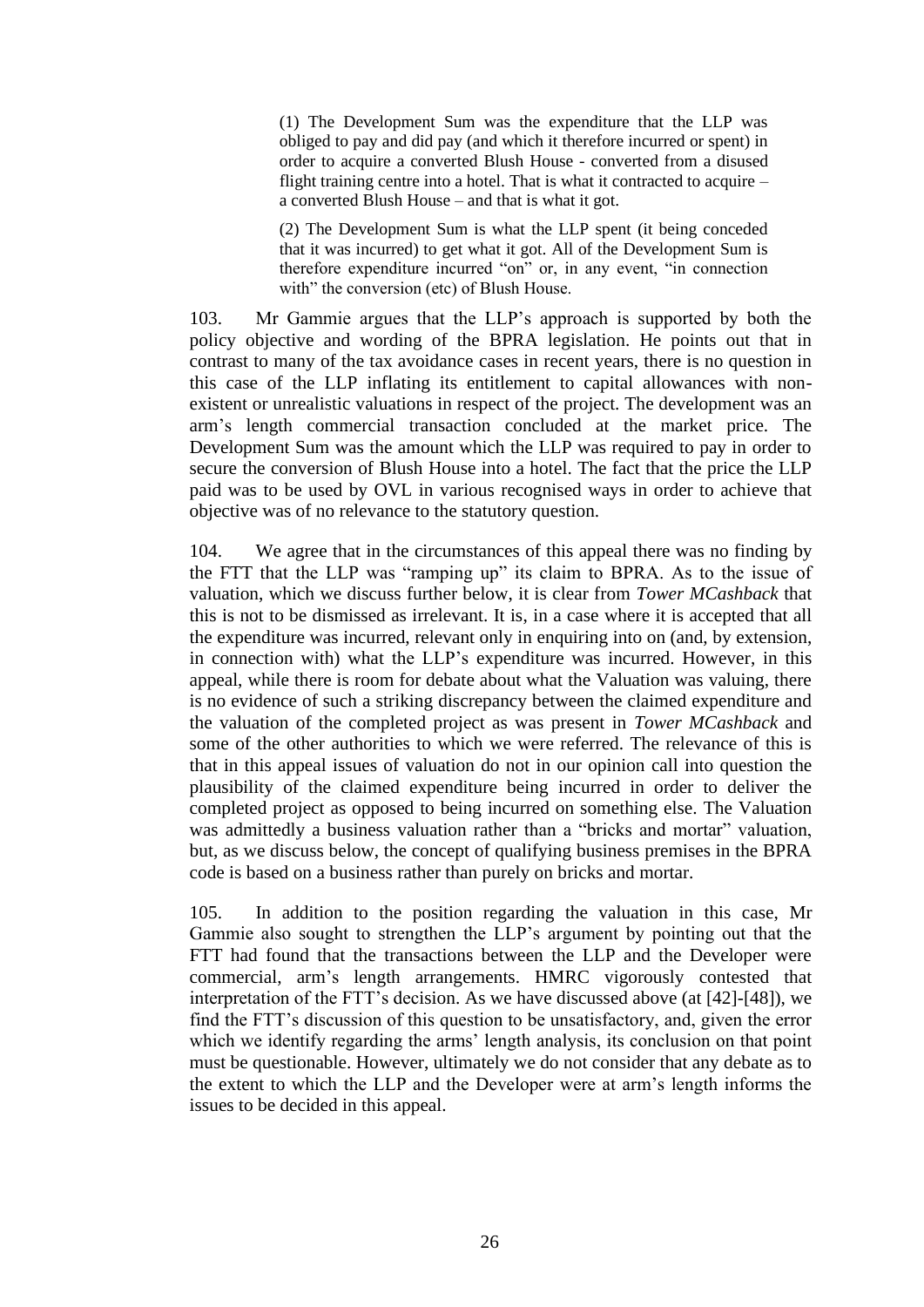106. As to the more amorphous question of commerciality, HMRC state in their skeleton argument that, in reliance on *Tower MCashback,* "an assessment of the commerciality of the arrangements plays an important role in determining the extent to what, on a realistic view of the facts, the taxpayer has incurred expenditure on, or in connection with". It is said that the FTT erred in failing to make findings as to the commerciality of various aspects of the arrangements, despite being urged to do so by HMRC. HMRC point out that both the Developer and Downing stood to make substantial profits from the transactions.

107. Again, we do not find that the determination of what the LLP got for its money is greatly illuminated by the debate as to commerciality. It may be relevant to whether particular items of expenditure qualify for BPRA as being on or in connection with Conversion, but the FTT made no findings which would support HMRC's assertion that viewed broadly the relevant transactions were uncommercial. Downing raised the Development Sum from the LLP in the open market at a price which investors were prepared to pay and did pay, having regard to the anticipated return on their investments and the anticipated availability of BPRA and the Valuation.

108. In our opinion, the position in relation to valuation and commerciality does not answer the question in this appeal "on (or in connection with) what did the LLP incur the expenditure which is claimed to be eligible for BPRA?". That question is to be determined by considering the contractual documents.

109. We therefore turn to the Development Agreement and the Intercreditor Deed.

110. Under the Development Agreement, the LLP was obliged by Schedule 2 to pay to OVL the Development Sum (£12,513,200) in consideration of the obligations entered into by OVL under the Development Agreement. The LLP was also obliged to pay the Licence Fee Amount (£350,000) into a designated deposit account, and (pursuant to the Deed of Rectification) to pay the FF&E Sum to OVL. OVL's obligations were set out in Schedule 1. Under paragraph 6 of Schedule 1 OVL was obliged to carry out the Works and to use reasonable endeavours to procure that the Works were practically completed by 1 September 2012. The Works meant (broadly) the construction of the Development, and the Development meant the stripping out, refurbishment and upgrading of the Blush House site in accordance with various agreements.

111. Mr Gammie says that one need not and must not look beyond the Development Agreement. All of the Development Sum was incurred to acquire the obligations of the Developer in the Development Agreement. Nothing more was acquired by the LLP. HMRC's position, in contrast, is that the Development Agreement, under which the Development Sum is paid, is only one of a number of contracts entered into by the LLP as part of a suite of agreements, and those agreements together constitute a composite transaction. When the suite of agreements is read together, and the other relevant evidence is considered, it is plain that in return for the payment of the Development Sum the LLP received a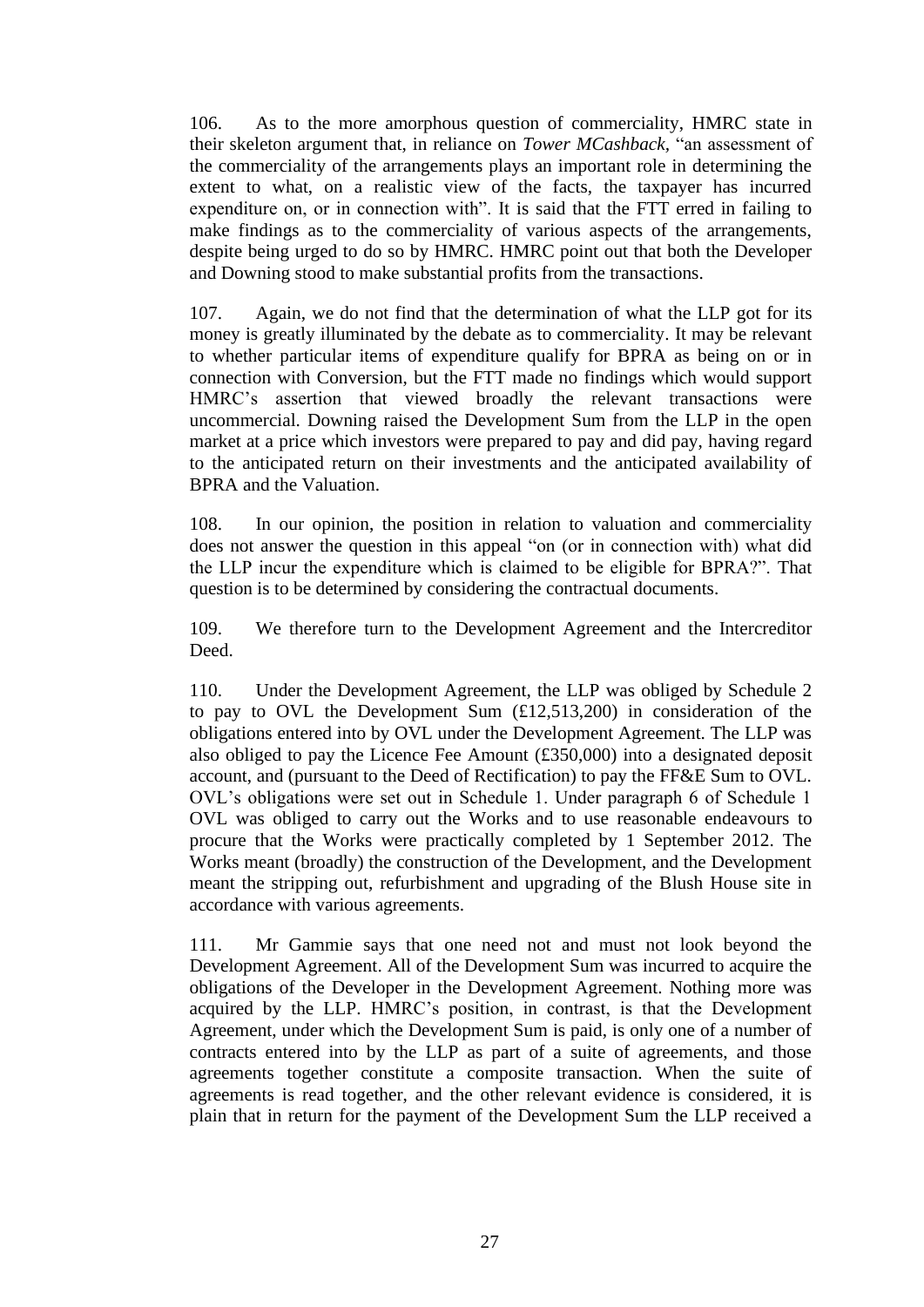variety of specific rights and/or benefits over and above the obligations in the Development Agreement.

112. HMRC say that because the suite of documents formed part of a composite transaction, in order to determine the legal rights and obligations acquired by the LLP in return for the Development Sum, it is necessary to read all the documents together. Specifically, the Development Agreement must be read together with the Intercreditor Deed. This approach is said to be justified by the decision in *Ingenious Games LLP and others v HMRC* [2019] UKUT 226 (TCC) ("*Ingenious Games*").

113. HMRC's reliance on *Ingenious Games* fails to acknowledge the substance of the tribunal's analysis in that case. HMRC point to [110] of the decision as justifying their approach. It is necessary, however, to see that paragraph in context:

> [107] We are therefore not persuaded that, as a matter of contractual construction, the FTT was correct in adopting a 'composite agreement' approach without reference to *Ramsay*. In our view, the starting position for the FTT in construing the contracts should have been to consider them separately in accordance with the basic principles set out at [79] and [80] above.

> [108] However, where a number of contracts are entered into together, at the very least the existence of the other contracts is part of the factual background known to the parties at or before the date of the contract, as referred to by Lord Neuberger at [10] of *Wood v Capita* (quoted at [79] above) and commonly referred to as the 'factual matrix'. The existence of the other contracts is therefore a relevant part of the factual matrix when construing any one of them. Furthermore, where the contracts specifically cross-refer or there are other indications that they are intended to operate only as a package, then that fact will be relevant.

> [109] Authority for this approach is to be found in Lewison *The Interpretation of Contracts* (6th edn, 2016) para 3.03 where it is said:

'Many transactions take place by the entry into a series of contracts … In such cases, where the transaction is in truth one transaction all the contracts may be read together for the purpose of determining their legal effect. This principle is a more specific example of the general principle that background is admissible in interpreting a written contract. It applies to other documents executed as part of the same transaction, whether they happen to be executed before, at the same time as, or after the document requiring to be interpreted.'

[110] Therefore, where there is in truth one transaction, the tribunal is entitled to read the contracts together for the purpose of determining their legal effect. That is not the same as saying that where there is a series of contracts to implement a transaction there is a single composite agreement. As we have said, the 'composite agreement' approach is not correct as a matter of contractual construction. However, what must not be done is to adopt blinkers in looking at each agreement. In determining the legal rights and obligations acquired by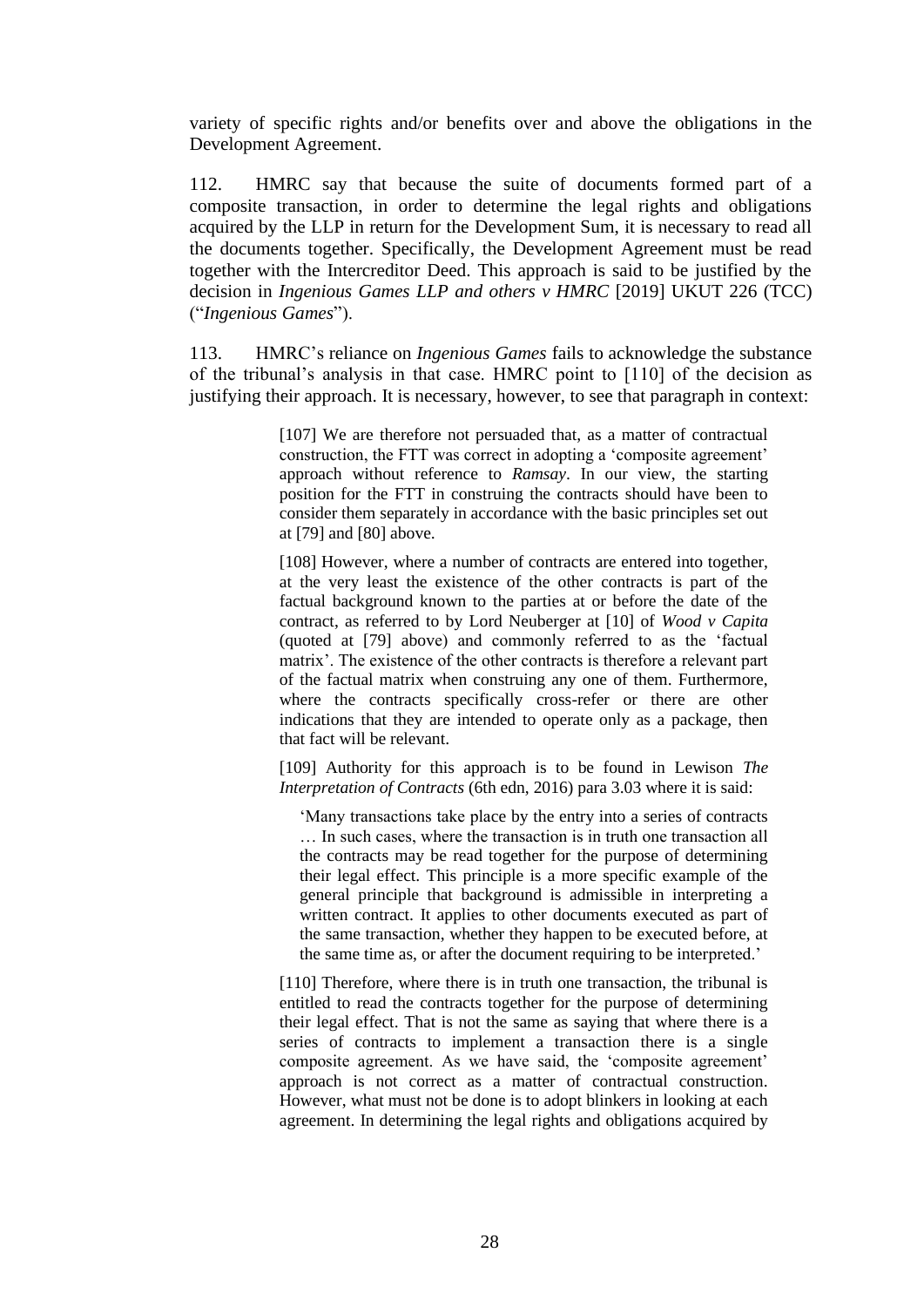the LLPs pursuant to the contractual arrangements, the FTT was entitled and correct to look at the entirety of each set of transaction documents, which it found at [91] were entered into at the same time and as a single package. That set of documents, which we have referred to at [82] above, reflected what was undeniably a single, albeit multi-party, transaction as a commercial matter. Even though it was common ground that none of the documents in question could be regarded as a sham, the absence of any allegation of sham does not prevent the tribunal following the approach outlined above or, for example, examining critically whether the written provisions of the documents had the effect when read together that the LLPs maintained that they did. This is consistent with the principle, illustrated in *Antoniades v Villiers* as discussed above, that the tribunal is not bound by labels that the parties have chosen to apply if those labels do not reflect the true nature of the legal rights and obligations created pursuant to the contractual arrangements.

114. The Tribunal was not advocating the blunt approach suggested by HMRC. Indeed, a "composite agreement" approach as a matter of contractual construction is specifically rejected. Rather, the Tribunal endorsed an uncontroversial tenet of contractual interpretation recognised by Lewison (set out at [109] of the decision) and applied it to the particular factual situation in the case.

115. In this appeal, the Development Agreement and the Intercreditor Deed were entered into at the same time and as part of a "single package" of transaction documents. However, there was no allegation that those documents were a sham, or even that they bore labels which did not reflect the true nature of the legal rights and obligations created pursuant to those documents.

116. Therefore, we do not find it helpful to compare and contrast *Ingenious Games* in resolving the question of what the LLP got for its money. That turns simply on whether Mr Gammie is right that the Intercreditor Deed is irrelevant to that exercise.

117. The Intercreditor Deed was entered into between OVL, the LLP and the Co-op on the same date as the Development Agreement. Under clause 16.5 each of OVL and the LLP directs that the balance of the Subscribers Account (being the Co-op account into which the £7 million Co-op Loan and the £7.2 million of equity subscribed by the LLP have been deposited) be utilised as follows:

> 16.5.1 £2,850,000 (two million eight hundred and fifty thousand pounds) will be utilised to assist with the purchase of the Property; and

> 16.5.2 simultaneously therewith the balance of the Subscribers Account shall be transferred or used as follows:-

(a) the Stamp Duty Amount shall be used to pay SDLT in respect of the Property;

(b) the Construction Amount shall be transferred to the Construction Account;

(c) the Capital Amount shall be transferred to the Capital Account;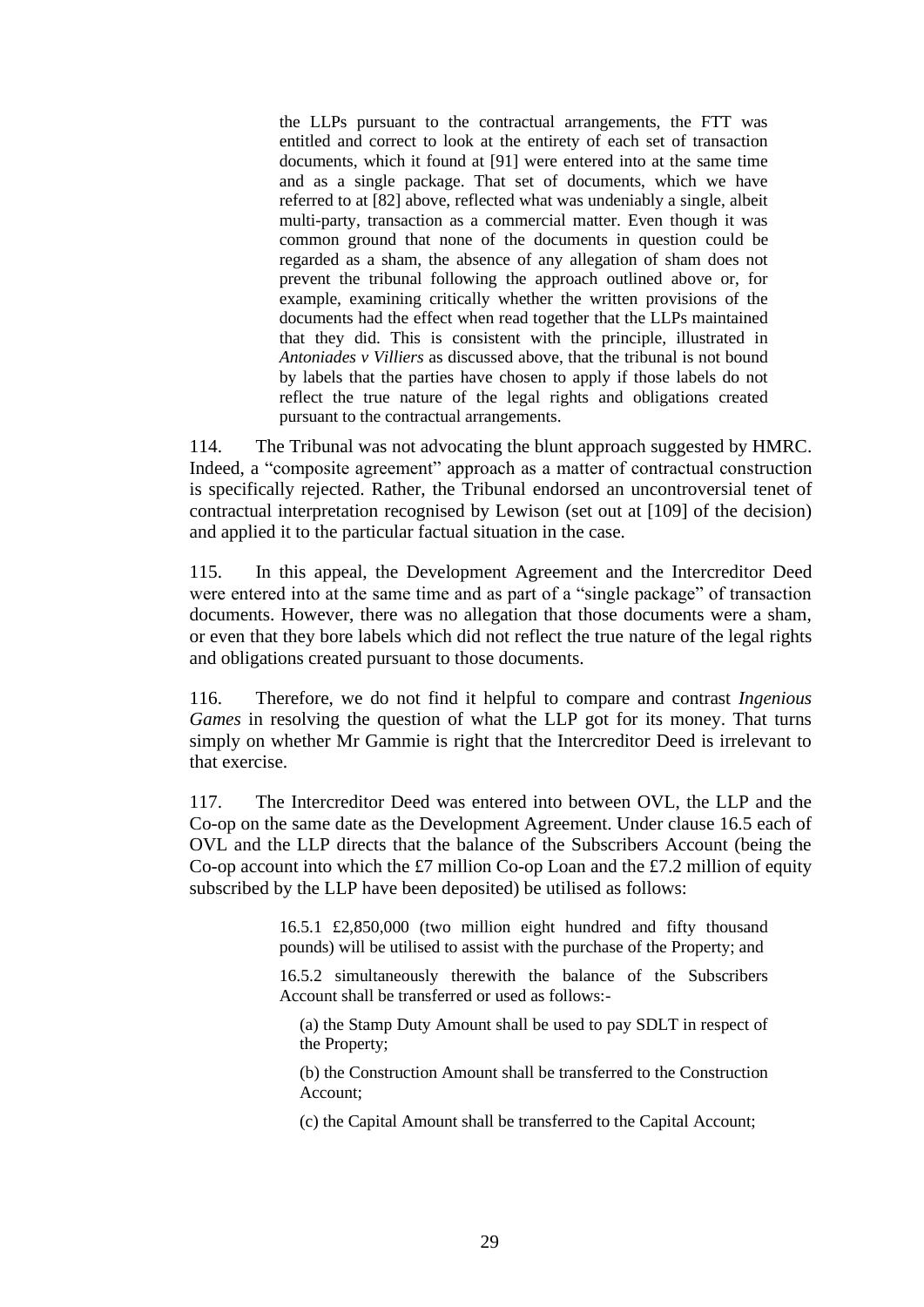(d) the Interest Amount shall be transferred to the Interest Account;

(e) the Cost Overrun Amount shall be transferred to the Construction Cost Overrun Account;

(f) the Bank Fees Amount shall be used by the Bank to pay its fees and the fees of its professional advisers;

(g) the FF&E Amount shall be transferred to the FF&E Account;

(h) the Working Capital Amount shall be paid to the Working Capital Account; and

(i) the remaining balance shall be transferred to [OVL] or as [OVL] shall direct in and towards the discharge of the fees and other expenses detailed in Schedule 1 (Payments).

118. Schedule 1 sets out a list of payments to various third parties as set out in the Appendix to this decision.

119. Mr Gammie and Mr Bremner submit that the only purpose of the Intercreditor Deed was to direct the Co-op as to how it should deal with the mixed fund of money which had been deposited in the Subscribers Account to the extent that those funds were due to each of the LLP and OVL. OVL's direction was required simply because the funds were due in part to OVL consequent on the LLP's payment of the Development Sum for OVL's development obligation. The directions which OVL gave the Co-op can form no part of the consideration given by OVL to the LLP in return for the Development Sum. Nor do those directions represent an agreement by OVL in favour of the LLP as to the manner in which OVL will apply the Development Sum. All that the Intercreditor Deed does is to provide assurance to the Co-op as to the way in which the funds raised for the development will be applied.

120. Mr Gammie may well be correct that the primary purpose of Clause 16.5 of the Intercreditor Deed was to give the Co-op protection as to how the funds in the Subscribers Account would be allocated. However, it does not follow from this that the Intercreditor Deed could not also contain rights and obligations given by OVL to the LLP which form part of what the LLP acquired from OVL in return for the expenditure which the LLP incurred.

121. While *Ingenious Games* discusses a considerably more nuanced approach to contractual construction than HMRC suggest, we do consider that the material documents in this case were interlocking and inextricably linked. As Mr Davey points out, the Development Sum could not have been paid without the Co-op Loan, and the execution of the Intercreditor Deed was a condition precedent of the Co-op Loan<sup>15</sup>. Mr Gammie accepted that we were dealing with a composite set of agreements.

<sup>&</sup>lt;sup>15</sup> Co-op Loan Agreement Clause  $8(1)(b)$  read with the definition of Finance Documents in Clause 1.3.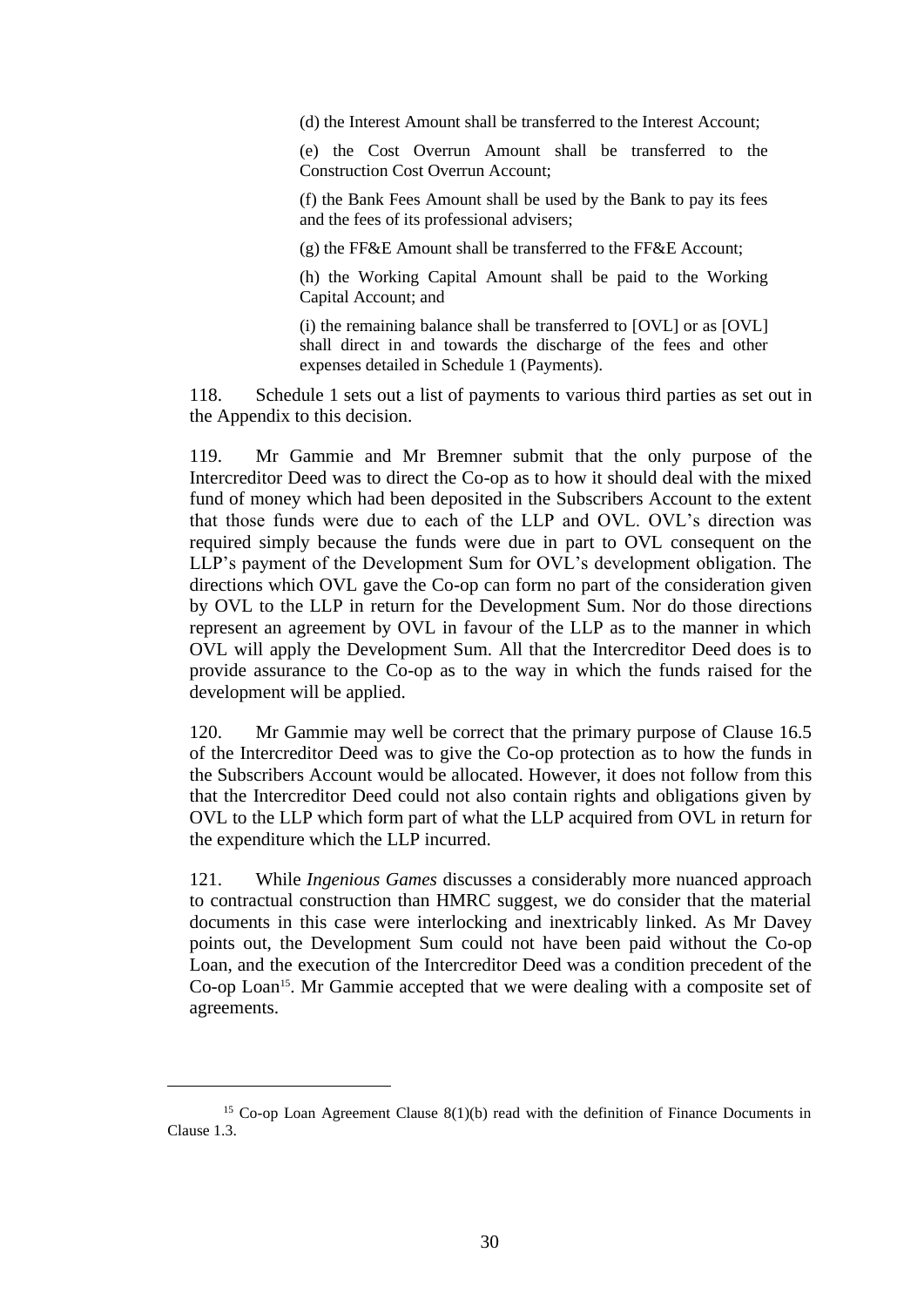122. We have concluded that the Intercreditor Deed should be construed as setting out specific rights and obligations owed by OVL to the LLP and which relate to the Development Sum. The purpose of the Deed is expressed to be the regulation of claims by the Co-op and the LLP in respect of the Liabilities<sup>16</sup>, which includes all liabilities and obligations payable or owing by OVL<sup>17</sup>. "Liabilities" includes Liabilities to the LLP arising under or in connection with the Development Agreement<sup>18</sup>. While it is stated that OVL enters into the Deed for the purpose of acknowledging and agreeing the arrangements between the Co-op and the LLP19, the specific obligations in Clause 16.5 are expressed as directions of both OVL and the LLP in relation to the Subscribers Account.

123. The liabilities owed by OVL to the LLP under the Development Agreement are in our opinion supplemented by the specific rights and obligations in the Intercreditor Deed. Clause 5 of the Deed states that the Intercreditor Deed, the Development Agreement and certain security documents "form the entire agreement as to the London Luton BPRA Liabilities". Indeed, it goes on to state that if there is any inconsistency between the terms of the Intercreditor Deed and the terms on which the London Luton BPRA Liabilities were incurred by OVL, the terms of the Intercreditor Deed shall prevail.

124. The conclusion which we have reached does not have the consequence of recognising rights and liabilities being acquired from OVL by the LLP which were never intended to arise or which arose by a side wind. It was not disputed that the LLP both knew and intended how the money it paid to OVL would be used. That was found as a fact by the FTT: see [167] of the Decision.

125. The contrary conclusion, for which the LLP contends, would have the result that in determining the LLP's claim to BPRA it would not be permissible to look beyond the obligation of OVL to carry out the Works (summarised at [110] above) under the Development Agreement in consideration for the payment of the Development Sum. The only question to be addressed would be whether expenditure on the Works was expenditure incurred on or in connection with Conversion.

126. Section 360B provides that expenditure does not qualify for BPRA if it is incurred on or in connection with various matters, including the acquisition of land or rights in or over land, the development of adjoining land or the acquisition of non-fixture plant or machinery. It would necessarily follow from the approach advocated by the LLP that even if it was known and intended by the LLP and OVL that some part of the Development Sum was clearly to be expended on one of these excluded items, that was to be ignored, because the only rights and obligations acquired by the LLP were those set out in the Development Agreement.

<sup>16</sup> Development Agreement Clause 2.1.

<sup>17</sup> Development Agreement Clause 1.

<sup>&</sup>lt;sup>18</sup> Definition of "London Luton BPRA Liabilities", Development Agreement Clause 1.

<sup>19</sup> Development Agreement Clause 2.2.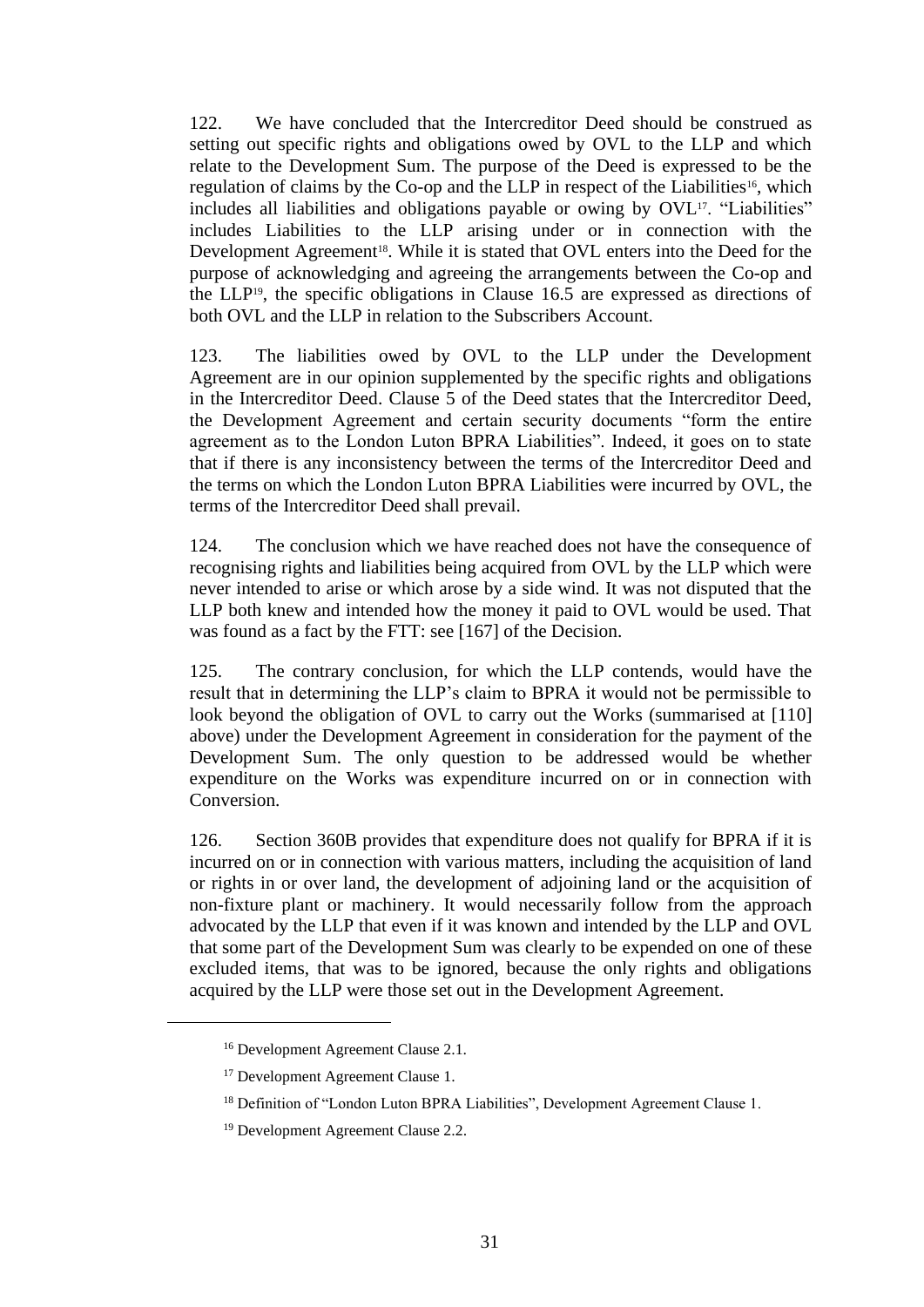127. In our view, that consequence points strongly against the LLP's approach to the construction of the documents. If it had been known and intended, for instance, that £1 million of the Development Sum was to be paid for land and another £1 million for plant and machinery, and that had been spelt out in a document to which OVL and the LLP were parties, then on the LLP's analysis that would not affect the eligibility of the Development Sum for BPRA, because the only thing the LLP got for its money was the obligation of OVL to carry out the Works under the Development Agreement. The statute would be concerned solely with whether the Works were on or in connection with Conversion.

128. Importantly, a situation of this type in fact arose in this case. The sum paid by the LLP to OVL as the Development Sum was £12,513,200. The amount claimed as BPRA, however, was only £12,478,201. The background is set out in the Decision at [123]-[124] as follows:

> 123. On 5 May 2011 after completion of the contractual arrangements regarding the Property but before the BPRA claim had been submitted there was a meeting attended by Mr Malcolm Smith of HMRC, Mr Lewis and Mr Pierre Clarke of Downing and Mr Robert Jones of Adducere LLP in respect of a different project. Mr Lewis explained that Mr Smith had "highlighted the need to deduct any legal costs that we incurred in relation to the acquisition of the building in respect of future BPRA claims". However, Mr Smith could not recall whether he had said this as he had not been provided with a note of the meeting prepared Mr Jones.

> 124. Therefore, although Downing did not agree with such an approach, still considering that all of the Development Sum paid by the LLP to Cannock should qualify for BPRA, it was decided, as Mr Lewis said, "in the spirit of compromise and in order to work constructively with HMRC to obtain early settlement of what was not, we thought at the time, considered by HMRC to be a contentious BPRA claim," to accept an adjustment to the legal fees in connection with the acquisition of the Property. Accordingly, £34,999 was deducted from the Development Sum of £12,513,200 (see paragraph 103, above) reducing the BPRA claim to £12,478,201. This was seen as a simply pragmatic decision by Downing which was intended to remove a possible objection by HMRC in the hope the BPRA claim could be concluded swiftly.

129. The FTT considered that by excluding the £34,999 as relating to the acquisition of land the LLP "may have implicitly accepted" that it was necessary to consider the eligibility of the separate obligations acquired by the LLP20. Mr Gammie contested this conclusion, and pointed out that in any event any such acceptance could have no relevance to the question of statutory construction in the appeal. However, we consider that it was relevant not to the construction of the legislation, but to the prior question of what the LLP got for its money. On the LLP's analysis of that question, the fact that the parties knew and intended that part of the Development Sum would be used for non-qualifying purposes, being

<sup>20</sup> Decision [170].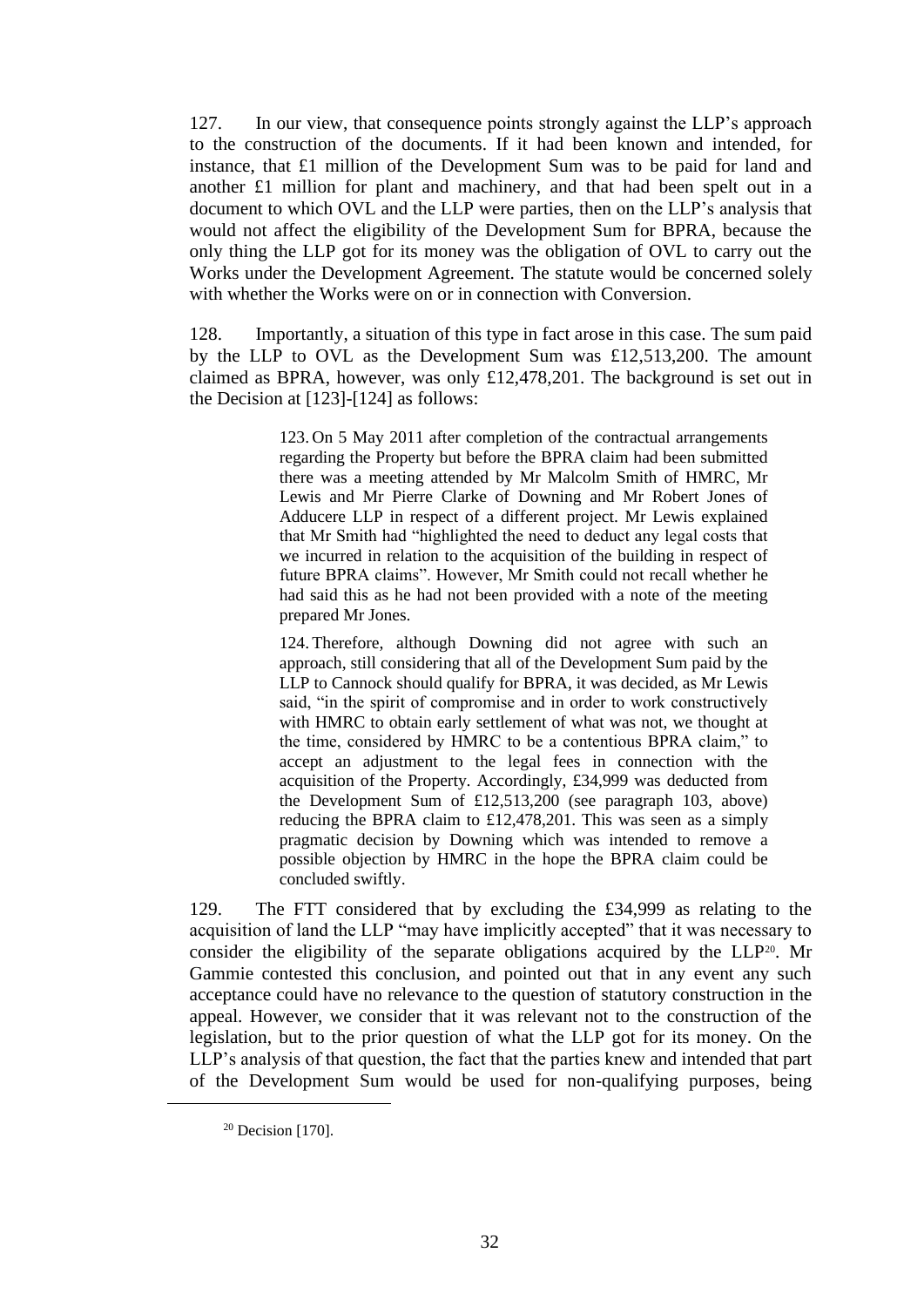required under the Intercreditor Deed to be paid towards the legal fees referred to in Schedule 1 of that Deed, would have been irrelevant to the BPRA claim.

130. Of course, the LLP chose to exclude that amount from the BPRA claim. However, what that throws into sharp relief is that on the LLP's construction it was the LLP which was to be the sole arbiter of what to exclude and in what amount. On the LLP's construction it could quite properly have included that amount in its BPRA claim, just as much as any other part of the Development Sum which was earmarked for a particular use as described in the Intercreditor Deed.

131. We consider that what the LLP got for its money was not simply an obligation from OVL to carry out the construction Works. It also obtained as part of its bargain a series of specific obligations on the part of OVL. It is therefore necessary in determining to what extent the sum claimed by the LLP qualifies for BPRA to consider each of those obligations.

132. As we have reformulated Issue One, we therefore remake the FTT's decision so as to dismiss the LLP's appeal on this issue.

## **Issue Two**

133. We have decided that it is necessary in determining the LLP's claim to BPRA to consider separately the various rights which the LLP obtained from the Developer. The Intercreditor Deed listed a number of specific obligations on the part of the Developer relating to specified amounts of the Development Sum which had to be dealt with in certain ways. In determining what the LLP's expenditure was incurred on (or in connection with), it is necessary to consider each of those specific obligations. Of course, HMRC do not dispute that expenditure on certain of those obligations (such as that relating to the Construction Account) qualified for BPRA. However, the FTT's decisions relating to the items set out below have been appealed by one or both parties, and as regards each item we must determine whether expenditure incurred on that item was expenditure on or in connection with Conversion, which was not otherwise within any of the statutory exclusions from eligibility for BPRA.

134. It is therefore necessary to consider whether expenditure on the Developer's obligation in relation to the following items was expenditure on or in connection with Conversion:

(1)The Capital Account.

(2)The Interest Amount.

(3)IFA Fees.

(4)Promoter Fees.

(5)Legal Fees.

(6)Franchise costs.

(7)Fixtures, Fittings and Equipment.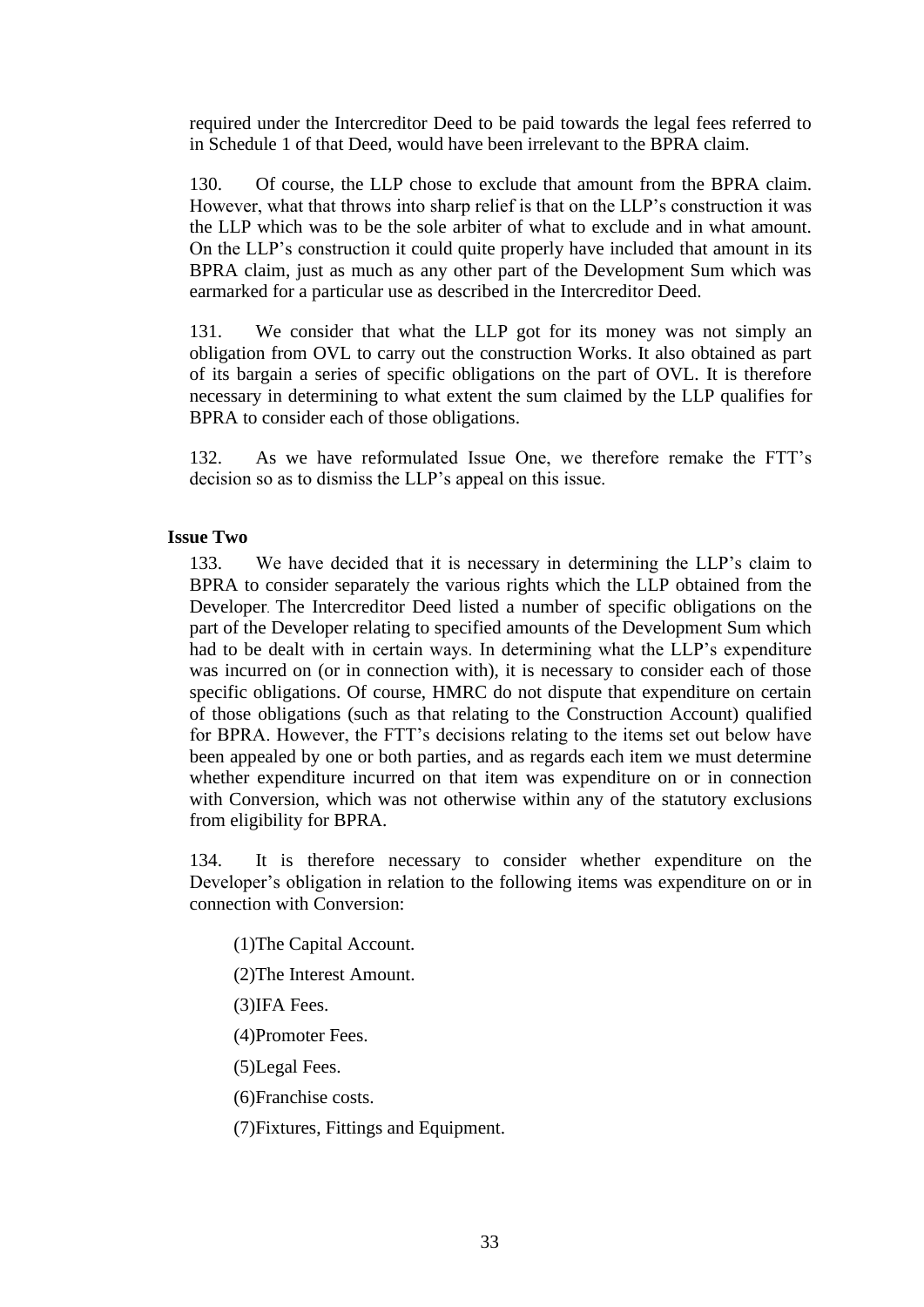### (8)The Residual Amount.

135. Before we begin that exercise, we set out some observations as to the meaning and scope of the BPRA legislation. We also comment on the Valuation and its relevance to the exercise. These points will be relevant to the appeals in respect of each of the items set out above.

## *The statutory test*

136. To recap, the legislation provides a 100% allowance to a person who incurs "qualifying expenditure". Section 360B(1) provides that:

> In this Part "qualifying expenditure" means capital expenditure incurred before the expiry date on, or in connection with—

(a) the conversion of a qualifying building into qualifying business premises,

(b) the renovation of a qualifying building if it is or will be qualifying business premises, or

(c) repairs to a qualifying building or, where the qualifying building is part of a building, to the building of which the qualifying building forms part, to the extent that the repairs are incidental to expenditure within paragraph (a) or (b).

137. Section 360B(2) excludes certain expenditure from that definition. In particular, expenditure incurred on or in connection with the acquisition of land or rights in or over land is not qualifying expenditure.

138. The definition in section 360B(1) encompasses (broadly) expenditure on or in connection with the Conversion of a "qualifying building" into "qualifying business premises". A qualifying building is one which is in a "disadvantaged area" (designated as such), which is unused and which had last been used for the purposes of a trade or as an office. Qualifying business premises means a qualifying building which is "used, or available and suitable for letting for use" for the purposes of a trade or as an office.

139. A balancing charge will arise if certain events occur within seven years<sup>21</sup> after the building is brought back into use, including its disposal or demolition or the building ceasing to be qualifying business premises. The BPRA relief therefore has a "lock-in" period for investors if the full amount of relief is to be preserved. As Mr Gammie put it, "investors needed to remain invested".

# *Extra-statutory material*

140. It was common ground that the legislation must be construed purposively. In doing so, it is permissible to consider "any material that is likely to be genuinely

<sup>&</sup>lt;sup>21</sup> Reduced to five years by section 66 Finance Act 2014.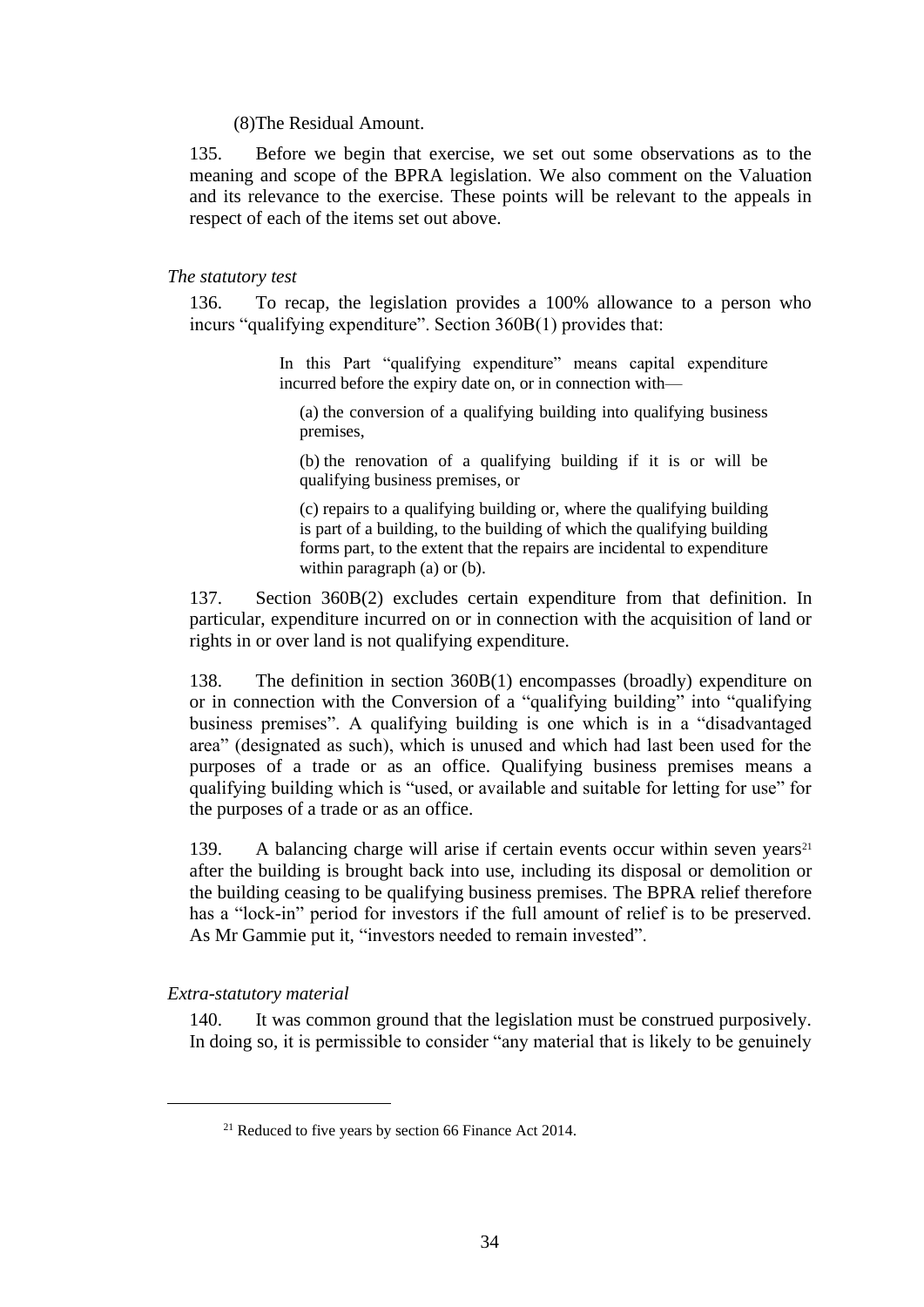helpful in illuminating the context within which legislation is to be construed"<sup>222</sup>. Background material cannot be allowed to take precedence over the clear words used and the material must have been available to the general public<sup>23</sup>.

141. The FTT was referred by Mr Gammie to the Consultation Document "Capital allowances: renovation of business premises in disadvantaged areas" issued by the Inland Revenue in December 2004 (the "Consultation Document"). The FTT dismissed its relevance, accepting HMRC's submission that while the document set out the Inland Revenue's policy objectives it could not be assumed that those objectives were in accordance with the purpose of the legislation as enacted: FTT [36].

142. In this appeal, we were referred by the parties to other non-statutory public materials said to be helpful in understanding the purpose of the BPRA code. These included the Pre-Budget Report 2003; Budget Note 34 from the 2005 Budget which dealt with the proposed provisions; the Regulatory Impact Assessment for BPRA published in 2005, and HMRC's Explanatory Memorandum to the BPRA Regulations 2007 (SI 2007/945).

143. Each party sought to draw specific points from these materials said to support its case. Bearing in mind the limitations on the weight to be attached to such materials in construing the wording of the legislation, we were not persuaded that any of those arguments informed that process of construction. However, although the Consultation Document did indeed represent the views of the Inland Revenue, we consider that the extracts identified by the FTT are a helpful description of the policy objectives as found in the legislation itself. The relevant passages of the FTT decision are at [34]-[35], as follows:

> 34.One of the documents, the Consultation Document, *Capital allowances: renovation of business premises in disadvantaged areas*, issued by the Inland Revenue in December 2004, after setting out the Government's intention to introduce draft legislation, states, at paragraph 1.7:

"We have therefore designed a scheme that will be open to individuals and companies who own or lease business property that has previously been unused for 12 months or more. The scheme will allow them to claim upfront tax relief on all their capital spending on the renovation or conversion of the property in order to bring it back into business use."

35. Annex C of the Consultation Document, which sets out "the purpose and intended effect of the measure" states:

"C.7 Boarded-up rows of derelict shops and empty business properties are a common sight in the most deprived areas of the UK. The Government has identified that further barriers to regeneration in these areas are caused by the presence of such properties. Available data shows: (i) that there is a significantly greater proportion of long-term empty properties in the 2,000

<sup>&</sup>lt;sup>22</sup> *Craies on Legislation*,  $11<sup>th</sup>$  ed (2017) at 27.1.1.2. Parliamentary material is subject to the more restricted rule in *Pepper v Hart* [1993] 1 AC 593.

<sup>&</sup>lt;sup>23</sup> See the helpful summary in *Christianuyi v HMRC* [2018] UKUT 0010 (TCC) at [25].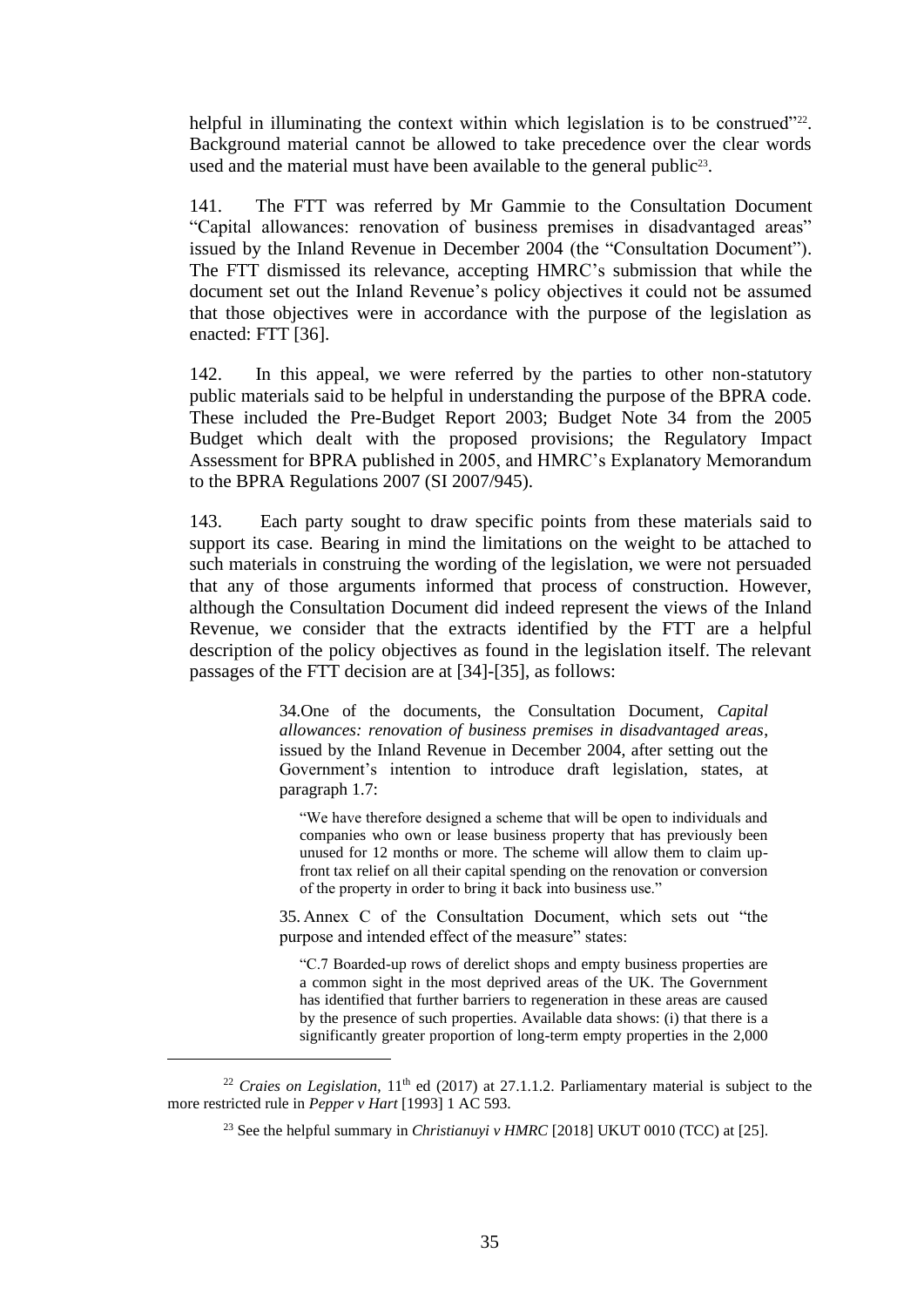Enterprise Areas than in other areas of the UK and (ii) that market prices can hit a floor below which the costs of maintaining/refurbishing the premises would be higher than the expected yield the owner could expect to obtain as a result of incurring such costs. This is the so-called "negative rent" effect, which acts as a barrier to regeneration.

C.9 The presence of such [empty] properties can also act as a drag on the whole neighbourhood. This is sometimes referred to as the "broken window" effect, which can deter new people and businesses from locating in these disadvantaged areas.

C.10 Over time, the degree of dereliction can increase, until such time as the costs of renovation could outweigh any private returns. At this point the site will not be brought back into use without some form of public support. However, earlier intervention could have saved significant public funds and so would have led to economic efficiency gains. The BPRA scheme will encourage early remediation, thus preventing the costs of remedying dereliction from spiralling until they become unaffordable.

C.12 Finally, buildings in disadvantaged areas can often be in need of significant redevelopment and refurbishment to bring them back to standard suitable for occupation. While the price for purchase or lease may reflect this, the need for a significant up-front investment can act as a disincentive compared to the more straightforward occupation of a building in other areas. This can increase the risk of greenfield, rather than brownfield development, with a corresponding reduction in amenity and biodiversity."

*The scope of the legislation*

…

…

144. Turning to the wording of the relevant legislation, we must determine whether the expenditure by the LLP on each of the elements set out above was qualifying expenditure. By comparison with other capital allowances provisions, there are two unusual features of the BPRA code. The first is its extension to expenditure incurred "in connection with" a qualifying purpose. The second is the effect of the definition of "qualifying business premises".

*"On, or in connection with"*

145. The leading authorities in relation to capital allowances generally concern whether expenditure was incurred and, if so, whether it was incurred "on" or "for" a particular purpose. The LLP's expenditure incurred in acquiring the various rights/obligations in this appeal will also be eligible if it was incurred "in connection with" a qualifying purpose.

146. The FTT considered the meaning of the words "in connection with" at [147]-[154]. It referred to some of the relevant case law guidance in the following passage:

> 147.Clearly the interpretation of these words, particularly "in connection with" depends on its statutory context. In the rating case of *Coventry and Solihull Waste Disposal Company Limited v Russell*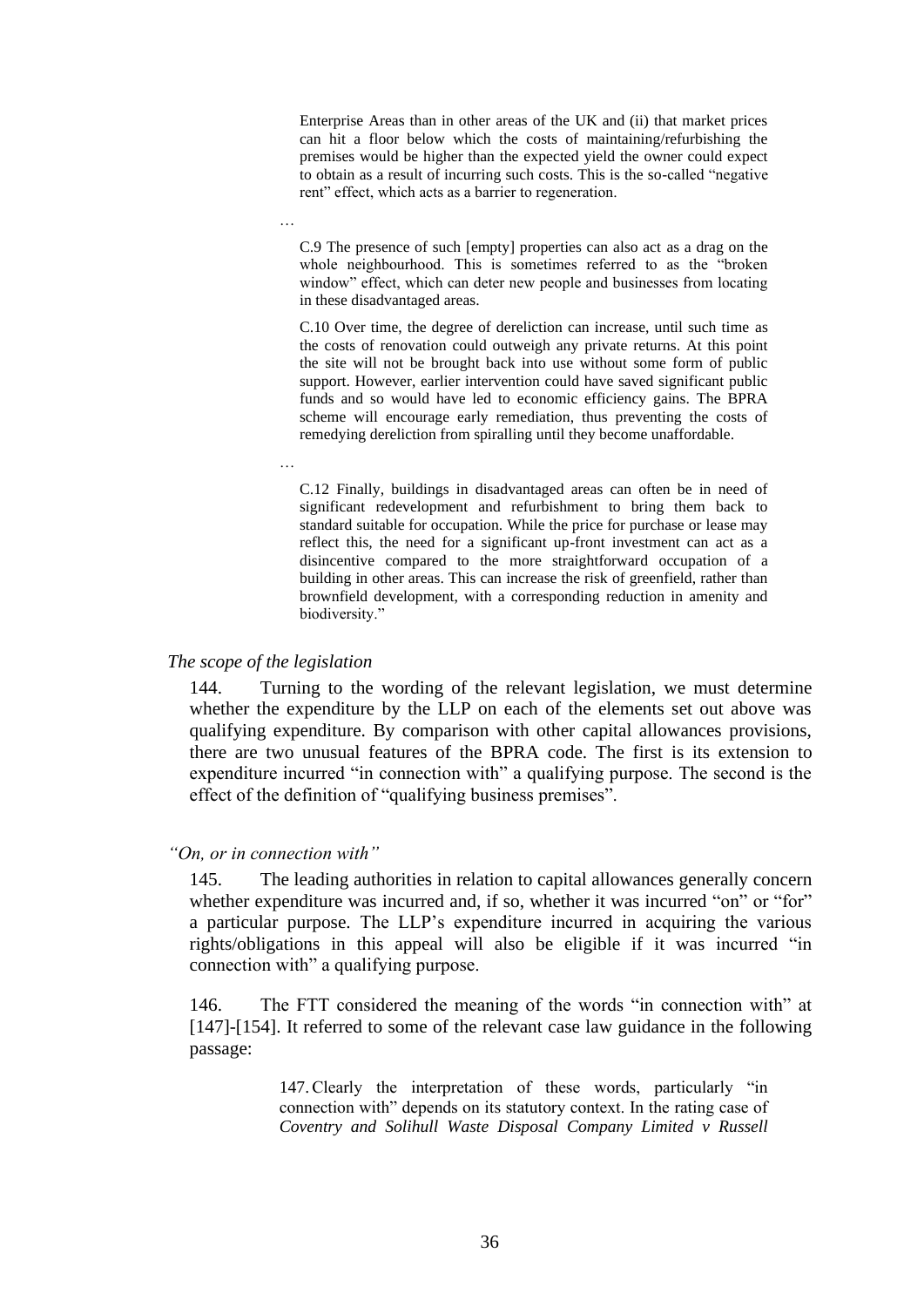*(Valuation Officer)* [\[1999\] 1 WLR 2093](http://www.bailii.org/cgi-bin/redirect.cgi?path=/uk/cases/UKHL/1999/49.html) Lord Hope considered the phrase in relation to the issue of whether the primary function of premises was "in connection with" the production of electricity and heat, saying at 2103:

"It may be that in some contexts the substitution of the words "having to do with" will solve the entire problem which is created by the use of the words "in connection with". But I am not, with respect, satisfied that it does so in this case, and [counsel for the respondent] did not rely on this solution to the difficulty. As he said the phrase is a protean one which tends to draw its meaning from the words which surround it. In this case it is the surrounding words, when taken together with the words used in the Amending Order of 1991 and its wider context which provide the best guide for a sensible solution of the problem which has been created by the ambiguity."

148. Such an approach was adopted by the Court of Appeal in *Barclays Bank plc & Trustees of the Barclays Bank Pension Fund v HMRC* [\[2007\] EWCA Civ 442](http://www.bailii.org/ew/cases/EWCA/Civ/2007/442.html) in which the "primary question" as identified by Arden LJ (as she then was) at [18], was "the proper meaning of the words 'in connection with past service.' She observed that the expression, "in connection with", "could describe a range of links" and recognised, at [20] that "a connection may be indirect for the purpose of the definition of relevant benefits". She continued, at [30] dismissing counsel for the appellants argument that the scope of the provision should be limited because of its context:

"… that Parliament has used a broad expression, namely the expression "in connection with". Having cast the net widely, Parliament has drawn it in particularly by imposing a limit that there should be a connection with service. The limitations prescribed by Parliament are the limitations that the court should apply. The context of occupational pension schemes cannot be used to narrow the phrase 'in connection with past service' yet further."

149. A similar approach has been taken by this Tribunal. In *Talisman Energy (UK) Limited v HMRC* [\[2010\] SFTD 359](http://www.bailii.org/uk/cases/UKFTT/TC/2009/TC00294.html) where, in relation to petroleum revenue tax and having referred to *Barclays Bank*, it considered, at [52], that the expression "in connection with":

"… should be given a broad meaning and that the only limitations should be those prescribed by Parliament"

150.In *J& A Young (Leicester) Limited v HMRC* [\[2015\] UKFTT 638](http://www.bailii.org/cgi-bin/redirect.cgi?path=/uk/cases/UKFTT/TC/2015/TC04771.html)  [\(TC\)](http://www.bailii.org/cgi-bin/redirect.cgi?path=/uk/cases/UKFTT/TC/2015/TC04771.html) the issue was whether certain property was held "in connection with" business premises held as an investment in the context of the taxation of a pension scheme. The Tribunal observed at [72] that:

" There are many authorities which consider the words "in connection with" in a variety of different statutory contexts. It is a phrase commonly used by in statutes and delegated legislation, as well as in commercial contracts. The phrase is very frequently used in tax statutes. For example, the words "in connection with" occur over 30 times in the Finance Act 2015 alone. The words are often used in charging and anti-avoidance provisions to extend the scope of the charge to tax. For example, section 401 ITEPA charges to income tax payments made "in connection with" the termination of employment. Another example, in this case an antiavoidance provision, is section 686 (3) Income Tax Act 2007 where the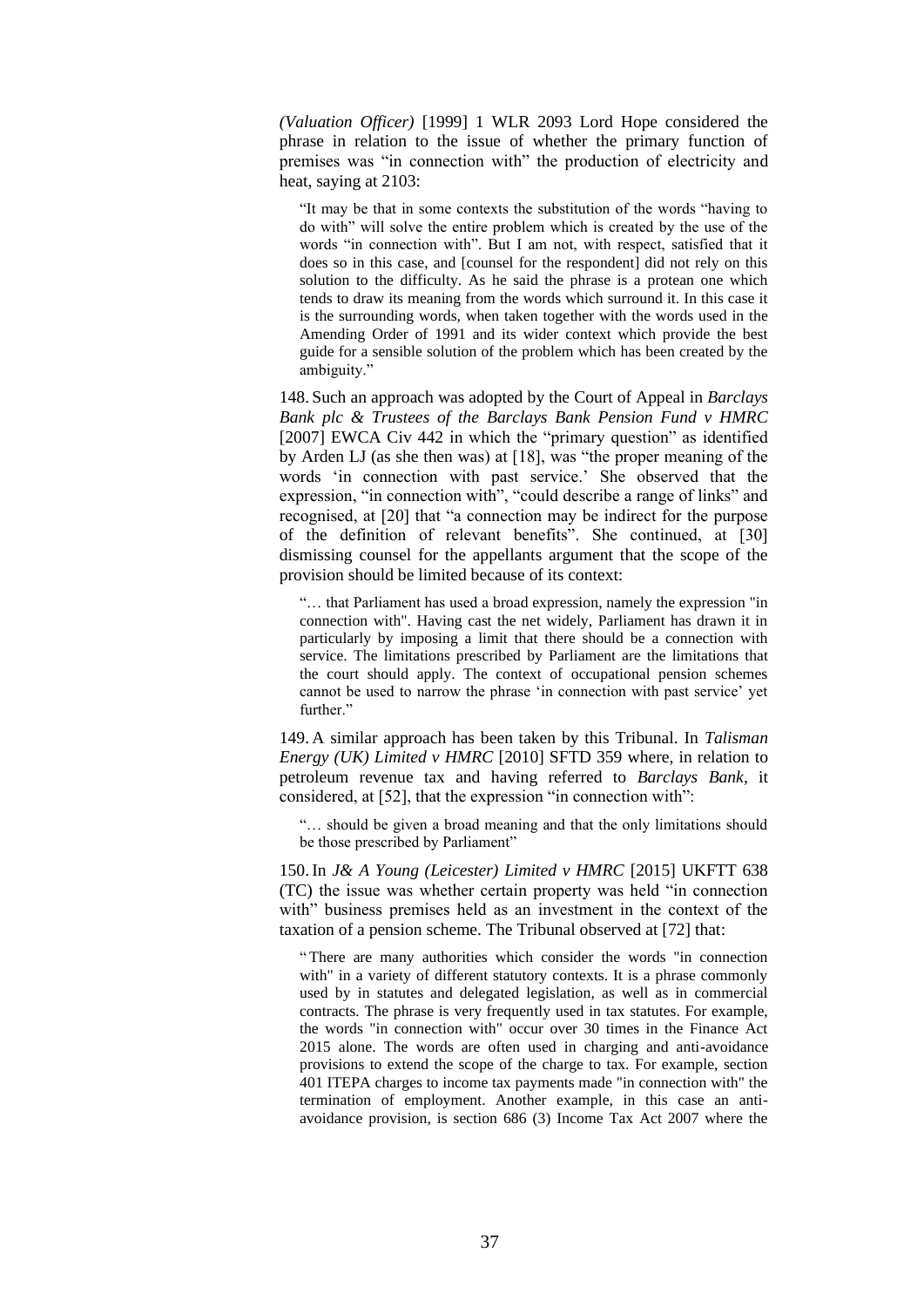provision applies in circumstances where an abnormal amount by way of dividend is received "in connection with" certain transactions in securities. It is fair to say, however, that the use of the phrase "in connection with" to extend the scope of a relieving provision, as in this case, is less common. In these appeals, HMRC is in the slightly unusual position of having to argue that the words "in connection with" should be narrowly construed when more frequently HMRC is wont to urge this Tribunal and the higher courts that the same phrase should be given an expansive meaning when used in a charging provision."

151. Similarly in the present case it is the LLP rather than HMRC that is inviting us to adopt such a wide approach. At [73] of *Young* the Tribunal considered that:

"… two propositions can be derived from the dozens of authorities which have considered those words in different contexts. First, the words "in connection with" generally have a very broad meaning. Secondly, the degree of connection – the remoteness, proximity and type of connection – required by the use of that phrase in a particular statute must be identified from the particular statutory context in which it is used."

147. We draw the following conclusions in relation to the meaning of the phrase "in connection with" in the BPRA code:

(1)It is clearly intended to encompass a broader category of expenditure than expenditure "on" Conversion.

(2)It is to be given a broad meaning.

(3)The degree of connection required depends on the statutory context, as to which see below. For this reason, it is not helpful to seek guidance in decisions on the phrase in different statutory or contractual contexts.

(4)It bears the same meaning in both the definition of qualifying expenditure and the specific exclusions from qualifying expenditure.

148. The statutory context is in our view found both in the policy objectives of the BPRA rules and in particular in the definition of "qualifying business premises".

## *"Qualifying business premises"*

149. At the broadest level, BPRA was one element of what the Government's Pre-Budget Report of 2003 described as the Government's plan for "regenerating Britain's towns and cities"<sup>24</sup>. As the Consultative Document stated, boarded-up rows of derelict shops and empty shops in the most deprived areas of the UK were seen as causing economic damage in a number of ways. The generous BPRA was intended to encourage "early remediation" of the problem, recognising that buildings in disadvantaged areas could often require a considerable up-front investment on "redevelopment and refurbishment to bring them back to a standard suitable for occupation".

<sup>24</sup> Pre-Budget Report 2003 page 164.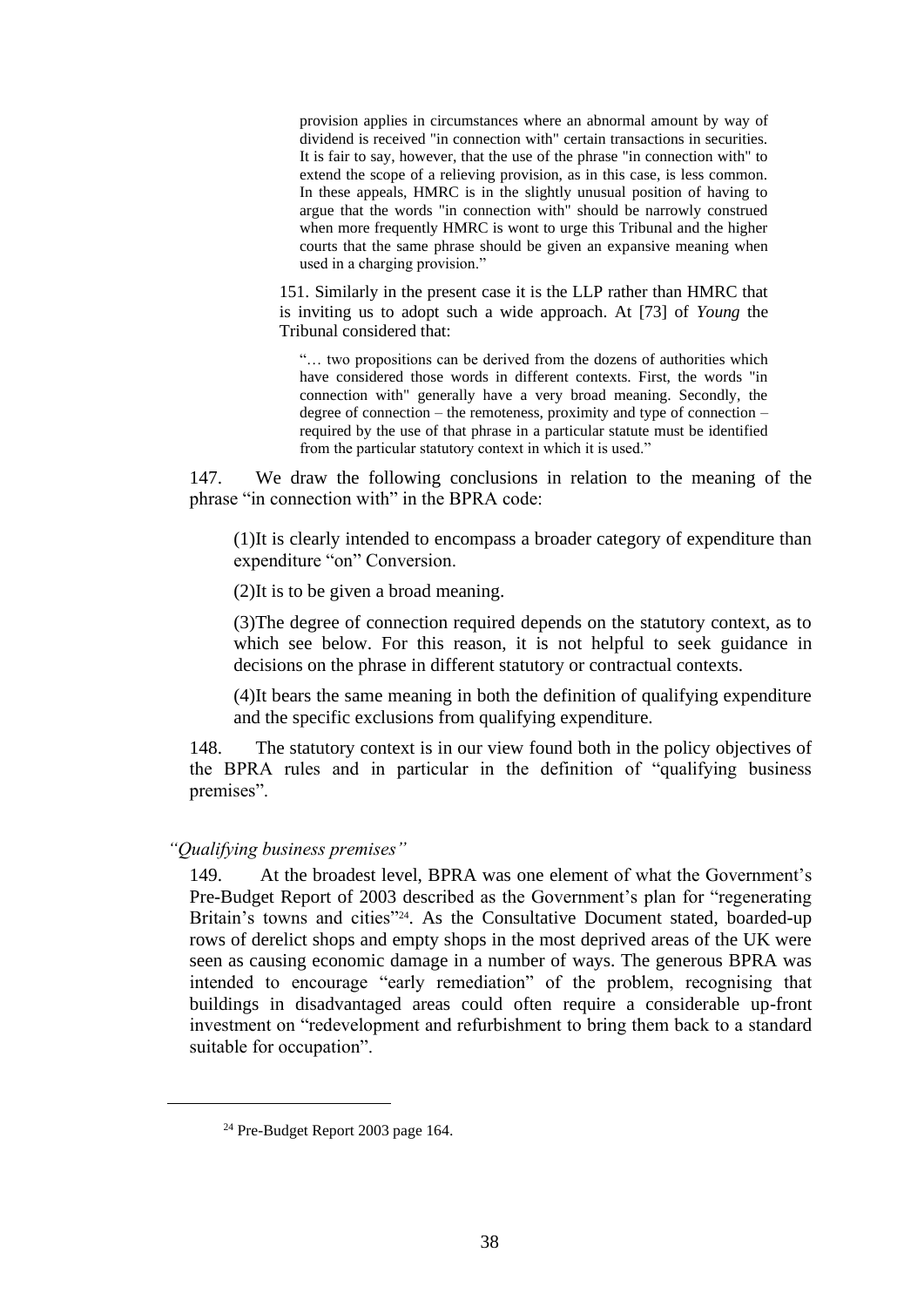150. The relief is given for the conversion or renovation of a qualifying building into qualifying business premises, and for repairs incidental to such conversion or renovation. A qualifying building is one which has been unused for at least a year and was previously used for the purposes of a trade or as an office. Qualifying business premises means a qualifying building which "must be used, or available and suitable for letting for use" for the purposes of a trade or as an office.

151. The relief is not obtained simply by carrying out physical works of conversion or renovation of unused buildings in disadvantaged areas. The relief is only available by reference to the outcome of the process, that outcome being that the building is in fact used, or at the least is available and suitable for letting for use, for the purposes of a trade or as an office. Put another way, the target of the relief is not a converted or renovated building but a functioning building which is "open for business" and being used for a trade or as an office. That is what must be delivered for the relief to be available.

152. HMRC renewed before us the argument which the FTT appears to have rejected<sup>25</sup> to the effect that the relief is targeted at *physical* works of construction and renovation. HMRC say that the words "conversion", "renovation" and "repair" in section 360B are fundamentally physical in character. Section 360C(1) refers to "conversion or renovation work" and "work" is an inherently physical concept. HMRC accept that the relief is not specifically limited to physical works, but contend that on a purposive construction there must be a close connection between an item of expenditure and physical works in order for it to qualify.

153. We do not accept this argument. It fails to recognise that fundamentally the relief is not designed to encourage conversion or renovation in itself but rather to encourage (via unusually generous reliefs) activity which will result in unused buildings becoming buildings actually being used for trades or as offices. The necessary degree of connection required by the words "in connection with" must be determined in this statutory context.

154. We consider that the definition of qualifying business premises is key to the purpose and policy of BPRA. Importantly, it is a definition based on the *use* (and availability and suitability for use) of a building rather than just its physical state.

155. What is justifiable and necessary at a granular level in order to place a qualifying building in a position where it is used for trading purposes or as an office (or available and suitable for letting for such use) will depend on the actual use intended in any particular project. In this appeal, the intended use was as an operational Ramada Encore hotel.

156. At [155], the FTT stated as follows in its conclusions as to the breadth of "in connection with":

 $25$  At [146].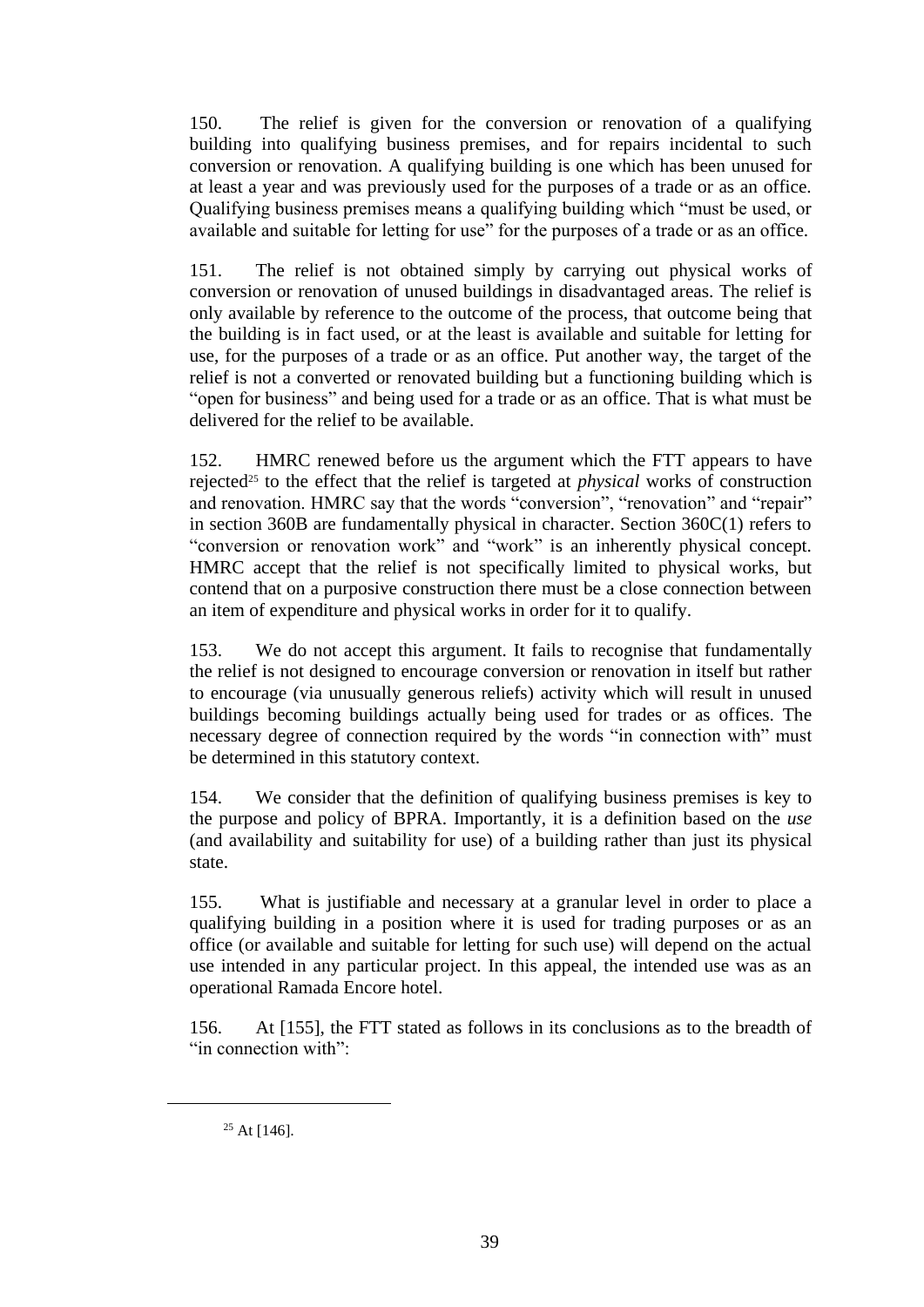155.It is also clear from the legislation that for the expenditure concerned to be "qualifying expenditure" it must be incurred on or in connection with the building, ie in this case the Property and its conversion from a flight training centre into hotel premises and not given so wide a construction so as to provide an entitlement to relief on all expenditure associated with creating a fully functioning hotel business.

157. This apparently repeated a submission in these terms from HMRC. In our view, it is too sweeping and broad a statement to provide useful guidance. To the extent that it is drawing a principled distinction between expenditure in connection with Conversion into "hotel premises" and expenditure in connection with Conversion into premises used for a hotel business, with the latter not being "in connection with" Conversion, we reject it, for the reasons we have given. In this appeal, the expenditure incurred by the LLP related to a building which would be operational as a Ramada Encore hotel. As a matter of principle, in a factual situation such as this, the relief is available for expenditure on or in connection with Conversion into a building *used* for the purposes of a Ramada Encore hotel trade. Whether any particular item of expenditure satisfied this test will depend on all the facts and circumstances, as discussed below.

### *The Valuation*

158. Edward Symmons provided a valuation of the proposed hotel showing its projected value on various stated assumptions and in different scenarios. HMRC challenged the integrity and independence of the Valuation but that challenge was unequivocally rejected by the FTT at [135]-[136].

159. HMRC mounted a further challenge in respect of the Valuation, which they renewed in the appeal. This challenge related to the basis on which the valuation had been carried out. The FTT dealt with this at [138]-[142] as follows:

> 138.Although, for the reasons above, we consider the Edward Symmons valuation to be wholly independent it was not disputed that it established the anticipated value to the LLP of the completed conversion of the Property into a Ramada Encore hotel (ie the business) rather than value the Property as a building or particular works of renovation, conversion or repair.

> 139. Mr Davey contends that the consequence of this is that the Edward Symmons stabilised valuation figure does not provide the LLP with any support for its argument that the Development Sum was a reasonable sum to pay Cannock for the conversion work as it had no correlation with the costs of converting and renovating the Property. Therefore, he says that the report cannot be used to test the market value of the works undertaken or to determine the purpose for which the LLP paid the Development Sum to Cannock. Additionally, he says, relying on the expert evidence of Mrs Cochrane, that the Edwards Symmons valuation is an overvaluation.

> 140.Taking the overvaluation point first, given our conclusion that Edwards Symmons valuation was wholly independent and was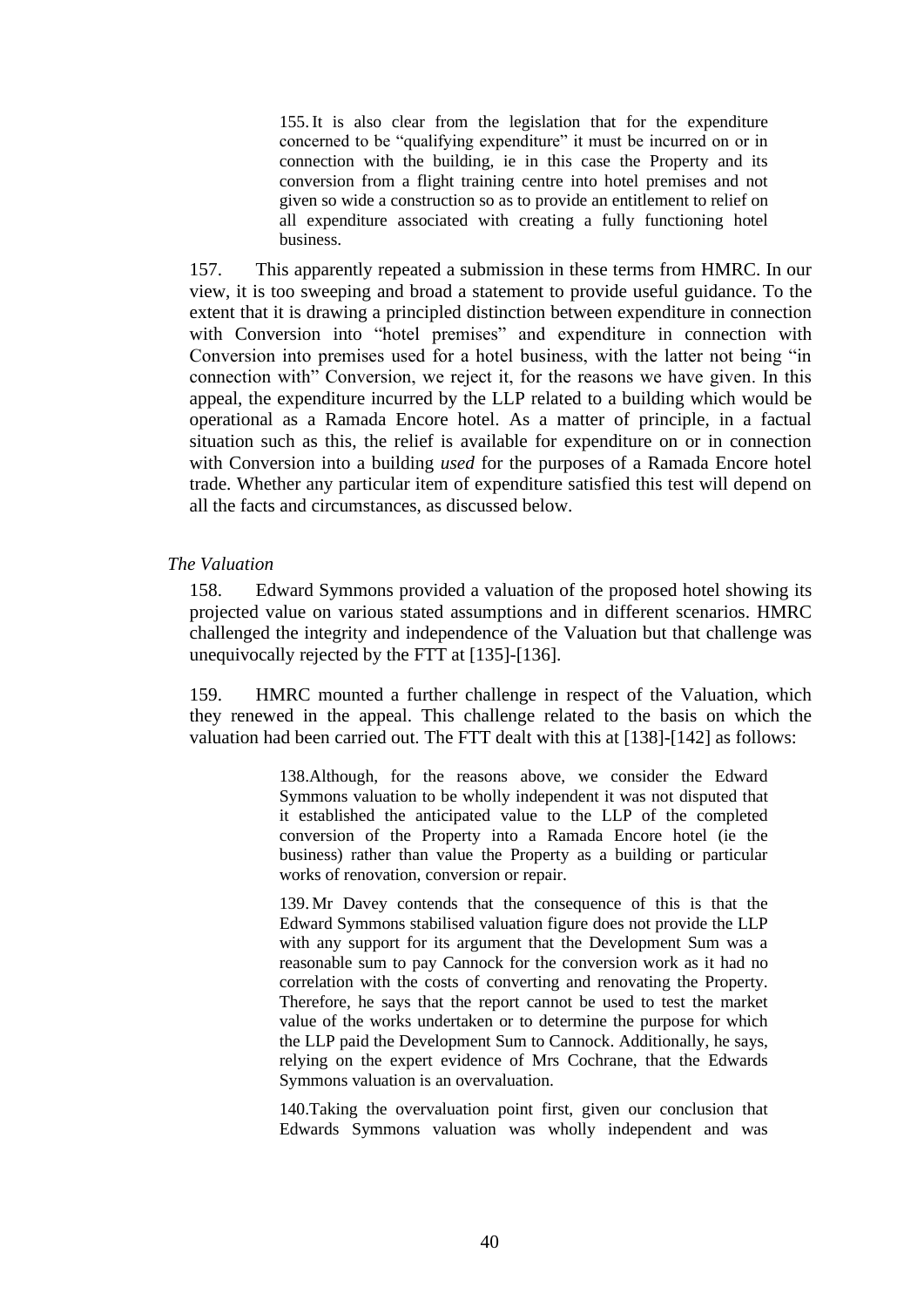provided for the benefit of the Co-op, we can see no reason to doubt the integrity of its valuation. Additionally, we accept Mr Gammie's criticism of Mrs Cochrane who, when cross examined, was unwilling, for perfectly understandable reasons of client confidentiality, to provide any detail, even in general terms, of her experience of undertaking valuations that could stand comparison with type of transaction with which we are concerned in this appeal. This can be contrasted with the experience of the LLP's valuation expert, Mr Harper (see paragraph 38(6), above) who was "overall" satisfied that the Edward Symmons report accurately reviewed the value of the hotel and who disagreed:

"… with the Revenue's statement that the valuation was inaccurate in that it constitutes or includes an overvaluation"

141. As to the correlation between the Development Sum and the renovation or conversion of the Property, Mr Davey contends that given the valuation was directed at valuing an operational business rather than the value of physical premises from which it operates and having regard to the approach of Nugee J in *Acornwood*, that there is no valid basis on which the LLP can advance the Edward Symmons valuation as any reliable indication of the market value of the conversion works acquired by the LLP.

142. However, we agree with Mr Gammie who contends that HMRC have confused costs with value which is irrelevant to investors. The question with which they are concerned is what do they get for their money with the answer being the Property converted into a Ramada Encore hotel. He says that it is clear from the IM that the price paid by the investors was that which the market was prepared to pay and that, although prepared for the Co-op, Edward Symmons would also have known that their valuation would provide the basis for the IM.

160. We consider that HMRC's argument is primarily relevant in relation to Issue One. As we have concluded, the Valuation was not of relevance in itself, but was one relevant factor (of many) in determining on or in connection with what the LLP's expenditure was incurred. As *Tower MCashback* and other leading authorities establish, if there is known to be a striking discrepancy between the value of an item (or no valuation exists) and the amount claimed by the taxpayer to have been incurred on acquiring it, that is a relevant factor in determining whether all of the expenditure was incurred (not in issue in this appeal) or incurred on or for that item. While HMRC contend that the Valuation is too high because it values the premises on the basis that they are trading, we have concluded in relation to Issue One that any debate about the precise basis for the valuation does not call into doubt that the LLP incurred the Development Sum on (or in connection with) the package of rights and obligations it acquired from OVL. We agree with Mr Gammie that this was in effect the price the market was prepared to pay.

161. At the Issue Two stage, when considering the specific rights/obligations acquired by the LLP, having determined that the LLP did incur expenditure in the allocated amount in acquiring the relevant item, it is not a valid ground of challenge to eligibility for BPRA that the market value of the item may be more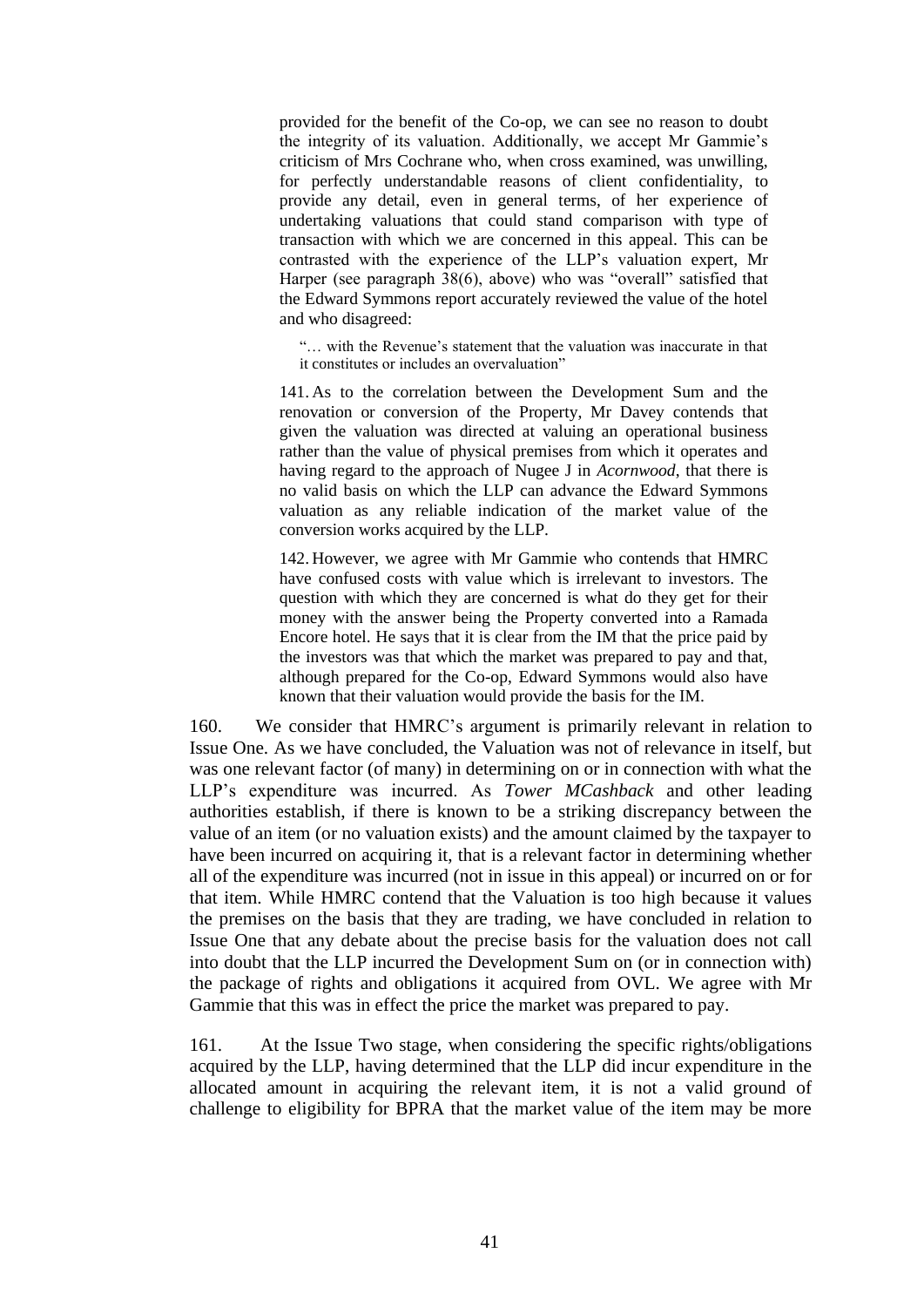than the price paid. Any profit made by OVL in meeting a particular obligation to the LLP, or in meeting the specific obligations in aggregate, is not relevant to the statutory question of on or in connection with what was the expenditure incurred. As stated in *Cobalt* at [284(4)]:

> That leaves Developer's profit. HMRC contended that once it is accepted that part of the Price was paid for some element other than the relevant interest, then it must follow that to the extent that any profit element for the Developer was built into the Price, then such part of the profit that is referable to the purchase of that other element must also be disallowed. We do not find this analysis helpful. The relevant question is what was paid 'for' the relevant interest, as opposed to 'for' something else. An amount is paid 'for' an asset, irrespective of the fact that part of that amount was arrived at by building in a profit element for the seller. It is not relevant, therefore, to identify such part of the price paid for an asset which reflected the seller's profit.

162. As we have said in relation to the FTT's decision on Issue One, the legislation concerns itself with the expenditure of the LLP, not the financial position of its counterparty. In *Ben-Odeco Ltd v Powlson* [1978] I WLR 1093 ("*Ben-Odeco*"), Lord Russell rejected an argument by the taxpayer that it should be able to claim capital allowances on its borrowing costs because if its supplier had had to borrow that would have been reflected in the price paid for the plant. He stated as follows, at page 1106C:

> The supplier's price would reflect the whole cost to him of supplying the plant, including overheads, interest on necessary borrowing, or on commitment of working capital, and a profit element, the whole price being subject to a perhaps competitive market. I am not able to see how the build-up of the supplier's price can have any relevance to the problem raised in this appeal.

### **The Capital Account**

163. The FTT decided against the LLP that the Capital Account sum of £2 million was not expenditure incurred by the LLP on or in connection with the Conversion of Blush House into qualifying business premises. The LLP appeals against the FTT's decision in this respect.

164. We have concluded above that it is necessary to identify what the LLP, not the Developer, actually incurred the expenditure on, what it got for that expenditure and whether that was in connection with the Conversion of Blush House. The money in the Capital Account was part of the Development Sum and much of the argument in relation to the Capital Account was as to whether it should properly be described as part of OVL's profit which OVL decided to apply in the way set out in the documentation to assist in the funding of the project (as the LLP says) or whether it was never really received by OVL at all and just went round in a circle back to the Co-op (as HMRC says).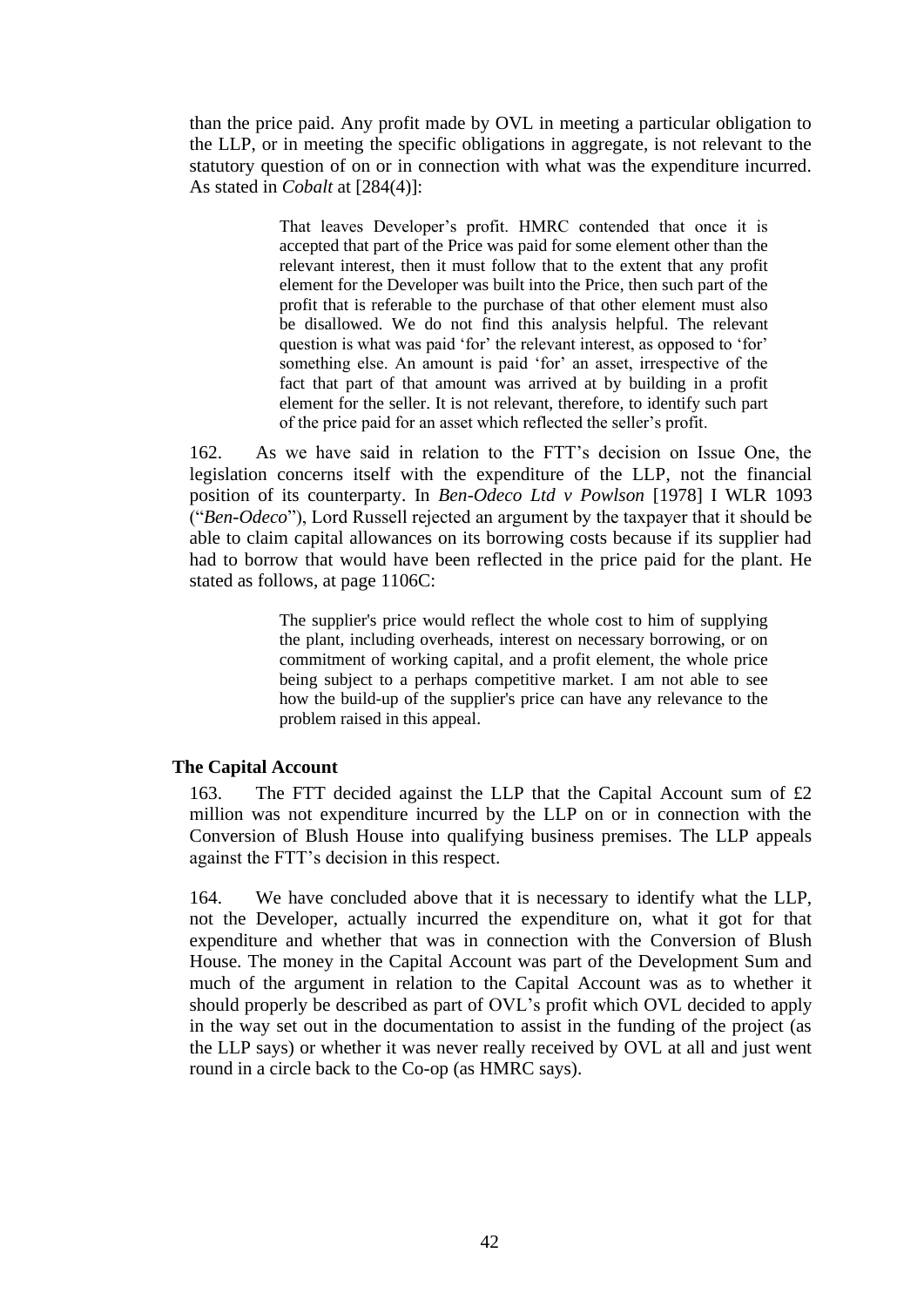165. We begin by reiterating that there is no appeal in this case by HMRC in relation to whether any part of the sum claimed by the LLP was "incurred".

166. The FTT decision on this issue was based on two main findings:

(1)That the proper construction of the Capital Account Deed has the result that OVL could be "deprived of enjoying the fruits of the Capital Amount" in that, under clause 3.5.3 of the Capital Account Deed, the Co-op could withdraw the Capital Amount and it would be as though the Capital Amount had never been "received by [OVL]" (FTT [191]); and

(2)That the Capital Account was "in reality…[a] circular and self-cancelling cash-flow commencing and concluding under the Co-op and as such was not incurred on or in connection with the conversion or renovation of the property" (FTT [196]).

167. Both aspects are challenged by the LLP and we deal with the particular issues below. They both to a certain extent rely on the construction of the Capital Account Deed but what seems to underlie the FTT's overall conclusion in relation to the Capital Account is that it was never really OVL's money because it could be lost to OVL if the Co-op exercised its rights under clause 3.5.3 of the Capital Account Deed. HMRC say that the FTT decided that OVL was never the beneficial owner of the Capital Amount and that it was a "mere legal shell", although FTT [189] is only purporting to record HMRC's submission to it in that respect. It does appear, however, this was the basis upon which the FTT came to its two main findings above.

168. It seems to us that, even if the FTT correctly construed the Capital Account Deed, clause 3.5.3 only provides one instance where that might be the result. It was accepted by all parties that if moneys were withdrawn from the Capital Account under clauses 3.5.1 or 3.5.4, they would be received or effectively received by OVL. This does not appear to have been considered by the FTT in concluding that the Capital Account was "circular and self-cancelling". Nor does the FTT explain why it is relevant to the central question that, under one scenario, the money is not received by OVL whereas under all other scenarios, it is.

## *The Facts*

169. The FTT referred to and set out the terms of some of the relevant contractual documentation. It will be necessary to look at this in some more detail, together with some of the pre-contractual material for context.

170. At FTT [63] and [64], the terms of the Debt Finance Request to the Co-op were set out. The Debt Finance Request explained the details of the development and in particular how it was going to be financed. It sought a loan of £7 million from the Co-op and it described the security that was being offered to the Co-op which included a charge over a number of "initial deposits" including the "Developers Security Account" in the sum of £2 million, ie the Capital Amount. It said that the Co-op would have "access to the Developer's Security Account in the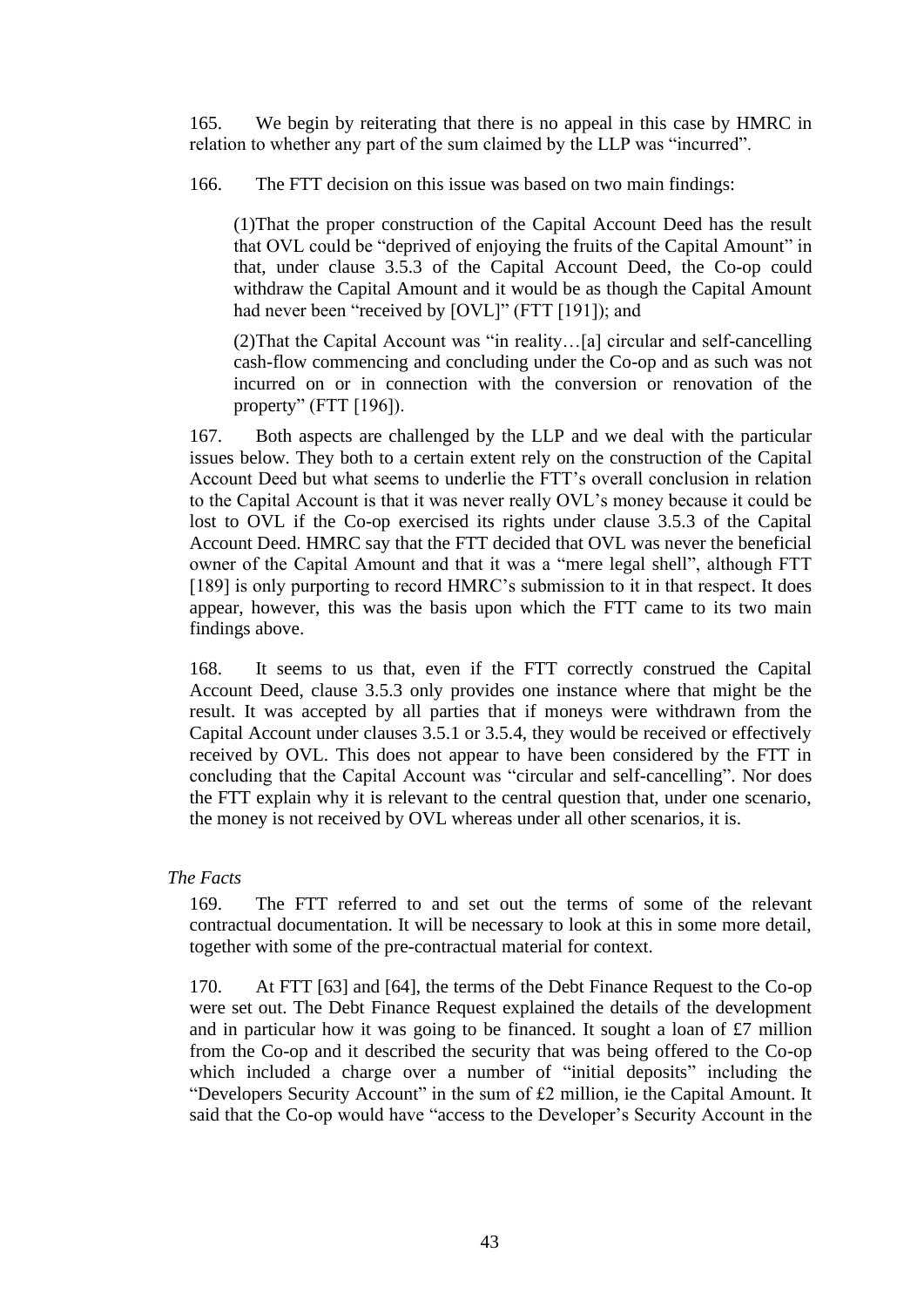event repayments are not made by the [LLP]." It went on to describe this in more detail (underlining added):

> The Developers Capital Account is provided by the developer to give additional comfort to the bank and the investors throughout the initial loan period. It may be called upon in the event that pre-agreed interest and amortisation payments (and other loan covenants) are not met out of trading income. The benefit of the account should therefore be taken into account when calculating the loan covenants throughout the period.

> If money is drawn from this account a similar amount is added to the developers [sic] loan to the [LLP] that is subservient to the bank loan and is secured by way of second charge only.

171. It seems reasonably clear that this was considered to be OVL's money that it had agreed to deposit in an account to give comfort to the Co-op. The last sentence that is underlined also indicated to the Co-op that any money withdrawn from the account would be added to the loan that OVL would be making to the LLP as part of the funding for the development. No distinction was made as to the manner by which the money had to be withdrawn from the account for it to be added to the Developer Loan.

172. The Information Memorandum sent to potential investors is referred to at FTT [90]-[93]. At FTT [92] the section headed "Ownership of Hotel/Developer's Capital Account" is set out, but the last paragraph was omitted. The full paragraph is as follows (with underlining added):

> A feature of an investment in the Fund is that investors, through the Fund, will own the company that operates the hotel as well as the Property itself. This means that should the hotel meet its projections (which have been analysed and commented on by TRI Hospitality Consulting, a major hotel consultancy …), the overall levels of return for investors will be higher than if the Property was leased to a third party on normal commercial terms. However, there is a risk that the hotel will fail to meet its trading projections, and consequently, that the Fund will be unable to meet its repayments to the Bank. This risk has more serious consequences in the first seven years following refurbishment, because if the Bank enforced a sale of the Property then investors would suffer a clawback of the tax reliefs. In order to mitigate this risk, the Developer has agreed to provide a cash deposit of £2 million in the Developer's Capital Account at the Bank. This cash is not an asset of the Fund; however, the Developer has agreed that this account will be charged to the Bank. The Developer's Capital Account can be accessed by the Bank should the Fund be unable to meet its payment obligations to the Bank. In the event such a drawdown occurs, the drawn funds from the Developer's Capital Account will be deemed to be lent to the Fund and will create a secondary loan (without covenant tests) which will be repaid either from the ultimate sale proceeds of the Property of following a refinancing. Significantly, any balance in the Developer's Capital Account will be taken into account in assessing the level of all financial covenant tests under the terms of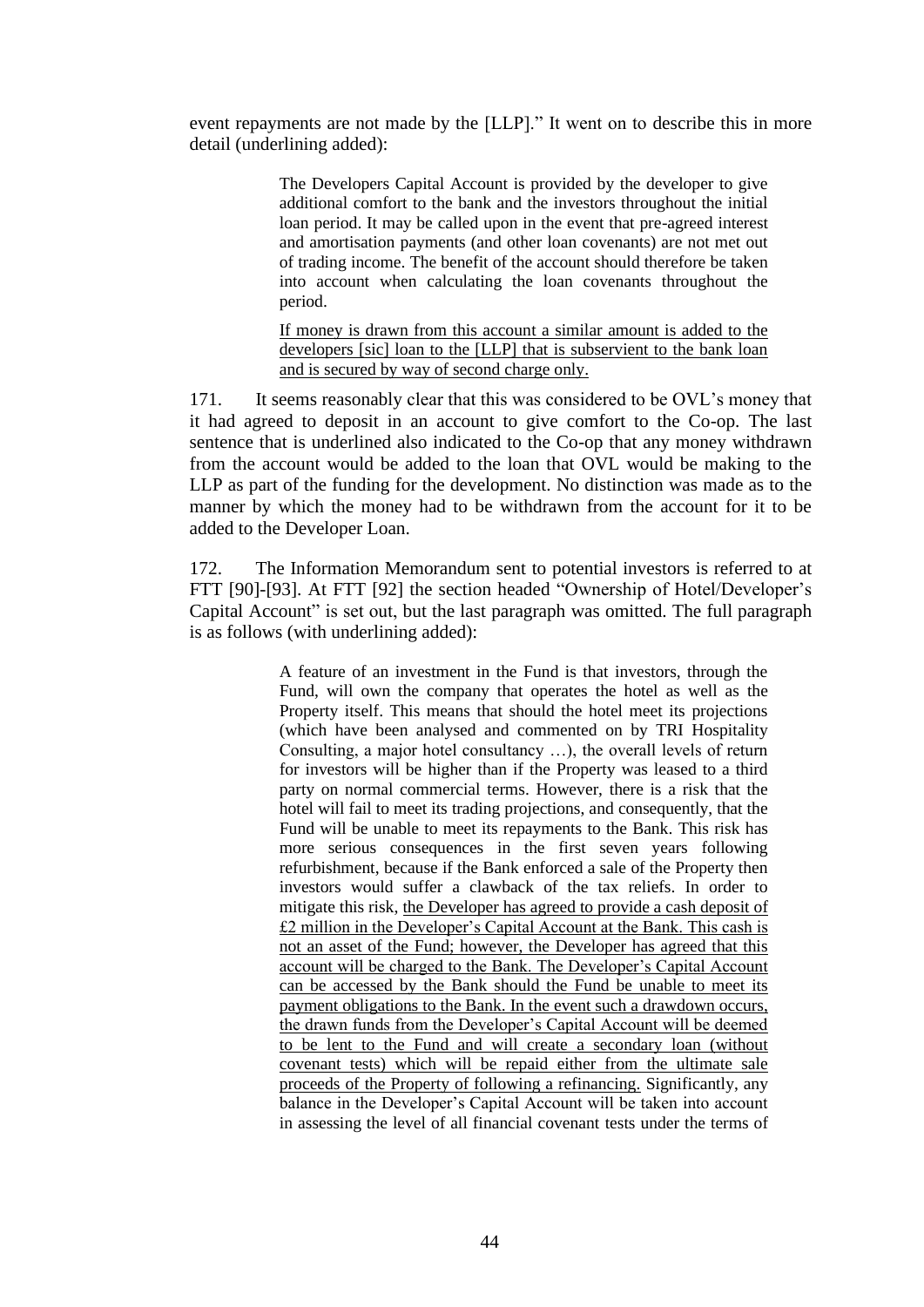the Loan Facility. This will provide a significant headroom on the agreed covenant tests.

The £2 million to be deposited in the Developer's Capital Account represents cash collateral as security for the Bank over 24.1% of the total Loan Facilities of £8.3 million. These arrangements provide comfort that the amounts invested in the Fund, the amounts generated by the operations of the hotel and the Developer's Capital Account will be sufficient to meet the Fund's payment obligations to the Bank and reduce the risk of a cash call for investors or a forced sale of the Property.

173. Once again, the Capital Account is regarded as the "Developer's Capital Account", containing its money. It is being used as further "cash collateral" for the Co-op loan to the LLP. There is no suggestion that OVL has any sort of primary liability in respect of the Co-op loan; it was simply prepared to provide some additional security to the Co-op for the benefit of the LLP. It explicitly confirms what would be implicit in any event from such an arrangement, namely that if the money was withdrawn by the Co-op in order to repay the loan, then those sums would be payable to OVL by the LLP by way of addition to the Developer Loan.

174. On 25 March 2011 all the relevant contractual documentation was entered into. The material contracts in relation to the Capital Account are as follows:

(1) The Co-op Loan;

(2) Guarantee and Charge by OVL to the Co-op;

(3) The Developer Intercreditor Deed;

(4) The Capital Account Deed;

(5) The Developer Loan Agreement and Charge to secure it.

### *The Co-Op Loan*

175. The "Capital Account", "Capital Account Deed" and "Capital Amount" were all defined terms in the Co-op Loan. "Capital Account" was defined as follows:

> "**Capital Account**" means the account nominated by the Bank into which the Capital Amount will be deposited in accordance with the Developer Inter-creditor Deed, such accounts to be charged to the Bank in accordance with Clause 15.2(a)(ii)

176. By clause 3, payments from the Capital Account "shall be made in accordance with the terms of…the Capital Account Deed".

177. Clause 15.2 sets out the security taken by the Co-op for the loan. In clause 15.1(b)(iii) one part of the security was "a limited recourse Guarantee, provided by the Developer in respect of the Borrower's obligations to the Bank." Clause 15.2 provides as follows: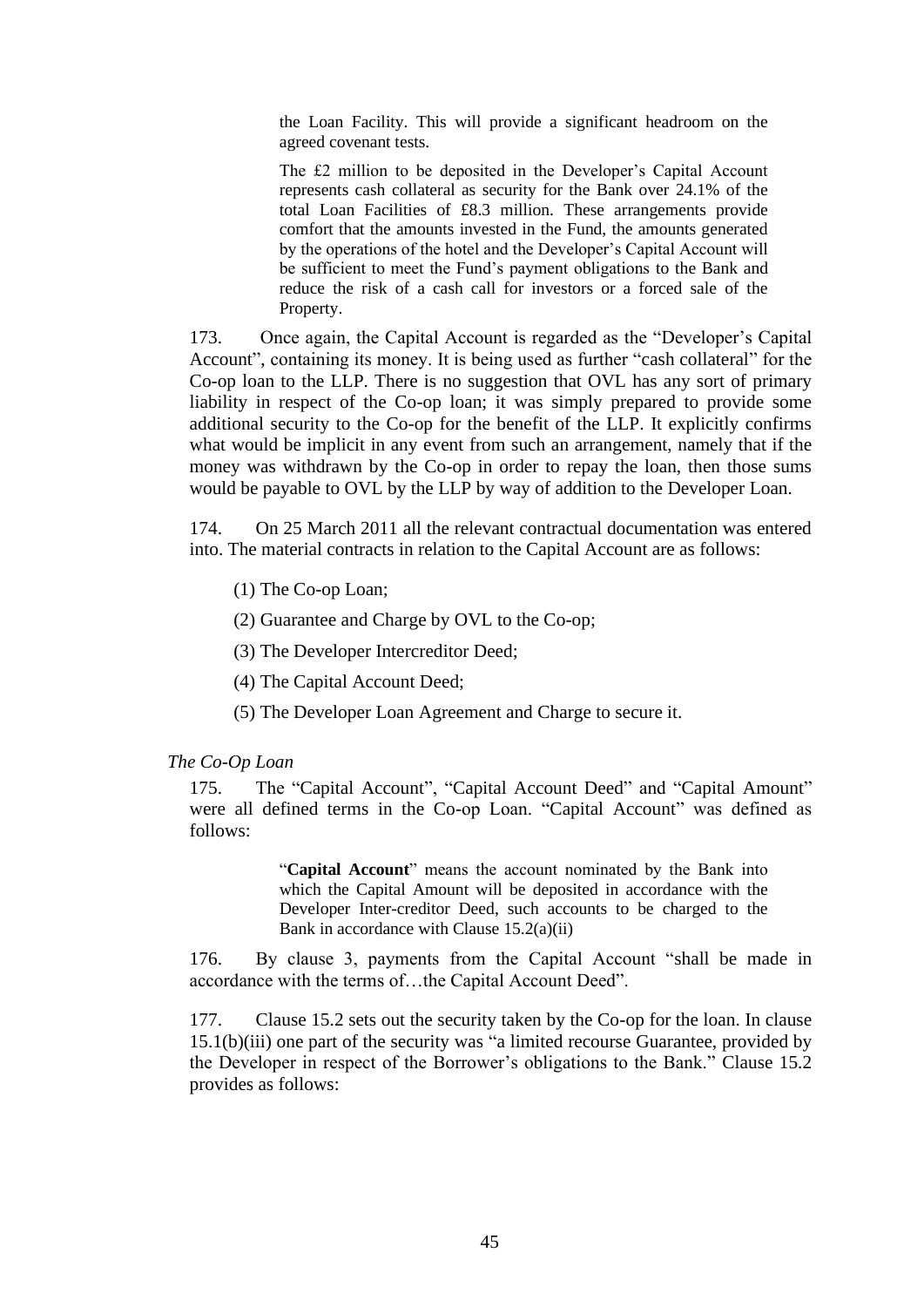The obligations of the Developer to the Bank under its Guarantee in favour of the Bank shall be secured by:-

(a) Security in the Bank's preferred form as follows:-

…

(ii) a first Legal Charge over the Capital Account…

178. So OVL agreed to provide some of the security for the loan by guaranteeing the LLP's obligations to repay the loan. As part of the security for that guarantee, OVL agreed to provide a Legal Charge over the Capital Account. It was clearly assumed that the money in the Capital Account was OVL's.

## *Guarantee and Charge by OVL to the Co-op*

179. The Guarantee and Legal Charge were in the Co-op's standard form. Sums were payable under the guarantee on demand in writing and whether or not demand had been made on the LLP. OVL's liability was limited to:

> the realisable value of the Guarantor's assets which are charged, assigned or otherwise secured in favour of the Bank pursuant to security documentation more particularly described in clause 15 of the facility letter dated on or around the date hereof and made between (1) the Customer and (2) the Bank and, accordingly, the Bank shall be entitled to have recourse only to such assets and the proceeds thereof.

180. The Legal Charge took the form of a charge over the deposit in the Capital Account and amounted to a release of the deposit to the Co-op until the sums for which OVL was liable as guarantor had been discharged in full. This was referred to in FTT [86].

#### *The Developer Intercreditor Deed*

181. As described above, The Developer Intercreditor Deed was entered into by OVL, the LLP and the Co-op. Clause 16 provided for the setting up of a number of accounts by OVL with the Co-op and required that the "Capital Amount" of £2 million be transferred into the "Capital Account".

### *The Capital Account Deed*

182. The Capital Account Deed was entered into between OVL, the LLP, the Co-op and Blakes. The material terms are set out at FTT [106]. In addition it is relevant to point out that OVL's guarantee to the Co-op is referred to and is a defined term, as is the "Guarantee Release Date" which means the date on which all of OVL's guarantee liabilities to the Co-op have been fully discharged. Upon the Guarantee Release Date the Capital Account will be closed and any credit balance transferred to OVL (see clause 3.8). It is also relevant to refer to clause 3.6.2 that "No withdrawals from the Capital Account may be made except as permitted by this Deed."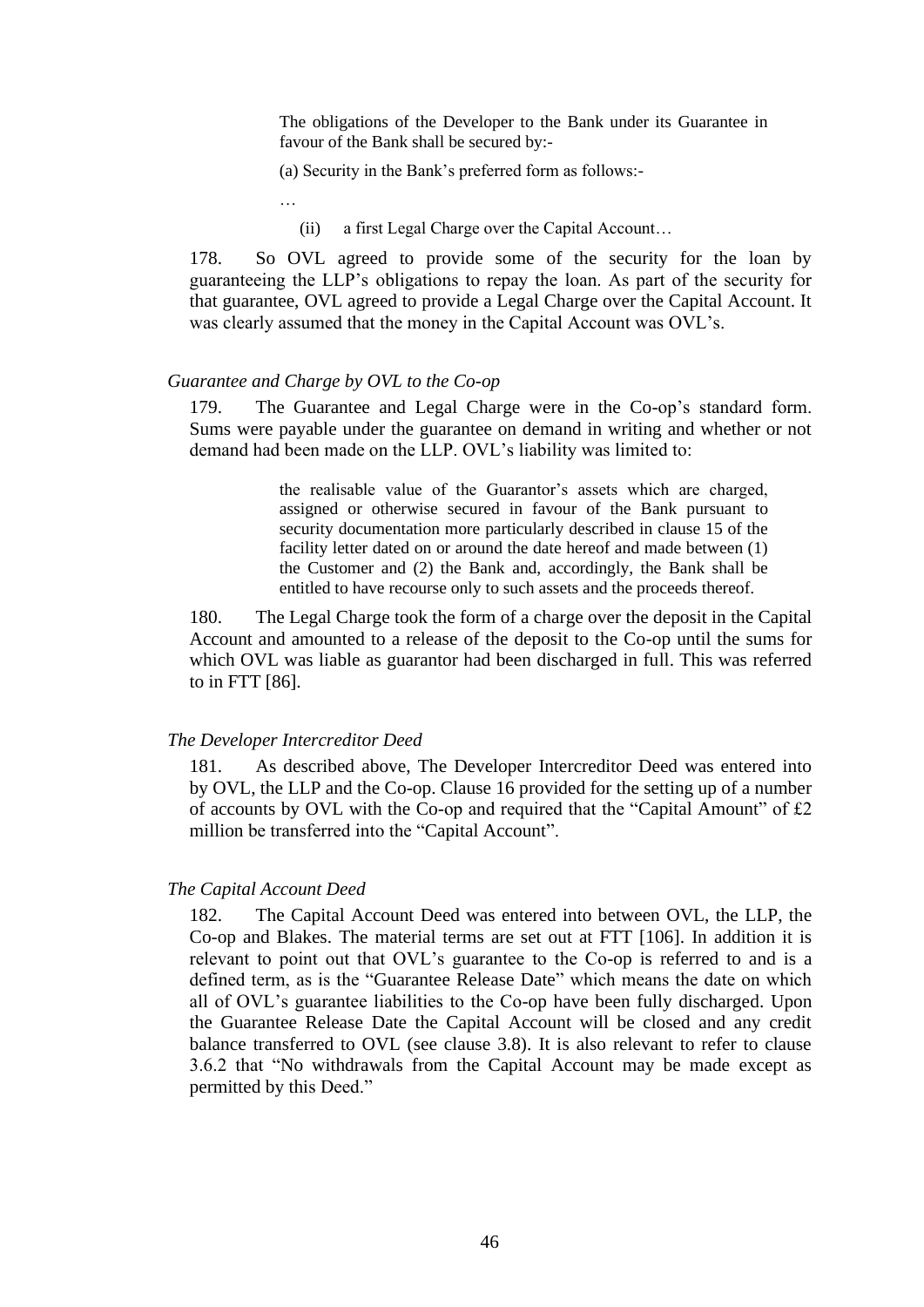183. The scheme in clause 3.5 in respect of payments from the Capital Account is reasonably clear:

(1)By clause 3.5.1, OVL was able to withdraw sums from the Capital Account after the Calculation Date, which was three years after the date of the Deed. The amounts that could be withdrawn were limited to the amount that had been repaid on the loan since the last Calculation Date. OVL therefore was able to benefit substantially from the sums in the account after the three years were up.

(2)By clause 3.5.3, the Co-op can withdraw sums from the Capital Account "upon the occurrence of an Event of Default which is continuing" but only "towards the cure of such Event of Default". An "Event of Default" means any of the events described in clause 11.1 of the Co-op Loan Agreement. The clause expressly refers to the consent of OVL and Blakes to withdrawals by the Co-op on such basis. HMRC rely heavily on the fact that, by contrast to clause 3.5.4, there is no express right given to OVL to add the amounts withdrawn by the Co-op to the Developer Loan. It should also be pointed out that there is no reference to OVL's guarantee as the basis for withdrawals under this clause.

(3)By clause 3.5.4, the LLP can direct the Co-op to make withdrawals from the Capital Account. The Co-op is not obliged to comply with such a direction but it must act reasonably in considering whether to do so. The crucial penultimate sentence says:

In the event that such withdrawals are made pursuant to this Clause 3.5.4 then the amounts so withdrawn shall form part of the debt due by the Borrower to OVL pursuant to the Developer Borrower Facility Agreement.

The final sentence records that Blakes consents to withdrawals under this clause. It does not refer to OVL's consent. HMRC says this is significant.

184. Our analysis of this clause appears below.

#### *The Developer Loan Agreement and Legal Charge*

185. This was referred to in clause 3.5.4 of the Capital Account Deed and its material provisions were set out in FTT [89]. The first point to note about this agreement is that it is more informal than the other documents signed on that day in that it is a letter written by or on behalf of OVL that has been countersigned by two members of the LLP on behalf of the LLP. The Co-op is not a party to this agreement.

186. At the top of the first page of the letter the following is written:

(Subject to the Intercreditor Deed of todays date made between the Lender (1) the Borrower (2) and Co-Operative Bank plc (3))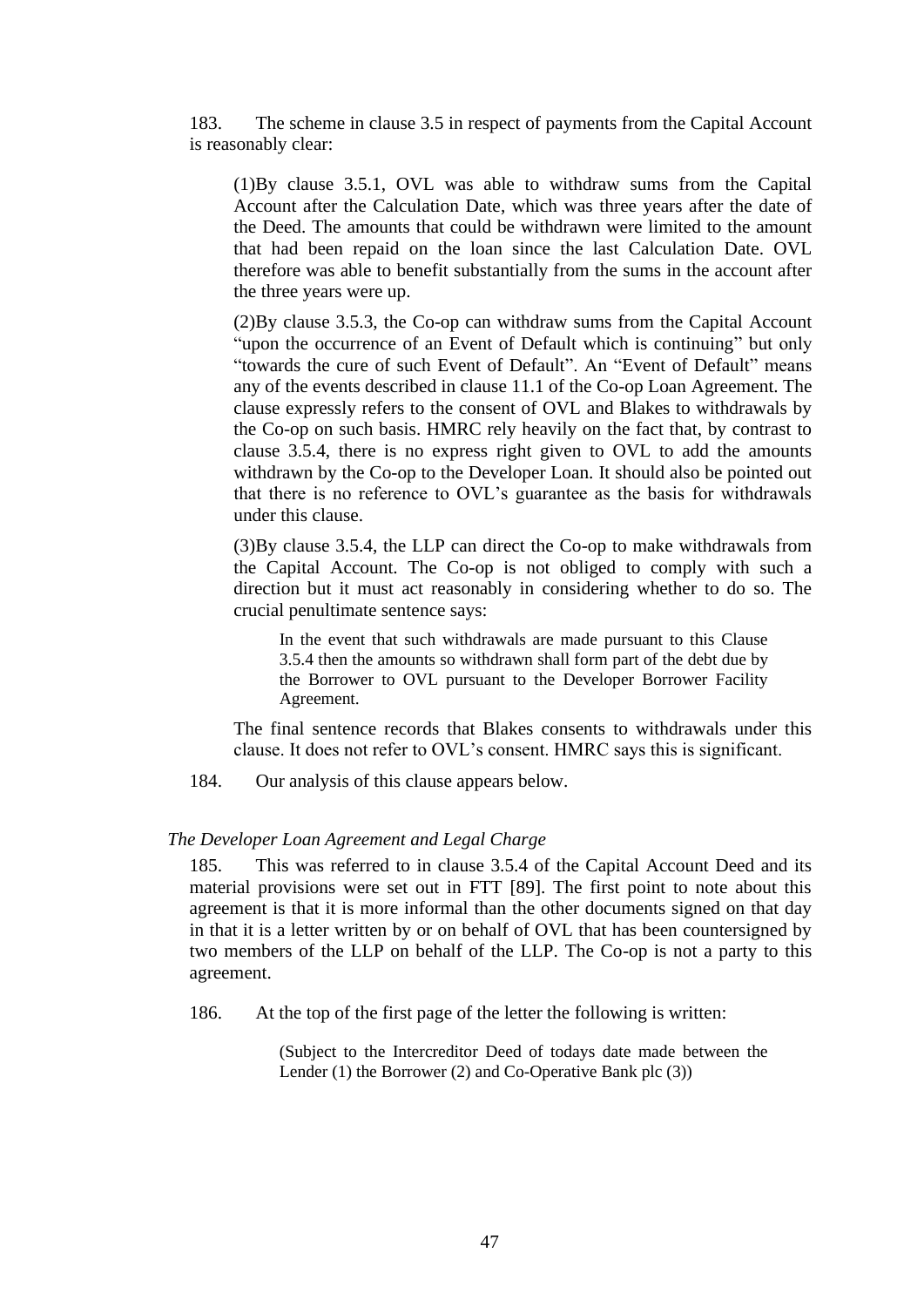187. The heading to the letter is: "£1,985,000 Loan Facility and £2,000,000 capital account". Then the recital to the operative terms of the Loan states as follows:

> We are pleased to confirm that [OVL] (the "Lender") has agreed to provide a loan of £1,985,000 to [the LLP] (the "Borrower"). In the event that sums are withdrawn from the Capital Account, as referred to in the deed dated today's date and made between the Lender (1) the Borrower (2) and Co-operative Bank plc (3), then such sums withdrawn shall be treated as having been added to the sums advanced pursuant to this letter and shall form part of the loan hereunder (together in aggregate the "Loan").

188. HMRC say that the reference to the "deed dated today's date" must be to the Capital Account Deed, not the Intercreditor Deed, because the latter makes no provision for withdrawals from the Capital Account. The FTT at [89] seems to imply that it was the Intercreditor Deed that was referred to (although it is not apparent that this construction was proposed by the LLP). Both parties accepted that it must have been inaccurate drafting in the Developer Loan because Blakes were also a party to the Capital Account Deed and the reference at the top of the page to the Intercreditor Deed was also probably a mistake. In our view, this recital was clearly intending to refer to withdrawals from the Capital Account and such withdrawals could only take place pursuant to the Capital Account Deed. The recital did not, however, limit this to withdrawals under clause 3.5.4 of the Capital Account Deed.

189. The same mistake appears to have been made in the Legal Charge between the LLP and OVL to secure repayments of the Developer Loan. This had the same reference to "Intercreditor Deed" in brackets at the top of the first page and the definition of "the Principal" is clearly referring to the Capital Account Deed even though it too does not include reference to Blakes. The definition is, however, interesting because this is what the Legal Charge is securing:

> 1.2 "the Principal" means £1,965,000 together with such amount as shall have been withdrawn from the Account from time to time in accordance with the deed dated with today's date and made between the Lender (1) the Borrower (2) and Co-Operative Bank plc (3).

190. The "Account" is the Capital Account. No distinction is made between withdrawals under clause 3.5.3 and 3.5.4.

### *The FTT Decision*

191. The Capital Account is dealt with in FTT [182] to [196]. In FTT [182] to [191] the FTT sets out the parties' respective submissions. There is a long quote from *Bupa Insurance Limited v HMRC* [2014] STC 2615 in [190] which deals with the test for beneficial ownership, as opposed to beneficial entitlement, in the context of group/consortium relief. It is not immediately obvious what relevance this had to the issue. HMRC was submitting that the Capital Amount was beneficially owned, not by OVL, but by the Co-op. It is not clear whether the FTT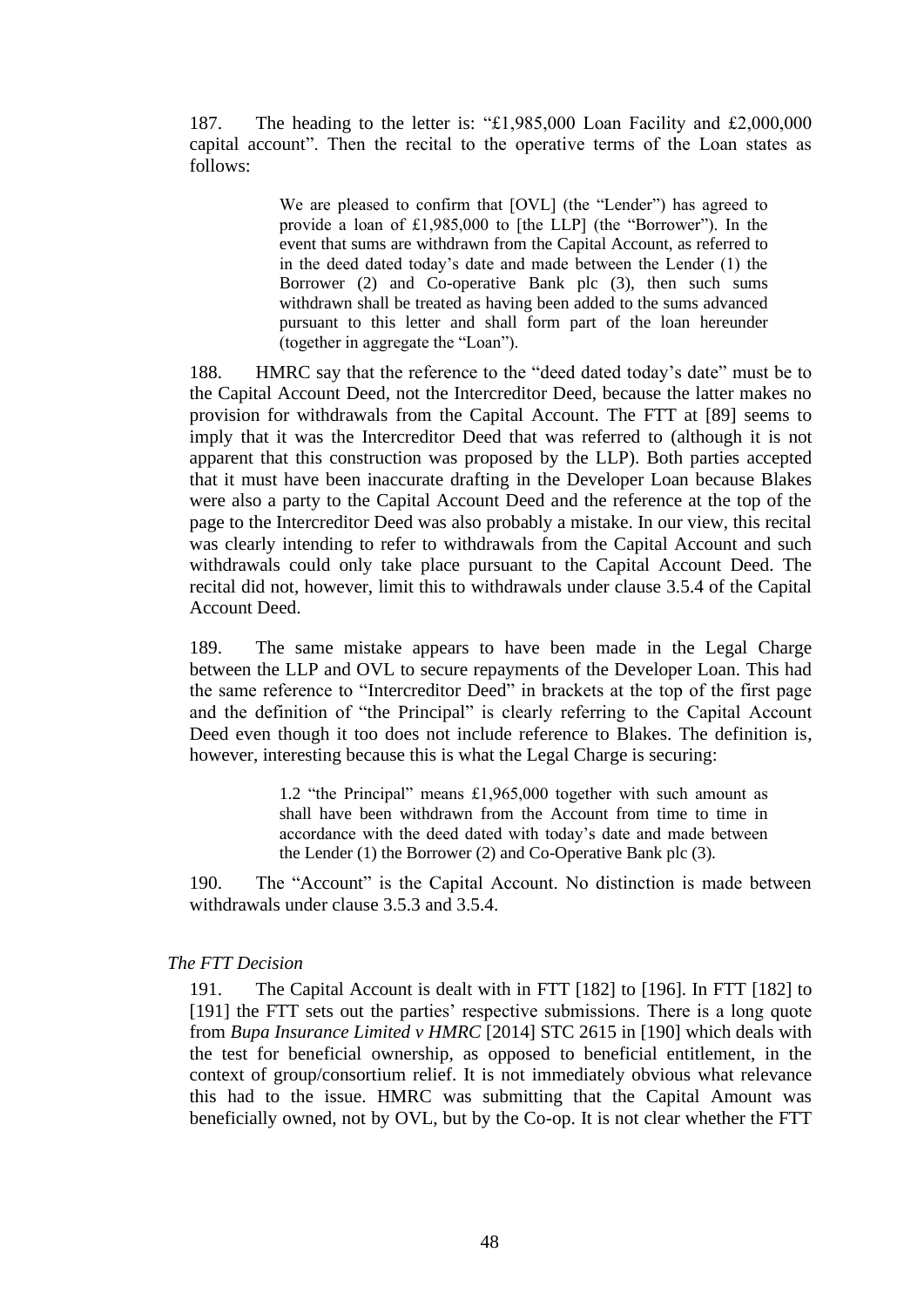actually found that to be so, but it may be that that is reflected in its conclusions on the Capital Amount. HMRC submitted, as recorded in FTT [191] that OVL was "deprived of enjoying the fruits of the Capital Amount" because of the wording of clause 3.5.3 of the Capital Account Deed.

192. Even though it does not say so expressly, that submission of HMRC does seem to have been accepted by the FTT and the basis for its acceptance is set out in FTT [192]- [194]. In those paragraphs, the FTT decided that sums withdrawn by the Co-op under clause 3.5.3 of the Capital Account Deed would not be added to the Developer Loan. Its reasoning was as follows:

(1)The FTT rejected the evidence of Mr Lewis and Mr Tracey as not being relevant to an objective interpretation of the Capital Account Deed;

(2)The FTT rejected the LLP's interpretation of the Capital Account Deed in rather attenuated form because it

> does not recognise that both [OVL] and the Co-op may make a withdrawal from the Capital Account, [and] is inconsistent with the terms of the Capital Account Deed under which it is only under clause 3.5.4 that a withdrawal "shall form part of the debt due by the [LLP] to [OVL] pursuant to the Develop Borrower Facility.

(3)The FTT thought that the LLP's construction of the clause did not "reflect commercial reality" as the Co-op "had a clear and legitimate interest in knowing and defining the circumstances in which the LLP's indebtedness to [OVL] could increase by £2 million" and the Co-op was not a party to the Developer Loan Agreement.

193. The FTT also thought it was material to this question that the Capital Account was not a requirement of the Co-op and that rather it "became part of the loan process on the initiative of OVL". The FTT considered, in FTT [195], that it was "at best questionable" whether the £2 million in the Capital Account acted as an incentive to OVL.

194. Finally, and as an alternative basis for rejecting the Capital Account as being qualifying expenditure, the FTT, in very compressed analysis, held in [196]:

> We also agree with HMRC, that in reality the nature of the Capital Account was circular and self-cancelling cash-flow commencing and concluding under the Co-op and as such was not incurred on or in connection with the conversion or renovation of the Property.

195. We consider that the FTT's abbreviated reasoning in relation to the Capital Account was flawed in a number of material respects.

## *The Parties' Submissions*

196. The LLP ran three main arguments on its appeal in relation to the Capital Account: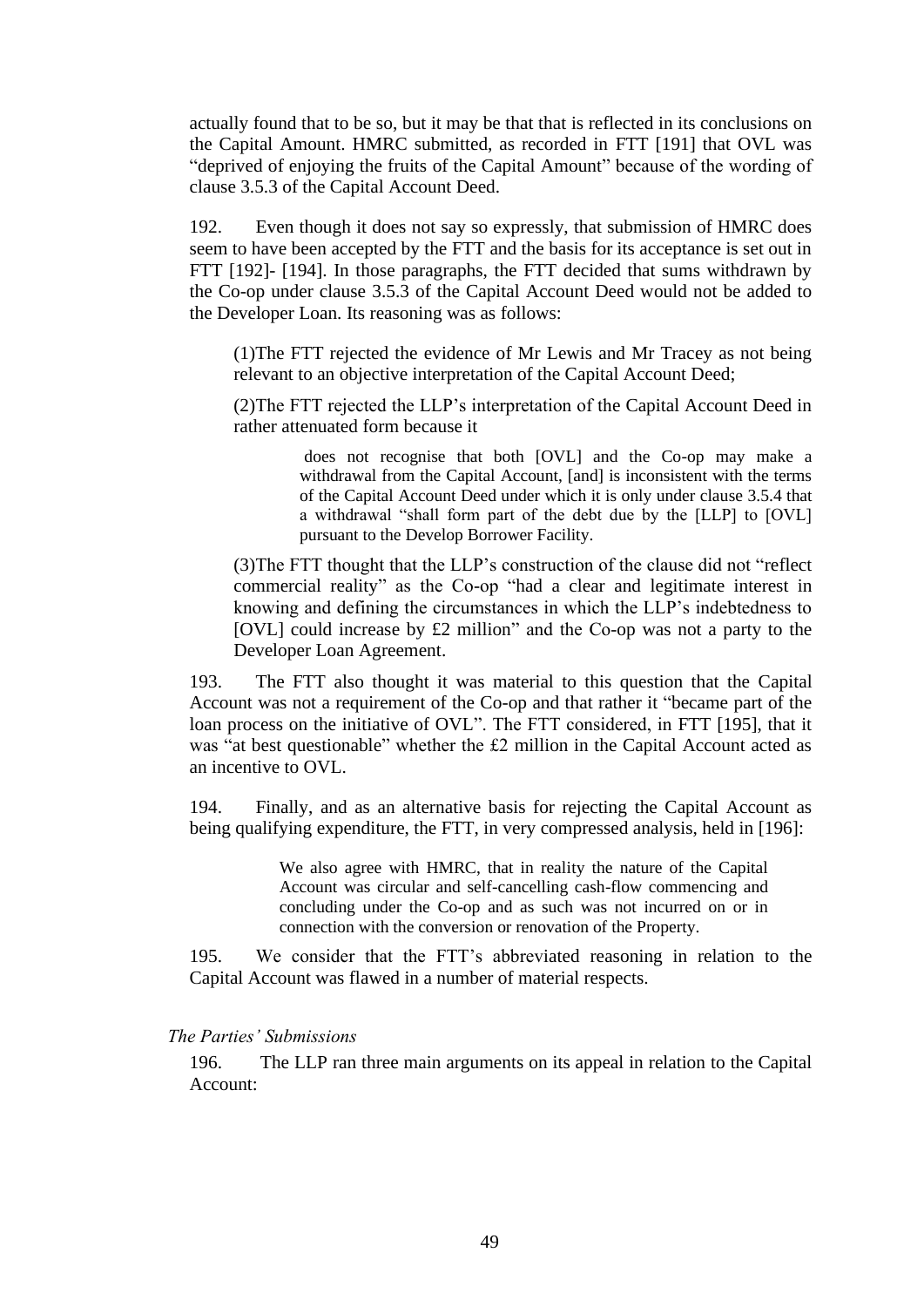(1)The FTT misconstrued the contractual documentation and misunderstood the function of the Capital Account;

(2)The Capital Account was neither circular nor self-cancelling;

(3)The FTT misunderstood the law on circularity and failed to apply the correct test.

197. On the question of the construction of the various contractual documents, the LLP focused on the terms of the Developer Loan and the alleged intention of the parties as set out in the Information Memorandum and the Debt Finance Request. It also pointed to what actually happened to the Capital Account as described in FTT [126] and [128], namely that following a breach of the financial covenants in the Co-op loan, the Co-op withdrew the Capital Amount, which was then added to the Developer Loan. Both the Co-op and OVL were paid off through the re-financing of the LLP's debt with National Westminster Bank plc. It is, however, unclear whether the sums were withdrawn under clause 3.5.3 or 3.5.4 of the Capital Account Deed.

198. Mr Gammie in his oral submissions sought to explain the absence of any express reference in clause 3.5.3 to sums withdrawn being added to the Developer Loan. He said that this was because withdrawals under clause 3.5.3 occur when there has been an Event of Default by the LLP under the Co-op Loan and that this would inevitably have triggered OVL's liability under its guarantee to the Co-op. Thus withdrawals under clause 3.5.3 were effectively payments under the guarantee and it was unnecessary for OVL's rights as against the principal debtor, the LLP, to be set out in clause 3.5.3. By contrast, withdrawals under clause 3.5.4 would not be under the guarantee and so OVL's rights as against the LLP had to be expressly provided for. In any event, said Mr Gammie, a withdrawal of OVL's money from the Capital Account under clause 3.5.3 to repay the Co-op loan would give rise to a restitutionary claim against the LLP.

199. Mr Gammie further submitted that the FTT's and HMRC's construction would make a "commercial nonsense of the parties' arrangements". OVL put part of its profit at risk by guaranteeing the Co-op loan to the extent of the Capital Amount. There was no good reason for OVL giving up its rights as against the principal debtor and it was of no concern to the Co-op that it should do so.

200. Mr Brinsmead-Stockham made submissions on this issue on behalf of HMRC. He relied principally on the absence of express words in clause 3.5.3 by contrast with clause 3.5.4 and submitted that this was carefully and deliberately drafted in this way. This was also consistent with the Developer Loan Agreement when the latter agreement was properly understood to have been referring to sums withdrawn pursuant to the Capital Account Deed. In other words, he said that the Developer Loan Agreement was subordinate to the Capital Account Deed and importantly the Co-op was only a party to the Capital Account Deed. The commercial rationale, therefore, was that the Co-op would have a legitimate interest in controlling the circumstances under which the indebtedness of the LLP to OVL might possibly increase by up to £2 million. As to the potential restitutionary claim that OVL would have, Mr Brinsmead-Stockham said that this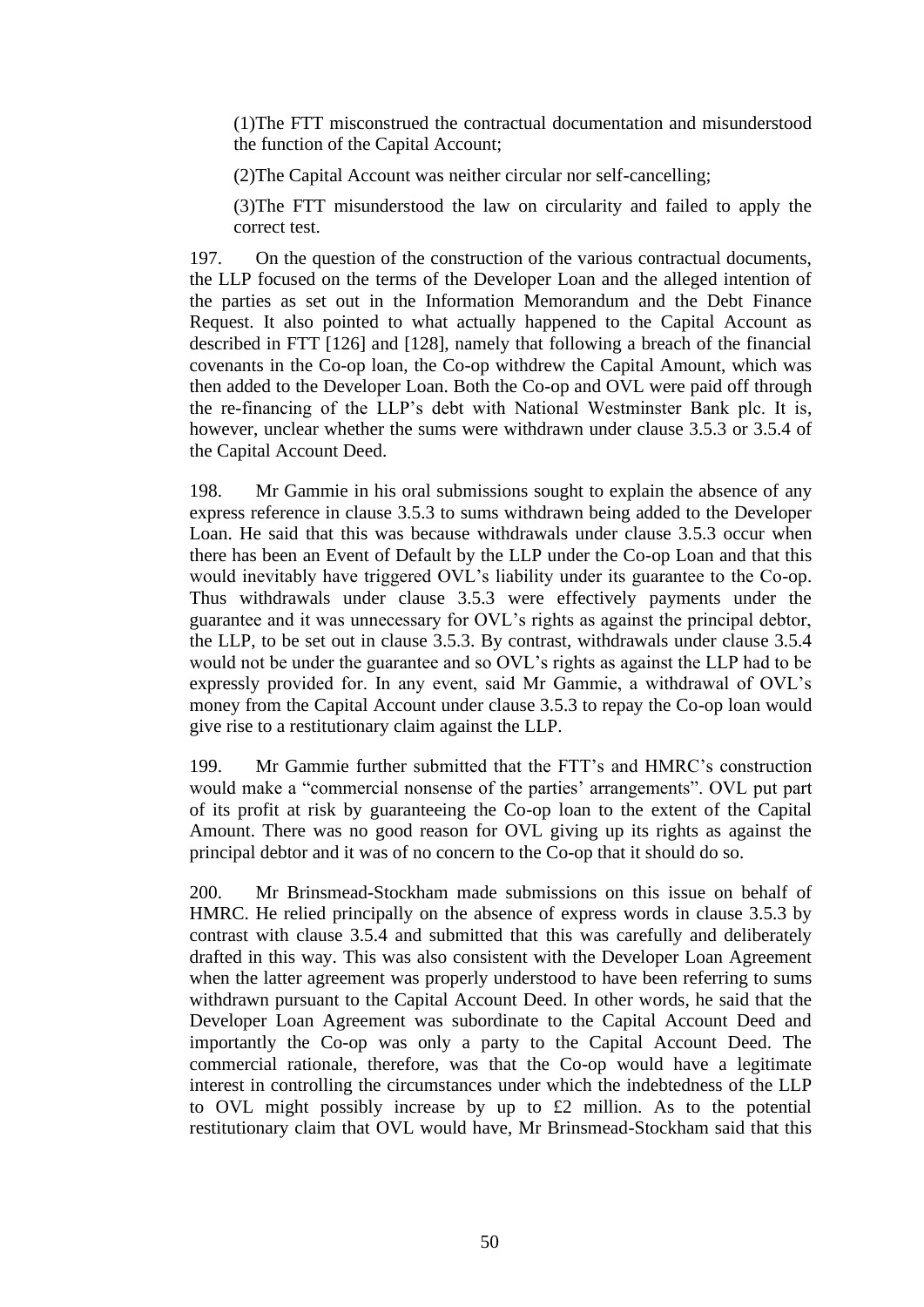was not available in respect of a withdrawal under clause 3.5.3 for a number of reasons including in particular that the contractual provisions precluded such a claim in allocating responsibility for repaying the Co-op. It was also part of HMRC's case that the monies in the Capital Account were not beneficially owned by OVL (which argument seemed to find favour with the FTT).

201. As to the Capital Account being circular or self-cancelling, the LLP's main argument, apart from its construction of the Capital Account Deed, was that this ignored the reality that OVL had deposited its money in the Capital Account and that it was not simply handing the money back to the LLP or its members upon a withdrawal under clause 3.5.3. Moreover, the money in the Capital Account could have been dealt with in a number of ways, only one of which, on HMRC's case, might result in it being effectively returned to the LLP. If it was withdrawn under clause 3.5.1 or 3.5.4, OVL would unquestionably receive the benefit of the monies in the Capital Account. Accordingly the notion that the money was never really OVL's is untenable and an analysis of the Capital Account in terms of beneficial ownership (see FTT [189] to [190]) was "unintelligible".

202. Even though the FTT does not explain in [196] the legal basis for its conclusion that the Capital Account was a "circular and self-cancelling cash flow commencing and concluding under the Co-op", Mr Gammie submitted that this would in any event have provided no basis for denying BPRA. Furthermore, it was the LLP's case that if the £2 million Capital Amount had not been borrowed from the Co-op, so that the LLP had borrowed £5 million rather than £7 million, the LLP would have had to borrow the £2 million from elsewhere, most likely from OVL by adding it to the Developer Loan. That was because the Capital Amount was part of the Development Sum which was the price at which the development had been sold to the market (and which was the market price). He also submitted that the FTT effectively failed to recognise its acceptance that the Development Sum was expenditure "incurred" by the LLP, something which HMRC were not allowed to challenge. If it was expenditure incurred by the LLP, the FTT ought to have asked itself the question "on what had the LLP's expenditure been incurred?"

203. Mr Brinsmead-Stockham submitted that the FTT was right to describe the Capital Account as a circular and self-cancelling arrangement as that was the inevitable conclusion to the FTT's finding on the meaning of clause 3.5.3 such that the Capital Amount could not sensibly be considered part of OVL's "profit". Furthermore, he submitted that the LLP only really borrowed a net amount of £5 million and that the Co-op never understood why the LLP had borrowed £7 million and immediately placed £2 million of that back in a blocked deposit account at the Co-op. Put shortly, HMRC's case was that the Capital Account was put in place purely to ramp up the LLP's claim for BPRA and it served no other purpose. This was no different, said Mr Brinsmead-Stockham, to the circular nature of the payments in *Tower MCashback* and it was similarly uncommercial.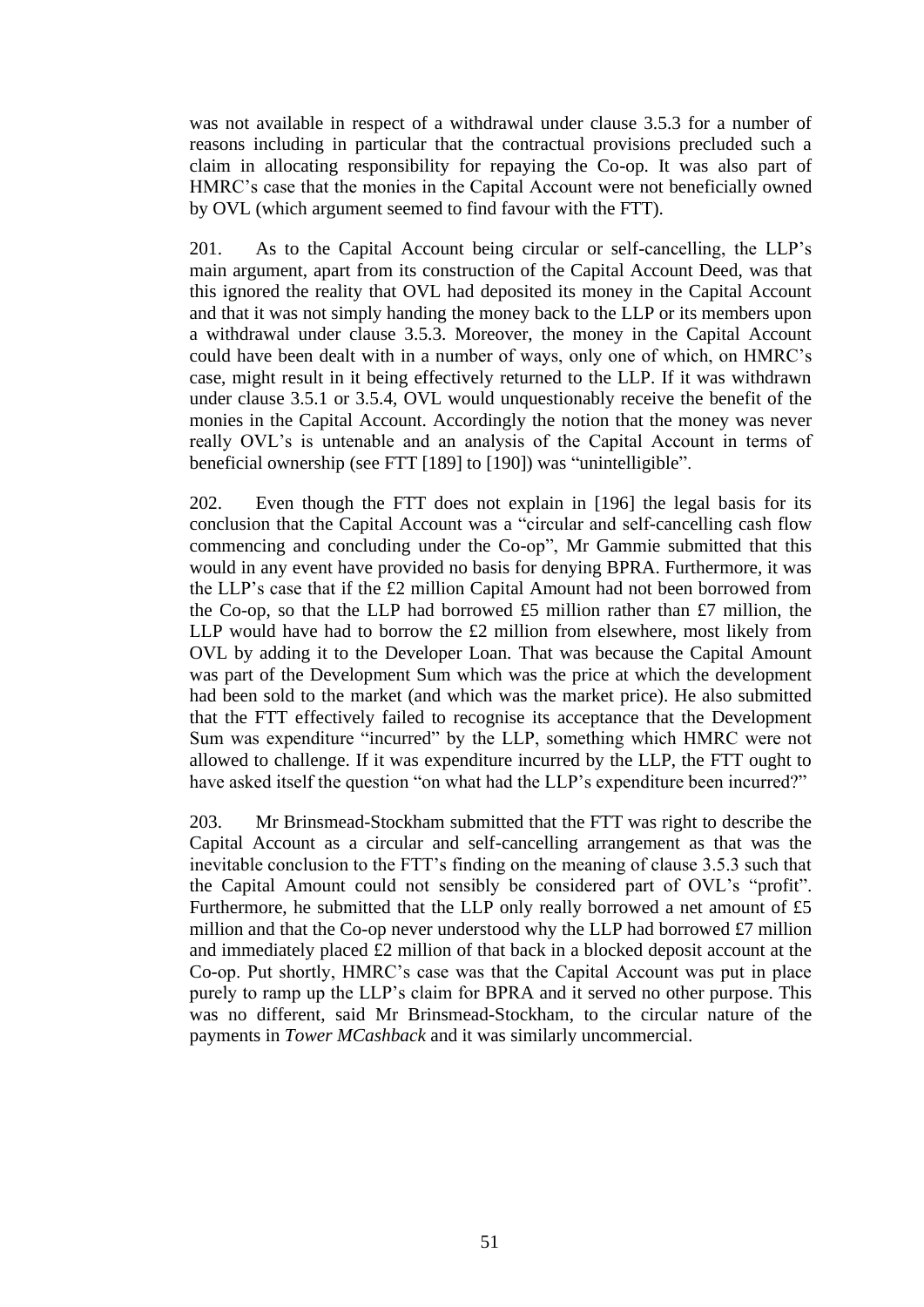### *Discussion*

#### *(a) Introduction*

204. We consider that there has been too much focus on the contractual construction argument both by the parties and the FTT. We will consider the proper construction of the relevant contractual documents but it is necessary to step back and ask why it is necessary to do this, given that clause 3.5.3 only covers one possible scenario, where the project would appear to be failing and where both the LLP and OVL would be likely to lose money. Under the other scenarios, namely those covered by clauses 3.5.1 and 3.5.4, OVL retains the benefit of the Capital Amount, even if it has to wait at least 3 years to withdraw it under clause 3.5.1. Furthermore, it is entitled to interest on the Capital Amount. Even if we were to conclude that under clause 3.5.3 OVL was not entitled to add any sums withdrawn to the Developer Loan or otherwise claim them from the LLP, we are left wondering why that answers any relevant question.

205. HMRC and the FTT considered that if clause 3.5.3 was construed as they said it should be, it meant that the money in the Capital Account was never really OVL's and it could not sensibly be regarded as its developer profit. It was, therefore, in reality money going round in a circle from the Co-op and back to the Co-op without serving any commercial purpose except to enable BPRA to be claimed on the Capital Amount. But if there was no Event of Default and the project was a success and the Co-op was repaid, the Capital Amount would quite clearly be OVL's profit. Why then should the construction of a clause dealing with one of three commercially possible outcomes lead to a characterisation of the Capital Account that is determinative for the purposes of BPRA?

206. This misplaced concentration on the construction of clause 3.5.3 led to an obscuring of the relevant issue in relation to Issue Two. That was to determine whether the amount deposited in the Capital Account was expenditure incurred by the LLP "on or in connection with" the Conversion of Blush House into qualifying business premises. HMRC and the FTT had accepted that the expenditure had been "incurred" by the LLP; but the FTT does not appear to have made any finding as to what the Capital Amount was incurred on or in connection with.

### *(b) The construction of clause 3.5.3*

207. Even though we do not think it provides an answer to the relevant question, we do need to deal with the construction question. HMRC's argument is wholly based on the differences between clauses 3.5.3 and 3.5.4 and in particular the absence in clause 3.5.3 of the words "In the event that such withdrawals are made pursuant to this Clause 3.5.4 then the amounts so withdrawn shall form part of the debt due by the [LLP] to [OVL] pursuant to the [Developer Loan Agreement]". HMRC assert that there was a commercial basis for distinguishing between the effects of a withdrawal under clause 3.5.3 and 3.5.4.

208. We consider that the Capital Account Deed should be construed within the context of the contractual arrangements and their commercial purposes as a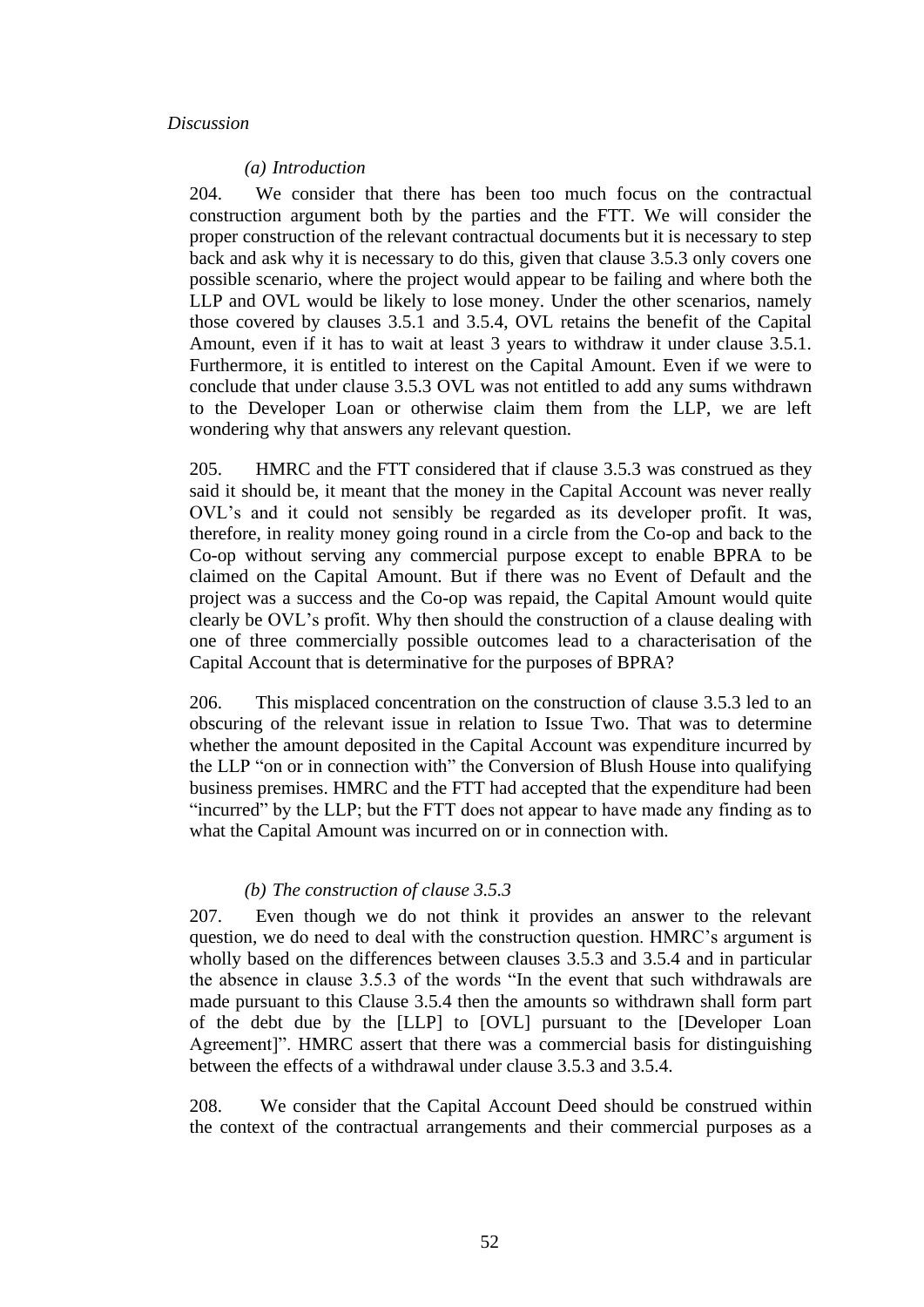whole. The money for the development, including the acquisition of Blush House, came from a mixture of debt finance from the Co-op and OVL and equity finance from the investors. The Development Sum paid to OVL constituted a market price within a reasonable range for the converted Ramada Hotel. OVL decided to assist the LLP in relation to the funding from the Co-op by guaranteeing the LLP's repayment of the Co-op loan up to a maximum of £2 million, being the Capital Account. As was said in the Debt Finance Request, this was done to give "additional comfort" to the Co-op which was already adequately secured by its charge over the property. This was spelled out further in the Information Memorandum where the mechanism of the "Developer's Capital Account" was explained, in particular emphasising that this was not the LLP's money; it was OVL that had agreed to put £2 million of its money into the Capital Account which would be charged to the Co-op. Both documents made clear that withdrawals from the Capital Account would be added to the Developer Loan and the Co-op was aware of this arrangement before it agreed to lend.

209. The various documents do not tie neatly together – Mr Gammie aptly described the position as some pieces not fitting perfectly into the jigsaw – but we believe the intended arrangement was reasonably clear. At the heart of it was OVL's agreement to guarantee the LLP's obligations to the Co-op and the Capital Account and associated Legal Charge was the means by which the guarantee was to operate and be secured. Thus:

(1) The Guarantee was the Co-op's standard form guarantee, not tailored at all to the particular arrangements save for the limitation to the extent of the Capital Account; under the normal operation of such a guarantee, the guarantor, OVL, as surety, would have rights against the principal debtor, the LLP, in the event that the guarantee was called upon;

(2) The Guarantee was secured by a Legal Charge over the Capital Account, which, given that it was an account at the Co-op, would amount to a release of the deposit to the Co-op if enforced;

(3) The Intercreditor Deed obliged OVL to pay the Capital Amount into the Capital Account, which was what OVL had agreed to do to support the LLP;

(4) The Capital Account Deed was entered into to "regulate withdrawals by OVL from the Capital Account" (clause 2). Its purpose was not to override the guarantee; rather it added to it by providing for withdrawals from the Capital Account outside of the guarantee which would amount to a partial release of the Co-op's security for the loan;

(5) The Developer Loan Agreement and the Legal Charge referred to sums "withdrawn from the Capital Account" being treated as having been added to the Loan; HMRC says that there should be implied into that "under clause 3.5.4", whereas the LLP says that the words "by the Co-op" should be implied, so as to exclude withdrawals under clause 3.5.1.

210. Given the structure and nature of the above arrangements, we cannot identify any credible commercial reason why OVL would have agreed that a withdrawal under clause 3.5.3 would effectively amount to a gift to the LLP while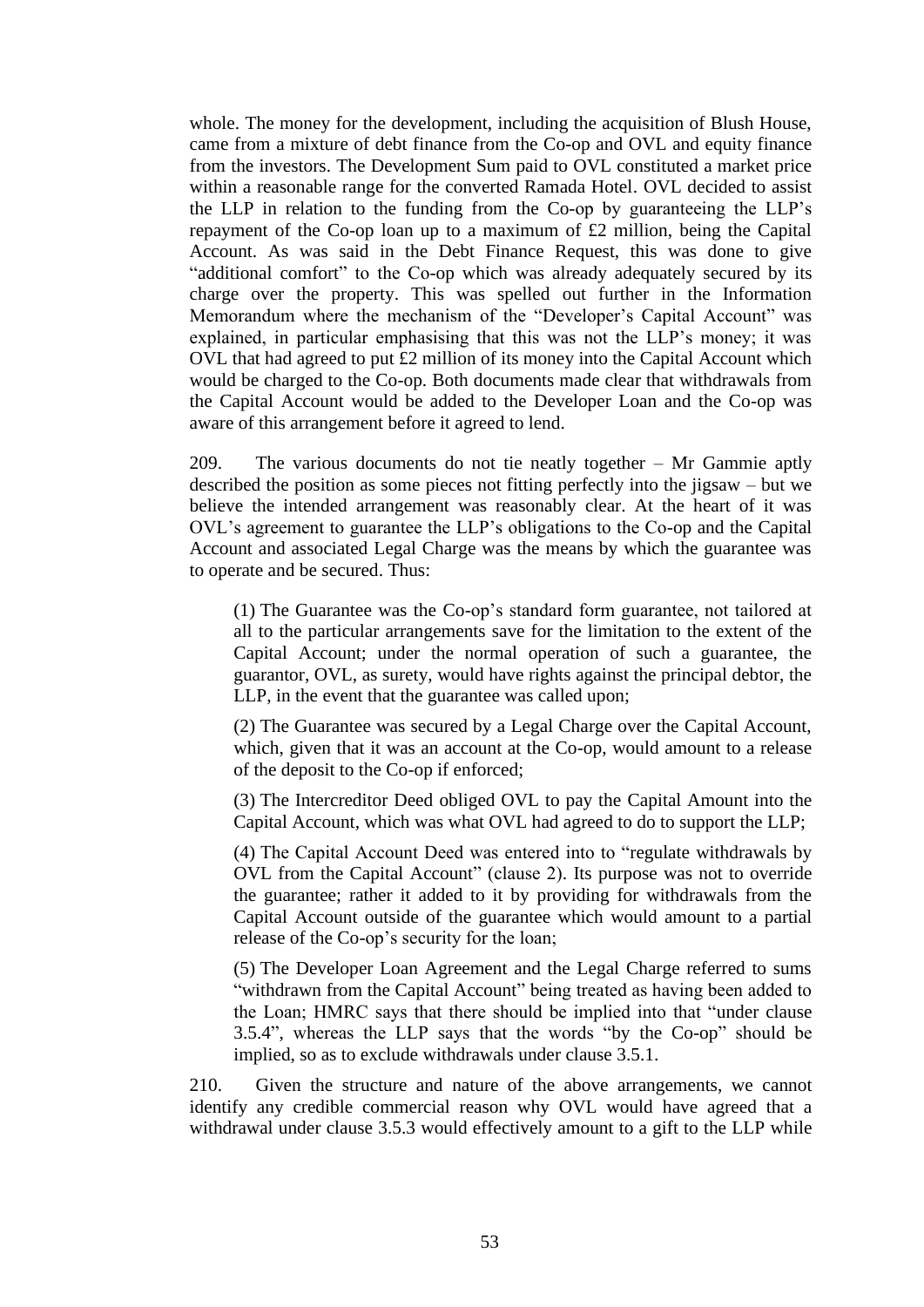a withdrawal at the request of the LLP under clause 3.5.4 would not. So far as OVL was concerned there was no logical basis for there being different outcomes vis a vis the LLP depending on which clause the withdrawal is made under. If HMRC and the FTT were correct, then OVL agreed that there should be such a distinction but we cannot see that there would be any reason for OVL to do so.

211. HMRC submitted, and the FTT seemed to accept, that the commercial rationale for the distinction was in relation to the Co-op and the Co-op's desire to know the circumstances under which the LLP might be subject to an increased liability to OVL of up to £2 million. However, that does not explain why the Co-op was content for a clause 3.5.4 withdrawal to be added to the Developer Loan. Nor does it recognise that there has to be a commercial basis for all parties to enter into such an arrangement. There was no evidence that this was an important point so far as the Co-op was concerned; indeed the evidence was that the Co-op apparently did not fully understand why the Capital Account arrangement was established. However, it would inevitably have been aware of the contents of the Debt Finance Request and the Information Memorandum before it agreed to lend £7 million to the LLP.

212. OVL's guarantee to the Co-op was a defined term in the Capital Account Deed but there is little reference to it in the body of the Deed. "Bank Liabilities" was also a defined term, meaning all of OVL's liabilities "arising under or in connection with the Guarantee". It seems to us that OVL's contingent liabilities under the guarantee were the foundation for the Capital Account Deed. Clause 3.5 specifies what payments can be made from the Capital Account in the context of OVL's guarantee.

213. There are three scenarios envisaged by clause 3.5 of the Capital Account Deed:

(1) Under clause 3.5.1, after at least 3 years from the signing of the Agreements, and to the extent that the LLP has made repayments on the Coop loan, OVL can withdraw amounts from the Capital Account. This provision would come into play in practice if the development was proving to be successful and the LLP was able to start repaying some of its borrowing. In that situation, the Co-op would be unlikely to be calling on OVL's guarantee.

(2) Under clause 3.5.3, however, this will only be available to the Co-op if there is an Event of Default under the Co-op Loan Agreement. This is therefore a situation where the project was failing and it would be likely that the LLP and probably OVL would be losing money. Clearly the Co-op could call on OVL's guarantee as well as exercising its other security. Even though the guarantee is not mentioned in clause 3.5.3, we believe that it is what is behind the provision. It is extremely unlikely that there are two separate regimes for pursuing OVL when the LLP is in default. When the Co-op exercises its right to withdraw funds under clause 3.5.3, it is effectively calling on the guarantee and the legal charge over the Capital Account.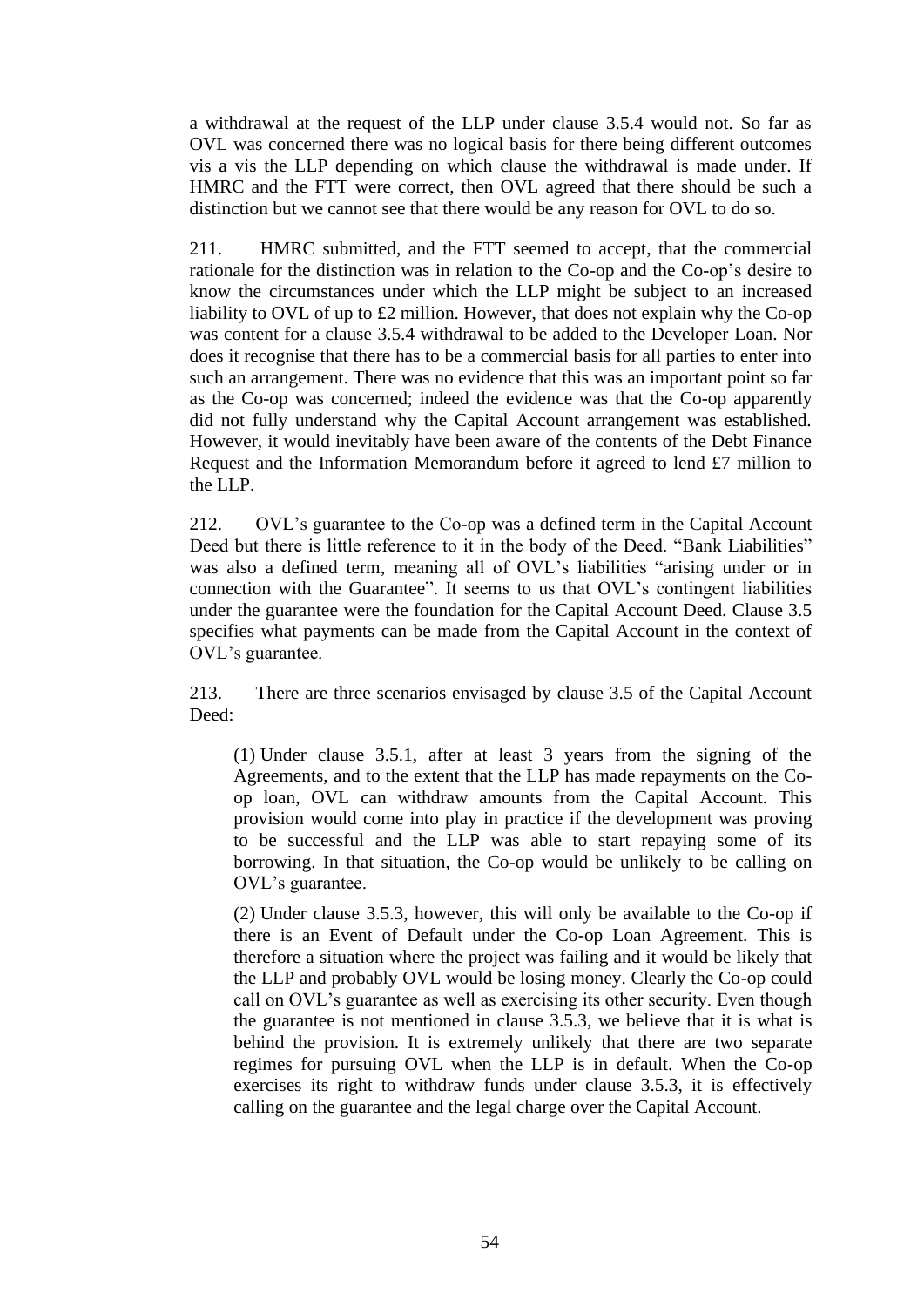(3) Under clause 3.5.4, the project is somewhere between the default situation in clause 3.5.3 and the solvent situation in clause 3.5.1. The Co-op is not able to call on the guarantee but the LLP and the Co-op can agree for there to be a withdrawal from the Capital Account so as to help the LLP meet its obligations to the Co-op.

214. Mr Brinsmead-Stockham made much of the fact that OVL and Blakes expressly consented to withdrawals under clause 3.5.3 whereas only Blakes did so in relation to withdrawals under clause 3.5.4. He also submitted that it was significant that the Co-op did not have to consent to withdrawals under clause 3.5.4 but had to act reasonably in refusing consent if it chose to do so. This showed that the Co-op had some measure of control over whether such withdrawals would happen and so be added to the Developer Loan. In our view, this reads too much into the differences. It may well have been thought that, as it was expressly stated that the withdrawals would be added to the Developer loan, OVL's consent was implicitly contained within that arrangement.

215. We largely agree with Mr Gammie's submission that clause 3.5.3 is essentially the mechanism by which OVL's guarantee is enforced. We consider it highly unlikely that the parties could have contemplated that the Co-op had different routes against OVL: one under the guarantee and legal charge and the other under clause 3.5.3. This was an imprecise and imperfect way of providing for the method by which OVL's guarantee should be enforced. As such, clause 3.5.3 did not need to provide for the withdrawals to be added to the Developer Loan because OVL was entitled to its normal remedies against the LLP as the principal debtor. Clause 3.5.4 did need to so provide because such withdrawals were not under the guarantee.

216. Furthermore, if the Co-op's purported commercial rationale was a desire to control the LLP's other liabilities, it is difficult to see why it would be more concerned about a clause 3.5.3 insolvency scenario than a clause 3.5.4 survival scenario. If the project was failing, it would be of no material relevance to the Coop what the LLP's other liabilities might be. It had the £2 million Capital Amount and the remaining £5 million was easily covered by its first legal charge over the hotel. It would surely be more concerned about other liabilities in the clause 3.5.4 situation where there might in effect be a continuing struggle for survival.

217. In the circumstances, we do not feel it is necessary to deal with the precise basis upon which OVL could claim against the LLP in respect of withdrawals under clause 3.5.3, which we have found are effectively calls under the guarantee. We agree with Mr Gammie that the recital to the Developer Loan Agreement is referring to any sums withdrawn by the Co-op pursuant to the Capital Account Deed, that is under *either* clause 3.5.3 and 3.5.4, and that therefore OVL was entitled to add the LLP's liability to the Developer Loan, as made clear by the definition of "Principal" in the Legal Charge securing the Developer Loan. As we have found that OVL was so entitled, HMRC's arguments about the unavailability of a restitutionary remedy fall away.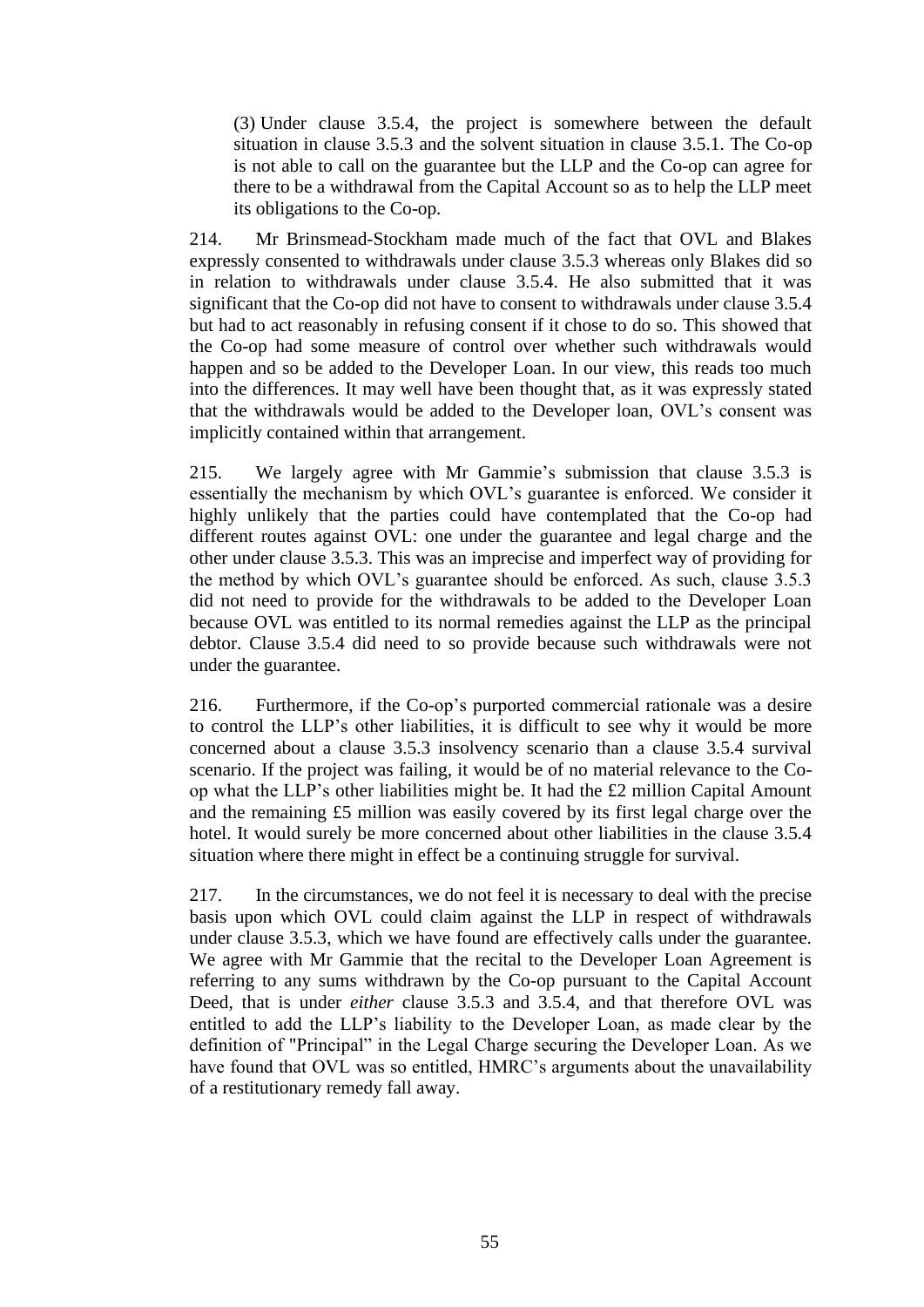218. Therefore, we conclude that the FTT was wrong to find that OVL was not able to add a commensurate amount to the Developer Loan in the event of a withdrawal under clause 3.5.3.

### *(c) Beneficial ownership of the Capital Account*

219. As referred to above, the purpose of HMRC's argument as to the construction of the documents seems to have been to show that OVL was never the beneficial owner of the Capital Amount or the Capital Account. Quite apart from our finding on the construction argument, we would have been unpersuaded that there is any serious doubt as to OVL's beneficial ownership.

220. The £2 million was paid to OVL as part of the Development Sum. On receipt by OVL it was clearly OVL's money. OVL had agreed to place the money in an account in its name at the Co-op. All interest earned on the Capital Account monies were credited to OVL (see clause 3.2). OVL charged the Capital Account to the Co-op. We do not see that the fact that OVL might have to wait for at least 3 years before being able to withdraw funds affected its beneficial ownership of the funds in question. Similarly, even if we are wrong on the construction of clause 3.5.3, the money in the Capital Account remained OVL's unless and until it was withdrawn by the Co-op.

221. Mr Gammie submitted that an analysis of the Capital Account in terms of its beneficial ownership was "unintelligible". We do not agree that it is unintelligible in the sense he was arguing (namely whether a bank account ever has a beneficial owner) but we do think that the concept of beneficial ownership in this context was not particularly helpful. OVL had agreed to put its money at risk for the purposes of securing its guarantee to the Co-op. Simply because that money was at risk of being withdrawn by the Co-op pursuant to the guarantee or the Capital Account Deed did not mean that it was not really received by OVL or was not its money at any material time. It is therefore properly to be described as its profit out of the Development Sum which it chose to use by supporting the LLP in achieving a successful outcome to the project.

#### *(d) Circularity*

222. The fact that the Capital Amount was part of OVL's profit means there can be no substance to the FTT's alternative basis for disallowing the claim for BPRA, namely that it was circular and self-cancelling. HMRC's contention was that it was circular in the sense that the extra £2 million of borrowing from the Coop came straight back to the Co-op upon deposit in the Capital Account and being subject to withdrawal under clause 3.5.3. The FTT concluded in [196] that such a circular cash flow "was not incurred on or in connection with the conversion or renovation of the Property". As the basis for this was circularity from and to the Co-op, it rather looks as though the FTT was making a finding that the Capital Amount was not expenditure incurred by the LLP (although see [187]). If so, such a finding was not open to it as it had earlier refused HMRC's application to amend its case in such respect (see FTT  $[7] - [26]$ ).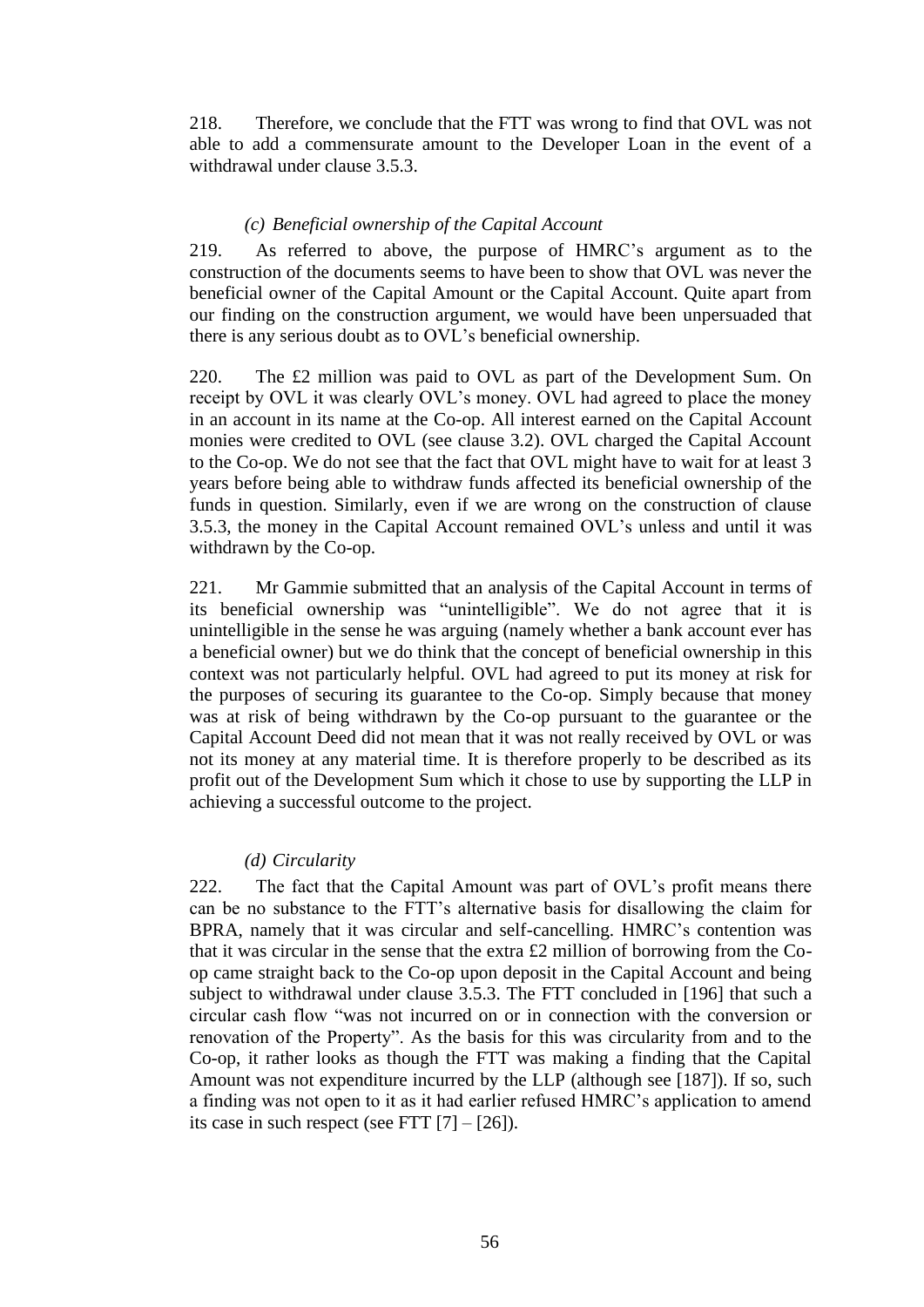223. The FTT and HMRC referred to the circularity of the payments in *Tower MCashback* but we consider that this is far from an analogous situation. Even in *BMBF* there was more circularity in the payments than in this appeal, in that they all started and ended up with Barclays Bank. In this case, there was in reality no circularity or self-cancellation at all. There was merely the possibility that the Coop might enforce its guarantee and exercise its rights under clause 3.5.3 if the LLP was in default of its loan obligations.

224. Having accepted that the Capital Amount was expenditure incurred by the LLP as part of the Development Sum, the only question is on what it was expended. Our analysis shows it was in substance a guarantee by OVL of the LLP's obligations to the Co-op, sourced from OVL's potential profit from the project which it had agreed to put at risk. That was clearly expenditure "on or in connection with" the Conversion of Blush House and the fact that the guarantee may not have been called on does not detract from that.

## *Conclusion*

225. Accordingly, we allow the LLP's appeal in relation to expenditure incurred in relation to the Capital Amount.

## **The Interest Amount/Licence Fee**

## *Introduction*

226. In relation to the Interest Amount/Licence Fee of £350,000 (which we will hereafter refer to as the "Licence Fee"), the FTT reached the opposite decision to the Capital Account and decided in the LLP's favour that it did qualify for BPRA. In our view the Licence Fee is a far clearer case of circularity and uncommerciality than the Capital Account and it is surprising that the FTT decided the issues in this way. This is, therefore, HMRC's appeal against the FTT's decision.

227. The Licence Fee was part of the Development Sum. OVL was required to pay it into a deposit account with the Co-op and withdrawals from it were regulated by the Licence Deposit Deed entered into at the same time as all the other agreements. So far, that is similar to the Capital Account. But the terms of the Licence Deposit Deed were very different to the Capital Account Deed. They required OVL to pay an amount back to the LLP by way of a quarterly licence fee for the occupation of the Property so as to carry out the development works, such licence fee being equal to the quarter's interest payable to the Co-op under the Coop Loan.

228. It may be wondered why the quarterly interest payments were not simply paid by the LLP to the Co-op without going first to OVL and then back again to the LLP. The LLP says that this is a perfectly normal arrangement that has been adopted in many other schemes, including Enterprise Zone Allowance schemes that HMRC have approved. Indeed, the FTT concluded that it was a "commercial arrangement": FTT [179]. There was some evidence before the FTT that in a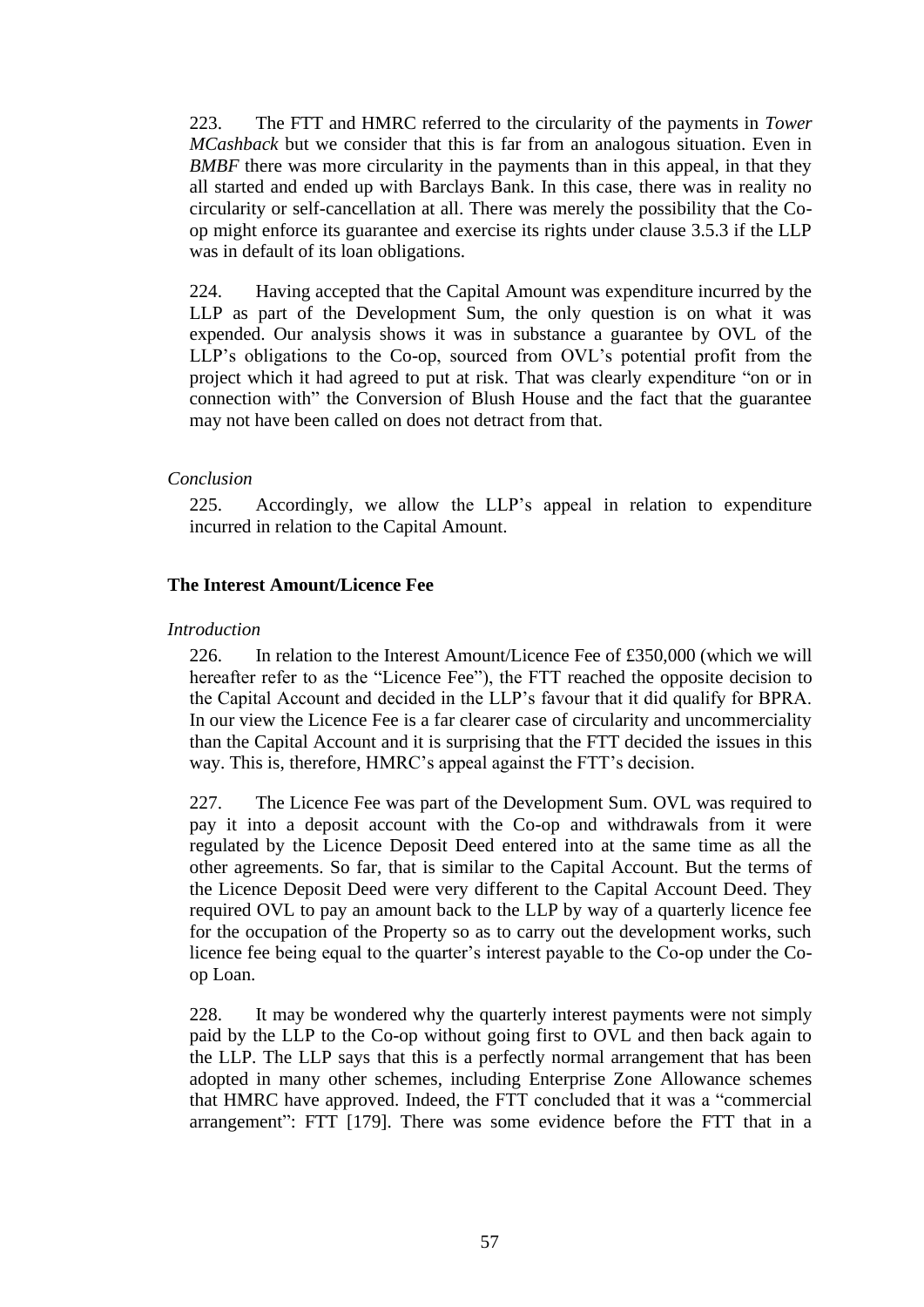typical investment structure for a project such as this the expectation would be that the investment would be made entirely up-front, with no ongoing payments following the initial subscription. However, we note that if the interest had simply been paid by the LLP, that would have been an income expense, not a capital expense, and so potentially not eligible for BPRA.

229. HMRC challenge whether this was, in fact, a "commercial arrangement" and heavily criticise the FTT's factual conclusions on that point. HMRC also challenge the FTT's analysis of the tax effect of the arrangements and its alleged failure to address the statutory question. HMRC further submit that the Licence Fee Amount was "on or in connection with…the acquisition of…rights in or over land" within the exception in section 360B(3)(a).

230. Part of the LLP's argument in relation to the Licence Fee was based on its case that the overall Development Sum was at a market price and that that included the Licence Fee which was an accepted feature of similar schemes. This seems to us to be an argument that is more relevant to Issue One. Looking at it as a separate right/obligation acquired by the LLP, we must examine, as Mr Gammie puts it, what it was that the LLP got for the Licence Fee.

## *The Facts*

231. By paragraph 1.1 of Schedule 1 of the Development Agreement, the LLP granted a licence to OVL (and specified other parties) to enter upon and to occupy the Property in order to carry out the development works. By paragraph 2 of Schedule 2 of the Development Agreement, the LLP was obliged to pay the Licence Fee Amount "into a deposit account to be drawn down in accordance with the terms of a Licence Deposit Deed entered into between [OVL] and the [LLP]". Paragraph 1.2 of Schedule 1 of the Development Agreement then said:

> In consideration of the licence granted at paragraph 1.1 and subject to paragraph 2 of Schedule 2, [OVL] shall pay the Licence Fee Amount on the date hereof to be utilised in payment of a quarterly licence fee equal to each quarters interest charged to the [LLP] on the finance obtained from the [Co-op] to fund part of the Development Sum, incurred from and including the date hereof until and including the date that the hotel at the Site opens for trade as an operational hotel and any shortfall shall be paid by [OVL] and/or be paid out of the Costs Overrun Account.

232. Hence, OVL would appear to have been liable to continue paying the quarterly licence fee until the hotel opened, including after the Licence Fee had been exhausted. The LLP argued that OVL was therefore bearing a risk of the development overrunning and this was of benefit to the LLP and its members.

233. The rationale for equating the licence fee with the quarterly interest payments was that the LLP would not be receiving any income while the development was being carried out and it therefore needed income with which to pay the interest on the Co-op loan. The mechanism of charging OVL a licence fee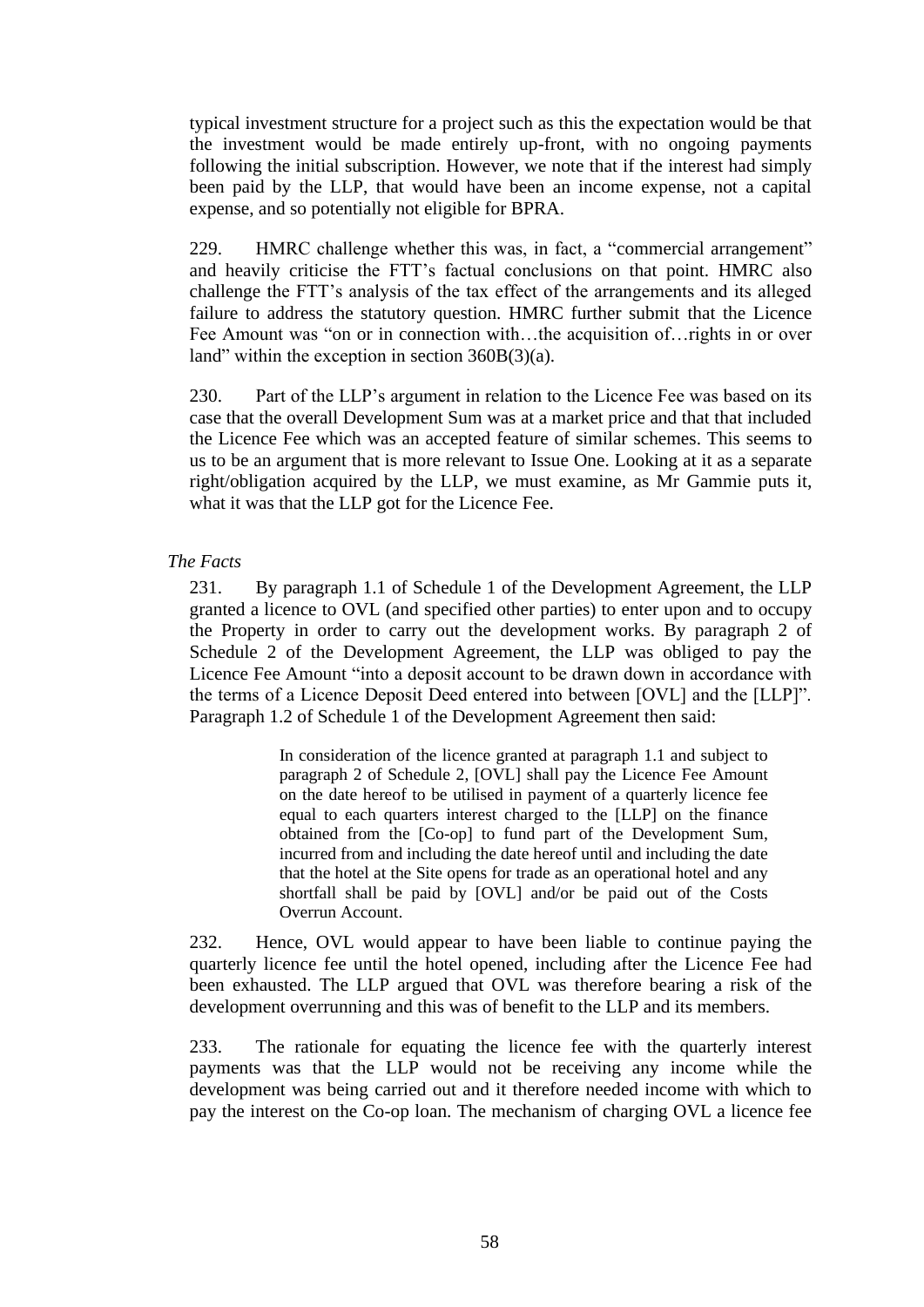in precisely the same amount as the interest payments due under the loan provided the necessary income so that the LLP could make the interest payments.

234. By clause 16.5.2(d) of the Intercreditor Deed, OVL was obliged to transfer the "Interest Amount" (defined in the Co-op Loan as the amount of £350,000) into the "Interest Account". That Interest Account was charged to the Co-op pursuant to clause 15.2(a)(iii) of the Co-op Loan. A Legal Charge was entered into on 25 March 2011. By clause 16.9 of the Intercreditor Deed, OVL could not withdraw any amount from the deposit account save to allow the LLP to make interest payments to the Co-op.

235. The Licence Deposit Deed defined OVL as the "Chargor" and the LLP as the "Chargee". That was because the LLP was granted a second charge over the deposit account, after the Co-op's first charge. The "Licence Fee" was defined as the sum of £350,000 "to cover interest payable on the funding advanced by the [Co-op]". By clause 4, interest on the account was "released" to OVL. Clause 5 provided for withdrawals and was in the following terms:

> [OVL] shall pay to the [LLP] the following payments from the Deposit and upon such terms as contained in the Development Agreement a sum equal to each quarter's rent to be utilised in payment of a quarterly licence fee equal to each quarters interest charged to the [LLP] on the finance obtained from the [Co-op] to fund the Development Sum (as defined in the Development Agreement), incurred from and including the date hereof until and including the date that the Site opens for trade as an operational hotel.

236. Then clause 6, which was said by the parties to contain at least one, and possibly two, errors, read as follows (without substituting OVL and LLP for Chargor and Chargee):

### 6. REPAYMENT OF DEPOSIT

The Chargee shall release the Deposit in accordance with clause 5 above. Any remaining sums in the Deposit Account shall be paid to the Chargee upon completion of the Lease.

237. One possible error was whether "completion of the Lease" should actually have been "termination of the Licence". Licence was a defined term in the Licence Deposit Deed, whereas Lease was not. It was, however, a defined term in the Development Agreement and it was the Lease to be entered into by the LLP with the Operating Company, which was to start once the development was complete and the hotel commenced trading. The clause makes sense if it is a reference to that Lease, because the Licence would have come to an end when the Lease came into force. So we do not think this was an error.

238. The other alleged error was put forward by the LLP and is more relevant to the issues we have to decide. The LLP says that the reference to the "Chargee" in the second sentence is wrong and it should have referred to the "Chargor", ie OVL. HMRC says that this was not an error. The first sentence is clearly correct, confirming that payments of the licence fee could be made out of the deposit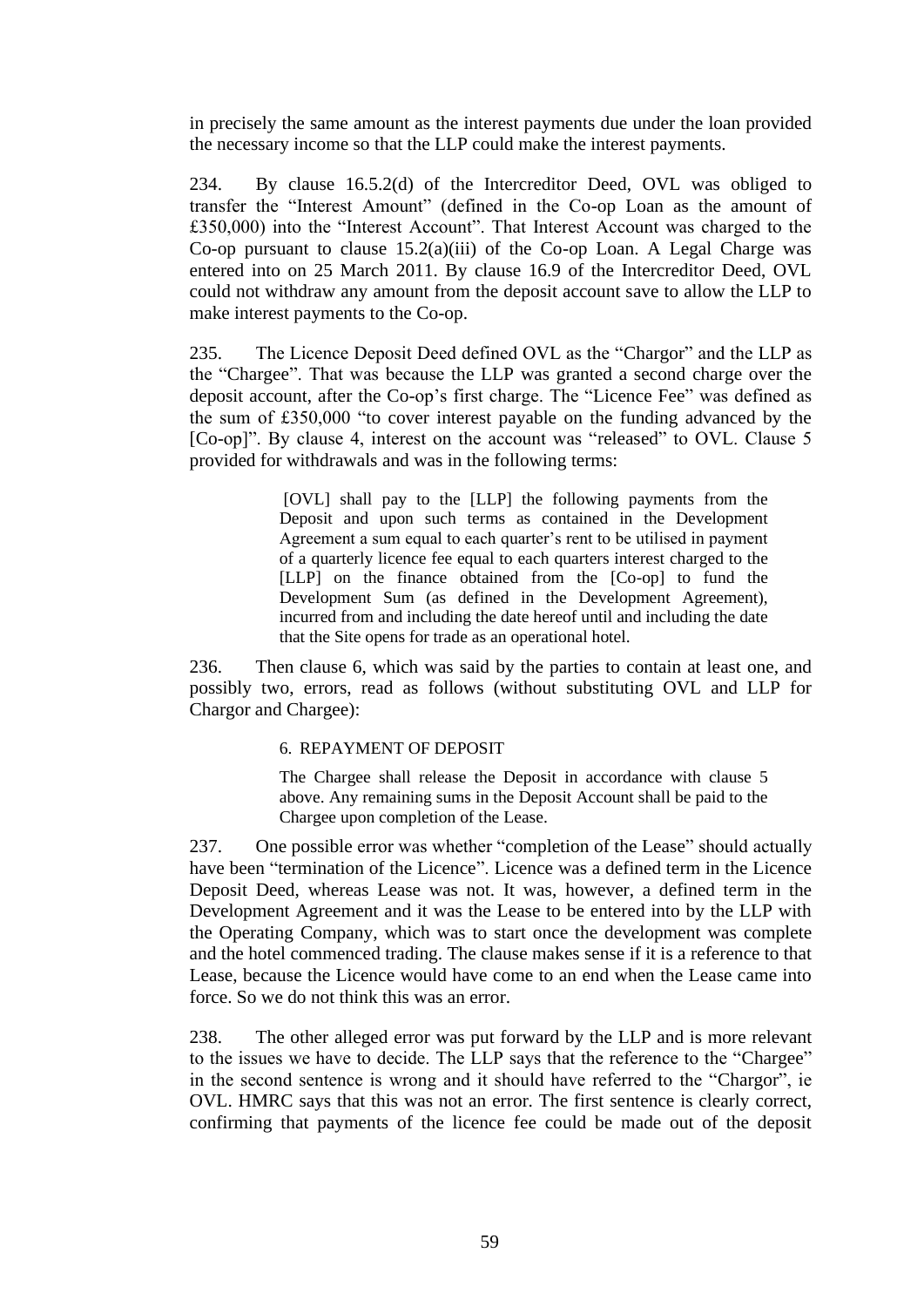account despite the existence of the LLP's second charge. (We do not know how the Co-op's consent was obtained but presumably it knew about the purpose of the account.) Mr Bremner, who argued this aspect on behalf of the LLP, said that the Licence Fee was OVL's money and so when the licence terminated, the second charge would too and the money would be OVL's. This was what in fact happened as the amount paid out of the account was £316,120 and the balance of £33,880 from the £350,000 was apparently retained by OVL (see FTT [110]).

239. Mr Brinsmead-Stockham, who argued this aspect on behalf of HMRC (Mr Davey also argued in relation to the commerciality issues on this – see below), said that the clause should be read as it is and that that was a good signifier as to the circularity of this arrangement. Furthermore, it would not make sense having a clause that provides for the payment of money in OVL's account to OVL. In [109], the FTT seemed to adopt this approach in referring to the LLP in its quote of clause 6. However, that was not commented on in the light of its finding in the next paragraph that the balance of the £350,000 was then retained by OVL.

240. In our view, there is no basis for regarding the reference to the "Chargee" in the second sentence as a mistake. As such we are bound to proceed on the assumption that it is a correct reference and that the balance should in fact have been paid back to the LLP.

241. Between 25 March 2011 and 10 October 2012 the LLP invoiced OVL for "rent" and requested that payment be made directly to the LLP's bank account with the Co-op. As stated above, a total of £316,120, excluding VAT, was paid in this way.

# *The FTT Decision*

242. The FTT deals with this in FTT [172] to [181]. However, most of those paragraphs are taken up with recording the parties' submissions. There is little or no analysis of those submissions and, with respect, it is unclear what the FTT's conclusions were as to the parties' arguments.

243. After setting out the broad facts in [173], the FTT records HMRC's submissions in  $[174] - [177]$ , including that there was no commercial reason for the Licence Fee being paid to OVL. In [177], the FTT expressly disagreed with HMRC's argument that the Licence Fee was excluded from being qualifying expenditure because it fell within the land exception contained within section 360B(3). In [178], the FTT summarises two arguments of the LLP.

244. The FTT's main conclusion and reason for allowing the LLP's claim to BPRA in relation to the Licence Fee is in [179], which states as follows:

> It is accepted that the LLP knew and accepted that is [sic] granted the licence to [OVL] because it was necessary to enable it and its contractors to enter the Property for the purposes of carrying out the project. Also, the LLP did not have the funds to meet it [sic] obligation to pay interest to the Co-op during the development phase of the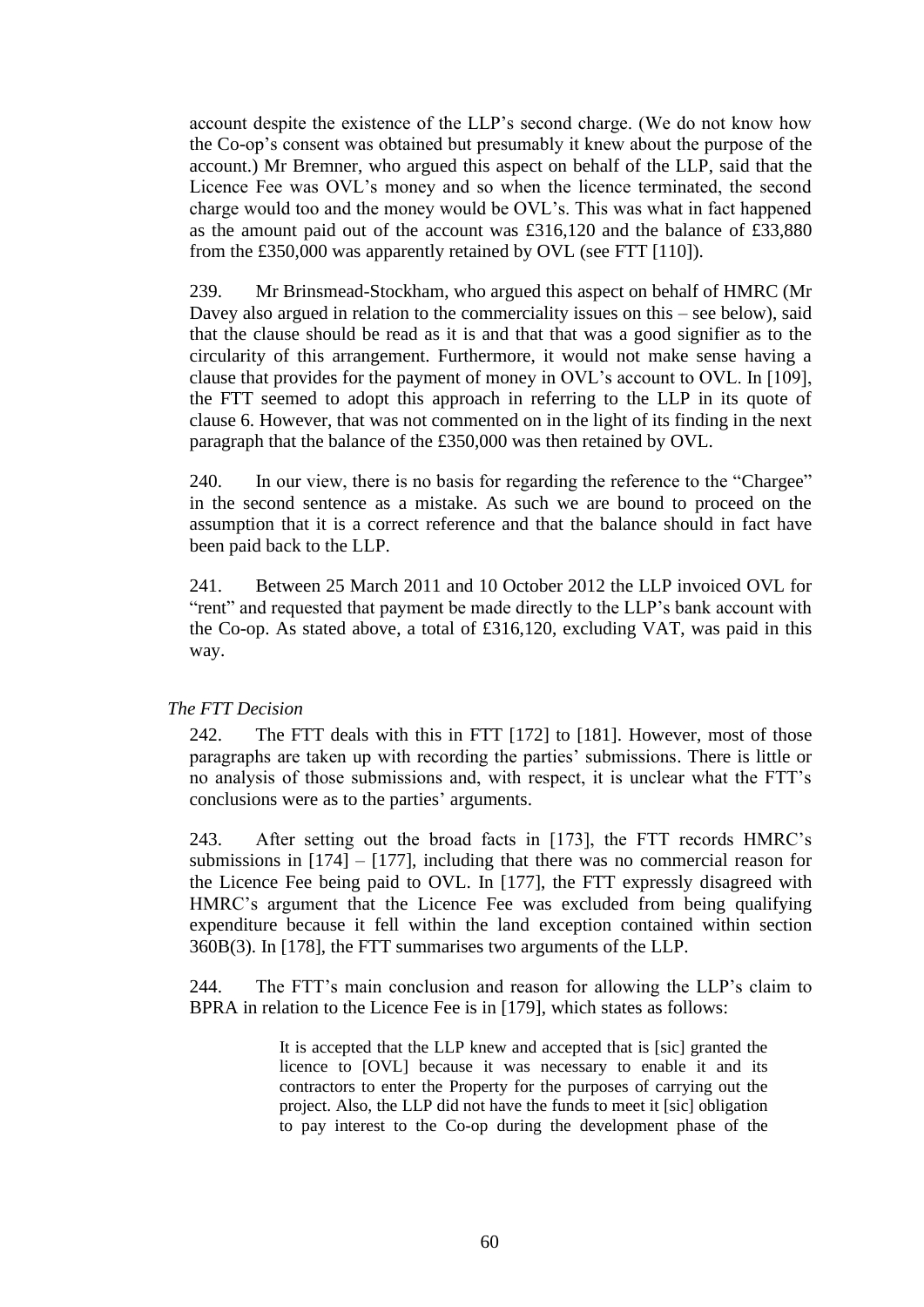project. We agree with Mr Gammie that this was a commercial arrangement, the effect of which was not to increase the tax deduction available to the LLP as the income it received from the licence fee was taxable.

245. Mr Davey described the FTT's conclusion that this was a "commercial arrangement" as "risible" as there was no basis for such a conclusion and there was certainly no reasoning for such a conclusion explained in the Decision.

246. In [180] the FTT expressly accepted the LLP's submission, and thereby rejected HMRC's submission, that the wider wording of section 360B made the case distinguishable from that of *Ben-Odeco.*

### *The Parties' Submissions*

247. Both Mr Davey and Mr Brinsmead-Stockham mounted a full scale attack on the FTT's finding that this was a "commercial arrangement". They submitted that the reasoning of the FTT in this respect, such as it is, ignored the selfcancelling nature of a payment going from the LLP only so as to be paid back to the LLP for the purpose of the LLP meeting its interest costs. The only purpose, they said, to such an arrangement was to increase the BPRA claim by the amount of £350,000. There was no other commercial purpose and the proper construction of clause 6 of the Licence Deposit Deed, together with the LLP's failure to recover the balance, confirmed the lack of commerciality.

248. Mr Brinsmead-Stockham also submitted that the FTT's apparent conclusion that the arrangements were effectively tax neutral was incorrect. He said that the effect and purpose of the arrangements was to convert a revenue expense, the interest expense on the Co-op loan, into a capital expense on which the LLP (and its members by way of sideways loss relief) could claim BPRA. Insofar as the FTT was influenced by the alleged tax neutrality of the arrangement, that was an error of law. Accordingly, HMRC submitted that the self-cancelling, circular and uncommercial nature of the Licence Fee Amount meant that it was not incurred "on or in connection with" the Conversion of Blush House. Alternatively, HMRC relied on section 360B(3)(a) on the basis that the Licence Fee was incurred "on or in connection with…the acquisition of…rights in or over land", namely the licence to OVL and its contractors to occupy the Property.

249. Mr Bremner defended the FTT's decision on the Licence Fee, saying that it was a factual finding that it was a "commercial arrangement" and that this was based on ample evidence, in particular expert evidence, that was before the FTT. As a factual finding, HMRC are not entitled to challenge it as if it were a point of law save on the very narrow grounds explained by the House of Lords in *Edwards v Bairstow.* As to the alleged illegitimate conversion of an income expense to a capital expense, Mr Bremner argued that this was a wholly new point raised by HMRC on this appeal but that in any event it went nowhere, as it only concerned the timing of the relief and there was no evidence that the BPRA claim had been ramped up. Finally, Mr Bremner submitted that the Licence Fee was clearly on or in connection with the Conversion of Blush House and the exception in section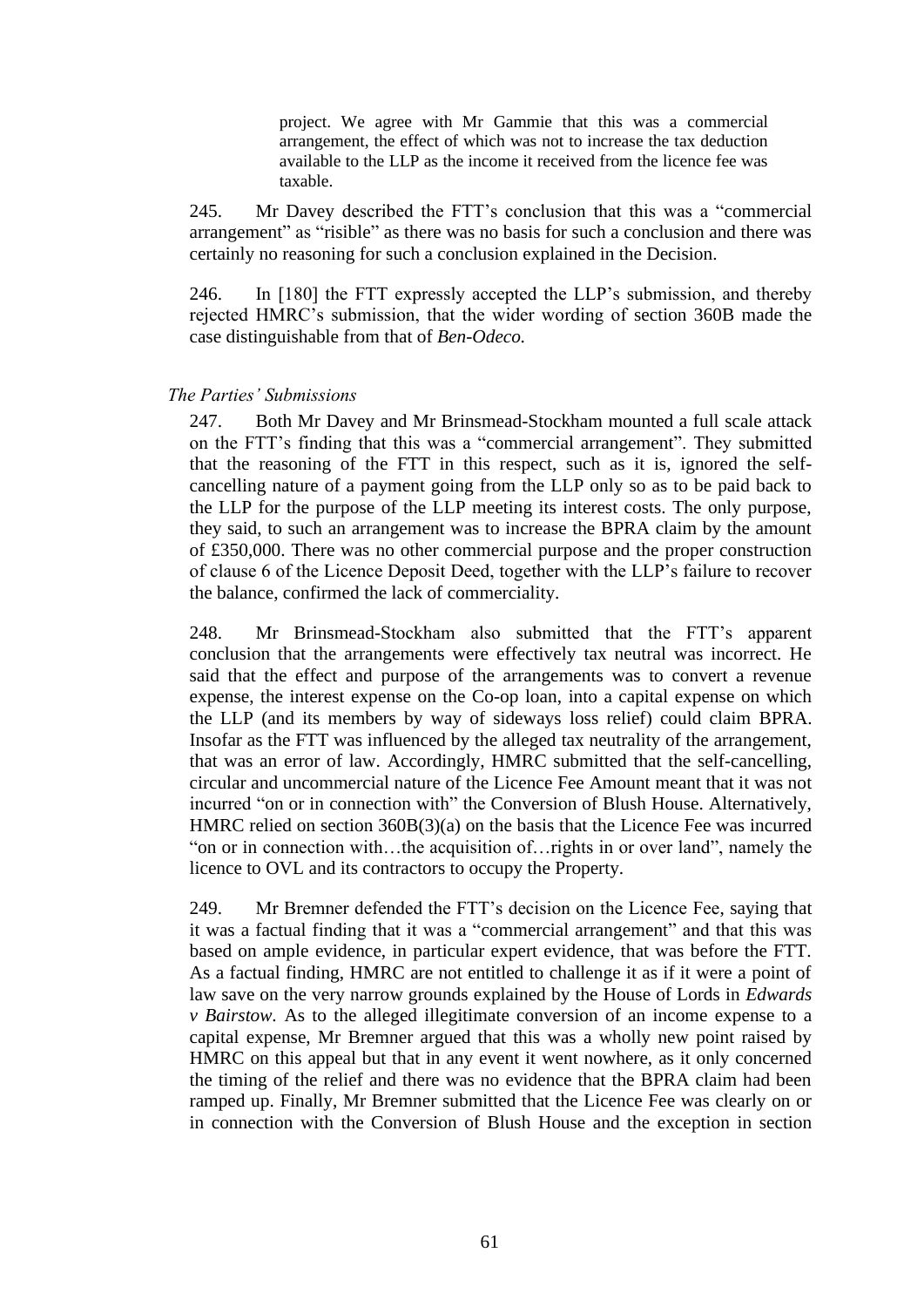360B(3)(a) did not apply because it was not the LLP which was acquiring an interest in the Property.

## *Discussion*

# *(a) Commerciality*

250. It is very difficult to discern the basis for the FTT's conclusion that this was a "commercial arrangement". As we have discussed, at [134] the FTT appeared to decide that because the parties to the transactions, meaning in particular the LLP and OVL, were not "connected" in any statutory sense, that "any transactions between them are to be regarded as being "arms' length" commercial transactions." Quite apart from that being an error of law, it was an illogical and unjustifiable leap in the FTT's reasoning to conclude that this meant that all the transactions between the parties were "arms' length commercial transactions".

251. While we have concluded that the arrangements overall and the Development Sum in particular were commercial and broadly at market price, we are now evaluating the separate right/obligation acquired by the LLP for £350,000. It is necessary to look at the constituent elements and decide whether it was commercial in determining whether it amounted to expenditure incurred "on or in connection with" the Conversion of Blush House. Looking at the Licence Fee in isolation from the other parts of the Development Sum, we cannot discern any credible commercial reason to pay a sum of money to a person who is contractually obliged to return it.

252. In [179], the FTT gave two purported reasons for such an arrangement:

(1)That OVL and its contractors needed a licence to occupy the Property for the period of the development; and

(2)That the LLP needed funds to pay the interest on the Co-op loan at a time when the Property was not generating any income.

253. As to (1), the need for a licence does not explain why the LLP had to provide the funds to OVL so that it could pay the licence fee. Nor does it justify charging such a large amount for the licence. The FTT did not refer to HMRC's expert on property development and associated market practice, Mr Anthony Williams, who had given evidence that a licence to a developer would usually be at a nominal fee and that he had never seen a fee based on the interest expense of the owner of the property.

254. As to (2), whilst the LLP obviously needed funds to pay the interest, it did not need to pay the Licence Fee only for it to be returned in order to generate those needed funds. The LLP had the funds in the first place and it is quite artificial to suggest that the funds needed to be generated in this circular way.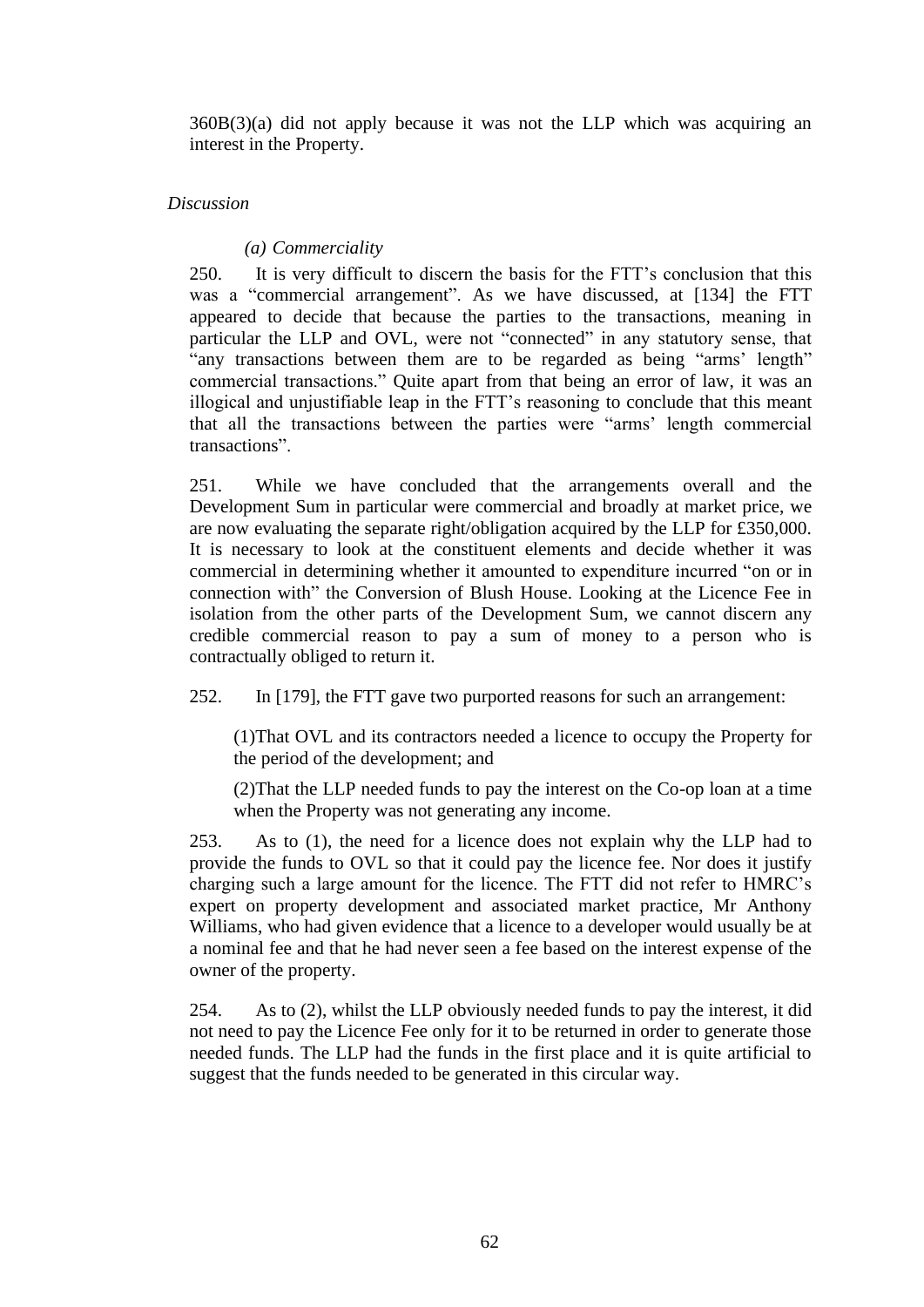255. It is clear that the amount of the licence fee payable by OVL was not set by reference the value of the licence but instead by reference to a completely unrelated factor, namely the amount of interest payable by the LLP to the Co-op. The LLP had adduced evidence from Mr Nicholas Lewis, the founding partner of Downing and the promoter of the LLP, and Mr Michael Tracey, the director and shareholder of OVL and the Cannock Group of Companies, that this sort of arrangement was a normal feature of a pre-funded structure where ongoing debt interest had to be funded. They said that this was a standard way of financing interest costs and that it had been accepted by HMRC in other Enterprise Zone and BPRA transactions. This was also supported by their expert Mr Douglas Smith who agreed that a licence fee to fund the development's interest costs was "quite usual" in "tax-driven" development projects.

256. Even though the FTT did not expressly refer to such evidence, it may be that it was behind its conclusion that this was a "commercial arrangement". The FTT also does not refer to the LLP's argument that the Licence Fee arrangement incentivised OVL to deliver on its development obligation on time because the risk of overruns was effectively transferred to OVL by it continuing to be liable to pay the licence fee until the development was complete and even if the Licence Fee Amount had been exhausted. However, as Mr Brinsmead-Stockham pointed out, the Licence Fee was unnecessary to provide such an incentive, and OVL's liability in respect of overruns could easily have been provided for in the Development Agreement without the device of paying money to OVL only for it to be returned.

257. Unlike the Capital Account, in our view the Licence Fee was clearly a circular and self-cancelling arrangement that had no real discernible commercial purpose. Even if interest charges on a bank loan can properly be characterised as a development cost and for that reason it is justified to include it within the Development Sum, we do not think that the specific Licence Fee transaction can be properly described as a "commercial arrangement". There was insufficient analysis in the FTT's Decision as to its conclusion in such respect and it ignored the undisputed facts indicating that it was a completely circular arrangement. We consider that this was an *Edwards v Bairstow* error of law by the FTT, and it was not "based on careful evaluative findings of fact" – see [74] of *Ingenious Games LLP and ors v HMRC* [2019] STC 1851.

## *(b) Tax neutrality*

258. The last sentence of [179] implies that the FTT thought that its conclusion on commerciality was strengthened by the arrangement being tax neutral, in the sense that the LLP would have to pay tax on the licence fees it received from OVL but that the interest was tax deductible.

259. HMRC submitted on this appeal that that tax neutrality only applied on the revenue side, whereas the arrangement allowed the LLP, or more particularly its members, to claim it as a capital expense and thus claim BPRA by way of sideways loss relief. It was part of the incentive for investors that they could claim sideways loss relief in year one of the development. Mr Bremner submitted that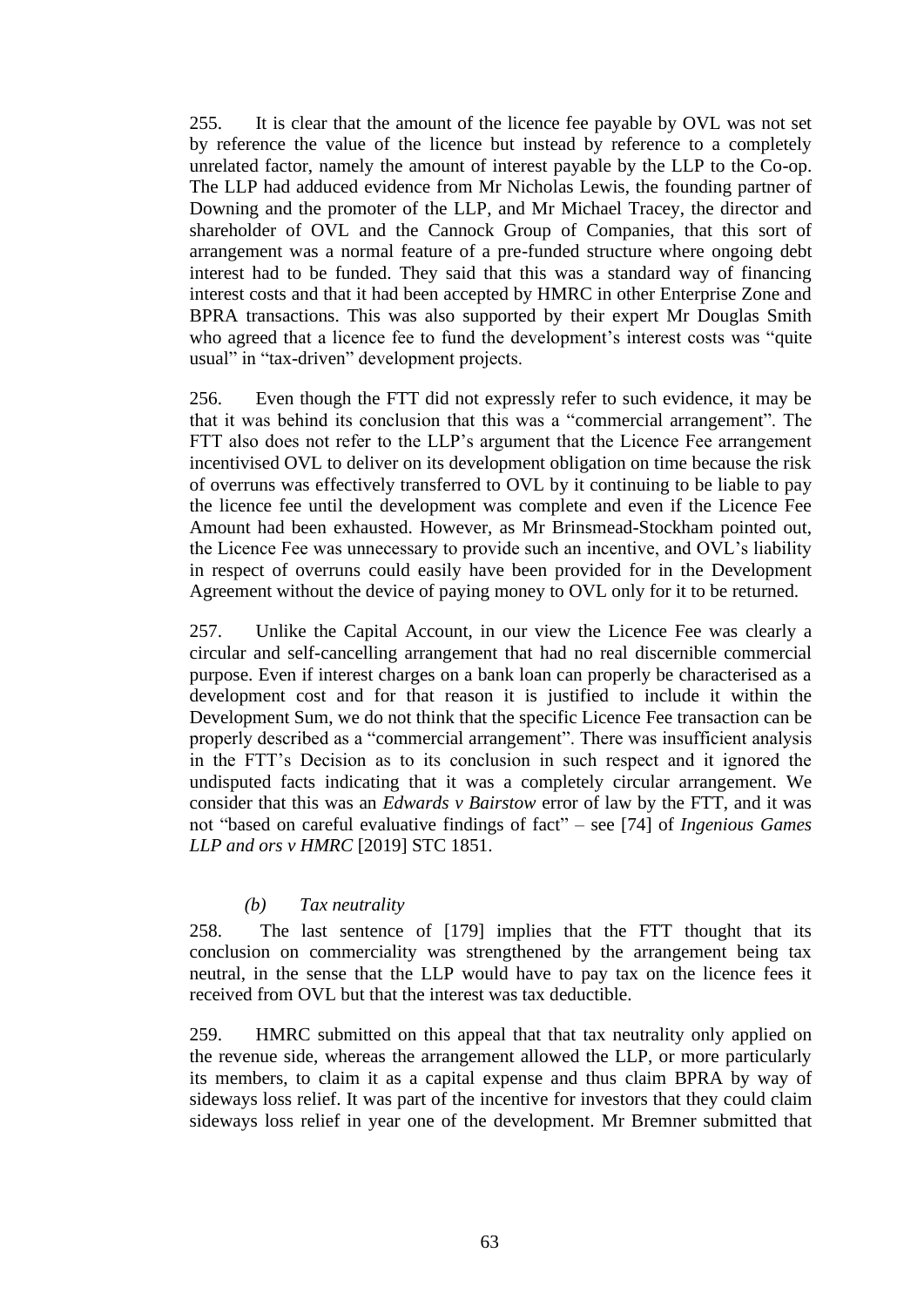there was nothing in any of these points because, as the hotel was successful, it was only a question of timing as the LLP would have been able to claim the revenue deduction against its profits. He also said that HMRC's analysis ignored the possibility of BPRA being withdrawn if there was a balancing event within the first seven years.

260. Again the difficulty we have with this is that it is unclear what impact the alleged tax neutrality had on the FTT's conclusion on commerciality. In our view, it is reasonably clear that a major factor for investors who decide to invest in such a scheme is the availability of sideways loss relief in year one. It is therefore in their interests for the BPRA claim to be as high as possible. While over the course of the many years the tax effect may or may not turn out to be neutralised, it is undeniable that the revenue expense has been converted into a capital expense, facilitating its inclusion in the BPRA claim.

# *(c) Was it qualifying expenditure?*

261. As to whether the Licence Fee was incurred "on or in connection with" the Conversion of Blush House, the LLP rather hedged its bets. Taking into account the width of "in connection with", which was much broader than the relevant provisions in *Ben-Odeco*, Mr Bremner submitted that:

(1)Either it was expenditure on a licence fee which OVL had to pay in order to gain access to the Property so as to carry out the conversion; or

(2)It was interest on bank debt that was necessary for the development to proceed.

262. If it were (1), it might fall into the trap of being within the exception in section 360B(3)(a) (dealt with below). If it were (2), it might fall into the trap of being a revenue rather than a capital expense.

263. But the fact that it could be one or the other or possibly both undermines the LLP's claim. We have concluded that this was a circular and self-cancelling arrangement that, in itself and outside the context of the Development Sum as a whole, had no commercial justification. As such, it cannot sensibly be said to have been incurred by the LLP on or in connection with the Conversion of Blush House, however widely the test is interpreted.

# *(d) The exception in section 360B(3)(a)*

264. Section 360B(3) provides that expenditure is not qualifying expenditure if it is incurred on or in connection with the acquisition of land or rights in or over land.

265. It was common ground that the words "on or in connection with" in section 360B(3) had to be construed as having the same width as in the definition of qualifying expenditure in section 360B(1). It was also common ground that the Licence was a "right in or over land".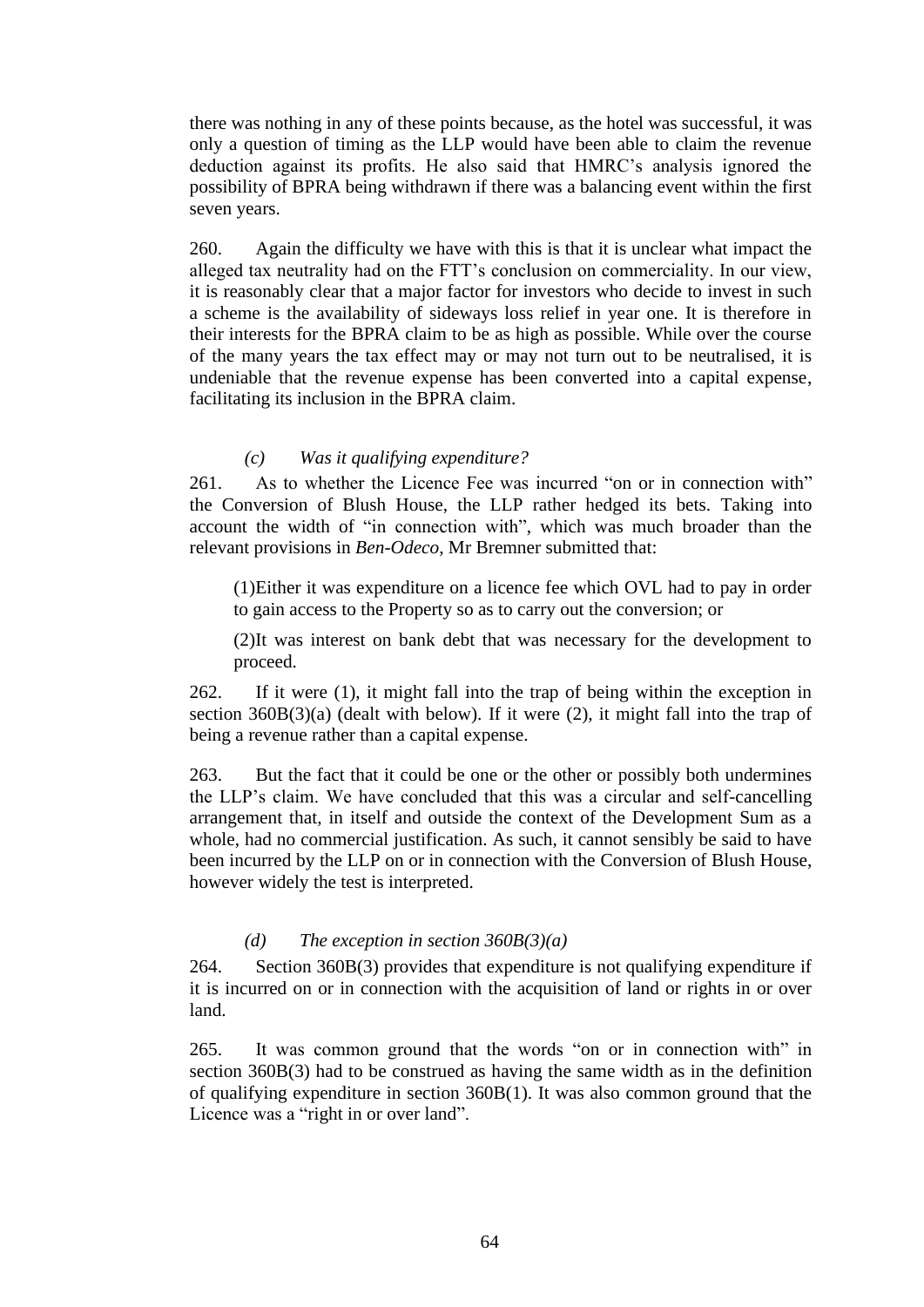266. The FTT held that the Licence was not caught by the exception because it was acquired by OVL and not the LLP (see FTT [177]). The LLP supports that construction of section 360B(3)(a) on the basis that it must be the same person that incurs the qualifying expenditure as incurs the excepted expenditure (referring back to section 360A in this respect). The LLP granted a licence in respect of the land that it had acquired and it had made no claim to BPRA in respect of that acquisition.

267. The LLP's position does not sit well with its submissions in relation to whether the Licence Fee was qualifying expenditure incurred by the LLP. It argued that the breadth of the words "on or in connection with" meant that OVL's payment of a licence fee to the LLP was qualifying expenditure by the LLP. Mr Bremner rather backtracked from that in his submissions in this context, understandably seeking to focus on the fact the money was ultimately used to pay the LLP's interest costs and that was why it was qualifying expenditure.

268. The example was posed during oral submissions in relation to the separate exception in section 360B(3)(d) relating to the provision of plant and machinery and whether that would be within the exception if the actual expenditure for that plant and machinery was incurred by the contractor. We consider that the section is plainly wide enough to cover such expenditure and that it would be excluded from BPRA. Similarly if part of the Development Sum was to be used by OVL to acquire adjoining land that was necessary for the development, that would surely be excluded expenditure.

269. The Licence Fee was paid by the LLP to OVL at least in part to enable OVL to fund the acquisition of a licence over the land. As such, if it was otherwise qualifying expenditure incurred by the LLP (contrary to our conclusion) then we see no reason why it is not, therefore, expenditure incurred "on or in connection with" the acquisition of the licence. The expenditure is still incurred by the LLP but the exception is not necessarily limited, in our view, to the acquisition by the LLP of "land or rights in or over land". There is no warrant for reading words into section  $360B(3)(a)$  (or subsections (b) to (d)) such that the acquisition, extension, development or provision of the items has to have been by or to the person incurring the qualifying expenditure.

270. Accordingly, we disagree with the FTT's conclusion as to the inapplicability of the exception in section 360B(3)(a) and if we are wrong on our main conclusion in relation to the Licence Fee then this would have been an alternative basis for allowing HMRC's appeal in this respect.

## *Conclusion*

271. HMRC's appeal against the FTT's decision in relation to the Licence Fee Amount is allowed.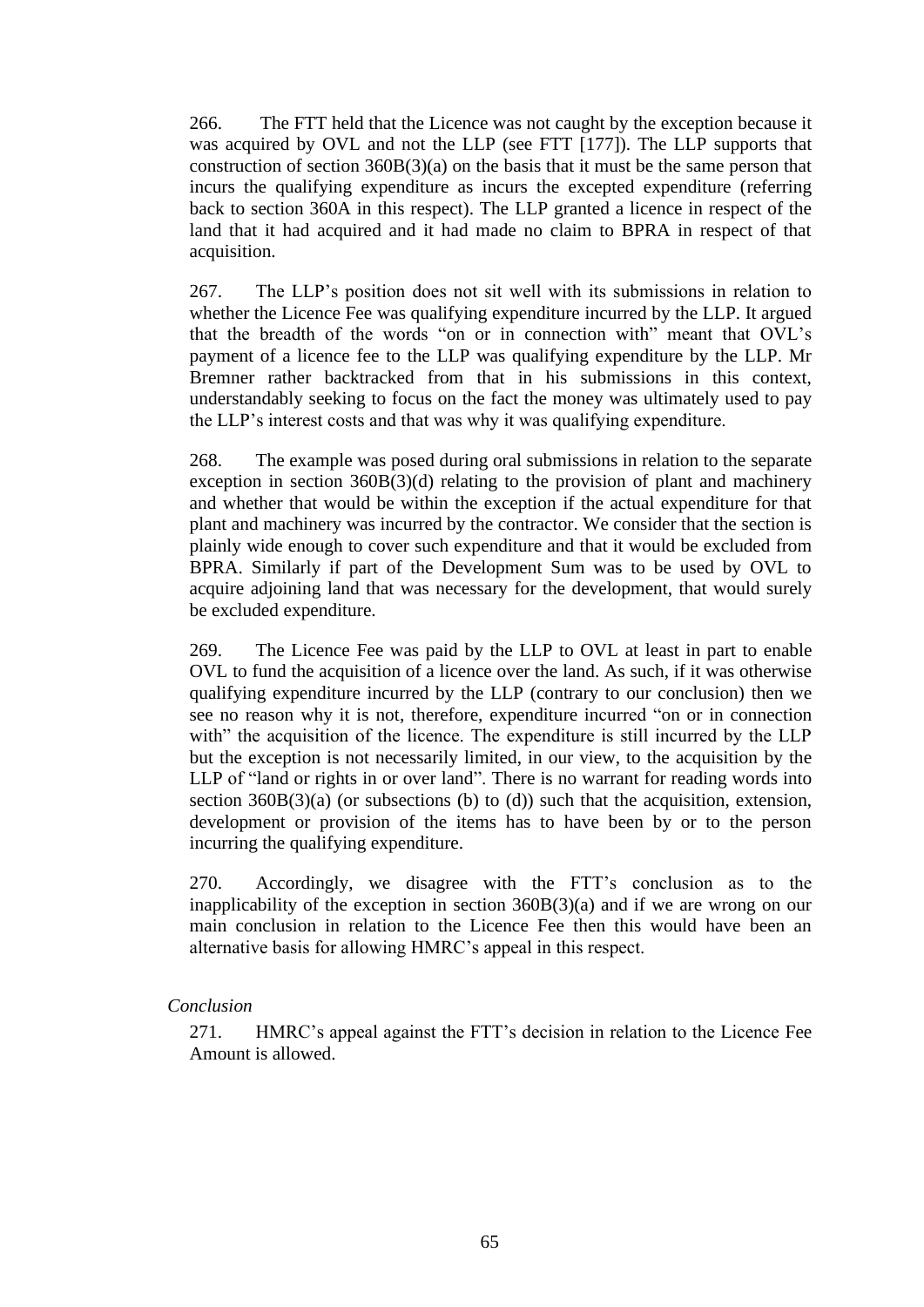## **IFA Fees and Promoter Fees**

272. It is convenient to deal with these items together as they raise similar issues. HMRC appeal against the FTT's decisions that expenditure on both items was eligible for BPRA.

273. £372,424 of the Development Sum was to be used to pay the fees of IFAs. This figure comprised £209,552 of fees paid by Downing and reimbursed by OVL and £162,872 of fees paid directly by OVL: FTT [114].

274. £310,000 of the Development Sum was to be used to pay Promoter Fees. £50,000 was paid to Downing as a "consultancy fee" and the balance to Blakes: [115].

## *The FTT Decision*

275. The FTT dealt with these items at FTT [197]-[203].

276. HMRC argued before the FTT that Downing as the regulated entity was responsible for engaging IFAs and paying their fees, so there could have been no commercial reason for OVL to be obliged to pay or reimburse such fees. The fees were not "in connection with" the Conversion as they were too remote. They would not have been allowable for BPRA if the LLP had paid them directly.

277. The FTT rejected this argument, commenting that even if the LLP had paid the IFA fees directly they would have been eligible as being "in connection with" the Conversion.

278. The FTT rejected a further argument by HMRC that the IFA fees should, "partly at least" be disallowed as paid in connection with the acquisition of land. The FTT found that the fees were paid to IFAs for their services in raising equity finance and the exclusion did not go so far as to catch them.

279. In relation to the Promoter Fees, HMRC argued that there was no commercial reason to have obliged OVL to pay these fees other than inflation of the BPRA claim, and, again, they were partly referable to the acquisition of land.

280. The FTT rejected both arguments for essentially the same reasons.

## *The Parties' submissions*

281. HMRC renewed both arguments in the appeal. Mr Macklam dealt with this issue (as well as the Franchise Costs and Legal Fees). He submitted that the IFA and Promoter Fees were not "in connection with" the Conversion, because they were not costs which would arise in a "conventional property development", and it cannot have been the intention to allow BPRA for costs relating to setting up an investment vehicle and issuing an Information Memorandum. He argued that the FTT gave no reasons for its conclusions that both sets of Fees were "in connection with" the Conversion and failed to address the absence of any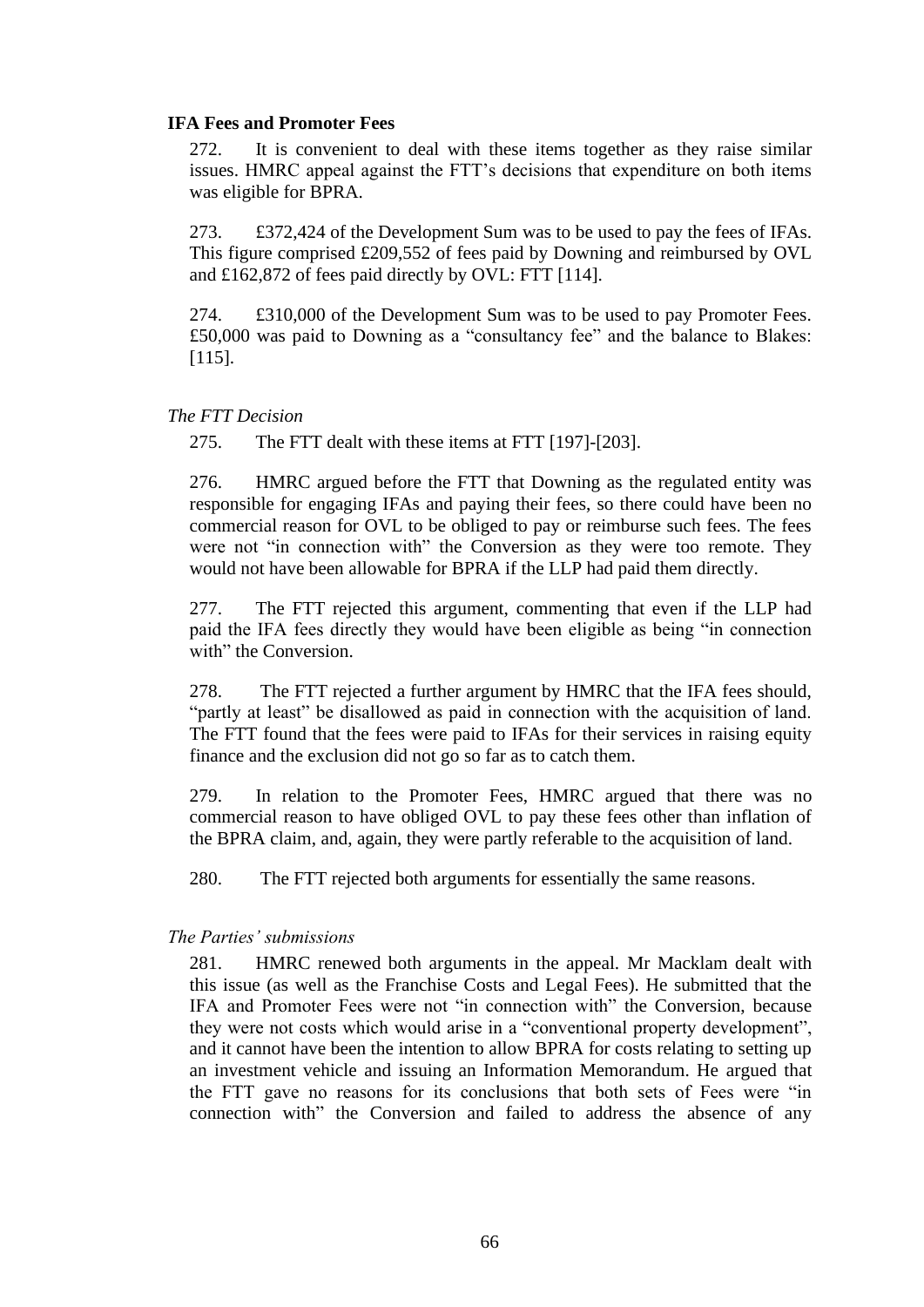commercial rationale for structuring the payments in this way. The only conclusion open to the FTT was that this "unnecessary and artificial payment mechanism" was used "for the sole purpose of inflating a tax relief claim". If the LLP had paid the fees directly they would have been ineligible for BPRA as being revenue expenditure. As to the land exclusion, the FTT decision was "devoid of analysis or reasoning".

282. The LLP argued that the FTT had reached the right decision for the right reasons. Without the equity obtained by the IFAs and on the basis of the Information Memorandum there would have been no funds for the Conversion at all. The expert evidence showed that the reimbursement of Downing's fees by the developer was the normal practice for similar investment structures in Enterprise Zones. If the LLP had paid the IFA fees directly they would have been capital expenditure and allowable as "in connection with" Conversion. As to the land exemption, the IFA and Promoter Fees were paid for services in raising equity for the project.

# *Discussion*

283. We consider it clear that the LLP's expenditure in acquiring OVL's obligation to pay the IFA Fees and Promoter Fees was expenditure incurred on or in connection with the Conversion within section 360B(1).

284. HMRC's appeal on this issue is effectively a combination of its restricted interpretation of "in connection with" (which requires a close connection to physical works) with a renewed attempt to overcome the FTT's failure to find that the purpose of the transaction was ramping up the BPRA claim. Neither forms a basis for overturning the FTT's decision. The reason for the FTT decision was sufficiently clear, even if HMRC does not accept it.

285. Nor do we accept HMRC's argument that BPRA cannot have been intended to allow costs incurred in setting up an investment vehicle or issuing an Information Memorandum to prospective investors. While many BPRA claims may have been small in amount, the Conversion of Blush House would naturally have required equity investment for such a project. There is no warrant in the legislation for restricting BPRA in the way which HMRC advocate; indeed, HMRC's approach would operate to restrict and reduce the effectiveness of the regeneration of disadvantaged areas which was the underlying rationale for the relief.

286. It is not material that the IFA and Promoter Fees could have been paid in a different way. In any event, we do not accept that the structure was an "artificial mechanism". What matters is what the LLP got for its money and whether that was on or in connection with the Conversion. We consider that given the breadth of that phrase and the purpose of the legislation it was; the Conversion could not have taken place without the equity financing being raised.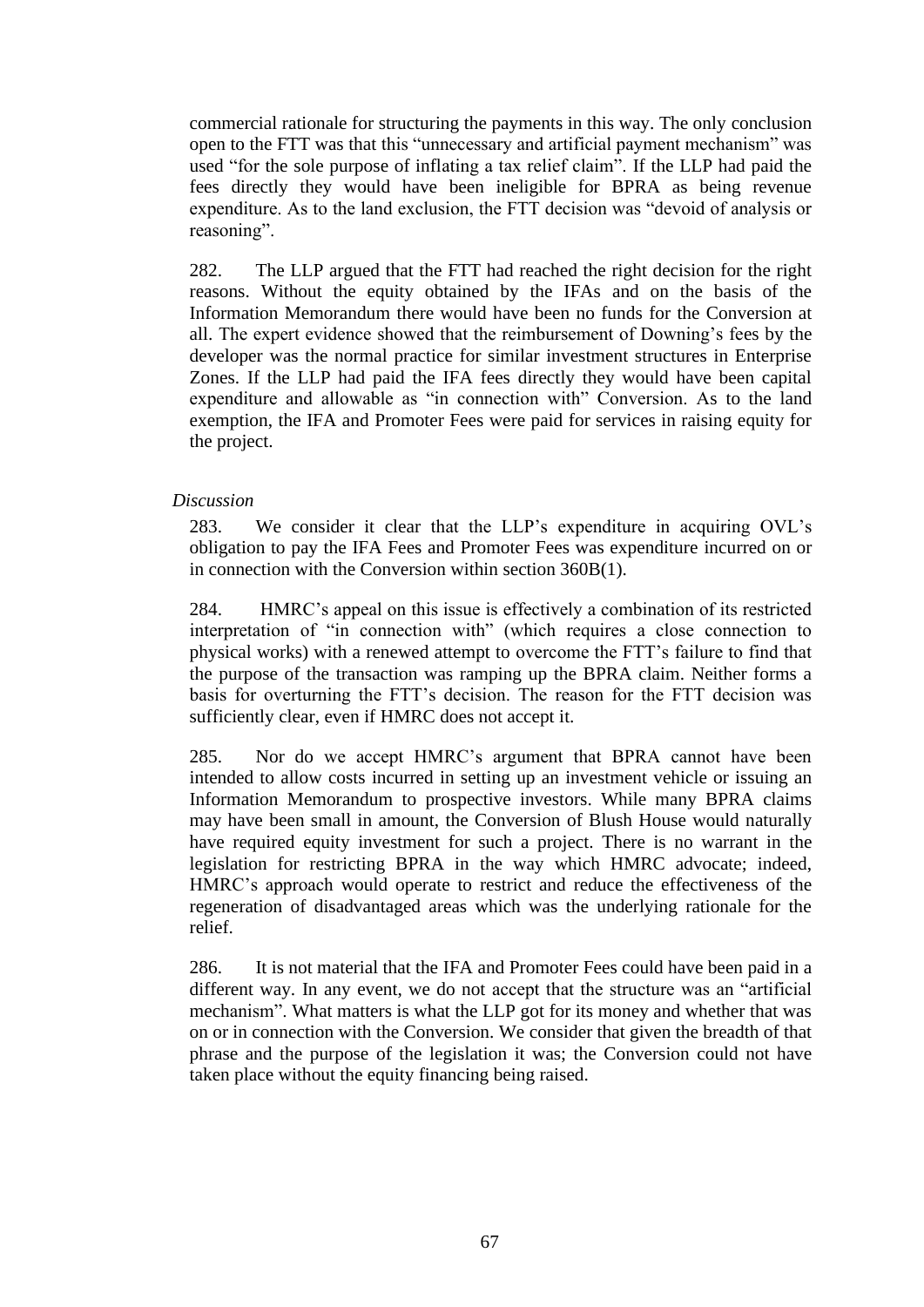287. In relation to the land exception, HMRC's argument has a superficial attraction. They say that since the total finance raised for the project was used in part to buy the freehold and to pay related costs such as SDLT in relation to that acquisition, surely a proportionate amount of the IFA and Promoter Fees relating to the raising of that finance must be excluded by section  $360B(3)(a)$ ?

288. However, we do not consider the exclusion is intended to operate or does operate as an automatic apportionment mechanism in the factual situation in this appeal.

289. In round terms, the LLP raised £7.2 million of equity and £9 million of debt (£7 million from the Co-op and £2 million from OVL). Of that £16.2 million, £2.85 million (plus stamp duty) was used to buy the land, £12.5 million was paid as the Development Sum to OVL and the balance was paid out to OVL and used for fixtures and fittings. The BPRA claim was £12,478,201. Against this backdrop, it is by no means obvious how any apportionment could be carried out on a principled basis in respect of the IFA and Promoter Fees. The thrust of HMRC's appeal, it seems to us, is that the FTT should have found as a fact that the acquisition of the land was sourced wholly or in (some unspecified) part from the equity which the IFAs and Promoter helped to raise, rather than from the larger amount of debt. Notably, of the total of £16.2 million raised, the BPRA claim already excludes the land element. We consider that section 360B(3)(a) would only restrict a claim by the LLP if an identifiable element of the IFA or Promoter Fees had been incurred in connection with the acquisition of the land (or related costs). While the burden rests on the LLP to show that the Fees qualify for BPRA, that does not mean that it can simply be assumed without more that the acquisition of the land must have been funded in part from the finance raised through the Fees. While the phrase "in connection with" should be interpreted in the same way for both qualification and exclusion, we consider that the FTT was entitled to find, as it did, that on the facts the Fees were incurred for the general purpose of raising equity for the project, and not partly in connection with the acquisition of the land, no part of which was included in the BPRA claim.

### *Conclusion*

290. HMRC's appeal against the FTT's decision in relation to the IFA Fees and Promoter Fees is dismissed.

### **Legal Fees**

291. One of the obligations acquired by the LLP from OVL was that OVL should pay certain specified legal fees amounting in aggregate to £188,408. As we have seen, the LLP deducted £34,999 of those fees from its BPRA claim on the basis that they related to the acquisition of the land.

292. The FTT set out the composition of the fees at [117]-[118], as follows;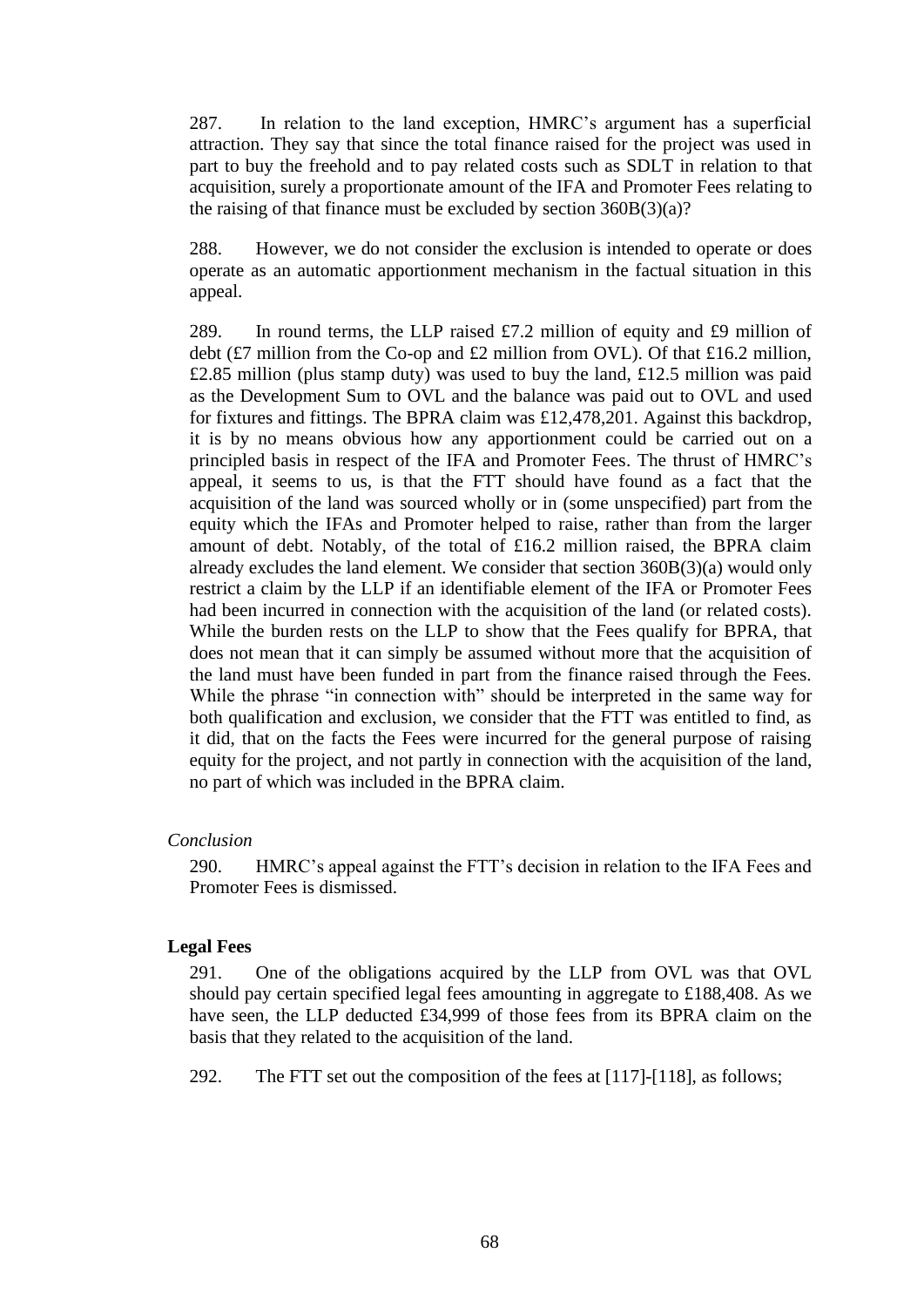117. Legal fees of £153,409.89 – this is the balance of the total amount of legal fees paid after deduction of £34,999 which the LLP accepts is attributable to the acquisition of the Property and which therefore does not qualify for BPRA. This sum can be further broken down as follows:

(1) a payment of £8,520.36 to Shakespeare Putsman (solicitors) which was described by Mr Tracey as being in respect of an "agreement with vendor" for the Property. The invoice for the transaction, dated 21 April 2010 describes the sum as an "interim bill re purchase of [the Property]" and includes disbursements for items including HM Land Registry fees. In evidence Mr Tracey agreed that the invoice related to the purchase of the Property;

(2) a payment of £24,958.07 to Shakespeare Putsman. The invoice, dated 29 March 2011, refers to "our professional fees in connection with the purchase of [the Property]" and again includes disbursements including HM Land Registry fees. In evidence Mr Tracey described these fees as relating to "due diligence in relation to the purchase of the Property";

(3) a payment of £6,000 described by Mr Tracey as "completion legal fees of £5k+irrecoverable VAT. In evidence he agreed that this payment related to "the raising of finance and debt for the Property – for the purchase of the Property";

(4) a payment of £36,330.20 described by Mr Tracey as the Co-op's "charges of solicitors costs re sale of [the Property]." In evidence he explained that this related to the Co-op's costs of obtaining security over the Property and agreed that it was "in relation to the purchase of the Property;

(5) a payment of £71,468.76 made on 18 April 2011 to Downing in relation to the LLP's solicitors, Squire Sanders Hammonds, fees. The invoices concerned refer to the Property and Mr Tracey accepted that at least "some" of these fees related to its acquisition;

(6) a payment of £1,919 on 18 April 2011 to Downing in respect of Squire Sanders Hammonds fees described by Mr Tracey as the "recharge of Hammonds non vatable disbursements;

(7) a payment of £400 to Shakespeare Putsman dated 29 July 2017 described by Mr Tracey as "agreement of licence over car park". He agreed that these fees were in respect of a right over land;

(8) a payment of £8,812.50 which Mr Tracey said was deducted at source on 28 May 2010 and for which no invoice was available. He described the payment as being "Legal Fees [the Property]" and explained that these were the vendor's legal fees for the sale of the Property to the LLP; and

(9) a payment of £30,000 made on 31 March 2011 to "Chainridge Vendor". Although the invoice states that the fee is a "deposit on sale of [the Property] in evidence Mr Tracey described it as a "Lock Out Fee" to ensure that the LLP could acquire the Property for development in accordance with the project and prevent it being sold to a third party.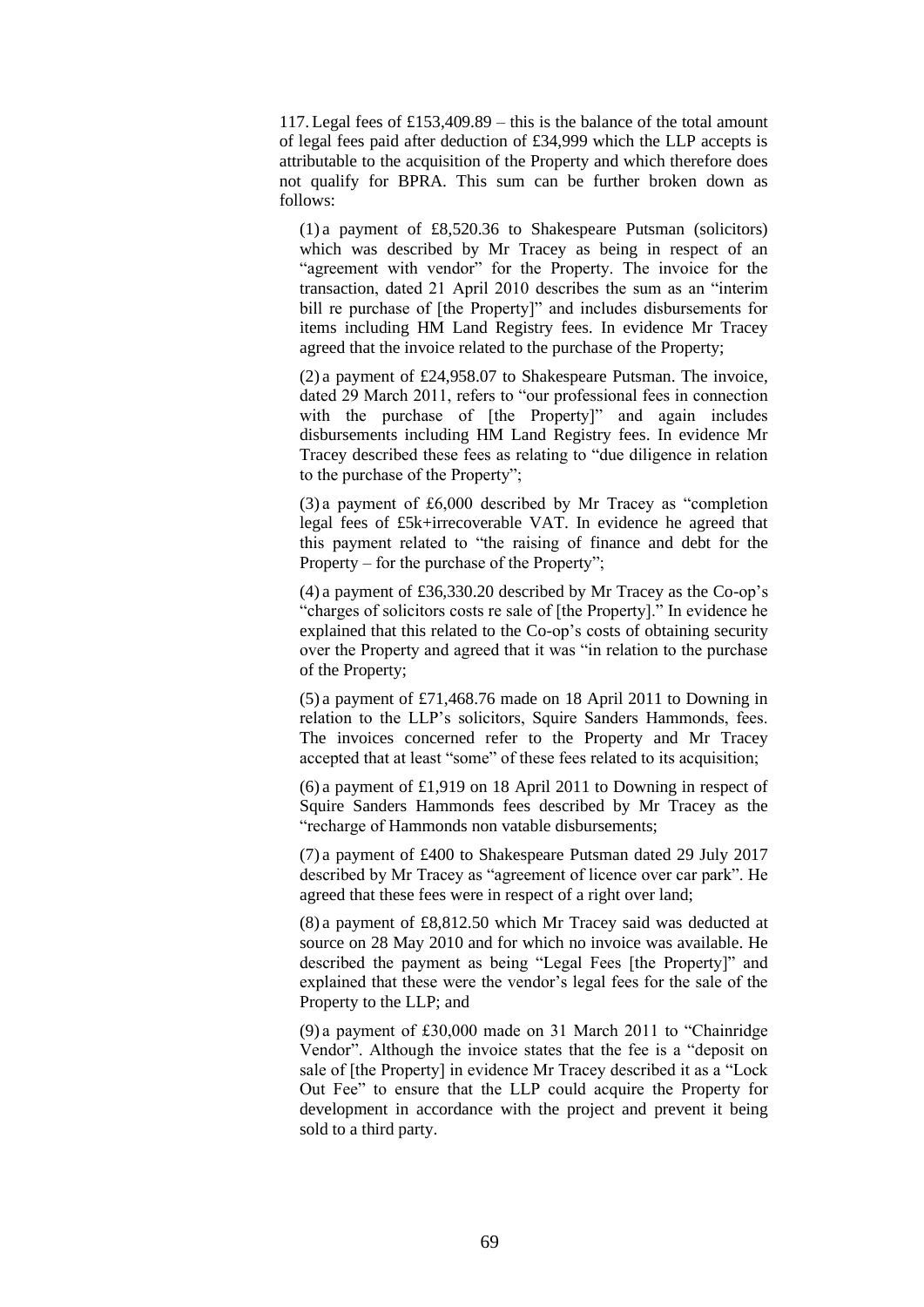118. The Debt Finance Request provides for payment of the legal fees using funds raised by the LLP and paid to the developer, Cannock, (see paragraph 64, above). Additionally, under clause 16.5.2(i) and Schedule 1 of the Intercreditor Deed Cannock is required to pay Shakespeare Putsman Fees, Hammonds Fees and Freeholders Legals and costs" (see paragraph 88, above). Both Mr Lewis and Mr Tracey accepted that the LLP knew and intended that part of the Development Sum would be utilised in payment of legal fees.

293. HMRC disallowed the entire amount claimed of £153,409 on the basis that all of the fees were paid on or in connection with the acquisition of land. The FTT's decision on the issue is contained in the following two paragraphs:

### *Legal fees (£153,409.89)*

204. HMRC contend, having regard to the breakdown of the legal fees (see paragraph 117, above) that these were incurred on or in connection with the purchase of the Property and, as such, cannot be qualifying expenditure as it is excluded because of s 360B(3)(a). However, while we accept that this is to a large extent the case, it is apparent that not all of the expenditure concerned falls within this category. For example, the first item, the payment of £8,520.36 to Shakespeare Putsman (solicitors) is expenditure incurred by Cannock its purchase [sic] of the Property from Chainridge. Similarly, item 4, relates to the Co-op legal fees in relation to the grant of security which is, as Mr Gammie contends, not in connection with the purchase of land but in connection with the lending of money.

205. Further analysis of these amounts are [sic] therefore necessary and it is hoped that this is something that can be left to the parties to undertake and agree in the light of our conclusion that most of the expenditure under this heading is not in fact qualifying expenditure within the legislation. In the event that it is not possible for the parties to reach agreement either may apply to the Tribunal to resolve this matter.

294. In its summary of conclusions at [234], the FTT said that "as we have observed in paragraph 204 above, a proportion of the expenditure on legal fees does also qualify for BPRA".

295. Unfortunately, the parties have signally failed to agree any apportionment of the Legal Fees as the FTT had hoped and suggested. In the appeal, the LLP maintains that the FTT was wrong to decide that any of the Legal Fees were not eligible. HMRC takes the opposite position, that the FTT was wrong to determine that any of the Fees were eligible.

296. The LLP makes two arguments why all of the Legal Fees were eligible. First, it says that the fees were paid by OVL and not paid or reimbursed by the LLP, and the exclusion "does not apply to OVL's expenditure". Second, in referring to the acquisition of land or rights in or over land, section 360B(3)(a) requires that the relevant land must be acquired by the LLP.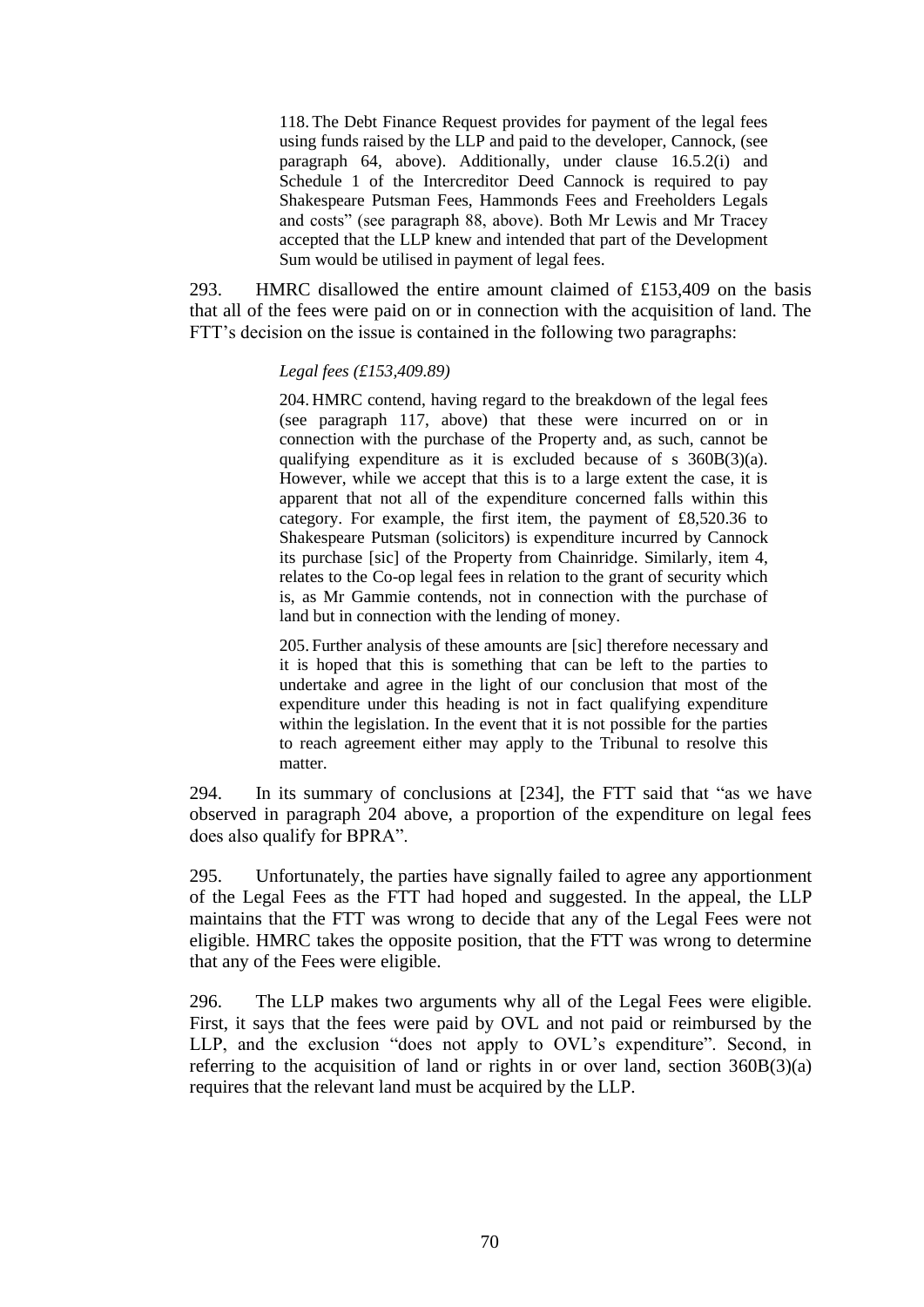297. We do not accept either argument. The first argument in effect re-opens Issue One. The relevant question at this stage is what the LLP got for its money in respect of this particular obligation. The identity of the payer of the fees is not relevant; rather it must be determined whether OVL's obligation is on or in connection with the acquisition of land etc. We have rejected the second argument for the reasons given above.

298. The LLP runs a further argument, which relates to the factual position. It says that the fees all relate either to the grant of security, or for legal advice in relation to the viability and robustness of the project as a whole.

299. We are therefore left with a position where each of the parties takes a diametrically opposed position as to whether, as a matter of fact, each of the nine items set out above was incurred on or in connection with the acquisition of land.

300. This is a paradigm issue to have been determined by the FTT as the factfinding tribunal. Unfortunately, it did not do so. The nine items set out above identify the relevant invoices, but make no findings and express no conclusions as to the material issue to be determined by the FTT, simply recording evidence given by Mr Tracey for the LLP in relation to them. The FTT only expressed any sort of view in relation to two of the nine items. The way in which that view is expressed is itself ambiguous: in stating that "further analysis of these amounts" is necessary, is the FTT referring to all nine amounts or only to the two which it singles out as potentially not being excluded? And what is intended by "for example" in relation to the two identified items? The FTT refers to the first item, but from the description of that invoice at [117] we are left unclear as to why that should have been selected by the FTT as (potentially) not excluded. It then refers to the fourth item, apparently accepting Mr Gammie's argument that this invoice related to security arrangements (we think that is what is meant by "the lending of money") and not the acquisition of land.

301. We also note that the FTT was wrong in the opening of [117] in stating that the nine specific items amounted in aggregate to the disallowed £153,409. In fact, they amount to £188,408, being the total legal fees before the £34,999 which, we have seen, the LLP elected not to claim on the basis that it did relate to the acquisition of land. We do not know to which of the nine items that £34,999 related, although we probed that question during Mr Bremner's oral submissions.

302. Each party took us to their selection of detailed evidence in relation to each of the nine items (the smallest of which was £400) in an attempt to establish their case as to whether that invoice related to an acquisition of land etc. However, unless we identify an error of law, set aside the FTT decision and remake it, this is not a re-trial but an appeal against the FTT's decision. What we must determine is whether the FTT erred in law in reaching its decision, on the basis of all the written and oral evidence before it, that "to a large extent" the Legal Fees were within the land exclusion, with only two items identified specifically as not being caught. To the extent that either party seeks to pass the high hurdle that the FTT's conclusion was an *Edwards v Bairstow* error of law (namely a decision which was, in Lord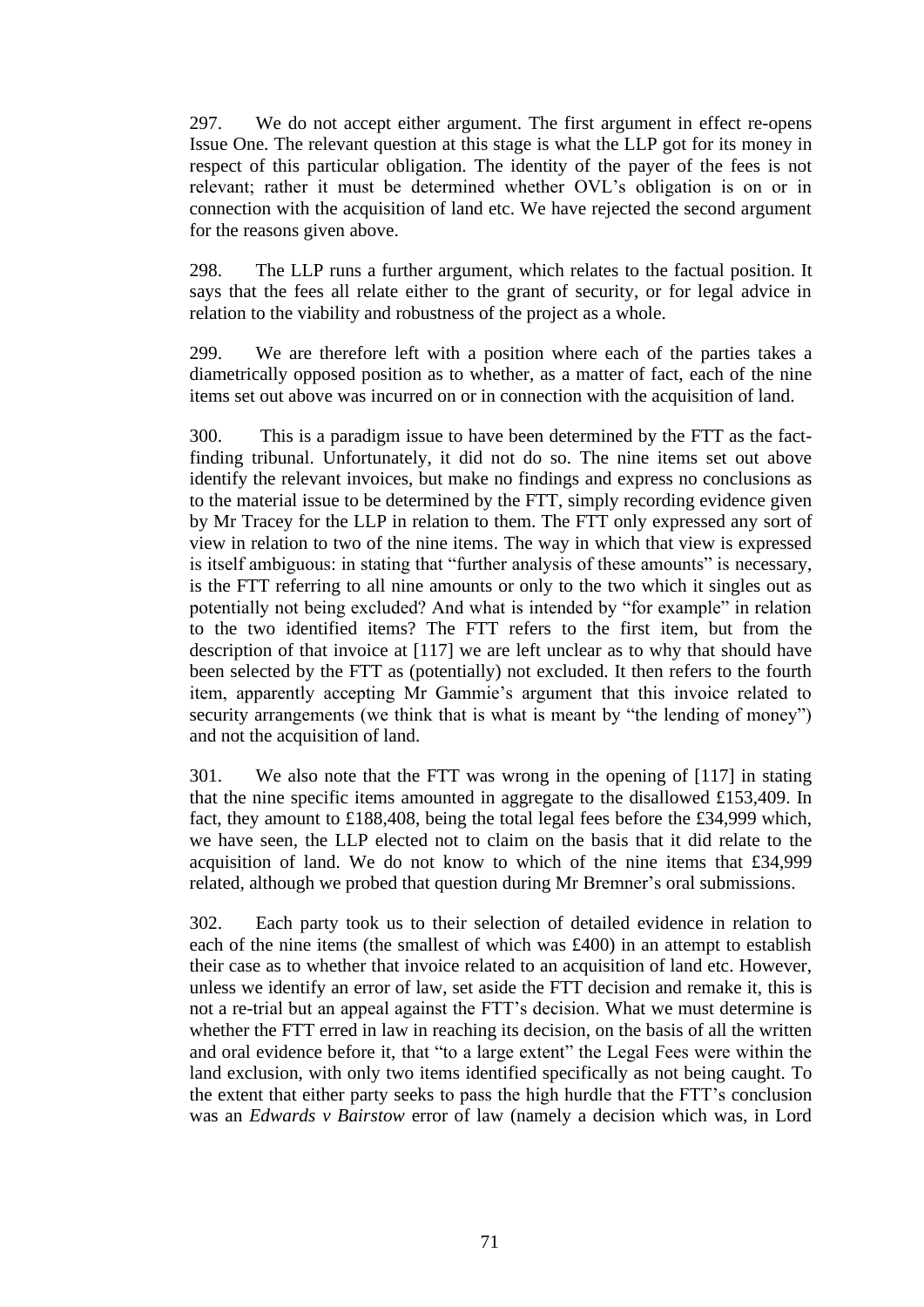Diplock's words, irrational on the facts) we do not consider that they met the requirement to put before us all the evidence which was before the FTT and to demonstrate the precise grounds of irrationality.

303. We do not accept Mr Gammie's alternative argument that the Legal Fees cannot be excluded because they related to the granting of security or to the project as a whole. Even if they did, that does not prevent them from also being "in connection with" the acquisition of land.

304. It is clearly desirable to achieve finality in relation to this issue. We also bear in mind that the LLP has the burden of proof of establishing on the balance of probabilities that the items were not excluded and so were eligible.

305. As we have said, we do not know the composition of the £34,999 amount which was not claimed as being eligible for BPRA. In any event, we consider that each of the nine invoices which is described at [117] is apparently for legal services in relation to the acquisition of land or an interest in land<sup>26</sup>. Mr Tracey's evidence in each case, as recorded at [117], was that the invoice related to some aspect of the purchase of the Property, save that in relation to item five his evidence was that "at least some" of the fees related to that purchase, and there was no meaningful analysis of item six. The FTT was, therefore, entitled to reach the conclusion it reached that the LLP had not discharged the burden of proving that the majority of the Legal Fees were not excluded.

306. We do not consider that the FTT provided any reason for identifying the first item as not being excluded. In relation to the other item which it identified as not being excluded, the FTT's reason appears to have been that those costs related to the Co-op Loan and the Co-op's security. However, that invoice was described as "charges of solicitors costs re sale of [the Property]", and Mr Tracey's evidence was that it was "in relation to the purchase of the Property": [117(4)]. We do not therefore consider that the FTT was right to identify this invoice as not (also) relating to the acquisition of land; in fact, it related to one aspect of that acquisition. We therefore conclude that the FTT erred in law in its reasons for concluding that these two items were/might not be (it is not clear which) excluded.

### *Conclusion*

307. We conclude that in obtaining the obligation from OVL regarding the Legal Fees, the LLP incurred expenditure which was excluded by section 360B(3)(a). The LLP's appeal in this respect is therefore rejected, and HMRC's appeal succeeds.

<sup>&</sup>lt;sup>26</sup> Item nine relates to the acquisition of the Property but does not appear to represent fees for legal services at all.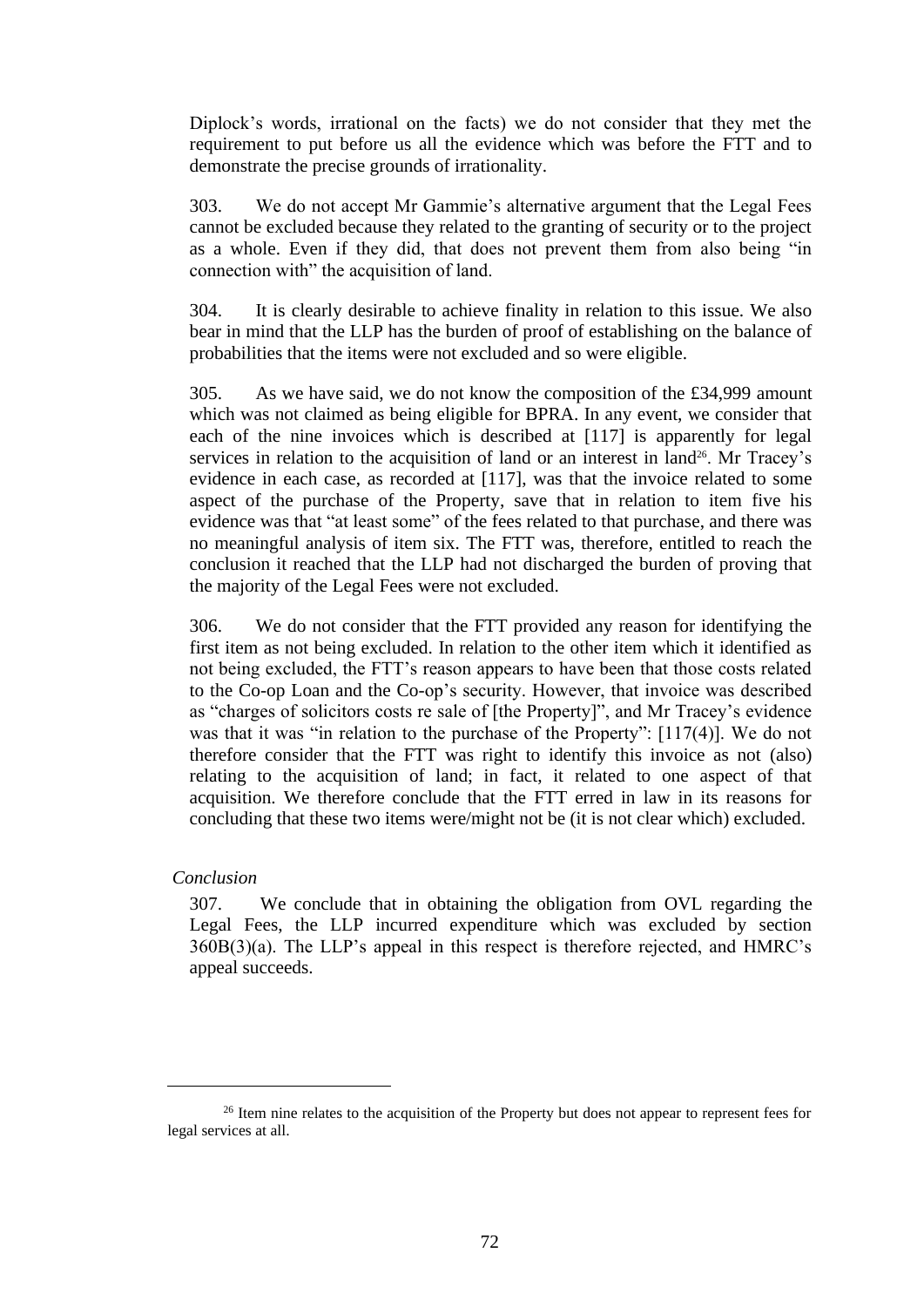## **Franchise Costs**

308. OVL undertook to the LLP to pay franchise costs amounting in aggregate to £272,862, all of which were disallowed as eligible for BPRA by HMRC. £248,000 was payable to Sanguine Hospitality Management Limited ("Sanguine") (the "Sanguine Payment"). £24,862 was payable to Ramada International Inc ("Ramada") (the "Ramada Payment").

309. The FTT decided that the Sanguine Payment did not qualify for BPRA. The LLP appeals against that decision. The FTT decided that the Ramada Payment did qualify. HMRC appeal against that decision.

# *The Sanguine Payment*

310. The factual background to the Sanguine Payment was set out by the FTT at [55]:

> 55. During March and April 2010 Cannock was in discussions with a Mr Simon Matthews-Williams of Sanguine Hospitality Management Limited ("Sanguine") in relation to the anticipated trading figures for a Ramada Encore hotel operating at Luton Airport and provision of advice on the layout, design and finishes for the completed hotel. However. Cannock subsequently identified ThenHotels Limited trading as ThenHospitality ("ThenHospitality") as suitable mangers and operators for the hotel on completion and its, rather than Sanguine's, assistance was sought throughout the design and development of the project. Mr Lewis explained that this was because of the deterioration of the personal relationship between Mr Bantoft, who Mr Lewis described as "not always the easiest person to get on with", and Mr Matthews-Williams and that although Sanguine was not appointed to that role it did receive a payment of £248,000 (net of VAT) by Cannock. Mr Tracey said that that this payment was not a Franchise cost but a sum agreed between Sanguine and Mr Bantoft as a result of the decision to use ThenHospitality and not Sanguine to advise throughout the design and development period and as a suitable [sic] for the operation of the hotel.

# *(a) The FTT's Decision*

311. The FTT's discussion and decision in relation to the Sanguine Payment was at [206]-[207]:

> 206. Mr Davey says that the £248,000 paid to Sanguine Hospitality was a gratuitous payment arising out of the disagreement and inability of Sanguine and Cannock to work together because of the clash of personalities of the individuals concerned and, as Mr Tracey accepted, not a franchise cost at all. Accordingly, it cannot be qualifying expenditure as defined by the legislation. Mr Gammie accepts that the LLP knew that Cannock would have to bear this cost to fulfil its obligations under the Development Agreement. However, he contends that the payment to Sanguine was made by Cannock out of its own resources and therefore should not be treated differently from a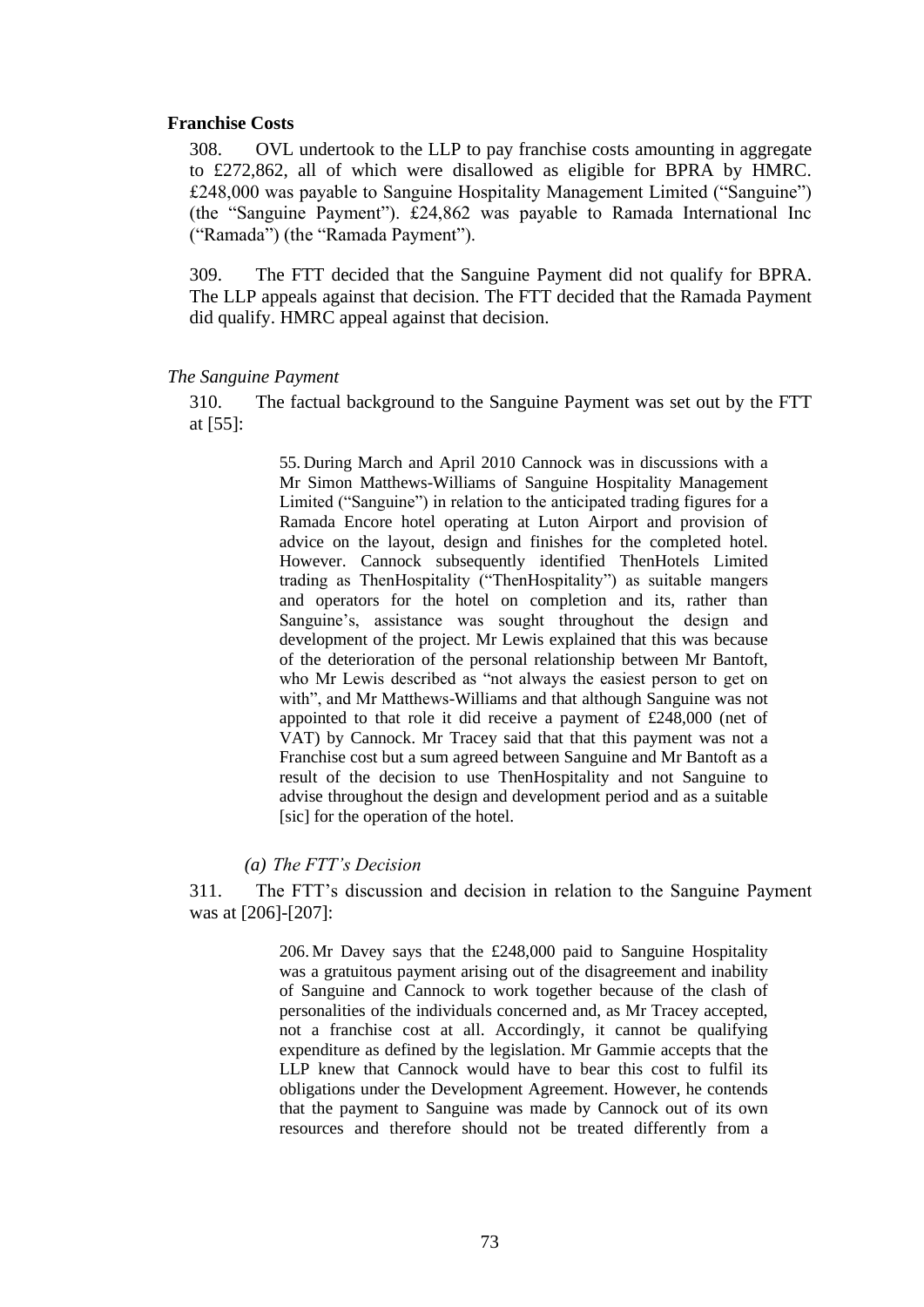payment that Multibuild might chose to make to assuage a disgruntled sub-contractor whose service had been dispensed with.

207.In any event he contends that the payment was made in connection with the physical work done on the Property to meet the brand specifications to enable it to operate as a Ramada Encore hotel. We disagree. Unlike the payment to Ramada, which we consider below, the payment to is was [sic] not made for such a purpose. Rather it was made to remove Sanguine from any involvement with the project and, notwithstanding the wide construction of the expression "in connection with" cannot, in our view, be treated as qualifying expenditure.

312. It emerged during the hearing before us that in fact the Sanguine Payment was not in the list of payment obligations undertaken by OVL in the Development Agreement. An invoice indicated that it had been paid before the Development Agreement was entered into. However, the parties agreed that the obligation in relation to the Sanguine Payment should nevertheless be considered in the same way as the other specific items, and we proceeded on that basis.

# *(b) The Parties' submissions*

313. The LLP argues that the FTT erred in law for two reasons. First, there is no distinction between a payment for work done in the context of a conversion project and a payment to remove a contractual counterparty who had carried out work on the project and who would (absent the payment) continue to do so. Both are "in connection with" Conversion. Second, the FTT's conclusion was contrary to the evidence because Sanguine had already worked on the branding of the hotel, and OVL merely chose to use some of its "profit" to pay Sanguine a fee for its services. The LLP was not concerned in the decision by OVL to use its profit to make the payment to Sanguine.

314. HMRC say the FTT was right to disallow the Sanguine Payment, because it was not incurred in connection with *the building* at all. Rather, it related to the business relationship between OVL and Sanguine. Even if it were considered to be a "franchise cost" (which it is not) it related to Sanguine's work in relation to the fully functioning business to be carried on, not to the Property itself, and was therefore not "in connection with" Conversion.

# *(c) Discussion*

315. We have already discussed and rejected several of the arguments put forward by the parties. The fact that OVL chose to make the payment, whether or not out of its "profit", is not material; what matters is the right/obligation obtained by the LLP for its expenditure. The phrase "in connection with" is wide enough in principle to include expenditure which does not closely relate to physical work and to expenditure which relates to the establishment of a functioning trade or business.

316. In our view, whether or not the Sanguine Payment qualifies for BPRA turns entirely on the degree of connection required by the phrase "in connection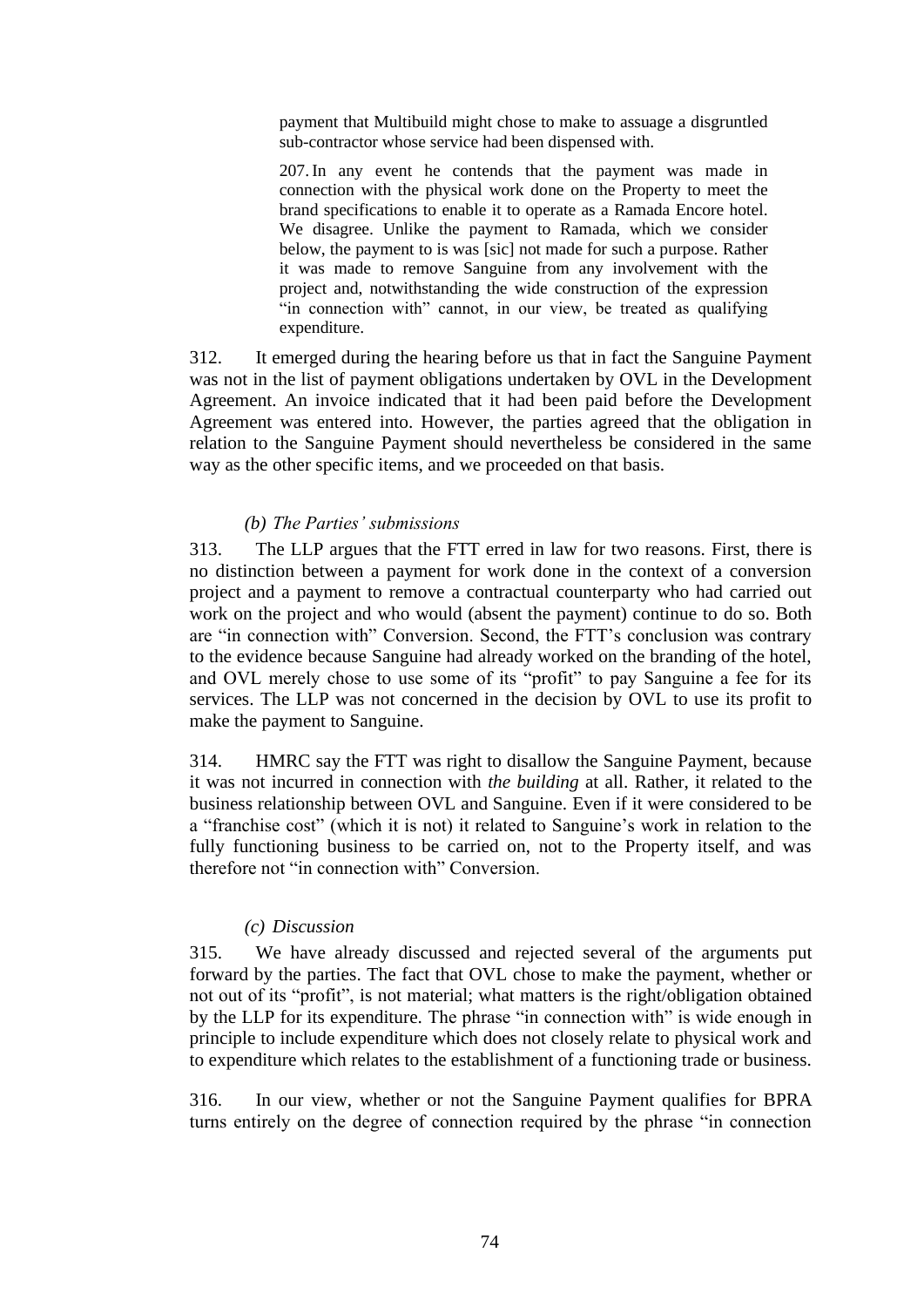with". Contrary to the submissions made by the LLP in the appeal, the evidence before the FTT shows that the payment was not made simply in return for services already rendered, but essentially in recognition of the loss of an active role in the future design and development of the project following the change of tack on the part of OVL. Sanguine's role had related to the design and development of the hotel business, and potentially the management of that business, and it appears that its continuing role would have been similar.

317. We consider that the Sanguine Payment was made "in connection with" Conversion, albeit at the outer limits of that phrase. As we have concluded, a key to obtaining BPRA is that the converted property must operate as "qualifying business premises". It is to be expected that establishing a hotel business will inevitably involve design and development stages, and that in order for the converted property in this case to be "used" for the purposes of a hotel business it would have required management. So, if the LLP had acquired an obligation from OVL to meet costs in these areas, we would have expected that in principle expenditure on such an obligation would have qualified for BPRA. It is not uncommon in practice for longer-term projects to involve parties in the project chain being replaced. The Sanguine Payment was in substance a payment made in recognition of such replacement, with the amount reflecting that the parties were not intending to bring their overall relationship to a final close but might work together in future. An undertaking to make such a payment was not, in our view, expenditure incurred "on" Conversion, but it was connected to the Conversion project and we consider that the degree of connection was sufficient for it to qualify for BPRA. The FTT therefore erred in not so concluding.

# *(d) Conclusion*

318. The LLP's appeal against this item is allowed.

### *The Ramada Payment*

319. The LLP obtained an obligation from OVL in respect of two payments to Ramada. The FTT set out the position at [119]:

> 119. Franchise costs of  $£272,862 -$  in addition to the £248,000 paid to Sanguine (for which see paragraph 55, above) this sum includes £24,862 paid to Ramada International Inc. by the Operating Company to use the Ramada brand and can be further broken down as follows:

(1) an initial fee of \$15,000, paid in accordance with a Franchise Agreement in relation to a licence to use the Ramada brand; and

(2) a fee of £15,000 pursuant to a Technical Services Agreement to which the Operating Company was a party which Mr Tracey explained related to "preliminary co-operation between the brand and hotel developer from the project inception through to its opening."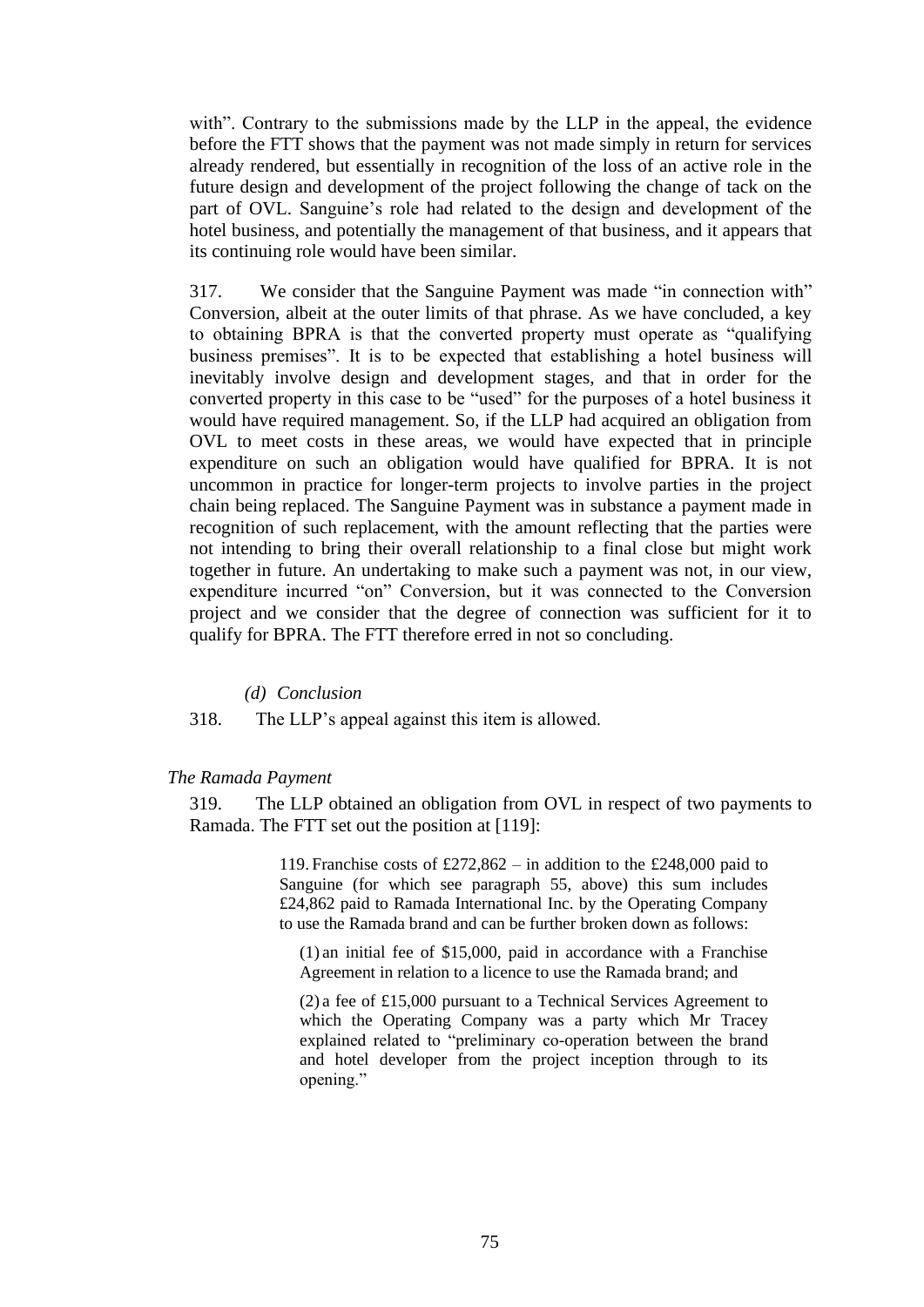*(a) The FTT Decision*

# 320. The FTT's decision in relation to the payments was set out at [208]-[209]:

208. With regard to the sums paid to Ramada, the initial \$15,000 paid in accordance with the Franchise Agreement and £15,000 subsequently paid by the Operating Company under the Technical Services Agreement, HMRC's case is that these fees are not allowable as they are not sufficiently connected to the conversation, or renovation of the Property as required by the legislation. Mr Davey also contends that there was no reason for the payments by the Operating Company to be routed through Cannock and that this is another reason why they should be excluded from relief.

209. However, as Mr Gammie reminds us the legislation does not refer to "sufficiently connected" but "in connection with". Also, that it is necessary to look at what happened not whether the transaction could have been undertaken differently. We consider that these payments, to ensure the Property complied with the requirements and branding to enable its operation as a Ramada Encore hotel, were made in connection with the conversion or renovation of the Property and are therefore qualifying expenditure for BPRA purposes.

321. HMRC appeals against this decision. Mr Macklam stated in his oral submissions that HMRC were no longer pursuing their appeal in relation to the amount paid under the Technical Services Agreement. Their appeal relates only to the amount paid under the Franchise Agreement.

## *(b) The Parties' submissions*

322. HMRC point out that the Franchise Agreement, pursuant to which the \$15,000 was incurred, permitted the operating company to operate the hotel using the Ramada brand. This payment, they say, therefore related to the operation of the business to be run at the hotel under a particular brand, and not to Conversion. The FTT failed to apply the principle which it had correctly identified at [155] of the Decision that the LLP was not entitled to relief on all expenditure "associated with creating a fully functioning hotel business". The arrangement was also uncommercial, because the sole reason for the structure was to inflate the BPRA claim. It could lead to excessive BPRA claims if brand usage costs were allowable.

323. The LLP points out that the FTT's finding that the Ramada Payment was made to ensure that the property complied with the requirements and branding to enable its operation as a Ramada Encore hotel was squarely based on Mr Tracey's evidence to this effect. The payment was clearly made "on, or in connection with" the conversion of Blush House.

## *(c) Discussion*

324. It is clear in our view that the obligation to make the Ramada Payment was eligible. HMRC's objections serve to highlight the unduly restrictive approach to the legislation which they advocate. Where particular qualifying business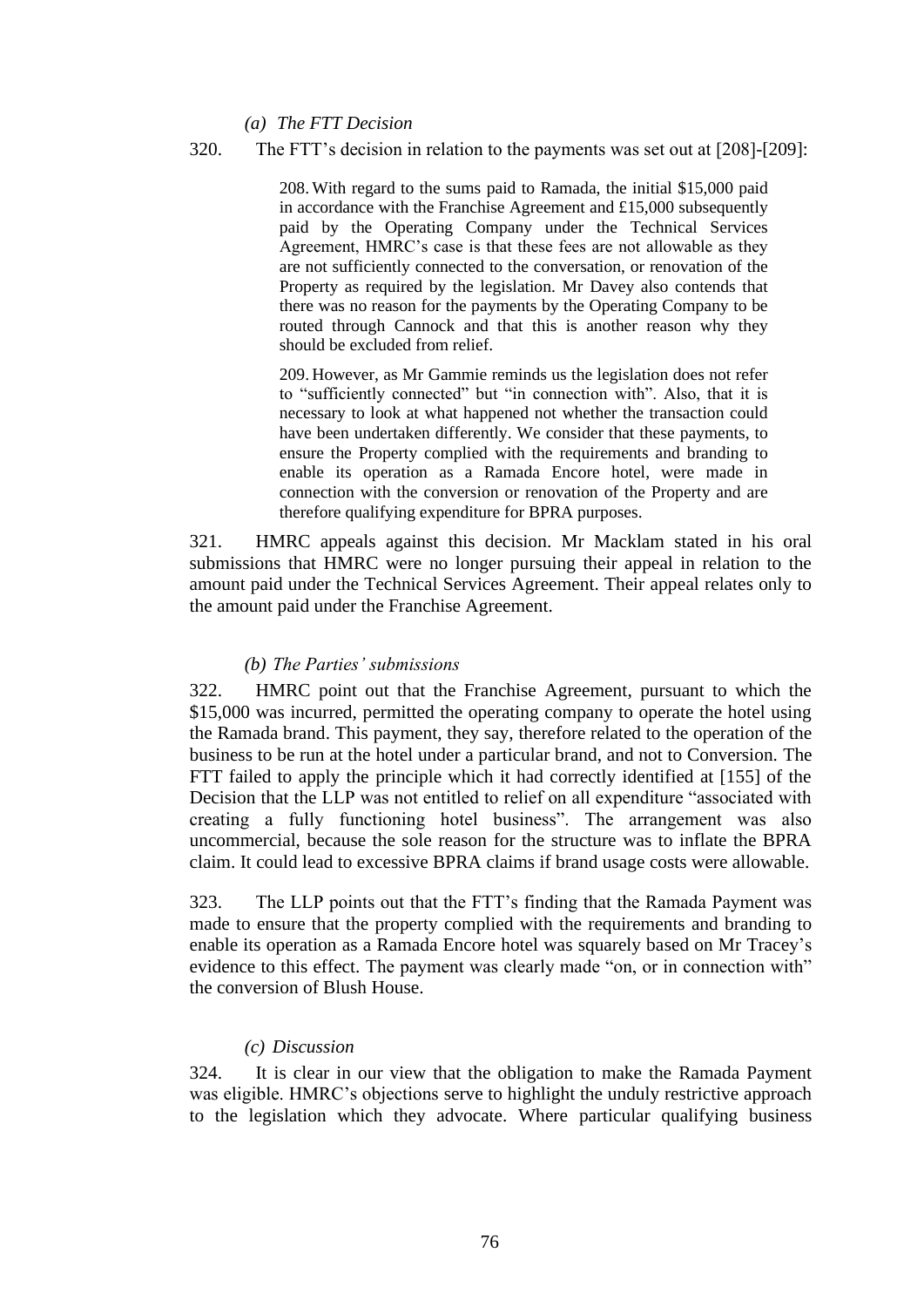premises are to operate under a brand, we consider that costs such as this are a straightforward example of expenditure intended to be made eligible by the use of the words "in connection with". The policy behind the relief is to encourage unused buildings in disadvantaged areas to be converted into buildings which are open for business. The concern of the legislation is in effect the *end product*—a building which is operating as a business or office. A hotel being operated under a particular franchise is not open for business if it is not entitled to use the relevant franchise and able to comply with its franchise obligations.

325. The FTT decision was correct.

*(d) Conclusion*

326. HMRC's appeal in relation to this item is dismissed.

# **Fixtures, Fittings and Equipment ("FF&E")**

327. HMRC disallowed £587,556 of the LLP's claim for BPRA in respect of FF&E and other non-qualifying amounts.

328. It should be noted that FF&E is a misleading description. In fact, fixtures, fittings and equipment were paid for separately and not claimed as eligible for BPRA. A more accurate label might have been "Construction Costs".

329. The relevant categories of expenditure were set out by the FTT at [121] as follows:

> (1) work on external areas which comprise the external tarmacking for the provision of a car park, landscaping and drainage. Although all of these are outside the footprint of the Property there are [sic], as Mr Huxley agreed when cross examined within its curtilage;

> (2) drainage works all of which are below ground and external to the Property;

> (3)roof plant, a substantial structure which houses the air-handling units, chiller units and extract ventilation fans. It is clearly attached to the Property but with no direct internal access Property [sic] other than fixed vertical ladders onto the roof.;

(4) mains service connections;

(5) FF&E comprising bedroom FF&E, other FF&E; and FF&E sundries. These include cupboards, headboards, mirrors, reception desk, bar counters etc. Although items such as headboards cupboards and other bedroom furniture was [sic] initially installed to comply with the Ramada Encore franchise requirements they have remained in place notwithstanding the change of brand to a Holiday Inn (see below). When we visited the Property these items appeared to us to be permanently fixed, in that they could not be removed without causing damage to the internal bedroom walls.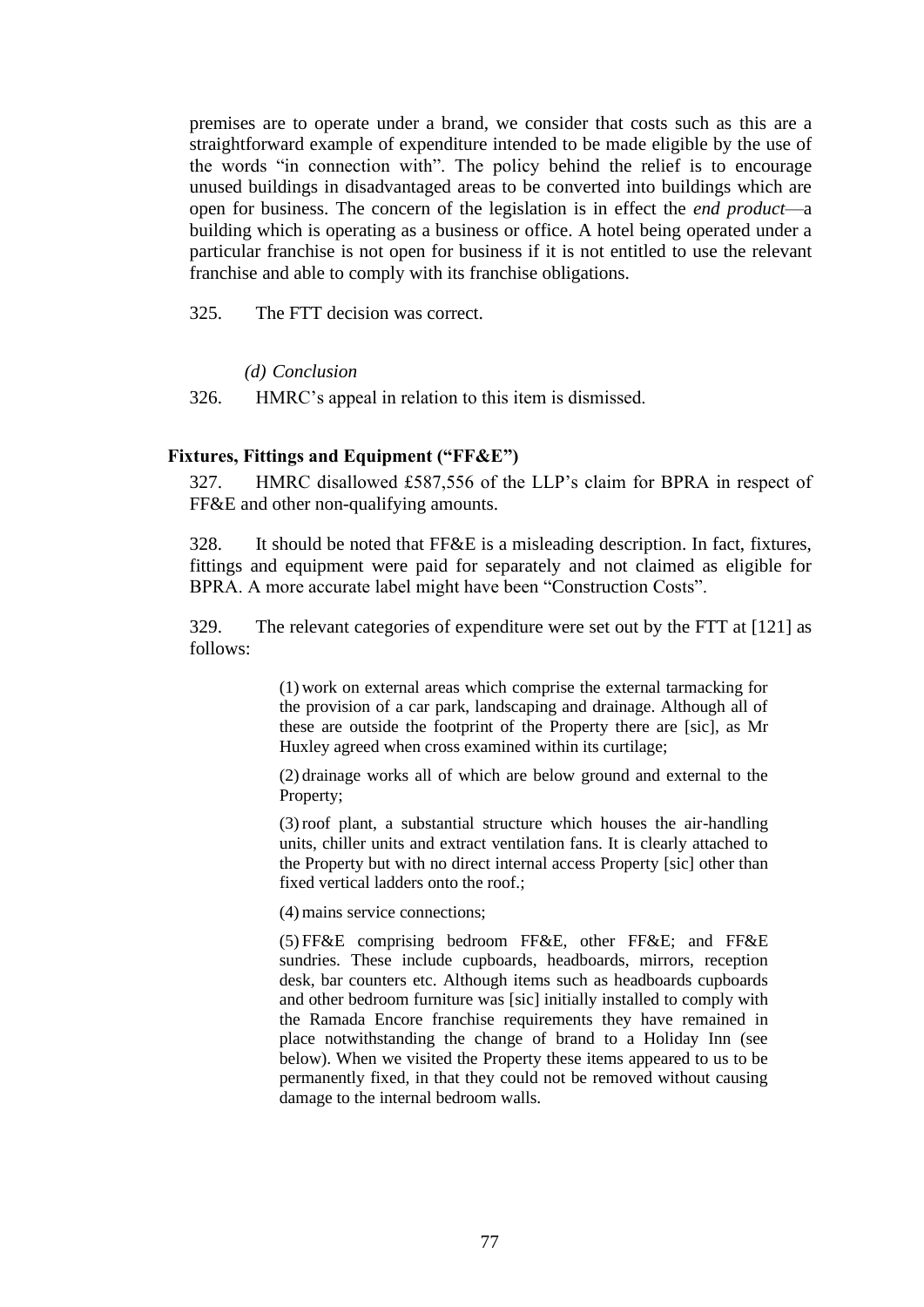*(a) The FTT Decision*

# 330. The FTT dealt with this issue at [210]-[227].

331. In addition to the exclusion for acquisitions of land, section 360B(3)(c) contains a separate exclusion from qualifying expenditure for "the development of land adjoining or adjacent to a qualifying building". The FTT first considered an argument raised by Mr Gammie that a building includes its curtilage and insofar as external areas fell within the curtilage of the Property, they could not be land "adjoining or adjacent to" it so as to be caught by this exclusion. HMRC agreed that certain of the disputed works were undertaken within the curtilage of the Property, but argued that this did not assist the LLP because section 360B contains no reference to curtilage. The FTT accepted Mr Gammie's argument: [211]-[214].

332. In relation to the five categories of expenditure set out above, the FTT decided that they were all eligible for BPRA and were not prevented from being eligible by any of the exclusions. The other exclusions which HMRC had argued applied were the exclusions for expenditure on or in connection with the extension of a qualifying building and for expenditure on or in connection with the provision of non-fixture plant or machinery.

# *(b) HMRC's Appeal*

333. HMRC appeal against the FTT's decision on certain categories within this item. Their skeleton argument raised various grounds of appeal, but six days before the hearing HMRC confirmed that they would only be pursuing one of those grounds, namely that relating to the curtilage point. HMRC withdrew their arguments that the FTT had erred in concluding (1) that the car park was a "structure" and therefore a "qualifying building", (2) that the underground drainage works, mains service connections and roof plant were not disqualified as "extensions" to the building, and (3) that the FF&E items were not excluded plant and machinery because they were fixtures. We therefore make no comment on those issues.

334. HMRC did not amend their skeleton argument, and it was not entirely clear to us from their oral submissions which of the five categories of expenditure identified by the FTT remained within the scope of HMRC's appeal, and what amounts were at stake. At our request, HMRC produced a short note to clarify the position. It stated as follows (footnotes omitted):

> 1. Contrary to HMRC's contention that it constituted the development of land adjoining or adjacent to Blush House, the FTT found that the following external work, being within its curtilage, did not fall within the scope of the exclusion at  $s.360B(3)(c)$  of the Act:

a. Tarmacking, landscaping and drainage: [121(1)] and [216] of the FTT Decision.

b. Mains service connections: [121(4)] and [225] of the FTT Decision.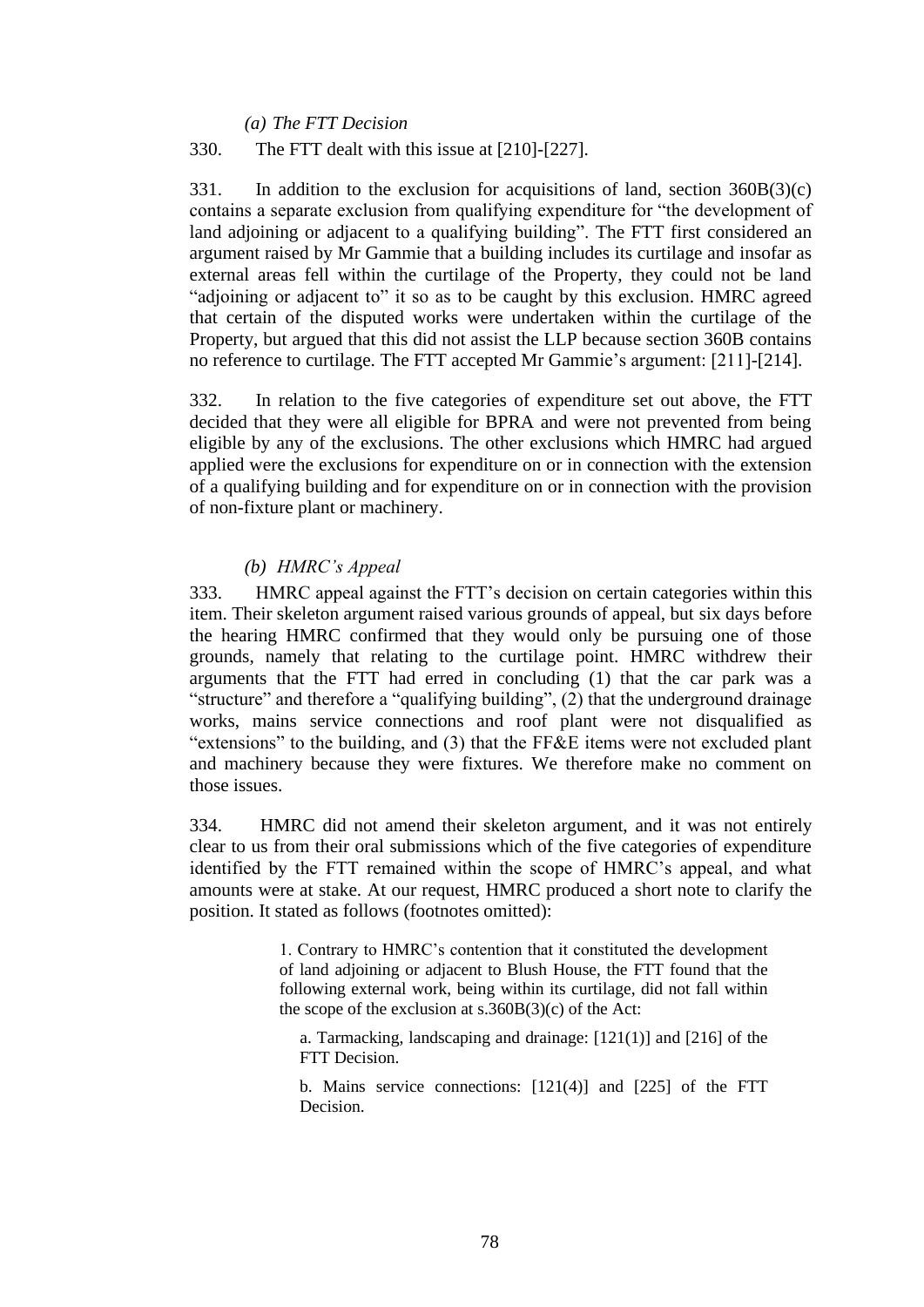2. HMRC's position below was that the car park was the development of land adjoining or adjacent to Blush House and therefore nonqualifying, but the FTT found that the car park was itself a structure, and therefore a qualifying building in its own right: see [220] of the FTT Decision. HMRC does not challenge that conclusion. Expenditure on, or in connection with the car park is therefore not in issue.

3. Therefore, so far as regards this particular error of law, the items in issue are those articulated at paragraphs 1(a) and (b) above.

4. Given how they are categorised, it is not entirely straightforward to identify the precise sum, in financial terms, in dispute. In the event that HMRC's challenge in relation to the curtilage is upheld, HMRC anticipates that consequential discussions between the parties may be required in order precisely to determine the expenditure affected by such an outcome. Subject to that, the expenditure on external areas is £88,205: see paragraph 14 of Trevor Huxley's witness statement dated 31 July 2017 [Main Bundle/51/1319] (though that includes the car park, which, as noted at paragraph 2 above, is not in issue). The expenditure on mains service connections is £26,367: see Trevor Huxley's witness statement, at paragraph 29 [Main Bundle/51/1322].

# *(c) Discussion*

335. The issue which HMRC invited us to determine was whether the references to "building" in the BPRA legislation, and in particular the exceptions for development or extension, import the curtilage of the building. HMRC pointed out that this was an important point of principle with wider consequences.

336. We agree that this is a point of principle with wider relevance. However, for the reasons set out below we have concluded that we do not need to, and should not, determine that question in this appeal.

337. The narrowed scope of HMRC's appeal relates to (1) external tarmacking, landscaping and drainage, and (2) mains service connections. The sole ground of appeal is that expenditure incurred on these items (and therefore the LLP's expenditure in acquiring an undertaking to meet that expenditure) was excluded by section  $360B(3)(c)$  as being on or in connection with "the development of land adjoining or adjacent to a qualifying building".

338. Mr Bremner argued for the LLP that even if HMRC were right that "building" in the BPRA code did not extend to the curtilage of the building, the exclusion still did not apply to the relevant items. In short, that was because expenditure on those items was development of the building, not development of adjoining or adjacent land.

339. We accept Mr Bremner's submission. The words "development of land" in the exclusion should be given their normal meaning, and as a matter of purposive construction stand in contrast to expenditure on the Conversion of a qualifying building. We can see no sensible justification for categorising the external tarmacking, landscaping and drainage or mains service connections as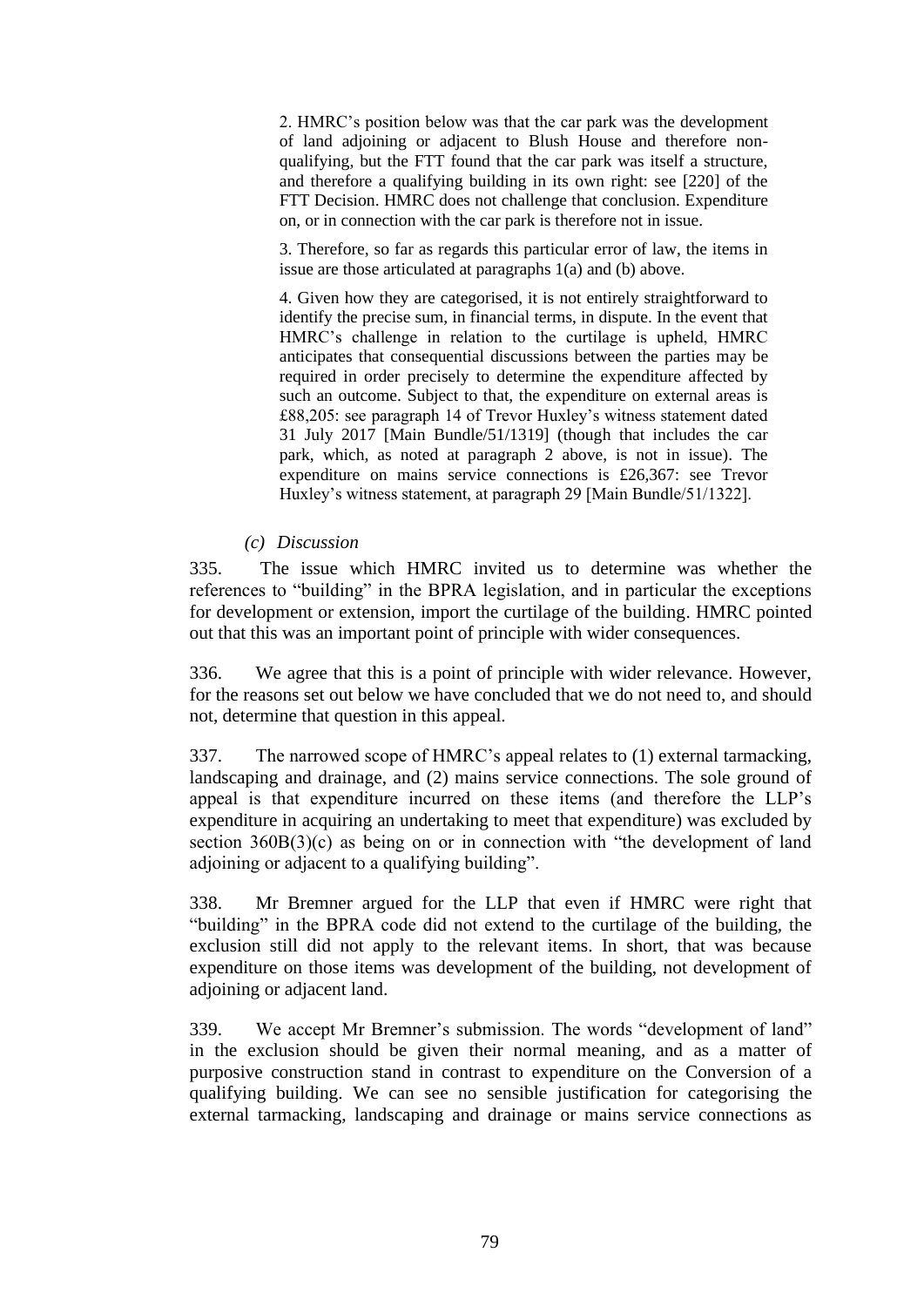"development of land". They are in our view plainly works which assisted, and were presumably necessary, in rendering the converted building suitable for its intended use as a hotel. They did not *develop* the land or add to its value or have any purpose independent of the conversion of Blush House into qualifying business premises.

340. We are conscious that this was not the basis on which the FTT reached its decision that these items were eligible for BPRA. Since we have determined that the curtilage issue would be best decided in a case where it is dispositive, we have not identified any error of law in the FTT's decision on this issue so as to be able to set it aside and remake it. However, we consider that the FTT reached the right decision, albeit that we have reached it for a different reason.

#### *(d) Conclusion*

341. HMRC's appeal in relation to this item is dismissed.

## **Residual amount/profit**

342. As we have seen, OVL agreed in the Intercreditor Deed to use the Development Sum to meet a series of obligations. After meeting those specific obligations, a residual amount of £1,209,510 was described before the FTT as the amount of OVL's "profit" which HMRC had disallowed for BPRA.

343. The only finding of fact in relation to this amount appears to be at [122] of the Decision, as follows:

> 122. Residual amount/profit  $(f1,209,510) -$  it was accepted by Mr Lewis in evidence that Cannock would earn a profit of approximately £4 million from the project of converting the Property into an hotel<sup>27</sup>.

# *(a) The FTT Decision*

344. The FTT's discussion of this issue and its decision is contained at [228]- [231], which we set out in full:

> 228. HMRC contend that the part of the Development Sum paid to provide remuneration to Cannock in the form of profit cannot be qualifying expenditure as defined in the legislation. This is on the basis of an apportionment between non-allowable and allowable items.

> 229. The LLP is critical of such an approach. Mr Gammie contends that the fact that Cannock made a profit on the Development Agreement does not call into question the quantum of expenditure upon which BPRA is available. Mr Gammie also attacks HMRC's approach to the profit figure as "misconceived" for the following reasons:

 $27$  The LLP disputes this figure. Even HMRC do not seem to accept it, referring in their Reply Skeleton Argument to profit of £2.4 million.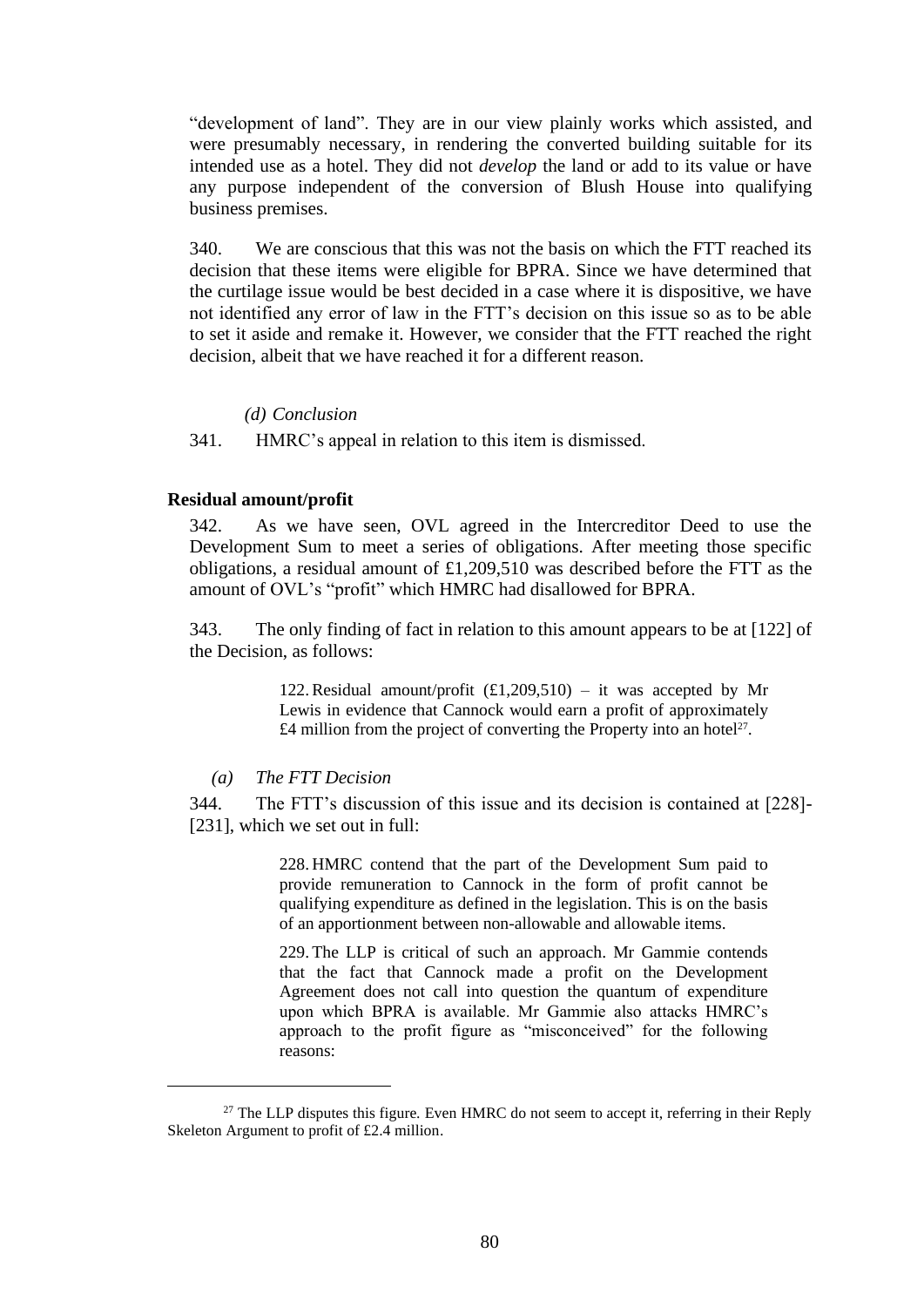(1) HMRC have taken into account the initial acquisition cost of the Property at £2.85 million despite the vendor of the land being an unconnected third party;

(2)It is wrong in principle to apportion the profit over the total price paid by investors in addition to the cost of conversion as this could produce a different BPRA figure depending on whether it was a freehold or leasehold property on a ground rent;

(3)If profit is to be apportioned it should be over the Development Sum and not sums in respect of land purchase which would not have proceeded if all other elements had not been in place; and

(4)If we were to uphold HMRC's arguments, the apportionment is still incorrect as the LLP would have directly paid the IFA fees, the promoter's fee, the licence fee/interest and other costs reducing the Development Sum which should be used as the basis for any apportionment.

230.In response Mr Davey says that "quite plainly" if we hold, as we have, that elements of the Development Sum are not allowable and [sic] profit by the developer should be apportioned across qualifying and non-qualifying elements. This, he contends should include the acquisition cost of the freehold, because:

(1)Cannock assembled a package for the LLP;

(2) That package was "cradle to grave" and included securing the freehold of the Property from which the hotel business would operate;

(3) The profit paid to Cannock was attributable to all elements of the package, including the freehold premises; and

(4) The profit was calculated by reference to a stabilised valuation predicated on the assumption of freehold ownership.

Accordingly, Mr Davey submits that it necessarily follows that profit should be apportioned by reference to the total price of that package. He also dismisses the argument of the LLP that such an approach would lead to different BPRA figures in [sic] depending whether the property concerned was freehold or leasehold as it would be necessary for a case-by-case apportionment to be undertaken. This, he says, would also answer the further criticisms levelled at the apportionment by the LLP.

231. We agree with Mr Davey, for the reasons he has outlined, that there should be an apportionment in this case. However, the apportionment sought by HMRC will have to be varied to take account of our conclusions in relation to the various "elements" of the Development Sum. As with the issue of legal costs (see paragraph, 205, above) we would hope that this is something that can be left to the parties to undertake and agree in the light of our conclusions. But, in the event that it is not possible for the parties to reach agreement either may apply to the Tribunal to resolve this matter.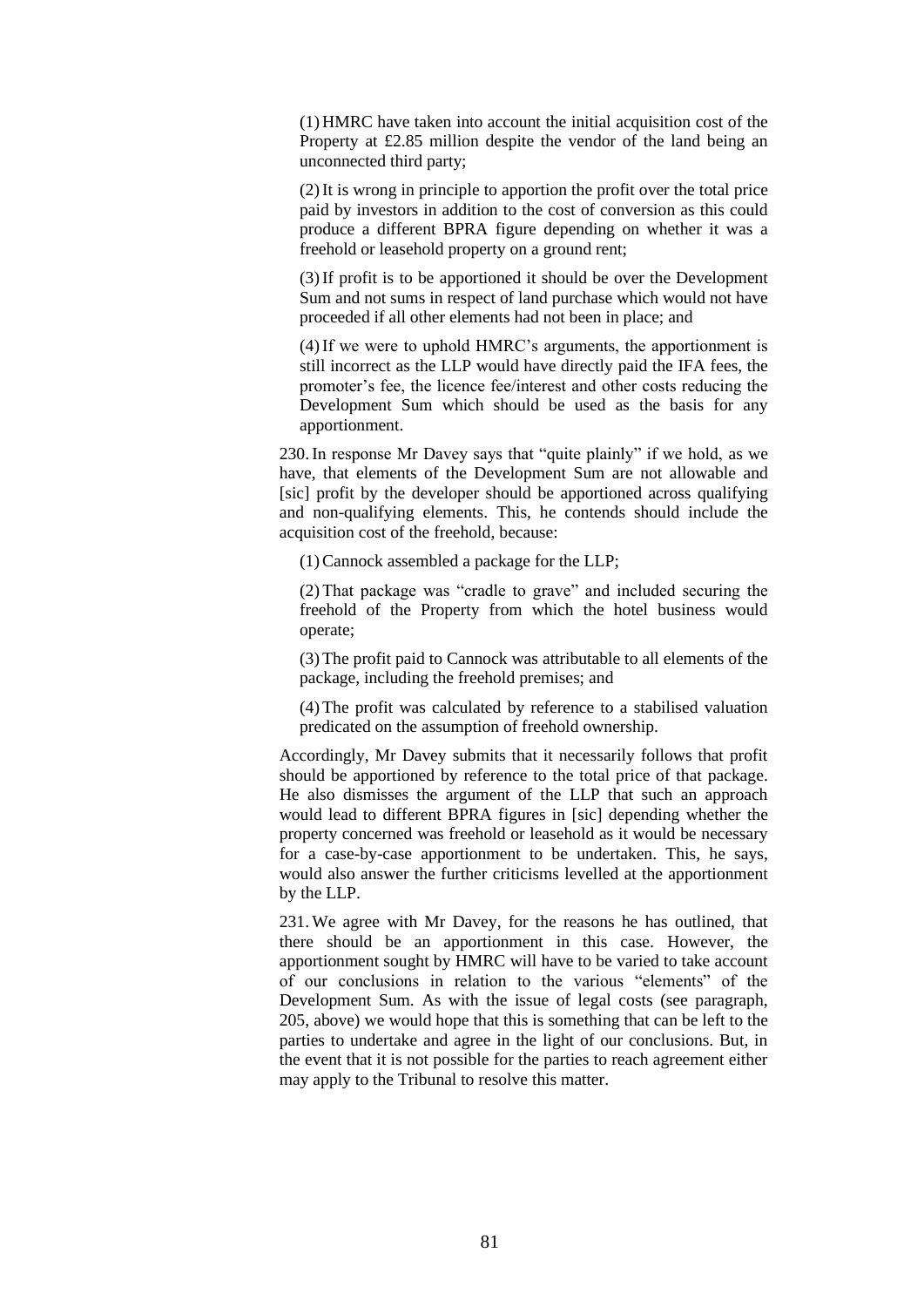# *(b) The Parties' submissions*

345. Perhaps predictably, the parties failed to agree any apportionment. The LLP appeals against the FTT's decision that any part of the residue is not eligible for BPRA, and further challenges the principles of the FTT's suggested apportionment if it fails on this argument. HMRC submit that the FTT decision was correct, but appeal "on a protective basis" in case we determine in this appeal that the claim should be disallowed to a greater extent than did the FTT, resulting in a larger apportioned disallowance.

346. We consider initially whether this element should be disallowed at all, since if we determine that it should not, the differences between the parties as to the basis of apportionment will be academic.

347. Mr Gammie and Mr Bremner argued that there was no basis for any apportionment of OVL's "profit" between qualifying and non-qualifying items. The object of scrutiny in the legislation is the expenditure incurred by the LLP. OVL's "profit" is irrelevant to that enquiry. Apportioning the so-called residue is "an irrational and illogical exercise". HMRC's case starts from the presumption that the amount remaining after the deduction of the specific elements of the Development Sum is pure "profit". That figure may bear no relation to its eventual profit, on which OVL will in any event pay tax.

348. The LLP describes the rationale for HMRC's apportionment as "mysterious, to say the least". OVL assumed the obligation to convert Blush House into a Ramada Encore Hotel and the LLP incurred expenditure of £12,513,200. HMRC cannot deny that OVL was entitled to be remunerated for delivering a converted Blush House. We do not know what "profit" OVL derived because the list of payments taken by HMRC as its starting point relates only to identified third-party costs and not in-house costs. OVL makes any profit which it does eventually make from delivering the completed project; it derives no profit from (say) paying the Capital Amount or discharging legal fees, which HMRC say should be disallowed, so that profit attributed to them is also disallowed. These are in substance third-party expenses which merely serve to reduce OVL's profit.

349. More fundamentally, the LLP submits that HMRC identify no reason or principle why the real "profit" made by OVL on the Blush House development cannot qualify for BPRA, and that HMRC's approach is simply an unprincipled mathematical exercise.

# *(c) Discussion*

350. The FTT accepted HMRC's submissions that (1) the excess of the Development Sum over the aggregate of certain specified payment obligations was OVL's "profit", (2) that profit must relate in part to the acquisition of the freehold land and other excluded terms, and (3) that related part must therefore be ineligible for BPRA. The argument then turned to the basis for the apportionment.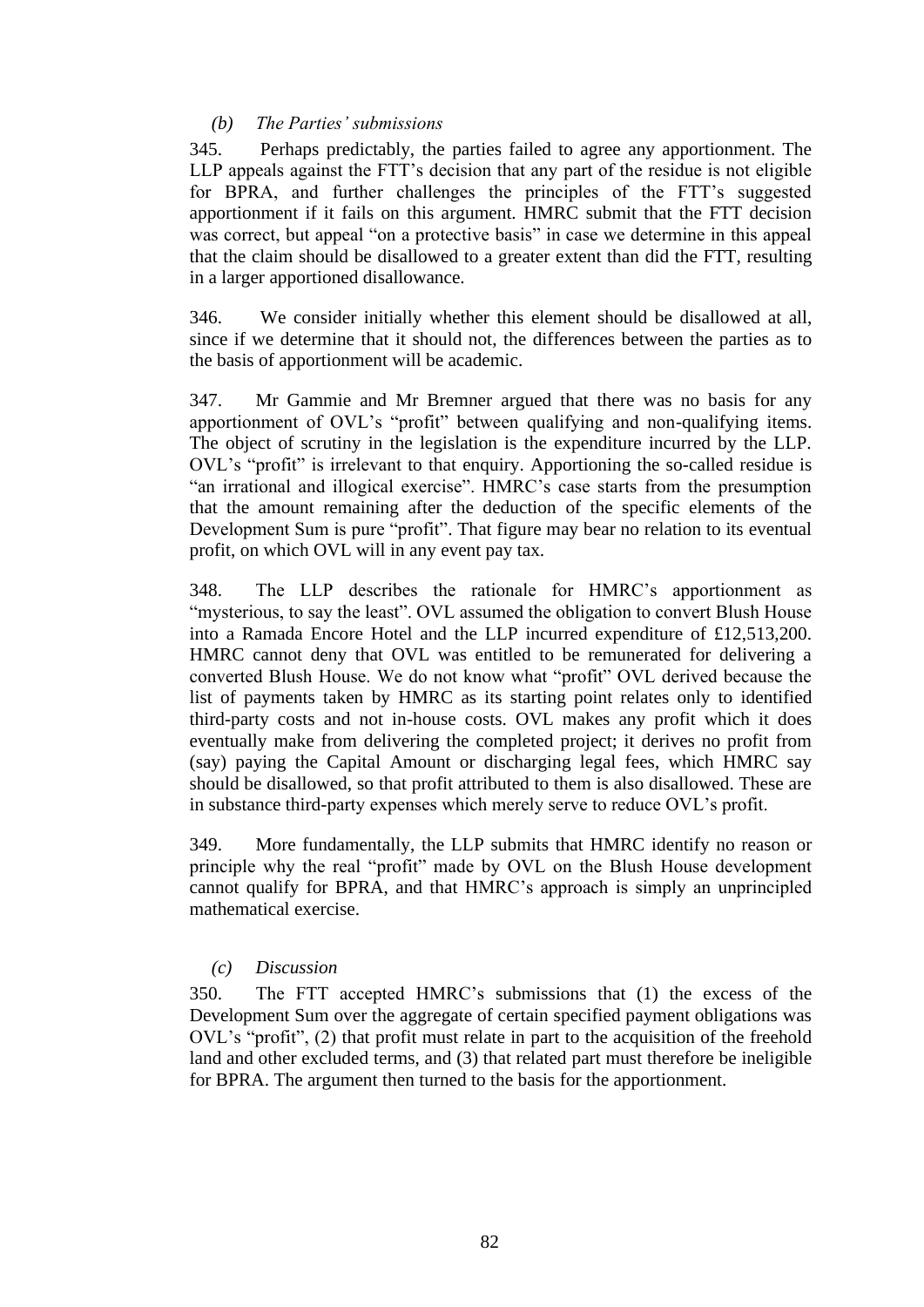351. We consider that this approach was wrong, and was infected by the FTT's error of law in relation to Issue One.

352. In the first place, for the reasons given by Mr Bremner and summarised above, the mathematical exercise of deducting from the Development Sum the list of specified third party obligations would not have revealed OVL's actual profit, however that term is defined. Apart from the fact that OVL would likely have had other costs, its eventual profit would have depended on its delivery of its development obligations under the Development Agreement, and the actual costs of satisfying those obligations. That may be why the figure produced by the mathematical calculation was alternatively described as the "residual amount".

353. This is not mere semantics. The fact that the figure was in no meaningful sense OVL's profit means that HMRC's submissions as to the source of the profit, which were accepted by the FTT, were built on sand.

354. Most importantly, the approach of scrutinising that figure and trying to estimate its derivation or composition was misconceived. It was based on the same fallacy as the FTT's decision in relation to Issue One, namely that what mattered in determining eligibility for BPRA was what OVL did with the money it received from the LLP. As we have explained, that was the wrong question. The right question was what the LLP's expenditure was incurred on (or in connection with), or, colloquially, "what did the LLP get for its money?".

355. We have determined that the answer to that question was that the LLP acquired a series of discrete rights/obligations from OVL as set out in the Intercreditor Deed. However, the existence of a mathematical difference between the Development Sum and the aggregate amounts expended on those discrete rights/obligations did not mean that the LLP had acquired in addition something else in incurring the expenditure, all of which was accepted to be incurred. It was not a right or asset acquired by the LLP at all.

356. What the LLP got for its money (what it incurred the expenditure on or in connection with) was the series of discrete rights/obligations. The aggregate amount which OVL might have to utilise in meeting those obligations was less than the Development Sum, but that was relevant only to OVL's position and as one element of its eventual profit from its overall development obligations. It does not mean that the LLP acquired something else so that, as in some of the antiavoidance cases, not all of its expenditure was incurred on or for items eligible for allowances.

357. As we have discussed, the object of scrutiny in a BPRA claim is the position of the LLP, and not its counterparty or any profit which might be made by its counterparty: see, in particular, [161]-[162] above. If a taxpayer incurs expenditure of £100 to acquire a series of specific obligations which the supplier can discharge for £80, the question for BPRA purposes is not whether the taxpayer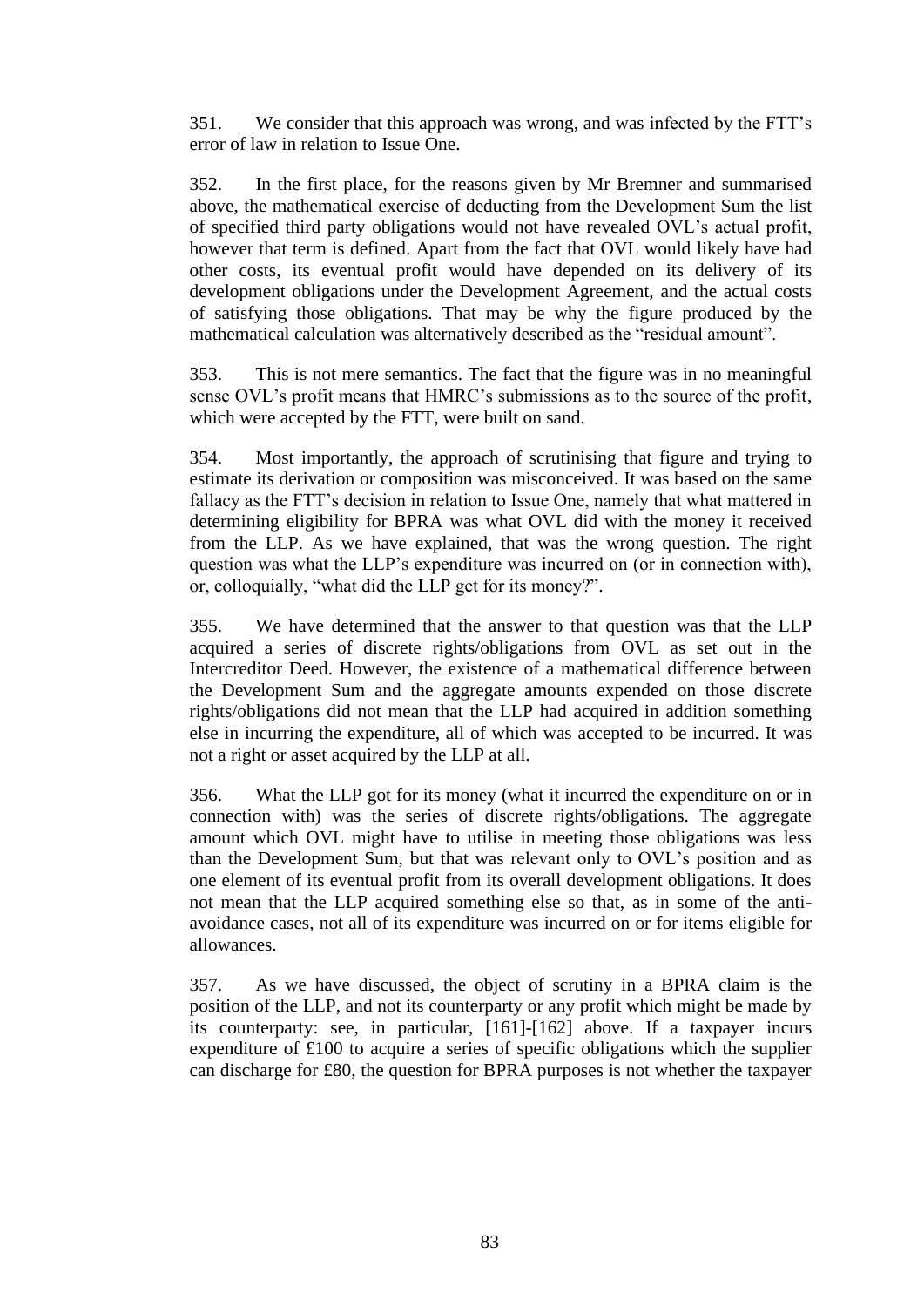has made a good bargain<sup>28</sup>, or how the  $£20$  should be allocated, but whether the specific obligations are on or in connection with Conversion.

358. We therefore conclude that the FTT erred in law in deciding that part of the LLP's BPRA claim should be denied by reference to the composition of the "profit" or "residue" figure.

# *(d) Conclusion*

359. The LLP's appeal against the FTT's finding that some part of the "profit" or "residue" figure should be disallowed is allowed.

# **Disposition**

360. In relation to the elements of the BPRA claim addressed at the Issue Two stage, our decision is as follows:

(1)The Capital Account: this is eligible and the LLP's appeal succeeds.

(2)The Interest Amount: this is not eligible and HMRC's appeal succeeds.

(3)IFA Fees: these are eligible and HMRC's appeal is dismissed.

(4)Promoter Fees: these are eligible and HMRC's appeal is dismissed.

(5)Legal Fees: these are not eligible, HMRC's appeal succeeds and the LLP's appeal is dismissed.

(6)Franchise costs: these are eligible, the LLP's appeal succeeds and HMRC's appeal is dismissed.

(7)Fixtures, Fittings and Equipment: these are eligible and HMRC's appeal is dismissed.

(8)The Residual Amount: this is eligible and the LLP's appeal succeeds.

361. The result is that the Interest Amount and Legal Fees were not eligible for BPRA, but the remainder of the disputed items qualified.

### **Conclusion**

362. The issues in this appeal have, of necessity, been framed by the terms of the FTT Decision, which was itself framed by the way in which the parties put their cases before the FTT. However, we observe that in general it is not helpful to approach the question of entitlement to allowances in terms of a binary "Issue One" and "Issue Two" analysis. The correct starting point is the statute, purposively construed. Having established an amount of capital expenditure incurred, the relevant question is what it was incurred on or in connection with,

<sup>28</sup> See, for example, the decision of the Court of Appeal in *Samarkand Film Partnership No 3 v HMRC* [2017] EWCA Civ 77 at [110]: "... in answering the question what expenditure is incurred on, in a statutory context designed to provide relief for expenditure, the focus should be on the fact and the object of the expenditure, rather than on whether the money was well spent".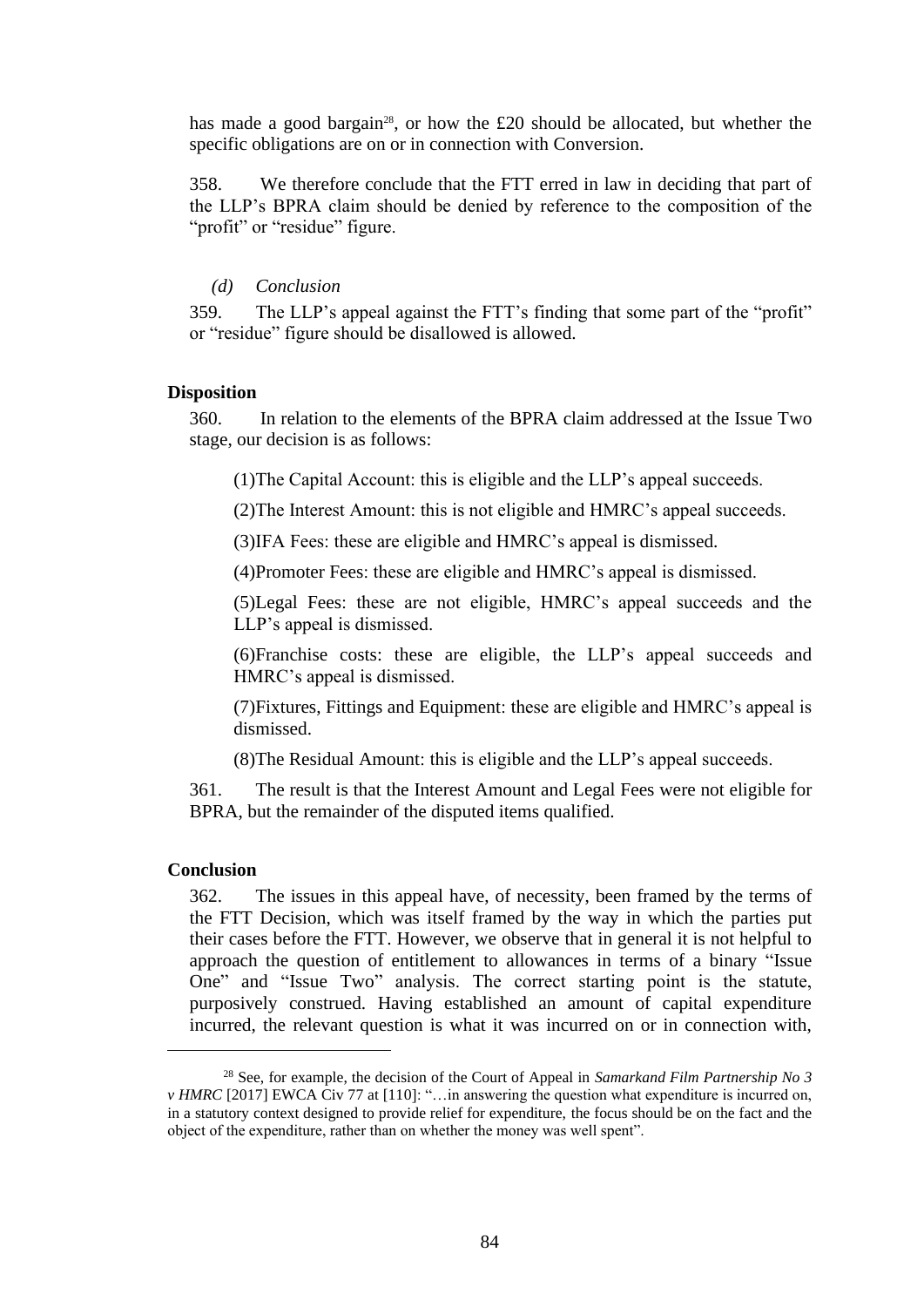and whether that answers the statutory requirements. The enquiry is necessarily fact-specific.

Signed on Original

# **MR JUSTICE MICHAEL GREEN JUDGE THOMAS SCOTT**

## **RELEASE DATE: 17 June 2021**

#### **APPENDIX**

### **A. The Development Agreement**

The Development Agreement was entered into on 25 March 2011 by the LLP, the Operating Company and OVL. It is described on the title page as "Development Agreement relating to the funding of a development of a Ramada Encore Branded Hotel at Blush House, Airport Way, Luton". The relevant provisions are as follows:

#### INTRODUCTION

A The [LLP] has agreed to appoint [OVL] to procure the carrying out of the Works.

B In consideration of the Works, the [LLP] will provide finance for the Works to [OVL] in accordance with the terms of this agreement.

C The Operating Company has agreed to join in this agreement to take the Lease.

#### 1 DEFINITIONS AND INTERPRETATION

…

"Approved Plans" means the plans, drawings and specification annexed in Annexure 3 agreed on behalf of the parties before the date of this agreement as added to, modified or varied from time to time in accordance with the provisions of this agreement.

…

"Development" means the stripping out refurbishment and upgrading of the Site in accordance with the Approved Plans, the Building Contract, FF&E Contract and the Agreements.

…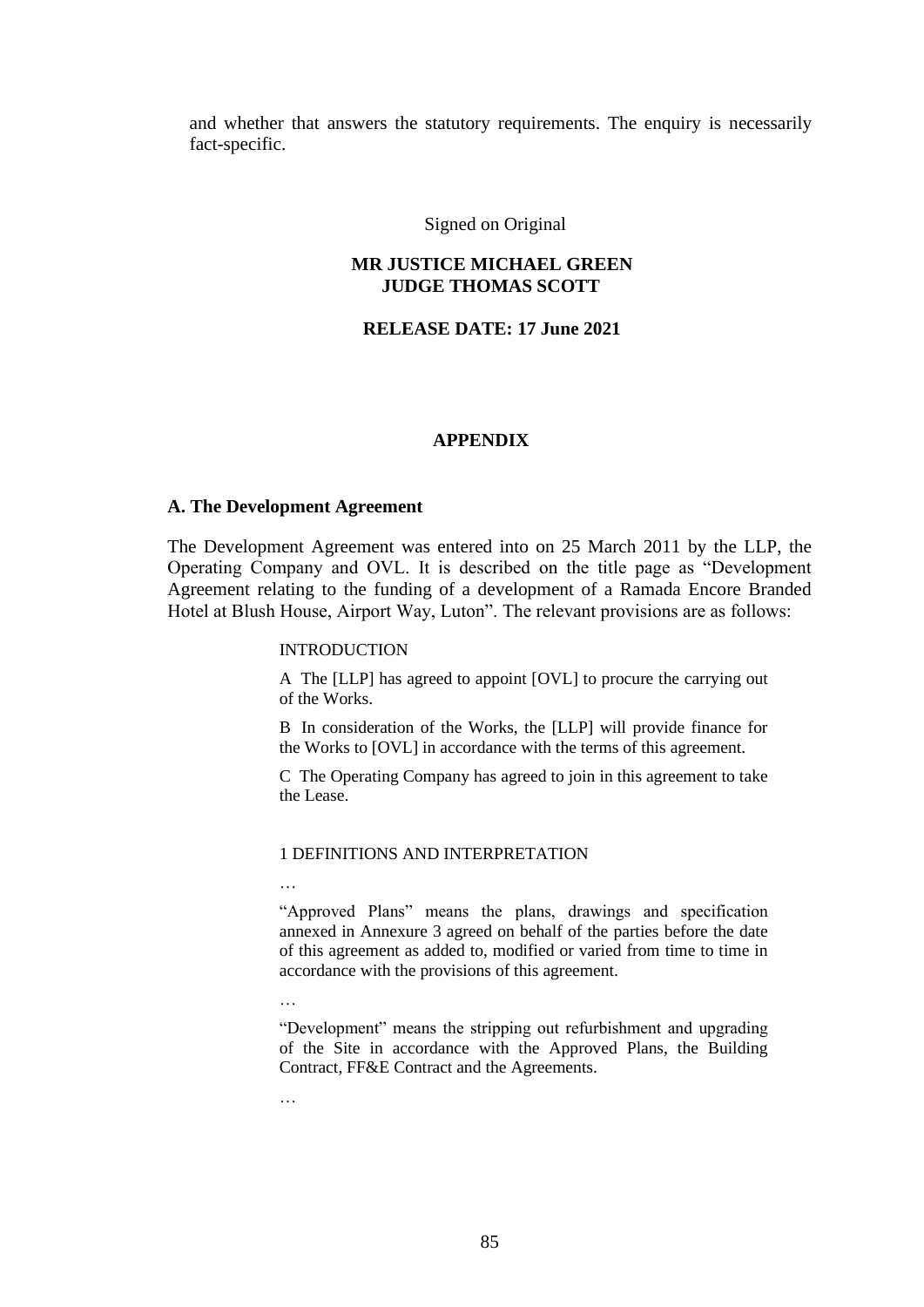"Development Sum" means twelve million, five hundred and thirteen thousand, two hundred pounds (£12,513,200.00) exclusive of VAT.

…

"Licence Fee Amount" means three hundred and fifty thousand pounds (£350,000.00).

…

"Site" means the freehold property known as Blush House, Airport Way, Luton being part of the property comprised in Title Number BD214131.

…

"Works" means the construction of the Development as shown on the Approved Plans and all other ancillary building, engineering, road, drainage, service and landscaping works (if any) and the provision and installation of the fixtures, fittings and equipment to be carried out by [OVL] either within the Site or on areas adjacent to the Site under the provisions of the Planning Permission and any Third Party Agreements.

…

#### 2. DEVELOPMENT AND FUNDING

[Cannock] and the [LLP] shall comply with their respective obligations in and accept the terms of:

(a) Schedule 1 (Development)

(b) Schedule 2 (Funding)

…

### SCHEDULE 1

Development Obligations

### LICENCE

1.1 This agreement shall not operate or be deemed to operate as a demise of the Site of any part of it but the [LLP] and/or the Operating Company grant licence to [OVL], the Consultants, the Contractor and its and their respective employees and agents and Sub-contractors to enter upon and occupy the Site as from the date of this agreement for the sole purpose of carrying out the Works and [OVL's] obligations under this agreement.

1.2 In consideration of the licence granted at paragraph 1.1 and subject to paragraph 2 of Schedule 2 [OVL] shall pay the Licence Fee Amount on the date hereof to be utilised in payment of a quarterly licence fee equal to each quarters interest charged to the [LLP] on the finance obtained from the [Co-op] to fund part of the Development Sum, incurred from and including the date hereof until and including the date that the hotel at the site opens for trade as an operational hotel and any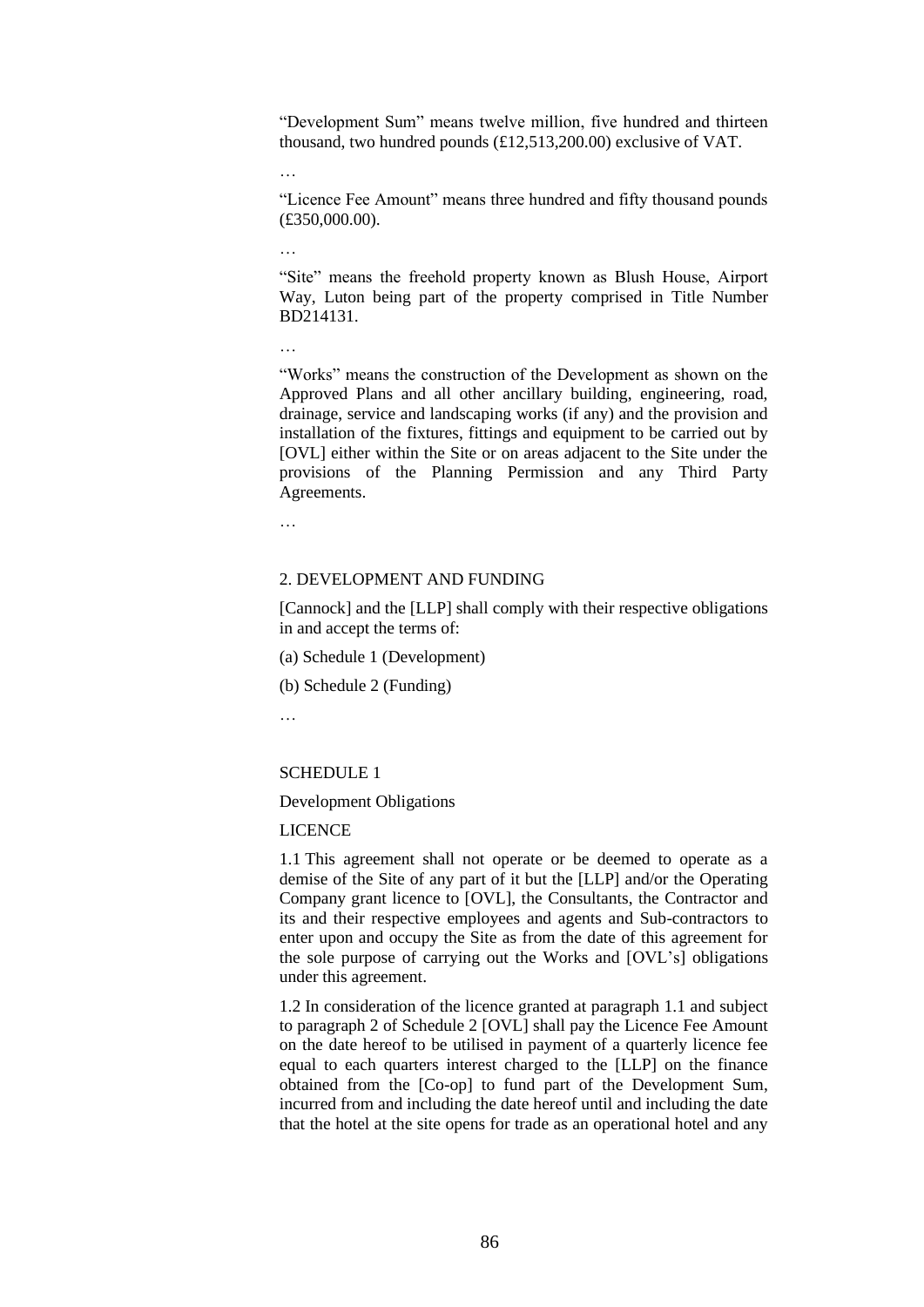shortfall shall be paid by [OVL] and/or be paid out of the Costs Overrun Account.

…

## 4 DEVELOPER'S AGREEMENT

4.1 The Developer agrees that it:

(a) has used and will continue to use all reasonable skill and care to be expected of a competent and experienced developer in the carrying out of the Works and generally in the performance of its duties under this agreement and its duties as employer under the Building Contract and the FF&E Contract:

(b) will comply with the conditions, obligations and covenants imposed on the Syndicate pursuant to its title obligations and upon notice being received in respect of any breach (so far as the same relates to the Developers obligations in this agreement or any payments due thereunder) to forthwith make good any such breach and indemnify the Syndicate against any expenses, costs, losses and claims.

(c) will discharge its obligations and will diligently take all steps necessary to procure the due performance and obligations and duties of the Contractor under the Building Contract and the FF&E Contract; and

(d) will take all reasonable remedial steps available to the Developer under the Building Contract and the FF&E Contract.

## 5 BUILDING CONTRACT AND WARRANTIES

…

#### 5.3 [OVL] shall ensure that:

 (a) within 10 working days of completion of the Building Contract and in any event prior to the drawdown of any funds from the Construction Account and in any event prior to Practical Completion [OVL] enters into and delivers a collateral warranty deed to the [LLP] and a separate warranty to the [Co-op] in the form of the drafts annexed at Annexure 1;

 (b) within 10 working days prior to Practical Completion and in any event prior to drawdown of any funds from the Construction Account the Consultants (save the CDM Co-ordinator) each enter into and deliver a collateral warranty deed to the [LLP] and a separate warranty to the [Co-op] in the forms of the drafts annexed at Annexure 2;

 (c) the Subcontractors each enter into and deliver a collateral warranty deed to the [LLP] and a separate warranty to the [Co-op] in the forms of the drafts annexed at Annexure 7 …

 (d) the Building Survey Reports are re-addressed to the [LLP] and the Operating Company and the [Co-op] respectively (or suitable reliance letters provided) on or before the date hereof.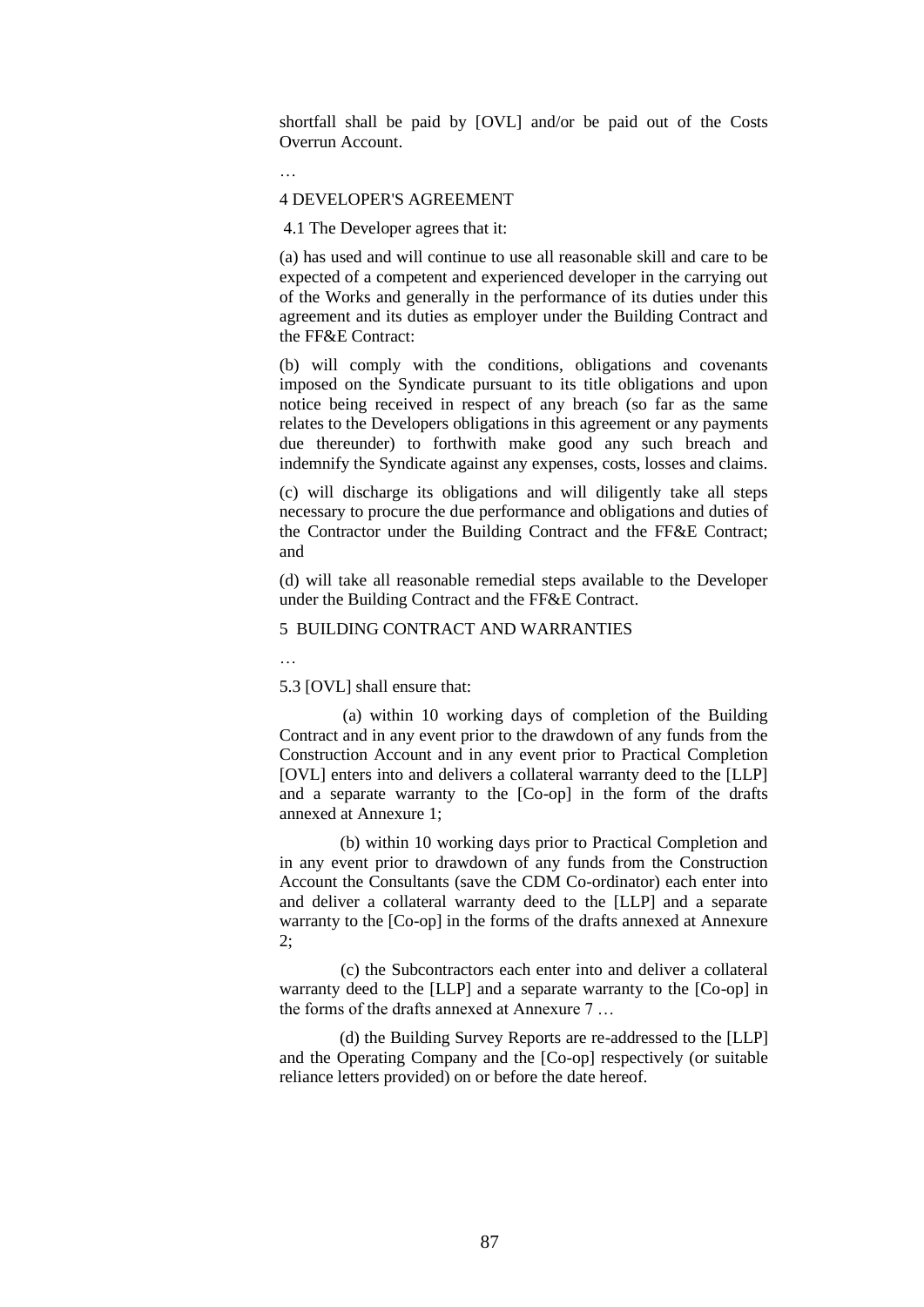(e) all guarantees and warranties in respect of fixtures, fittings and equipment are assigned, addressed and delivered to the [LLP] in accordance with the terms of the FF&E Contract.

…

### 6 DEVELOPER'S OBLIGATIONS

6.1 Subject to the provisions of this agreement and in consideration of the [LLP's] agreement to pay the sums referred to in Schedule 2 [OVL] shall:

(a) before beginning the Works:

(i) prepare such Additional Drawings as need to be prepared;

(ii) do whatever is lawfully required of a "client" as set out in the CDM Regulations;

> (iii) give all notices required by statute and/or regulations which are lawfully required in connection with the Works and supply all drawings and plans required in connection with any such notice and pay any fees or charged lawfully required to be paid under any statute and/or regulations;

> (iv) take such steps as may be necessary and/or reasonably required by the [LLP] and the Operating Company to prevent unauthorised persons from being admitted to the Site;

> (v) insure or arrange the insurance of the Site against third party liability from the date hereof until the commencement of the Building Contract;

 (b) at its own expense with all convenient speed and due diligence [OVL] shall to the reasonable satisfaction of the [LLP] and the Operating Company in a good workmanlike manner and in accordance with good building practice and all relevant British Standards and Codes of Practice and any manufacturers instructions and free from defects ensure the Works are carried out and completed using new and good quality materials of their several kinds in accordance with the Approved Plans and the Planning Permission and any Third Party Agreement;

 (c) [OVL] shall ensure that the Works are commenced as soon as reasonably practicable and in any event by 1 May 2012 and shall use reasonable endeavours to procure the Works are practically completed by the Estimated Completion Date and best endeavours to ensure that the Works are practically completed by the Long Stop date;

 (d) carry out the Works to the reasonable satisfaction of the [LLP's] Surveyor;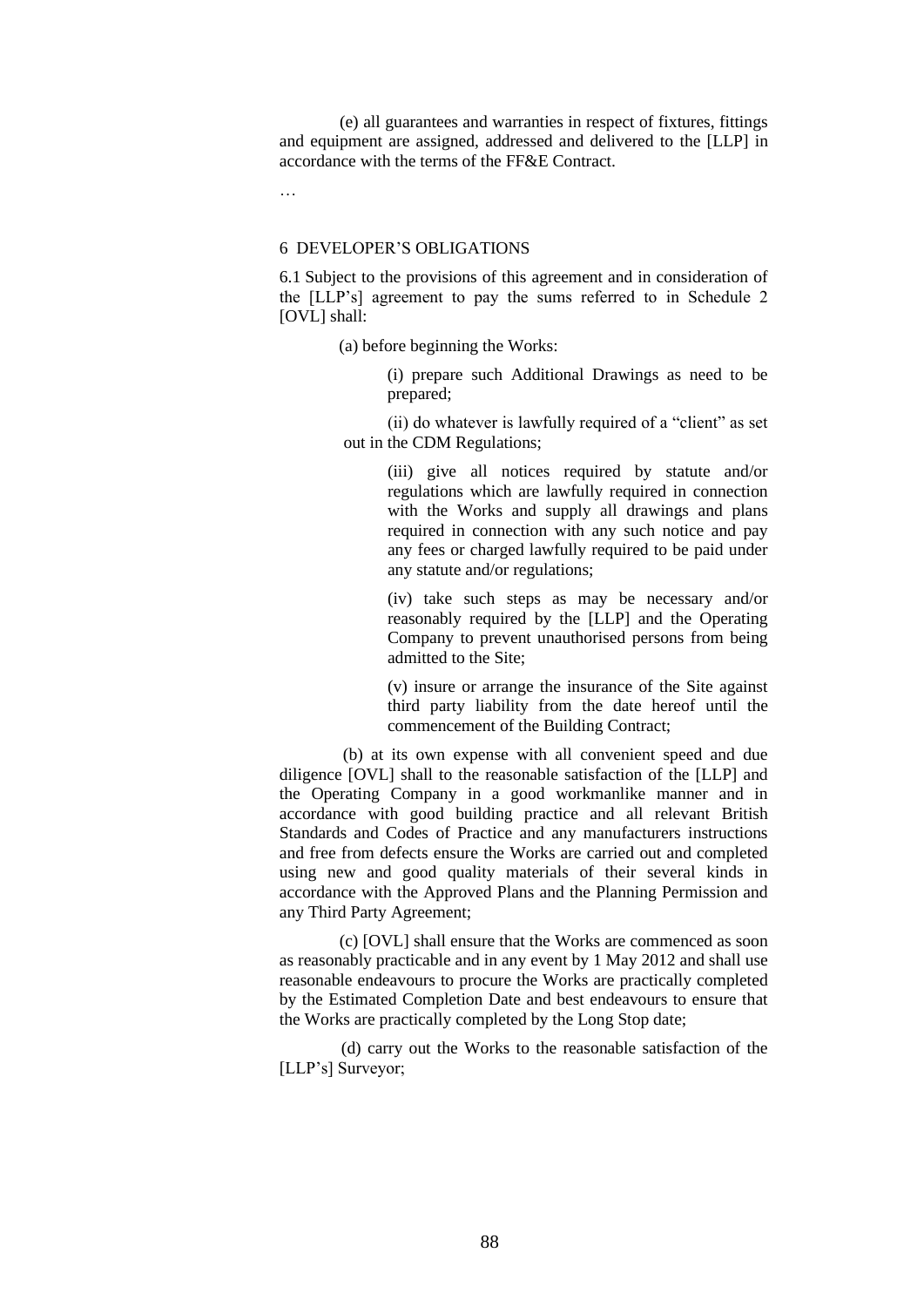(e) consult with and supply the [LLP's] Surveyor with such information as they may reasonably require to perform efficiently their duties under this agreement;

 (f) on Practical Completion supply to the [LLP] two complete sets of as-built drawings for the Development and two copies of any maintenance information for the mechanical, electrical and other installations and services to the Development and the Site (in completed readable form and hard copy);

 (g) as soon as they become available to [OVL] supply the [LLP's] Surveyor with one copy in every case of all the relevant copy documents and information specified in Schedule 3;

 (h) generally perform and observe all the terms and conditions imposed on [OVL] in relation to the Works or under any Third Party Agreements;

 (i) carry out the Additional Works (if any) in a good and workmanlike manner with all due diligence and expedition in accordance with such Consents as are relevant and any Third Party Agreements and ensure that they are Practically Completed by Practical Completion.

…

10 DEVELOPER'S LIABILITY FOLLOWING PRACTICAL COMPLETION

…

10.3 Provided [OVL] has complied with clause 5.3 of this Schedule following the issue of the Certificate of Completion of Making Good Defects in relation to the Works [OVL] will have no liability whatsoever to the [LLP] and the Operating Company under the agreement in connection with such Works and will be deemed to have performed to the full and final satisfaction of the [LLP] and the Operating Company all of its obligations under this agreement of such **Works**.

…

#### SCHEDULE 2

Funding Provisions

1. In consideration of the obligations entered into under this agreement by [OVL] the [LLP] shall pay to [OVL] the Development Sum on the date hereof.

2. Immediately on the date hereof the [LLP] shall pay the Licence Fee Amount into a deposit account to be drawn down in accordance with the terms of a Licence Deposit Deed entered into between [OVL] and the [LLP].

# **B. The Deed of Rectification**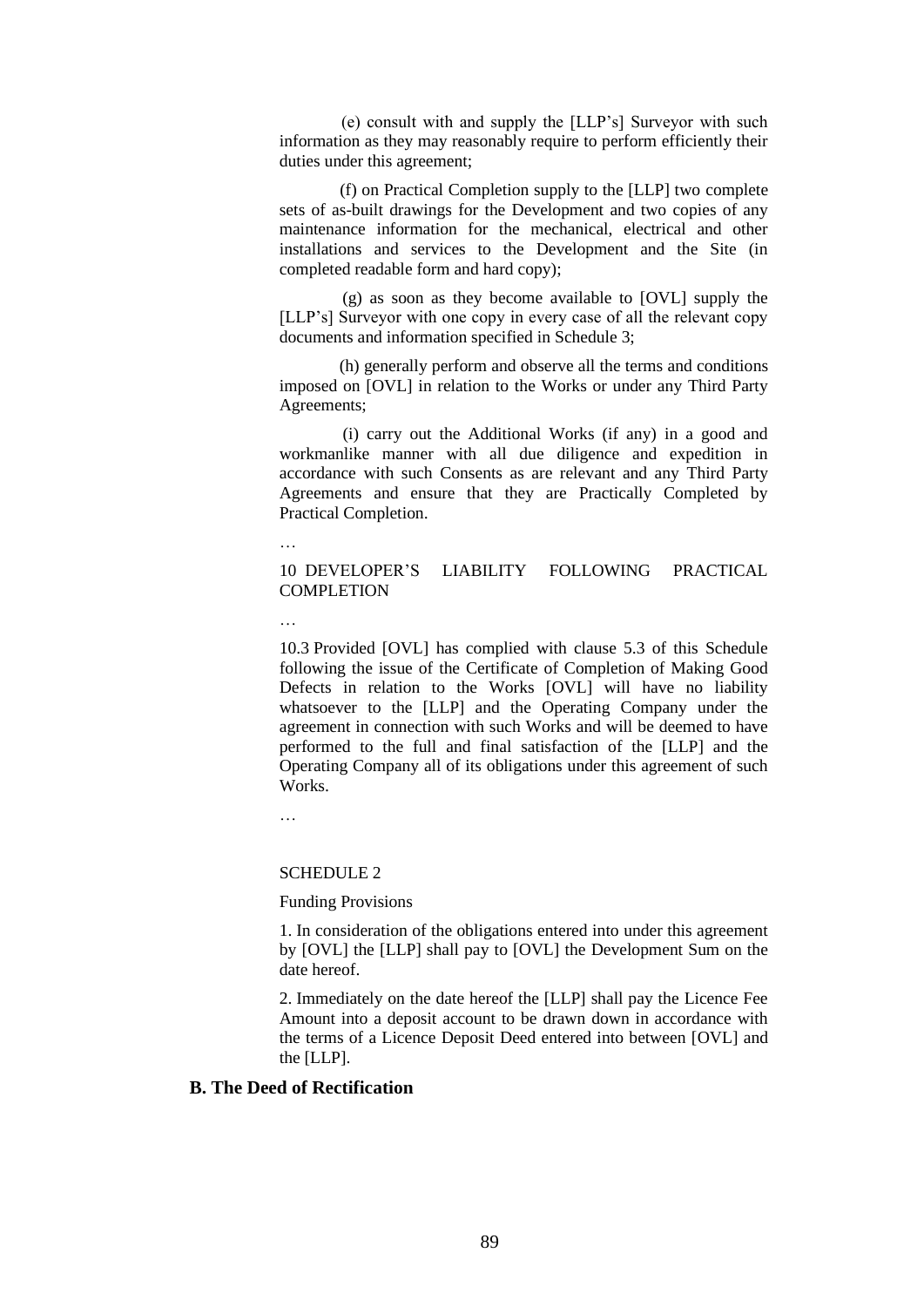On 13 July 2012 the LLP, the Operating Company and OVL entered into a deed of rectification (the "Deed of Rectification")" The Introduction to this Deed explains that an error was identified in the description of "Development Sum" and "Works" in the Development Agreement which:

> "A. … should not and did not include the cost of supplying and installing the FF&E for which a separate payment, over and above the Development Sum was made.

> B. The FF&E sum was paid in addition to the Development Sum by the [LLP] to [OVL] and such sums were invoiced to and paid by the [LLP] on completion. The parties have understood and intended (and funds were paid accordingly) that the FF&E sum was payable in addition to the Development Sum.

> C. The Information Memorandum which recorded the terms of the transaction prior to completion of the Development Agreement set out that the FF&E Sum was payable in addition to the Development Sum. The Development Agreement did not reflect the agreed position and did not reflect the payments made on completion.

Clause 2 of the Deed of Rectification under the heading, "Development Sum, Works and FF&E Sum" confirms the parties' agreement to rectify the Development Agreement by amending the definition of the "Development Sum" and "Works" as set out in the Deed of Rectification and also that a definition of "FF&E Sum", which, as the Deed of Rectification states, "was accidently omitted from the [Development] Agreement", be included and that the Development Agreement should be construed in accordance with the Deed of Rectification. Clause 2.2 provides:

> "The [LLP] and [OVL] agree and confirm that there should have been a payment obligation at Schedule 2 of the [Development] Agreement at paragraph 3 to provide that the [LLP] was (and did) pay the FF&E Sum on the date of the [Development] Agreement."

## **C. The Intercreditor Deed**

Also on 25 March 2011, OVL, the LLP and the Co-op entered into the Intercreditor Deed**.** The Deed incorporates by reference various definitions from the Co-op Loan Agreement<sup>29</sup>, as follows:

> "Capital Account" means the account nominated by the Bank into which the Capital Amount will be deposited in accordance with the Developer inter-creditor Deed, such account to be charged to the Bank in accordance with Clause  $15(2)(a)(ii)$

"Capital Amount" means the amount of £2,000,000

"Construction Account" means the account nominated by the Bank into which the Construction Amount will be deposited in accordance

<sup>29</sup> Intercreditor Deed Clause 1.4.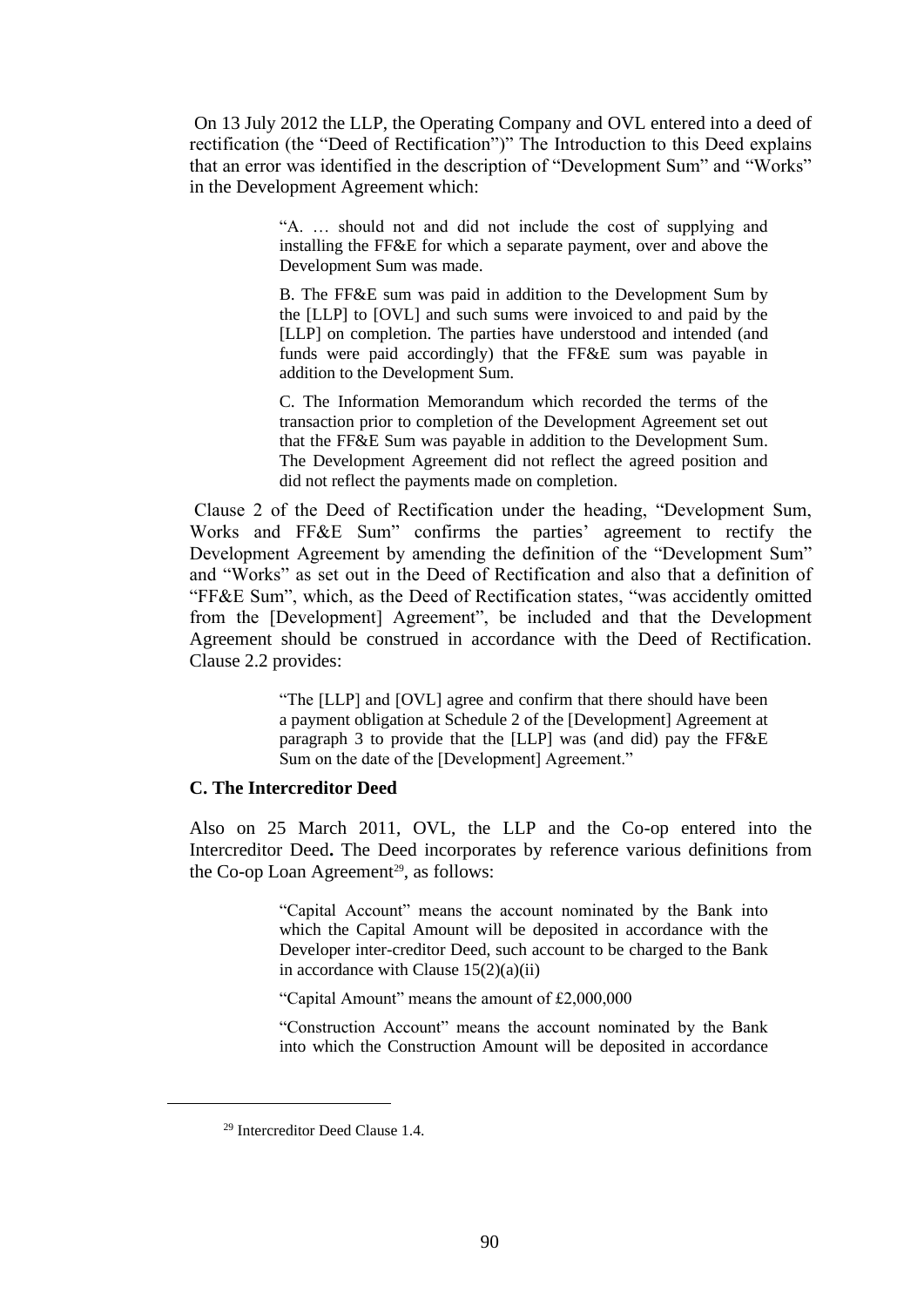with the Developer inter-creditor Deed, such account to be charged to the Bank in accordance with Clause  $15(2)(a)(i)$ 

"Construction Amount" means the amount of £5,721,914

"Construction Cost Overruns Account" means the account nominated by the Bank into which the Cost Overrun Amount will be deposited in accordance with the Developer inter-creditor Deed, such account to be charged to the Bank in accordance with Clause  $15(2)(a)(iv)$ 

"Cost Overrun Amount" means the amount of £250,000

"FF&E" means fixtures, fittings and equipment

"FF&E Account" means the account nominated by the Bank into which the FF&E Amount will be deposited in accordance with the Developer inter-creditor Deed, such account to be charged to the Bank in accordance with Clause  $15(2)(a)(v)$ 

"FF&E Amount" means the amount of £685,000

"Interest Account" means the account nominated by the Bank into which the Interest Amount will be deposited in accordance with the Developer inter-creditor Deed, such account to be charged in accordance with Clause  $15(2)(a)(iii)$ 

"Interest Amount" means the amount of £350,000

"Working Capital Account" means the account nominated by the Bank into which the Working Capital Amount will be deposited in accordance with the Developer inter-creditor Deed, such account to be charged to the Bank in accordance with Clause 15.3(a)(iv)

"Working Capital Amount" means the amount of £250,000

The Intercreditor Deed is described on the title page as "Intercreditor Deed relating to the liabilities of OVL to London Luton BPRA and the Bank". There are no recitals. The relevant provisions are as follows:

### 1. INTERPRETATION

"Liabilities" means all present and future sums, liabilities and obligations payable or owing by OVL (whether actual or contingent, jointly or severally or otherwise howsoever)

"London Luton BPRA Liabilities" means all Liabilities arising under or in connection with the Development Agreement to [the LLP] and all other liabilities now or hereafter due, owing or incurred to [the LLP] in any manner whatsoever

…

2. PURPOSE OF THIS DEED

2.1 Regulation of claims

The Bank and [the LLP] agree to regulate their claims in respect of the Liabilities as to subordination and priority in the manner set out in this Deed.

2.2 OVL's acknowledgement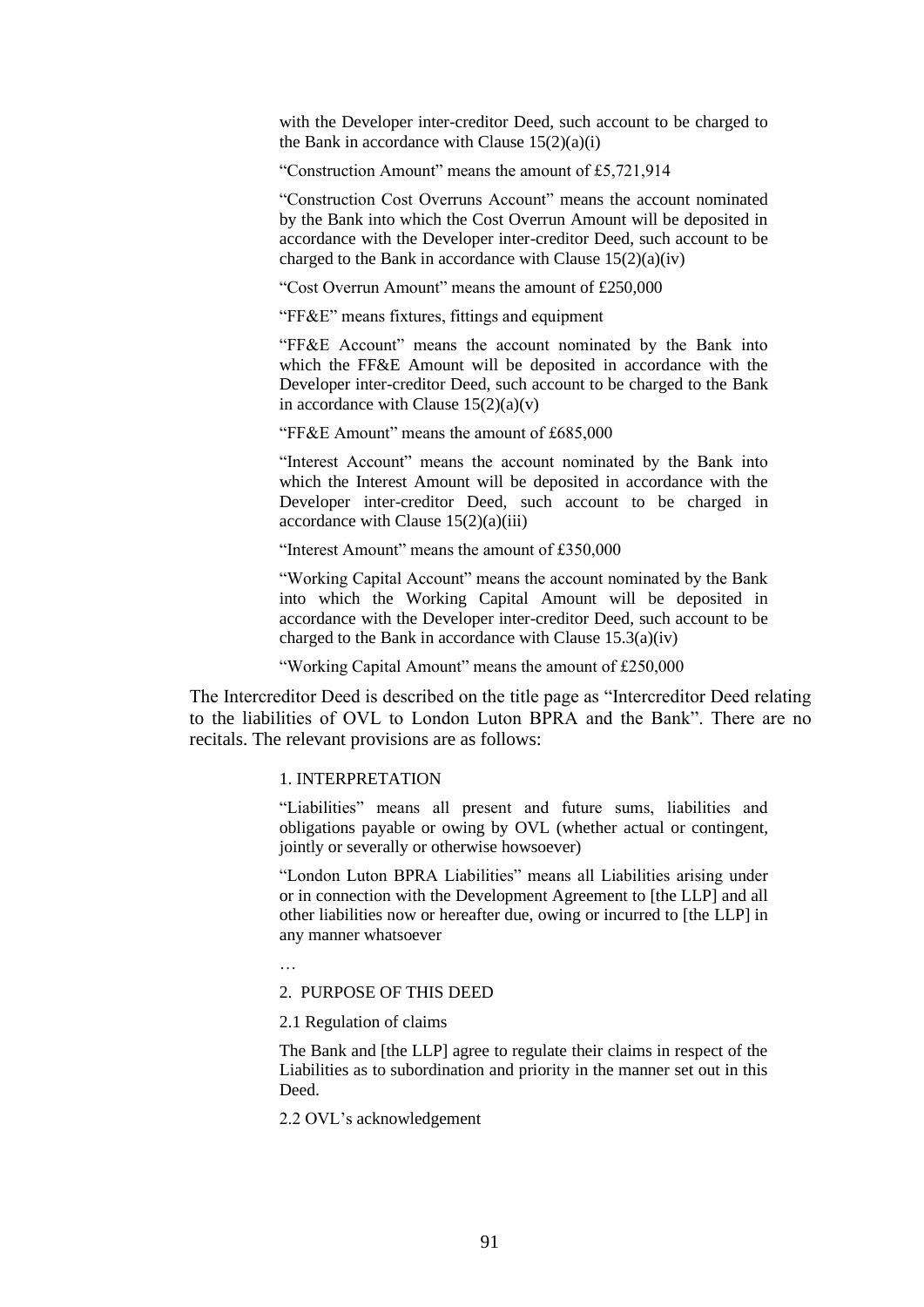OVL enters into this Deed for the purpose of acknowledging and agreeing the arrangements between the Bank and [the LLP] and, save for those in Clause 16 (OVL Accounts) none of the undertakings given in this Deed are given to OVL nor shall be enforceable by it.

#### 2.3 Consents

The Bank consents to the creation and registration of the account charges referred to above in favour of [the LLP]. [The LLP] consents to the creation and registration of the Bank Security Documents.

### 5. DOCUMENTATION

This Deed, the Development Agreement and the London Luton BPRA Security Documents form the entire agreement as to the London Luton BPRA Liabilities. If there is any inconsistency between the terms of this Deed and the terms on which the London Luton BPRA Liabilities were incurred by OVL, the terms of this Deed shall prevail. If there are any other terms relating to the London Luton BPRA Liabilities existing at the date hereof and not comprised in this Deed, the Development Agreement or the London Luton BPRA Security Documents such terms shall be of no further force and effect…

#### 13. PRESERVATION OF LIABILITIES

The London Luton BPRA Liabilities shall remain owing or due and payable in accordance with their terms and interest, default interest and indemnity payments will accrue on missed payments accordingly. No delay in exercising any rights or remedies under the Development Agreement or London Luton Hotel BPRA Security Documents by reason of any term of this Deed postponing, restricting or preventing such exercise shall operate as a permanent waiver of any of those rights and remedies as between OVL and [the LLP].

#### 16. ACCOUNTS

# 16.5 OVL/London Luton BPRA Directions

Each of [OVL] and [the LLP] directs that the balance of the Subscribers Account at the date of this Deed be utilised as follows:-

16.5.1 £2,850,000 (two million eight hundred and fifty thousand pounds) will be utilised to assist with the purchase of the Property; and

16.5.2 simultaneously therewith the balance of the Subscribers Account shall be transferred or used as follows:-

(a) the Stamp Duty Amount shall be used to pay SDLT in respect of the Property;

(b) the Construction Amount shall be transferred to the Construction Account;

(c) the Capital Amount shall be transferred to the Capital Account;

(d) the Interest Amount shall be transferred to the Interest Account;

(e) the Cost Overrun Amount shall be transferred to the Construction Cost Overrun Account;